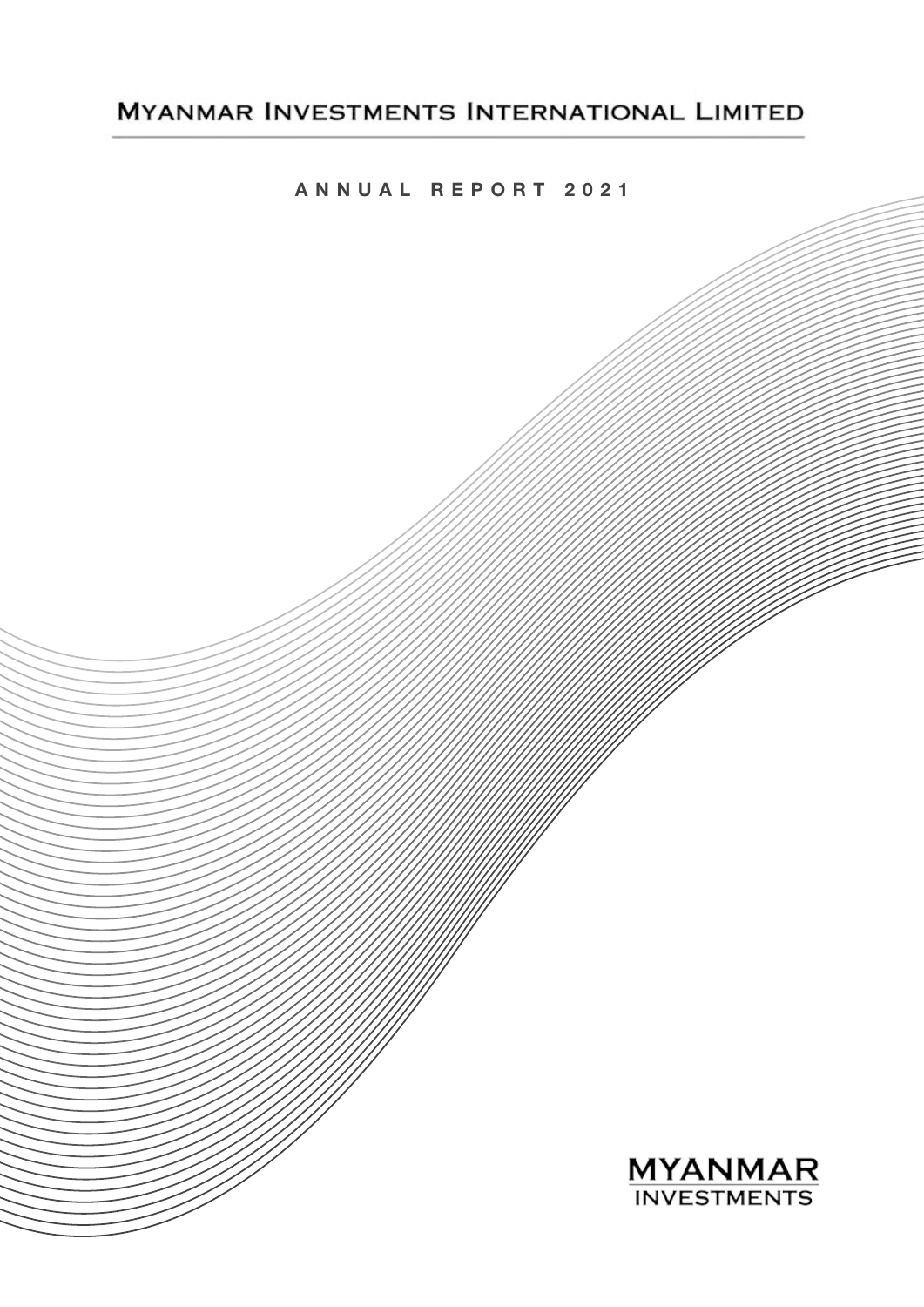# **MYANMAR INVESTMENTS**

In June 2013 Myanmar Investments International Limited became the first Myanmar focused company to be quoted on the AIM market of the London Stock Exchange.

Our vision was to build a diversified portfolio of businesses which would benefit from Myanmar's emergence from military rule. But it became clear that the pace of change had been slow.

The Directors therefore suggested in the Company's 2019 AGM to amend the existing investment strategy of the Company to start planning for an orderly disposal of our three investments with a view to ultimately winding up the Company. The AGM voted in favour of this proposal on 24 October 2019.

Since then, the Directors have taken action to implement this new strategy:

- We sold our investment in Medicare International Health & Beauty ("Medicare") for US\$1 million to our main joint venture partner in November 2019. The transaction was completed in December 2019.
- We are in the process of selling our investment in Myanmar Finance International Limited ("MFIL").
- We have continued to streamline our operations and as a result reduced our overheads. As part of the cost reduction process, we closed our office in Yangon and removed staff costs from the operation as of 31 March 2020.
- The investment in Apollo Towers Holdings Limited ("Apollo Towers"), which was exchanged into shares in AP Towers Holdings Pte Ltd ("AP Towers") will most likely continue to be held until such time as our investment partners are able to create an exit opportunity.

# **CONTENTS**

- 2 Chairmen's Letter
- **5** Executive Director's Review
- 8 Business Review
- 12 Board of Directors
- 14 Directors' Report
- 19 Chairman's Statement on Corporate Governance
- 29 Directors' Report on Remuneration Issues
- 30 Statement of Directors' **Responsibilities**
- 31 Key Audit Matters
- 32 Financial Contents
- 68 Notice of Annual General Meeting

*The Myanmar Kyat exchange rate was MMK1,982 to US\$1.00 as at 30 September 2021 References to "today" are to 29 November 2021 being the date of printing of this document*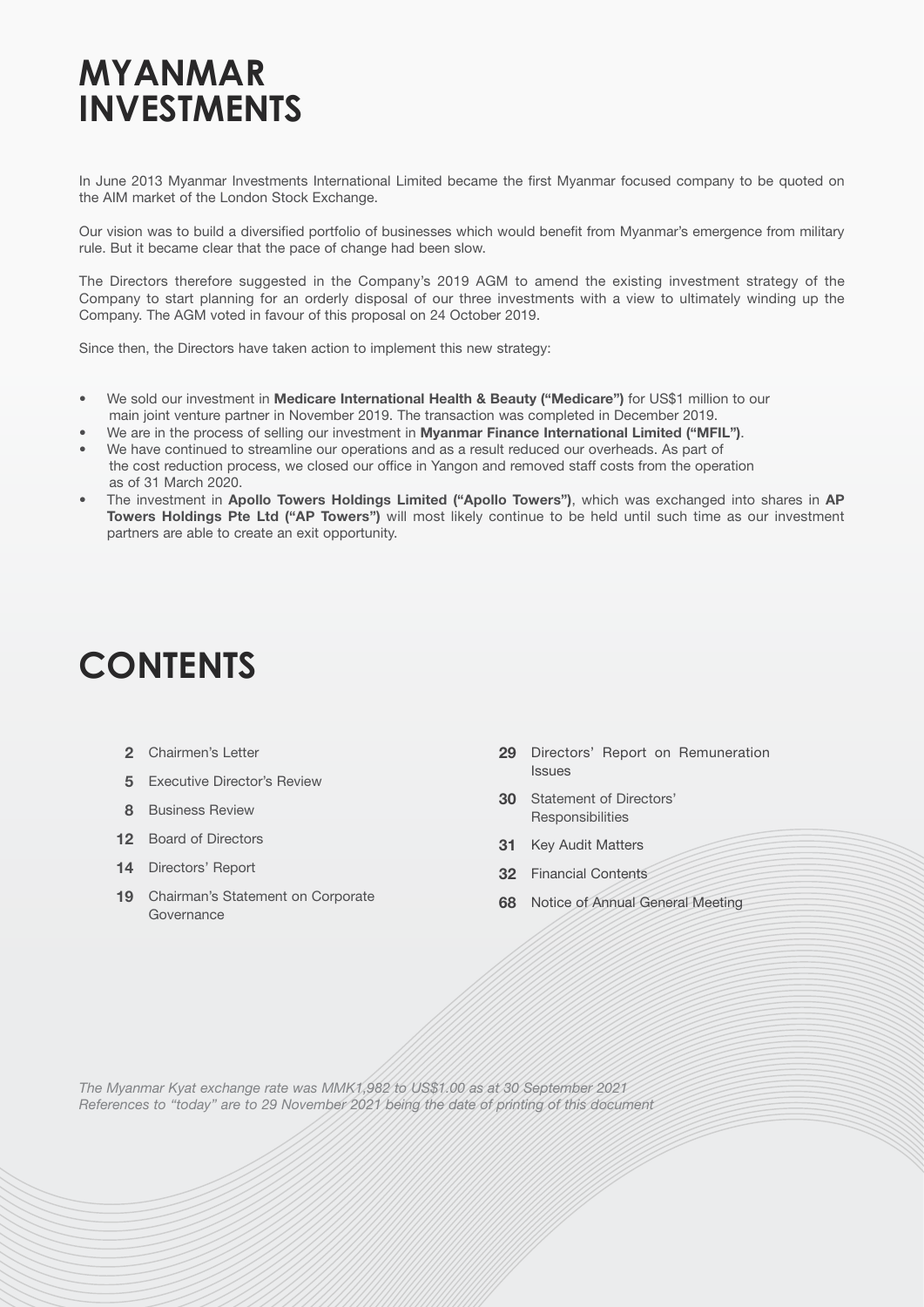The Company is currently invested in two businesses:

### AP Towers Holdings Pte Ltd ("AP Towers") / Apollo Towers Holdings Limited ("Apollo Towers")

- The Company had invested US\$21 million in Apollo Towers.
- The share exchange with AP Towers was completed in January 2020. Under the share exchange, the Company swapped its indirect interest of 9.1 per cent of Apollo Towers for an indirect interest of 4.1 per cent of AP Towers. The share exchange effectively brought Apollo Towers and Pan Asia Towers, another Myanmar independent tower company, under the common ownership of AP Towers.
- AP Towers has a portfolio of 3,254 towers hosting 6,669 tenants and a co-location ratio ("Lease-up-Rate" or "LUR") of 2.05x which is unchanged since 30 September 2020.
- Based on AP Towers actual results for the 6 months ended 30 September 2021, AP Towers annualised adjusted "run rate" revenue has decreased to US\$102.5 million. This represents a decline of 1.9 per cent over the same period last year. The annualised adjusted "run rate" EBITDA has increased to US\$85.9 million. This represents an increase of 3.0 per cent over the same period last year.
- Going forward, AP Towers will, when market conditions allow, be looking to increase the number of tenancies either from new "Build to Suit" towers or from adding co-locations to its existing towers.

### Myanmar Finance International Limited ("MFIL")

- The Company invested US\$2.7 million for a 37.5 per cent shareholding.
- MFIL is one of Myanmar's leading microfinance companies. MFIL focuses on urban and semirural lending in Yangon, Bago, Ayeyarwady and Mon State.
- Covid and the political turmoil has severely impacted the Myanmar economy and has affected borrowers. The Portfolio at Risk over 30 days ratio ("PAR 30+") has risen to 14 per cent.
- MFIL has been restructuring its balance sheet with agreements reached with all lenders to extend their loan maturities by 12 months. All formal extension agreements are expected to be signed around the end of November 2021.
- MFIL has cash of MMK8 billion and had reduced its loan book to MMK16.5 billion.
- The Company is in the process of selling this investment. On 1 April 2020, the Company announced that it had accepted an offer to sell its shareholding in MFIL and on 23 April 2020 the purchaser's AGM approved the purchase subject to completion of certain conditions precedent including a closing audit, lenders' consents, and Myanmar regulatory approval. Subsequent to that announcement, and because of logistical problems in completing the conditions precedent, the purchaser's AGM on 26 April 2021 approved a one-year extension of their agreement to purchase MFIL.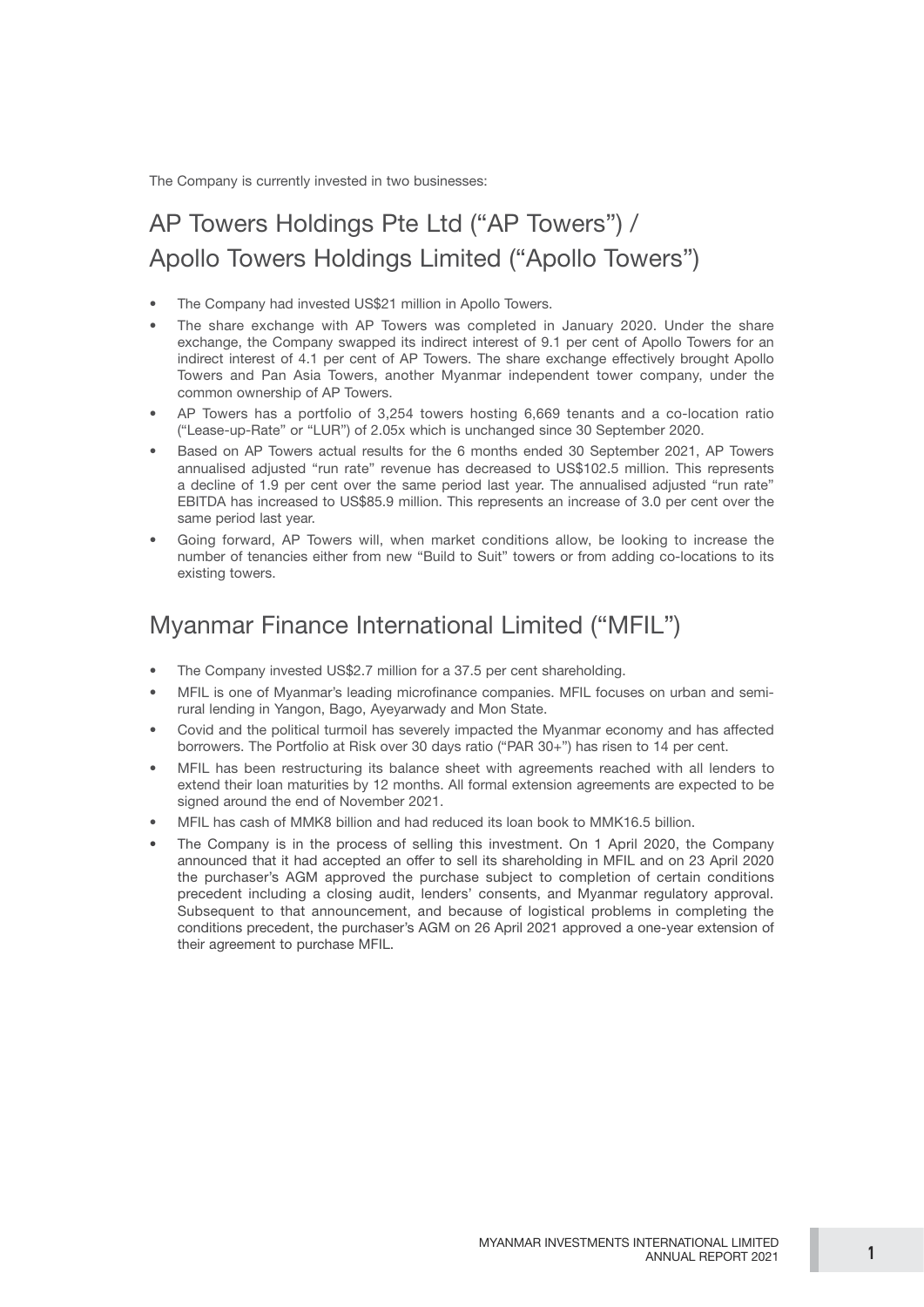### **CHAIRMEN'S LETTER**

### Dear fellow shareholder

#### MYANMAR: COVID-19 AND POLITICAL TURMOIL

Myanmar is a resource rich and strategically located country with substantial economic potential but one that has consistently proven to be difficult to invest in.

In 2020 Myanmar was affected by the global Covid-19 pandemic which, although the number of cases were minimal, led to two lockdowns and border restrictions. During this period there was also an election that returned Daw Aung San Suu Kyi's party, the National League for Democracy ("NLD"), to power with an increased majority. However, on 1 February 2021 before the new government could be sworn in, the military took over and promised a new election within 2 years. Since then, there has been continuous resistance across the country. The new military installed government, the Special Administrative Council ("SAC"), has not been recognized by most countries but neither has the National Unity Government ("NUG") established by a group of former members of parliament been accredited, although some countries such as South Korea have allowed NUG to open an Information Office.

In the early days public dissatisfaction was shown through demonstrations across the country. These were often met with force by the army, known as the Tatmadaw. Large demonstrations morphed into a Civil Disobedience Movement campaign ("CDM") that included strikes by bank staff, civil servants and teachers that paralysed the country. Eight months later flash mobs still take place and, at different levels, CDM is still on-going.

The political conflict has also turned violent with frequent clashes between the Tatmadaw, and many of the Ethnic Armed Organizations ("EAOs"). Numerous locally formed People's Defence Forces ("PDF"), akin to militia groups, have also sprung up to resist the SAC or to protect their community. In cities such as Yangon or Mandalay PDFs tend to use assassinations and bombings. While in the rural areas there has been an upsurge in armed conflicts with the EAOs particularly in the northwest (Chin State, Sagaing and Magway regions) and southeast (Kayah State).

To date neither ASEAN nor the international community have been able to broker a resolution to this situation.

In June 2021, compounding the political crisis, there was a surge in Covid-19 cases which overwhelmed a fragile medical infrastructure that was understaffed from CDM.

Inevitably, the ongoing political crisis and a third wave of Covid-19 materially impacted an economy that had already been weakened by the pandemic in 2020. According to the World Bank Myanmar's economy is expected to have contracted by around 18 per cent in fiscal year 2021 (Myanmar's fiscal year is to 30 September). An 18 per cent contraction, coming on

The last tv<br>difficult<br>level, infla<br>rising but The last twelve months have been difficult with violence, poverty level, inflation and unemployment rising but, at least in the cities, there are tentative signs that the economy is beginning to stabilize at a much lower level of economic activity.

top of weak growth in fiscal year 2020, would mean that the country's economy is around 30 per cent smaller than it would have been in the absence of Covid-19 and the military takeover of February 2021. Walletter<br>
The Walletter<br>
The Covid-19 and the Covid-19 and the Covid-19 and the Covid-19 and the Covid-19 and the Covid-19 and the Covid-19 and the Covid-19 and the Covid-19 and the Covid-19 and the Covid-19 and the Covid

Despite interventions from the central bank, liquidity in the financial system has dried up and commercial banks are restricting transfers and withdrawals. By September 2021 the Myanmar Kyat had nearly halved against the US Dollar although it has partially recovered in recent weeks. The weaker currency is feeding through to higher import prices. In August 2021 the World Food Programme reported a 68 per cent increase in the price of fuel, 40 per cent for cooking oil and 16 per cent for rice.

United Nations Development Programme ("UNDP") has forecast that almost half of the population, in the worstcase scenario, risks falling into poverty by 2022 doubling the pre Covid-19 level and reversing all economic gains made since 2005.

All sectors have been affected. Construction activities have slowed or stopped, farm input costs have risen sharply while importers do not have access to US Dollars and are now unable to open letters of credit at foreign banks. Foreign companies have either adopted a waitand-see approach while reducing expatriate staff or have announced that they are withdrawing. Notable exits include Telenor, British American Tobacco, Amata and Adani Ports.

Economic contraction and a weaker Kyat are fuelling inflation, unemployment and the poverty rate. Covid precaution has closed the borders with Thailand and China. In the past there were as many as 4 million migrant Myanmar workers in Thailand that would send money home but in 2020 an estimated 30 per cent temporarily went home to avoid infection and are now unable to return to work.

**2** MYANMAR INVESTMENTS INTERNATIONAL LIMITED ANNUAL REPORT 2021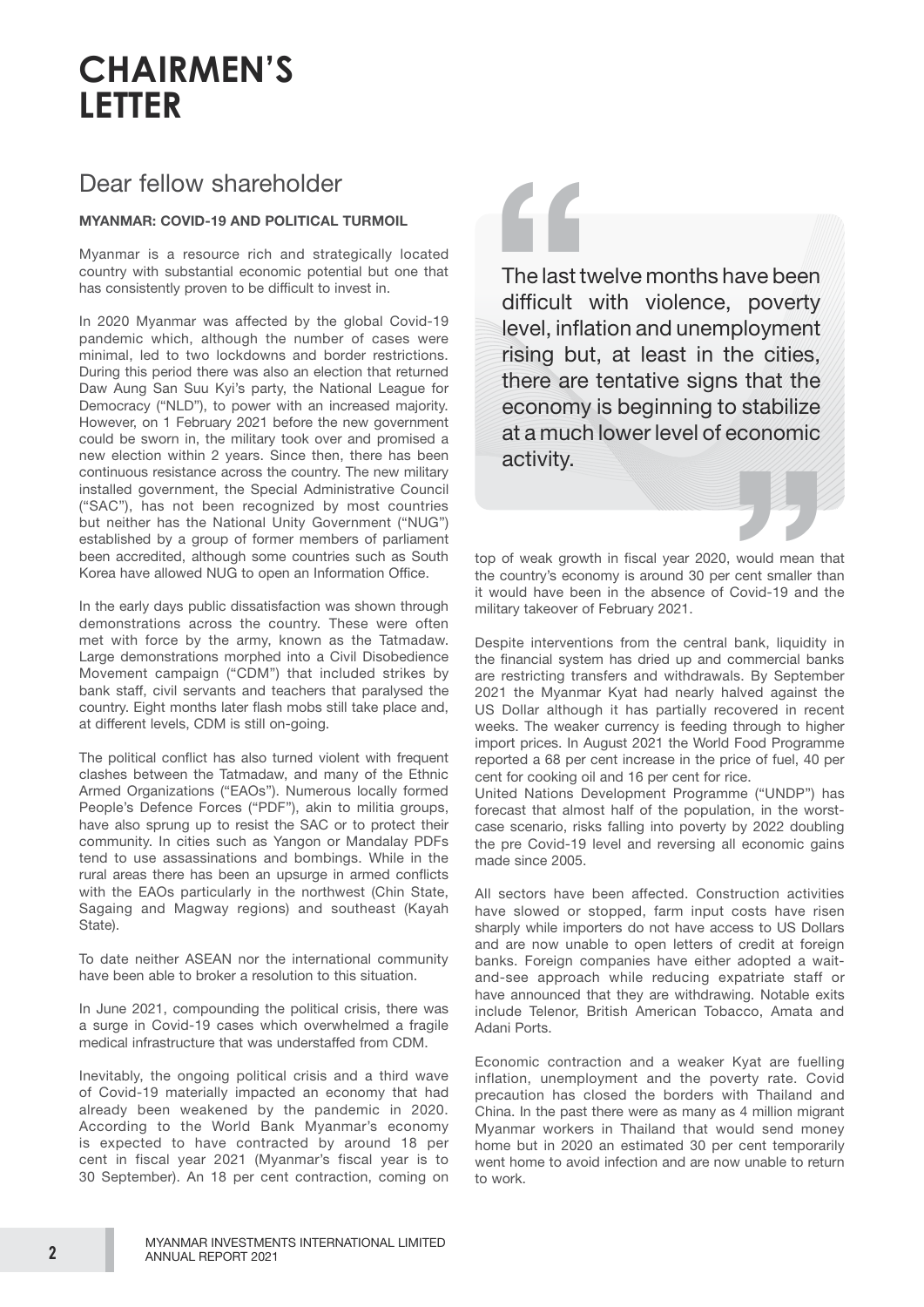# **CHAIRMEN'S LETTER**

It is unclear how the political situation will playout. The SAC appears to be digging in for the long term and continues to prosecute senior NLD leaders and protesters while ignoring ASEAN and international appeals. However, it does not appear able to fully control the country and continues to suffer from widespread attacks by EAOs and PDFs that are being formed across the country.

On the other hand, the opposition National Unity Government continues to organize international opposition to the coup while trying to influence local administration and soldiers to defect. However, it has a limited budget and does not have a permanent infrastructure that can govern.

Therefore, neither side appears able to deliver a knockout blow and a stalemate has developed.

The last twelve months have been difficult with violence, poverty level, inflation and unemployment rising but, at least in the cities, there are tentative signs that the economy is beginning to stabilize at a much lower level of economic activity. Anecdotally traffic jams are back despite of higher fuel prices and smart restaurants are busy again. Myanmar people are resilient and resourceful having endured multiple periods of harsh military rule over the last 50 years. Businesses are adapting and reverting to the old cash economy ways of doing business. People still need to eat, to try to build their business, to borrow and make phone calls. A "new normal" way of life is settling in.

Against this background MIL will continue to actively manage its investments while seeking an orderly exit from them as soon as the opportunity to do so arises. In the meantime, the MIL Directors are considering a range of cost cutting measures to conserve the Company's cash balances including the possibility of cancelling the admission of trading of MIL's ordinary shares from the AIM market of the London Stock Exchange. They intend to consult with MIL Shareholders on these measures and on an appropriate method by which to return surplus capital to Shareholders.

#### REPORTING PERIOD

The State Administration Council (SAC) announced in August 2021 that Myanmar's fiscal year will be rechanged from 1 April to 31 March starting from the 2022 – 2023 financial year. Our investee companies (MFIL and AP Towers) have decided to change their fiscal years accordingly and the Board has decided to follow this decision. Therefore, we will issue interim accounts for the periods from 1 October 2021 to 31 March 2022 and from 1 April 2022 to 30 September 2022 which will both be published within 3 months of the period end. Our next full audited set of financial statements will therefore be on 31 March 2023 which will comprise the 18-month period from 1 October 2021 to 31 March 2023 which will be published within 3 months of the period end.

As a result of this change, we need to alter the Articles of Association of the Company (the "Articles") to delete the maximum time period of 15 months between AGMs. We do urge all Shareholders to approve this resolution which will help us to produce the next financial statements without breaching the terms of our Articles.

#### CHANGE IN STRATEGY AND POSSIBLE DELISTING FROM LONDON STOCK EXCHANGE ("LSE")

At the Annual General Meeting ("AGM") in 2019 shareholders approved a resolution to amend the investment objective and policies of the Company as follows:

"The Company will seek to realise the Company's investments in an orderly manner, such realisations to be effected at such times, on such terms and in such manner as the Directors (in their absolute discretion) may determine.

Following such realisations, the Company will make periodic returns of surplus capital to Shareholders on such terms and in such manner as the Directors (in their absolute discretion) may determine.

The Company shall not make any new investments in projects to which it is not already committed. However, this will not preclude the Directors (in their absolute discretion) from:

(a) authorising the expenditure of such capital as is necessary to: (i) complete arrangements pertaining to the Company's existing investments; or (ii) carry out any activities that the Directors (in their absolute discretion) deem appropriate to ensure the sale ability of any existing investment; or (b) entering into any contract or other arrangement with any third party to realise all or any part of the Company's existing investments.

Following the disposal of all of the Company's existing investments, the Directors intend to put a winding up proposal to the Shareholders."

Important steps have been made to implement this new strategy:

We sold our investment in Medicare International Health & Beauty ("Medicare") for US\$1 million to our main joint venture partner in November 2019. The transaction was completed in December 2019. This represented a loss of US\$1.1 million on the cost of the investment which largely reflected our share of the operating losses from opening a chain of new stores in Myanmar.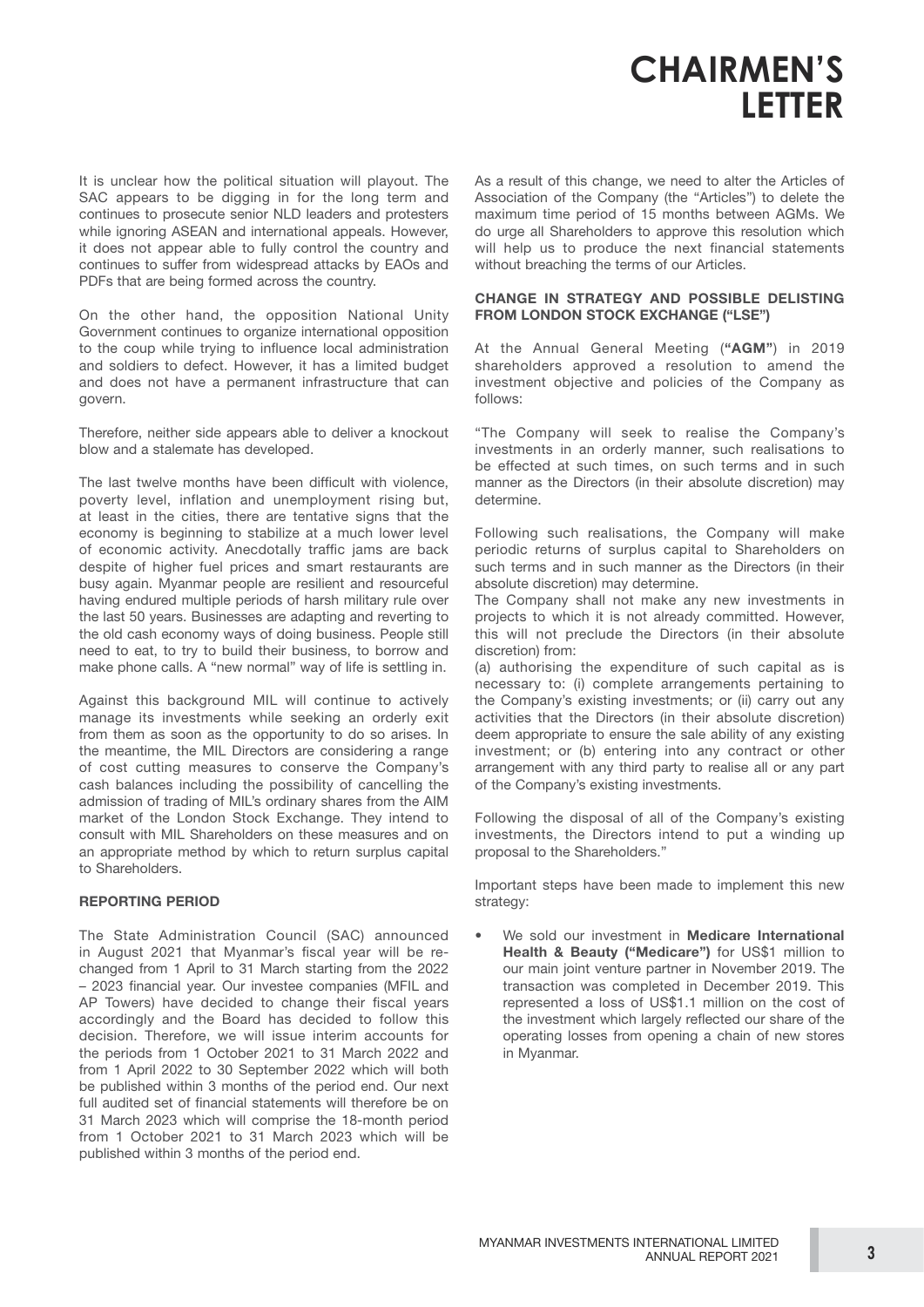# **CHAIRMEN'S LETTER**

- We are in the process of selling our investment in Myanmar Finance International Limited ("MFIL"). On 1 April 2020 we announced that we have accepted an offer to sell our shareholding in MFIL to a Thai based company subject to the purchaser's AGM approving the purchase, lender's consent, and Myanmar regulatory approval. The minimum consideration for this transaction will be calculated based on a pre-agreed formula of 2 times the audited book value of MFIL at closing once these conditions have been satisfied. Subsequent to that announcement, the purchaser's AGM on 23 April 2020 approved the transaction and the lenders to MFIL have given their consent. However, due to the outbreak of Covid-19 and the change of government on 1 February 2021 the transaction has not been closed yet. On 26 April 2021, the purchaser's shareholders approved a one-year extension for closing the transaction.
- We have continued to streamline our operations and as a result reduced our overheads. As part of the cost reduction process, we closed our office in Yangon and removed staff costs from the operation as of 31 March 2020. The core cash-based overheads for the 12-month period from 1 October 2020 to 30 September 2021 are 38.7 per cent lower than for the 12-month period from 1 October 2019 to 30 September 2020 (excluding one-off expenses for closing the office in Yangon).

We are now holding around US\$1.8 million of cash and when the sale of MFIL completes we will seek to return surplus capital to our shareholders. We also intend to streamline our operations further as by then we will only have one investment left. Due to the political situation, it is unclear how fast our investments can be monetized. Therefore, the Directors are considering the option of cancelling the admission to trading of the ordinary shares of Myanmar Investments International Limited from the AIM market of the London Stock Exchange which would save a substantial amount of money. Any cancellation would require shareholder consent of 75% of those voting at a general meeting.

We will keep our shareholders informed about the outcome of the analysis.

#### CORPORATE GOVERNANCE

The Company seeks to uphold the fundamental principles of good corporate governance and has adopted the Quoted Companies Alliance 2018 Corporate Governance Code. The Chairman's Statement on Corporate Governance provides greater detail on how the Board itself operates as well as the steps taken to ensure that its staff adhere to principles such as compliance with the UK anti-bribery legislation.

On behalf of the Board, we should like to take this opportunity to thank a number of our key stakeholders: our remaining staff for their professionalism and commitment; our business partners for all of their advice and contributions; and our shareholders for their continued support.

### HENRIK BODENSTAB

*Chairman* 29 November 2021

#### AUNG HTUN

*Deputy Chairman* 29 November 2021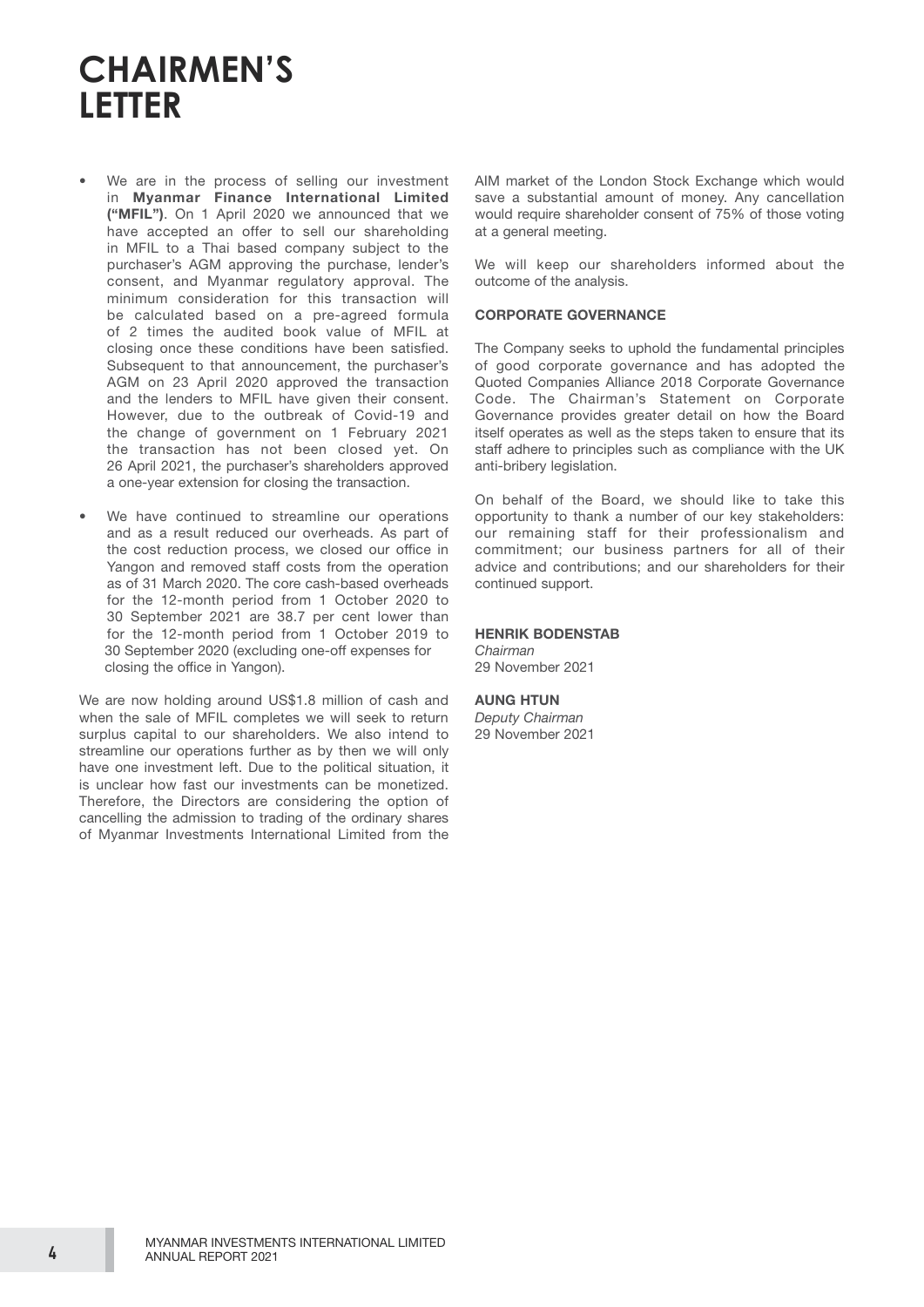# **EXECUTIVE DIRECTOR'S REVIEW**

### Business Review

During the past 12 months our net asset value ("NAV") has decreased by 27.5 per cent and was US\$25.6 million as at 30 September 2021. This change is mainly attributable to the decrease in the assessed value of the Company's investments in AP Towers (down US\$6.1 million to US\$22.3 million) and MFIL (down US\$2.9 million to US\$1.5 million) and the operating expenses for the reporting period (US\$0.7 million).

During the past 12 months our operating expenses were significantly reduced to US\$0.7 million compared with US\$1.1 million (excluding one off expenses for the closing of the office in Yangon) for the same period in the previous year.

Overall, AP Towers performed well but MFIL was disrupted in Myanmar from the impact of Covid-19 and the takeover of the military on 1 February 2021:

- AP Towers: the Company swapped its interest in Apollo Towers for an interest in AP Towers in January 2020. The share exchange effectively brought Apollo Towers and Pan Asia Towers, another ITC under the common ownership of AP Towers which now manages one of the largest network of towers in Myanmar; and
- MFIL: the company has actively been reducing its loan book and where necessary helping clients to restructure their loans while increasing its holding of safe and liquid assets. It has also agreed a one-year standstill with all of its lenders. Documentation is now being signed.
- As at year end Portfolio at Risk over 30 days ("PAR 30+") was 14.2 per cent.
- As soon as logistically practical further discussions with the purchaser will be necessary to establish a timeline to closing the sale of MFIL. It has been 20 months since the transaction was negotiated and much has changed in the country. It may be necessary to amend the transaction terms.

In all cases, Myanmar Investments' team have worked closely with these businesses to provide strategic advice as well as hands-on local knowledge.

Overall,<br>
well but<br>
in Myanr Overall, AP Towers performed well but MFIL was disrupted in Myanmar from the impact of Covid-19 and the takeover of the military on 1 February 2021.

### Financial Review

### NET ASSET VALUE

The Directors assess the Group's NAV attributable to the shareholders of the Company as at 30 September 2021 to be US\$25.6 million, a decrease of 27.5 per cent compared with the Group's NAV as at 30 September 2020. This represents US\$0.67 per share, based on the number of shares in issue at the year-end. This change principally reflects the net changes in the Directors' assessment of the values of the Company's investments, described in more detail below, less the Group's running costs for the year. NAV attributat

As at 30 September 2020 the Group's NAV consisted of:

- an investment in AP Towers, the telecommunication tower business, of US\$22.3 million, excluding the non-controlling interests, determined using a comparable EBITDA multiple methodology;
- an investment in MFIL, the microfinance business, of US\$1.5 million, determined using a price to book value methodology; and
- cash and other net assets of US\$1.8 million.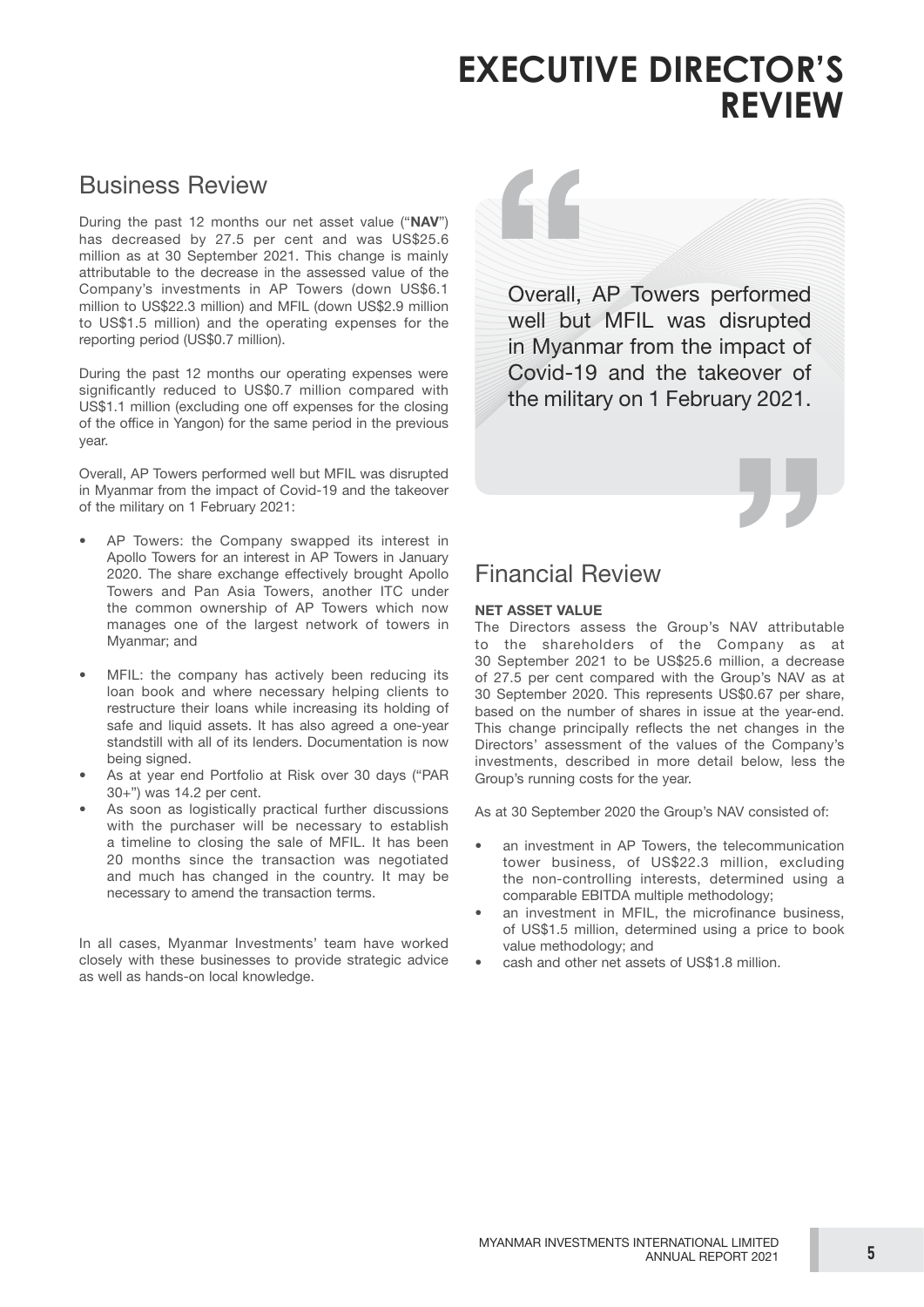# **EXECUTIVE DIRECTOR'S REVIEW**

#### AP TOWERS

As at 30 September 2020 the Directors had assessed that the Company's attributable shareholding in AP Towers, excluding the non-controlling interests attributable to the minority shareholders of MIL 4, was worth US\$28.3 million as at that date, using a comparable EBITDA multiple methodology.

Applying the same methodology that we used as at 30 September 2020 with updated trading and comparable data, the value of this investment would be US\$29.7 million, an increase of US\$1.4 million compared with the valuation as at 30 September 2020.

This value of AP Towers represents an unrealised gain of US\$8.9 million over the cost of the investment and an IRR since the initial investment in July 2015 of 5.9 per cent.

#### MFIL

As at 30 September 2020 the Directors had assessed the value of the Group's investment in MFIL to be US\$4.4 million using the price to book value methodology.

Applying the same methodology that we used as at 30 September 2020 the Directors have assessed the value of this investment to be US\$2.0 million which is US\$2.4 million lower compared with 30 September 2020.

This value of MFIL represents a loss of US\$0.7 million over the cost of the investment.

#### VALUATION DISCOUNT

The change of government has increased the uncertainties and risks of investing in Myanmar which is compounded by the current paucity of information. These risks could include, but are not limited to:

- reduced investor interest in a trade sale of assets or in an IPO;
- increased domestic regulatory uncertainties;
- a material and sustained decline in economic activity impacting investment and consumer demand;
- severe reduction in liquidity in the financial system;
- a volatile foreign exchange rate:
- prolonged political crisis paralyzing the country's administrative capacity;
- increases in the number of demonstrations, strikes and violence;
- enhanced Covid-19 risks:
- potential broader international sanctions.

Given the uncertainties and risks in Myanmar the Directors have decided to apply a valuation discount of 25% on the company's entire portfolio as at 30 September 2021 which compares to the 30% discount that they applied as at 31 March 2021. This change reflects signs of stabilization in the country and its economy and will be reviewed regularly.

The impact on MIL's carrying value of the investments after applying the discount are:

#### AP TOWERS

This discount reduces the value of this investment to US\$22.3 million, which is US\$6.07 million lower than at September 2020.

This valuation of AP Towers represents a profit of US\$1.5 million over the cost of the investment and an IRR since the initial investment in July 2015 of 1.1%.

#### MFIL

This discount reduces the value of this investment to US\$1.5 million, which is US\$2.9 million lower than at September 2020.

This valuation of MFIL represents a loss of US\$1.2 million over the cost of the investment.

#### SUMMARY OF NAV

Contrary to the past, the NAV attributable to the shareholders of the Company in the attached audited financial statements does not differ from the NAV determined by the Directors as the investment in MFIL has been classified as a "non-current asset classified as held for sale" which requires the valuation of MFIL at "fair value" and not at "at equity". In accordance with the Group's Valuation Policy the Directors' valuation for MFIL is determined by reference to the International Private Equity and Venture Capital Guidelines.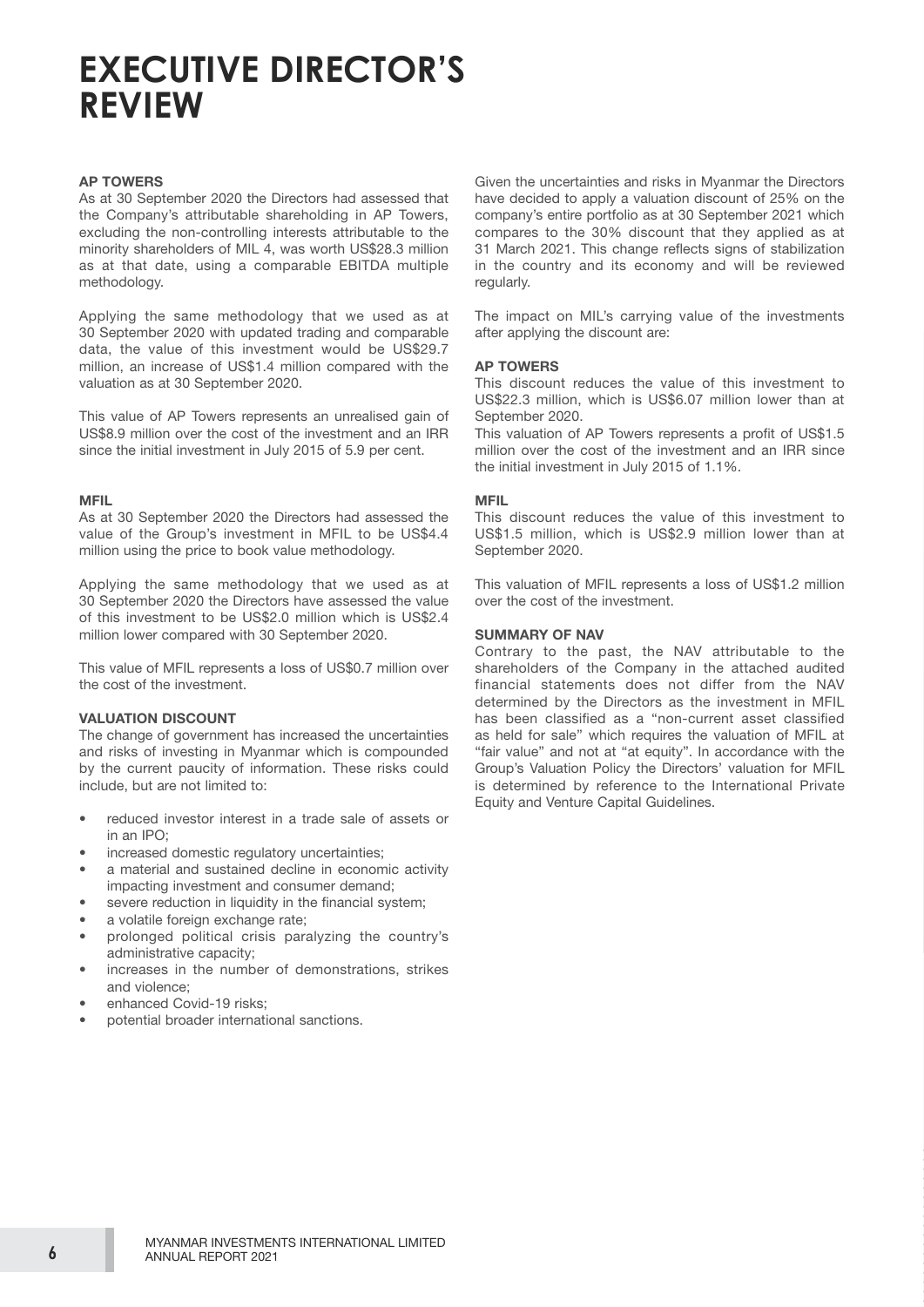# **EXECUTIVE DIRECTOR'S REVIEW**

#### FINANCIAL RESULTS

For the year to 30 September 2021 the Group's audited loss after tax attributable to the shareholders of the Company was US\$7.8 million. The Group's audited profit after tax attributable to the shareholders of the Company for the 18-month financial period to 30 September 2020 was US\$1.6 million.

This is a significant deterioration on the last period result. The loss per share is US cents 20.49 compared with a profit per share of US cents 4.24 for the 18-month period to 30 September 2020 and primarily relates to adjusting the valuation of the investments down.

But we are on track with the reduction of our overheads. As part of the cost reduction process, we had closed our office in Yangon and removed staff costs from the operation as of 31 March 2020. The annualised core cashbased overheads (including the costs of being a quoted company but excluding discretionary compensation, share option expenses and transaction costs) for the 6-month period from 1 April 2020 to 30 September 2020 were US\$0.7 million and this is what we have achieved during this year.

Outside of our overheads the most significant items were:

- Our share of the 'fair value loss on investment at fair value through profit or loss' for the investment in AP Towers of US\$6.07 million;
- 'Fair value loss on investment at fair value through profit or loss' for the investment in MFIL of US\$1.05 million.

#### DIVIDENDS

Based on the above the Directors do not recommend payment of a dividend at this time.

#### WORKING CAPITAL

Based as of the date of this report the Group has adequate financial resources to cover its working capital needs for the next 12 months.

#### NICK PARIS

*Managing Director* 29 November 2021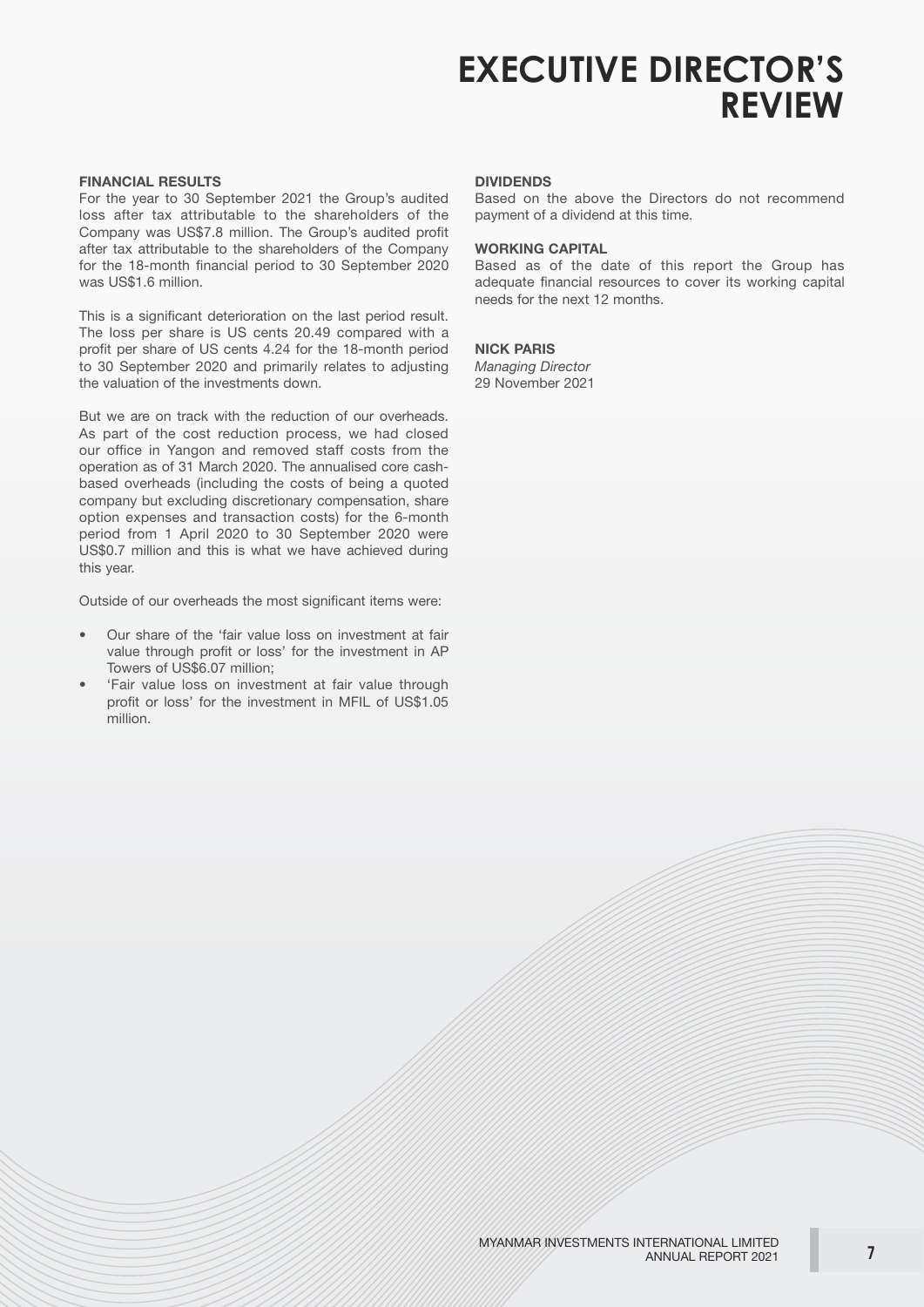### **BUSINESS REVIEW AP TOWERS HOLDINGS PTE LTD ("AP TOWERS") / APOLLO TOWERS HOLDINGS LIMITED ("APOLLO TOWERS")**

#### **BACKGROUND**

AP Towers is one of the largest Independent Tower Company ("ITC") in Myanmar. The Company swapped its interest in Apollo Towers for an interest in AP Towers in January 2020. Under this share exchange, MIL's 66.6 per cent subsidiary, MIL 4 Limited ("MIL4"), exchanged its existing 13.7 per cent shareholding in Apollo Towers for a shareholding of 6.2 per cent in AP Towers, of which 4.1 per cent is attributable to MIL.

The share exchange effectively brought Apollo Towers and Pan Asia Towers, another Myanmar ITC, under the common ownership of AP Towers which now manages one of the largest network of towers in Myanmar. Apollo Towers and Pan Asia Towers provide tower and power services to all of Myanmar's major mobile network operators ("MNOs").

MIL initially invested in Apollo Towers in July 2015 when it led a consortium of investors that invested US\$30 million for a 14.2 per cent shareholding.

A representative of MIL4 sits on the board of AP Towers and contributes to the strategy and growth of the company.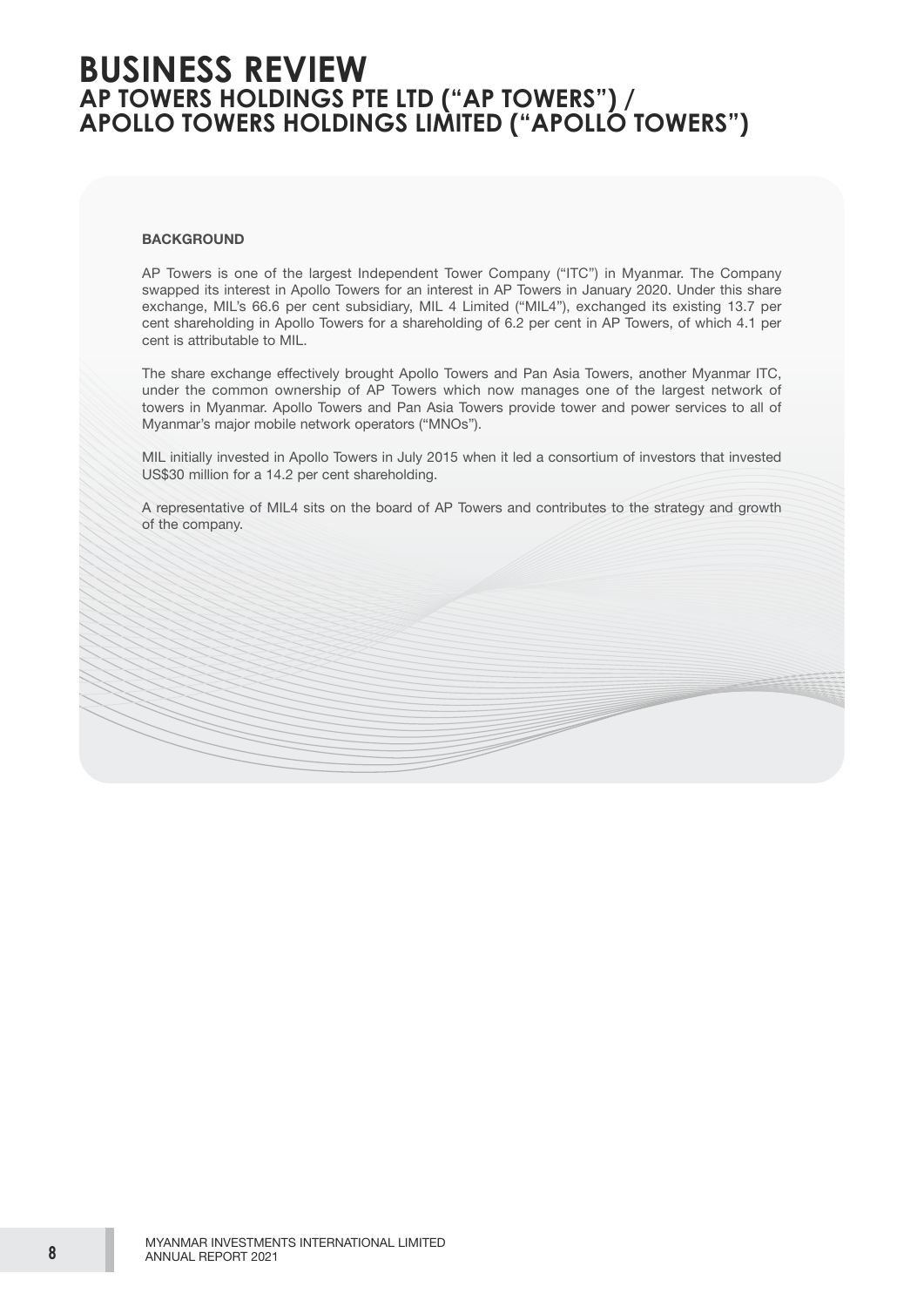### **BUSINESS REVIEW AP TOWERS HOLDINGS PTE LTD ("AP TOWERS") / APOLLO TOWERS HOLDINGS LIMITED ("APOLLO TOWERS")**

#### *Update*

- The Myanmar telecoms sector has grown rapidly since 2015. Myanmar's mobile penetration rate is estimated to be as high as 107 per cent though this is based on SIM cards and not unique subscribers. Coupled with this is the prevalence of data enabled devices. Smartphones are estimated to account for approximately 80 per cent of the mobile phones in use in the country and data demand drives the need for connectivity. Connectivity requires an extensive network of telecom towers with reliable power. Myanmar currently has 20,000 towers, of which 11,000 are owned by ITCs.
- Apollo Towers and Pan Asian Towers have both built strong reputations in the market for their valuable site locations, operational excellence and strong customer focus. AP Towers leverages the best practices of both companies in providing a full suite of services that are commercially attractive to the customers of both businesses.
- The Myanmar telecom tower sector, following a period of rapid growth, has continued to slow in the last 18 months in terms of both new towers and new co-locations.
- Mobile network services in Myanmar have been significantly disrupted since February 2021, primarily as a result of the suspension and restriction of data services imposed by the regulator. AP Towers and other tower and power providers have faced increasing challenges in maintaining the up time of the power services as movement of key suppliers and personnel has been restricted. AP Towers has maintained the safety and security of its staff, whilst continuing to deliver high quality services to all of its customers. Whilst the operating environment has been very challenging, AP Towers has been able to continue to provide a reliable service with high up times, thereby contributing to the continued availability of mobile phone services to the population of Myanmar.
- Contrary to other industries, the telecoms sector has not suffered greatly due to the outbreak of Covid-19.
- As at 30 September 2021, AP Towers had an aggregated portfolio of 3,254 towers, 6,669 tenants and a co-location ratio ("Lease-up-Rate" or "LUR") of 2.05x which is unchanged since 30 September 2020.
- Based on AP Towers actual results for the 6 months ended 30 September 2021, AP Towers annualised adjusted "run rate" revenue has decreased to US\$102.5 million. This represents a decline of 1.9 per cent over the same period last year. The annualised adjusted "run rate" EBITDA has increased to US\$85.9 million. This represents an increase of 3.0 per cent over the same period last year.
- Going forward, AP Towers will, when market conditions allow, be looking to increase the number of tenancies either from new "Build to Suit" towers or from adding co-locations to its existing towers.
- AP Towers' net debt was US\$396.2 million as at the end of September 2021, a decrease of US\$20.6 million since 31 March 2021 and a decrease of US\$33.1 million since 30 September 2020.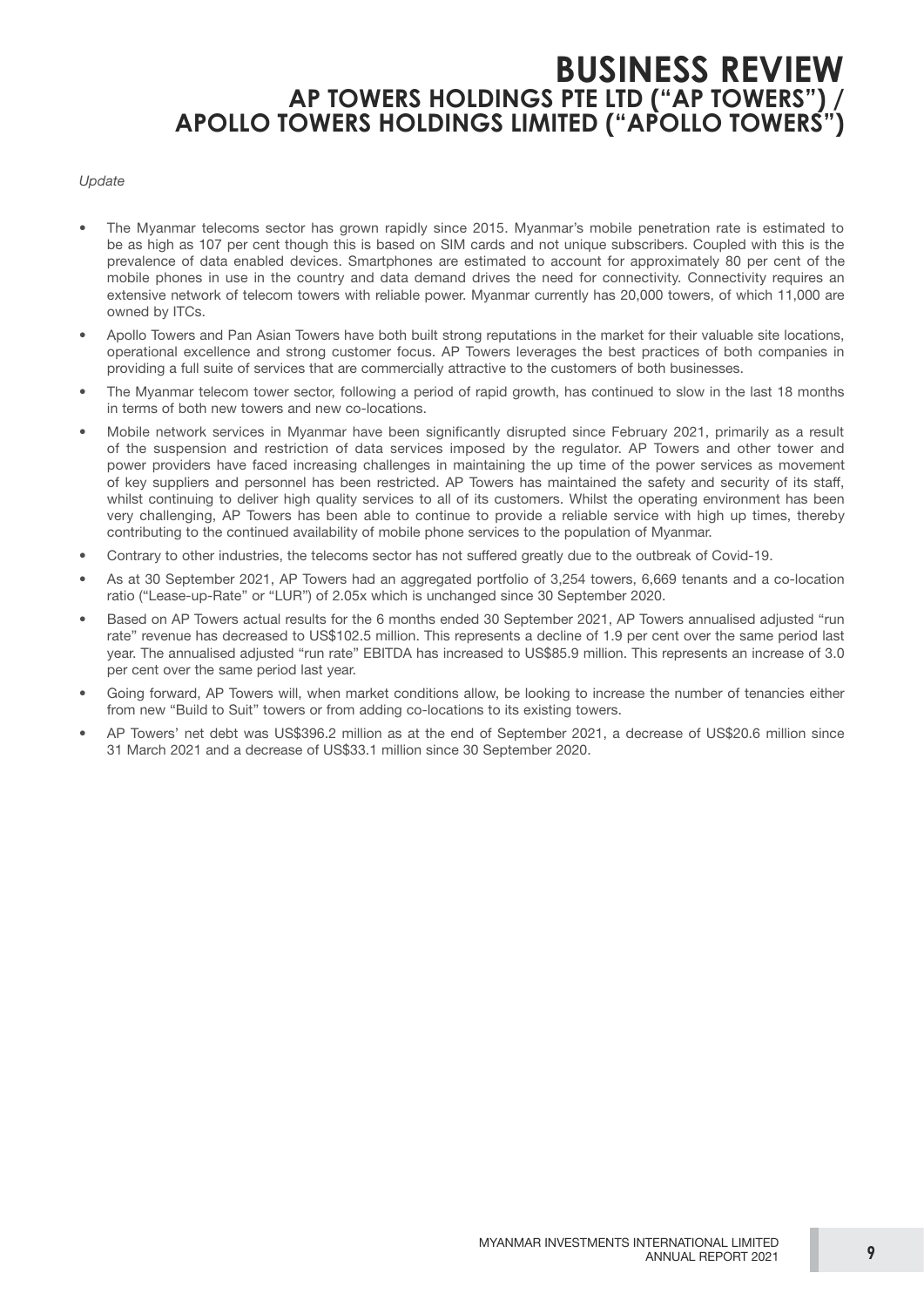### **BUSINESS REVIEW MYANMAR FINANCE INTERNATIONAL LIMITED ("MFIL")**

#### **BACKGROUND**

MFIL is one of the leading microfinance operators in Myanmar. Through 15 main branches and 3 subbranches it provides loans of between US\$150 and US\$5,000 to individuals and small-scale business operators in rural and semi-urban areas in Yangon, Bago, Ayeyarwady and Mon. In October 2020 MFIL was granted a license to operate in the Mandalay region.

MFIL was established as a microfinance joint venture in September 2014 by MIL and Myanmar Finance Company Limited ("MFC"). In November 2015, the Norwegian Investment Fund for Developing Countries ("Norfund"), the Norwegian development finance institution, also became a shareholder such that the shareholdings today are MIL 37.5 per cent, MFC 37.5 per cent and Norfund 25 per cent, with a total paid up capital of over US\$7 million. MIL's total investment cost to date is US\$2.7 million.

MFIL is a well-established microfinance company that has a positive impact on the lives and economic well-being of its clients.

A representative of MIL sits on the board of MFIL and works closely with the management and shareholders on strategic and restructuring issues.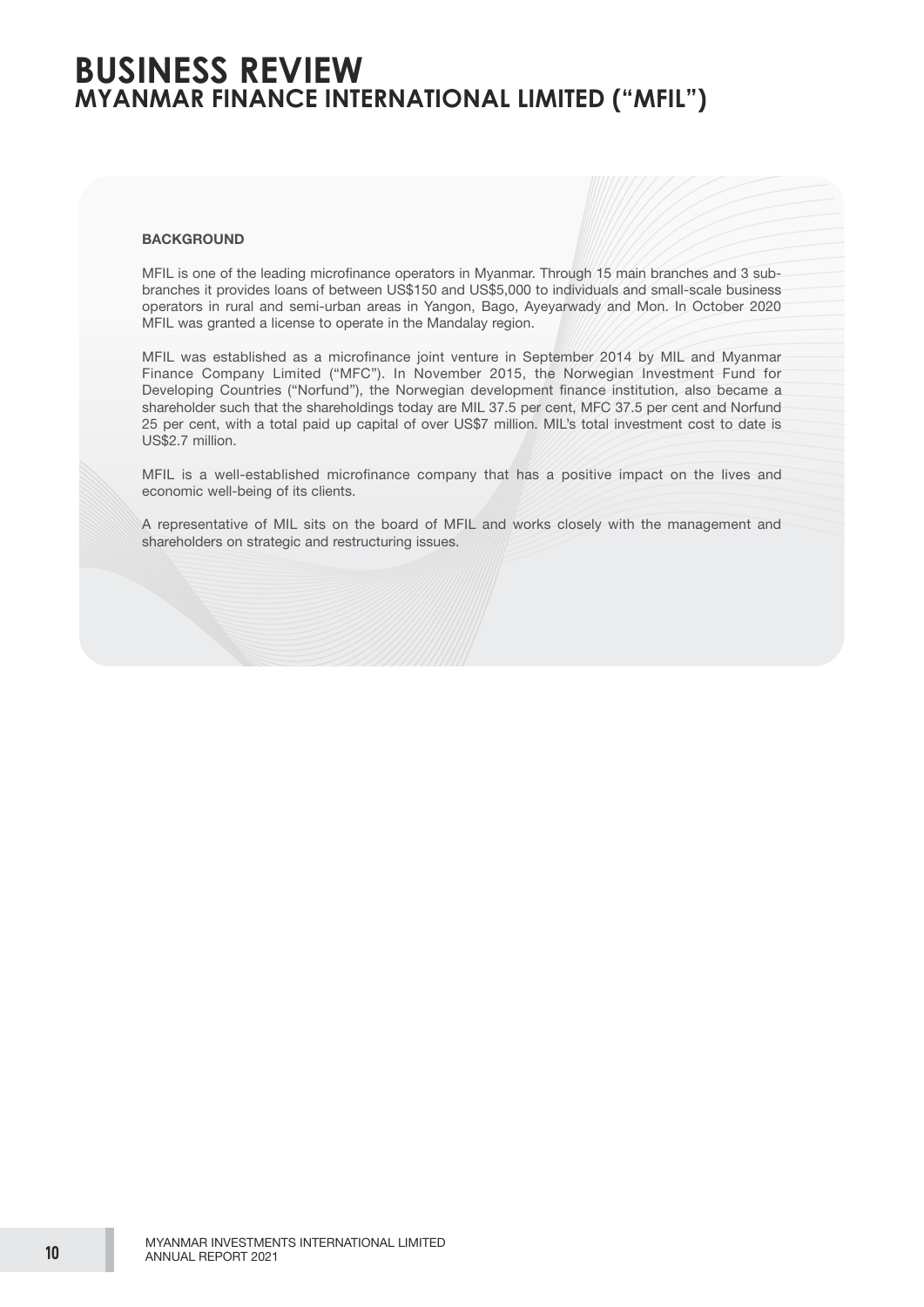### **BUSINESS REVIEW MYANMAR FINANCE INTERNATIONAL LIMITED ("MFIL")**

#### *Update*

- The last 9 months have been difficult for the microfinance industry in Myanmar. A surge in Covid-19 cases in June 2021 led to shortages of medical supplies and the country going into a hard lockdown. The "stay at home" directive severely reduced economic activity and mobility. The political crisis since 1 February 2021 has further impacted business sentiment and activity. More crucially, it has led to a severe liquidity crisis in the financial system. Bank transfers and withdrawals have been restricted and US dollars has been hard to source.
- All sectors have been affected by Covid-19 and the political turmoil. Approximately 90 per cent of MFIL's borrowers are sole traders or small businesses and they are directly impacted by the deteriorating economy. Around 10 per cent of the loan book has been lent to civil servants, of which a third are teachers. This has traditionally been a safe, low risk niche, with minimal bad debt. However, many teachers are now unable to repay or have been dismissed and MFIL is seeing bad debt in traditionally safe segments. Since February 2021 MFIL has primarily been focusing on loan collections. Consequently, its loan book has decreased since 31 March 2021 from MMK21.7 billion to MMK16.5 billion at year end while the number of clients has reduced to 45,000. For now, the number of branches is being maintained.
- MFIL has found that most of its clients have a strong will to repay but they have a reduced ability to pay in full. Consequently, the collection rate has dropped to around half of the scheduled repayments with many clients struggling to repay something each month. Rescheduling and restructuring has been underway to reset their monthly repayment amounts at an affordable level.
- As at September 2021 MFIL's Portfolio at Risk over 30 days ratio ("PAR 30+") was 14.2 per cent.
- To reflect the new normal, MFIL has reduced operating expenses including staff reductions and pay cuts by around 25 per cent.
- The reduction in the loan book has increased the company's current cash position to MMK8 billion. This liquidity comes at a cost as the average cost of debt is 16 per cent per annum while bank deposit yields are minimal.
- At the time of this report MFIL has agreed a one-year extension with all of its lenders and will repay 25 per cent of its borrowings to reduce its funding expenses. Formal execution of these extensions is expected around the end of November 2021. This stability will allow it to reactivate lending to clients.
- While there does not appear to be an imminent resolution to the political crisis there does appear to be a level of normality returning to Myanmar and a lower level of economic activity restarting.
- The impact of the lockdown and political crisis has made it complicated to fulfil the conditions precedent in the sale and purchase agreement for the sale of MFIL. The purchaser has therefore agreed to extend their offer to early 2022 and we have also extended their exclusivity period. We intend to complete the sale as soon as it is practical to conduct the closing audit on MFIL and seek regulatory approval.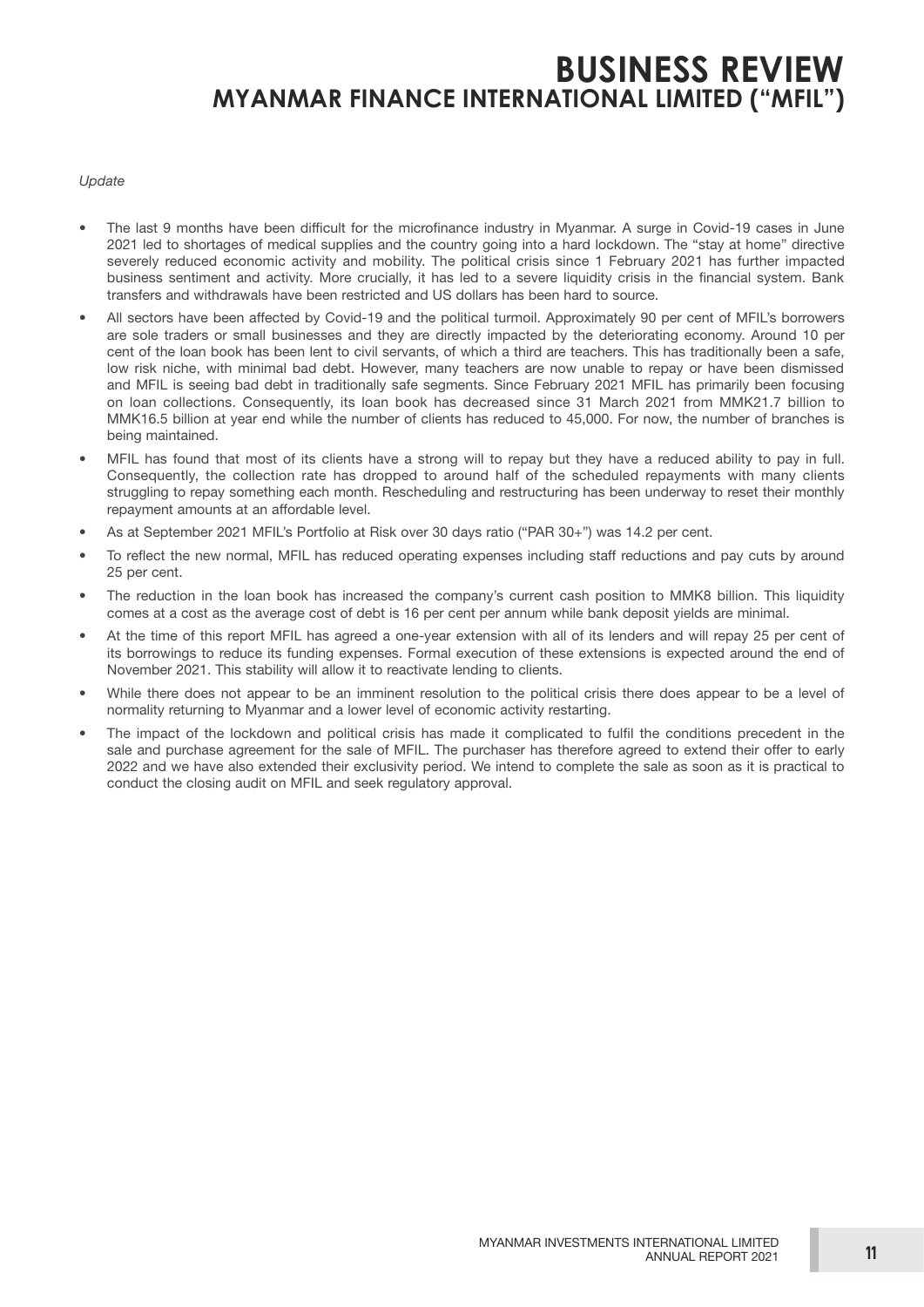# **BOARD OF DIRECTORS**

### HENRIK ONNE BODENSTAB MAUNG AUNG HTUN

#### *Independent Non-Executive Chairman Deputy Chairman*

Over the past 20 years Mr Bodenstab has gained broad international experience by living and working extensively in Asia, the US and Europe. He started his professional career in 1992 in Asia, at the Wünsche Group of Companies, a diversified group of companies focussing on international trade and shipping. In 1996, he joined the Boston Consulting Group in Hamburg, Germany. In 1998 he co-founded OneClip, a direct marketing and advertising company in New York, which he led until 2002. Mr Bodenstab re-joined the Wünsche Group in 2002 as a managing partner. In 2014, Mr Bodenstab became a partner at Trilantic Europe, a Pan-European private equity firm with a focus on mid-market transactions in healthcare, consumer, automotive, industrials and business services.

Mr Bodenstab is on the Advisory Board of Prettl SWH GmbH, a member of the board of Oberberg Group and a Director of Hansabay Pte Ltd in Singapore. He holds a BA in Economics and Political Science from the University of Michigan and an MBA from the Harvard Business School.

Mr Htun is half Myanmar and is an engineering graduate from Imperial College. He brings over 30 years of hands-on experience of advising, starting, building and managing companies.

Mr Htun started at Kleinwort Benson in London before founding, in 1987, Seamico Securities in Thailand, a company he took public in 1995. In 1999 he founded Thai Strategic Capital, a Bangkok based private equity fund manager where he led investments into, among others, B-Quik, Modern Asia Environmental Holdings and Wuttisak Clinic.

Mr Htun brings a wealth of experience and contacts in a diverse range of industries and currently sits on the board of Nam Seng Insurance Plc., as well as being a member of the investment committee of Lakeshore Capital Partners.

Mr Htun has also been appointed by Myanmar's State Counsellor to the committee to review the restructuring of the Yangon Electricity Supply Company and is Chairman of the Advisory Board of the Swiss Government funded Centre for Vocational Training.

With effect from 1 June 2018, Mr Htun became Deputy Chairman of Myanmar Investments, having been Managing Director since the Company's admission to AIM in 2013.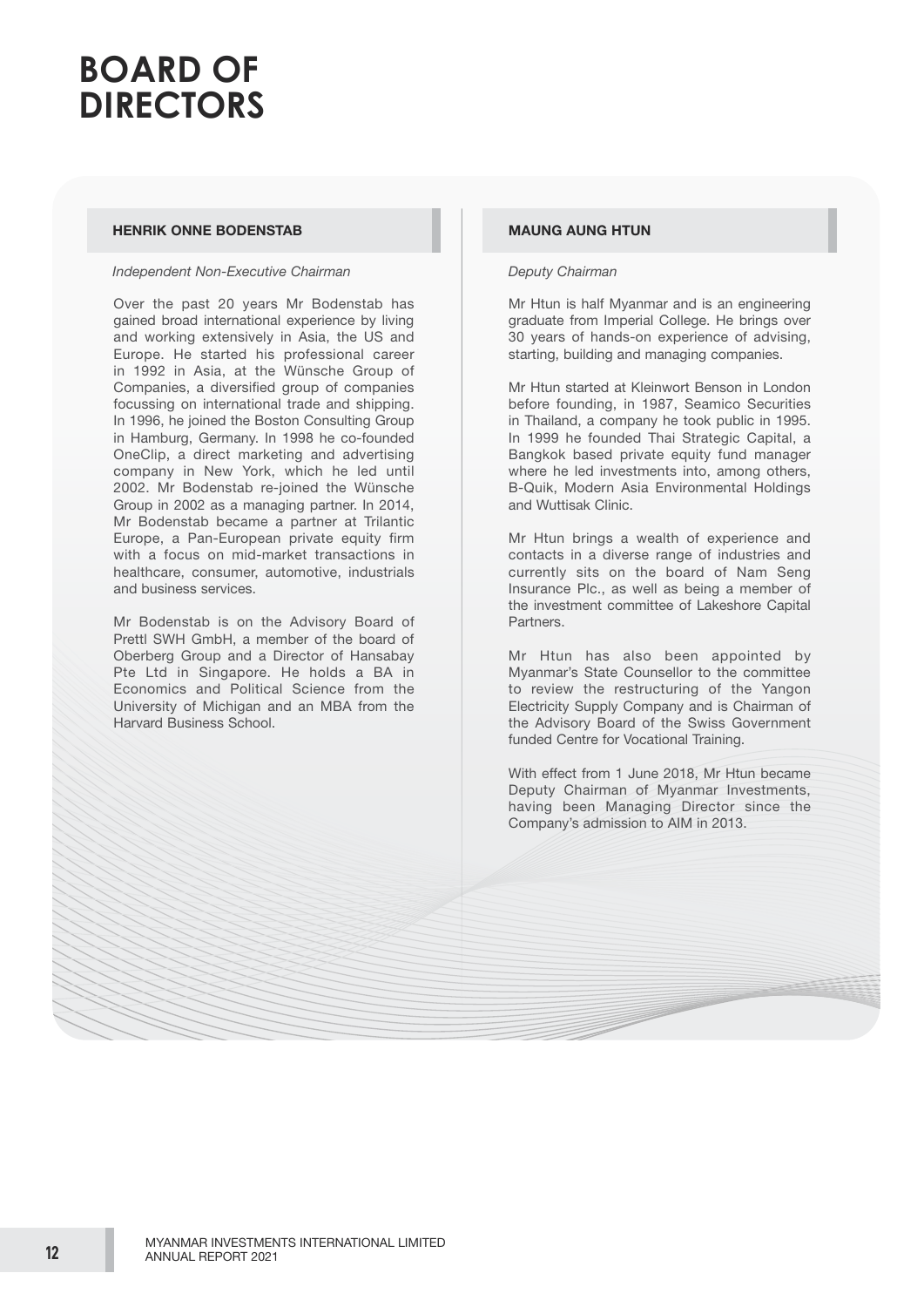# **BOARD OF DIRECTORS**

### RUDOLF GILDEMEISTER NICHOLAS JOHN PARIS

#### *Independent Non-executive Director Managing Director*

Mr Gildemeister was appointed to the Board of Directors on 1 November 2019 and is cofounder and Managing Partner of All Myanmar Advisors, a Myanmar focused corporate finance and strategy advisory boutique.

He has over 20 years' leadership experience in successfully building, growing and restructuring businesses across industries, mostly in Asia. Before working in Myanmar, he was Managing Director and Asia-Pacific lead of CS Solution Partners for Credit Suisse, based in Hong Kong. He started his career at Nestlé where he held various brand management and business development functions in Hong Kong and South-East Asia, which included establishing Nestlé's sales and marketing activities in Myanmar.

Mr Gildemeister is on the Harvard Business School Global Advisory Board and a Director of several private companies in Hong Kong and Myanmar. He holds a BSc in Economics from Bristol University and an MBA from the Harvard Business School.

Over the past 30 years, Mr Paris has gained extensive experience as a stockbroker and fund manager with a particular emphasis on closed end funds and hedge funds. He has held senior positions with institutions such as American Express Asset Management, Credit Lyonnais Securities Asia, Santander Securities and Baring Securities.

In addition, he was a Portfolio Manager within the LIM Advisors Group. One of whose clients is a substantial shareholder in the Company having invested at the Company's launch and which is also a co-investor in AP Towers through its shareholding in the Company's subsidiary, MIL4.

Mr Paris is a Fellow of The Institute of Chartered Accountants in England & Wales and holds a Bachelor of Science with Honours in Agricultural Economics from the University of Newcastle-Upon-Tyne.

Mr Paris was appointed to the Board on 27 December 2018 and he changed his role from Non-independent Non-executive Director to become the Managing Director of the Company on 1 November 2019.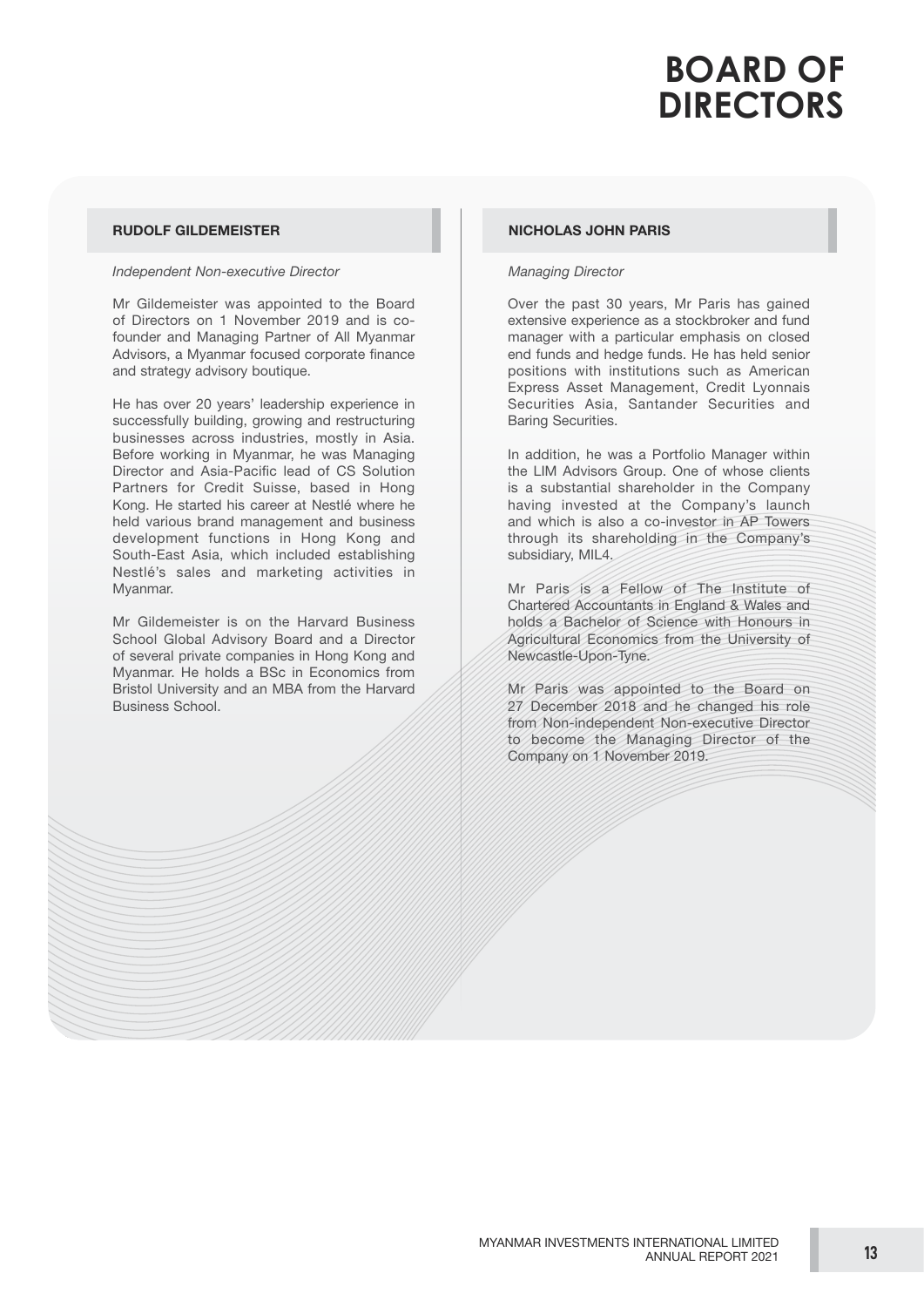*The Directors present their annual report and audited consolidated financial statements of the Group for the financial year ended 30 September 2021.*

#### *The Company*

Myanmar Investments International Limited (the "Company") is a public company limited by shares incorporated under the laws of the British Virgin Islands. The Company was admitted to trading on the AIM market of the London Stock Exchange ("AIM") on 27 June 2013.

#### *The Group*

The Group's investments are managed through two companies: a wholly owned subsidiary in Singapore, MIL Management Pte Ltd, and its own wholly owned subsidiary in Myanmar, MIL Management Co., Ltd.

As of 30 September 2021, the Company held:

- a 66.7 per cent shareholding in MIL 4 Limited ("MIL4") a BVI company which in turn holds a 6.2 per cent shareholding in AP Towers Holdings Pte Ltd ("AP Towers") a Singapore incorporated telecom tower company; and
- a 100 per cent shareholding in Myanmar Investments Limited ("MIL") a Singapore company which in turn holds a 37.5 per cent shareholding in Myanmar Finance International Limited ("MFIL"), a Myanmar incorporated microfinance joint venture company.

The above companies highlighted in bold type comprise the Myanmar Investments International Limited Group (the "Group").

As the Company closed its office in Yangon as at 31 March 2020, the process of voluntary liquidation of the management company in Myanmar, MIL Management Co., Ltd., has been initiated.

#### *Fund raisings*

During the year to 30 September 2021 no ordinary shares were issued. 554,486 warrants were cashlessly converted into 11,414 ordinary shares as at 31 December 2020.

#### *Investment Policy*

At the Company's Annual General Meeting (AGM) held at The British Club, Yangon, Myanmar on 24 October 2019 the shareholders approved a resolution to amend the investment objective and policies of the Company as set out below:

"The Company will seek to realise the Company's investments in an orderly manner, such realisations to be effected at such times, on such terms and in such manner as the Directors (in their absolute discretion) may determine.

Following such realisations, the Company will make periodic returns of surplus capital to Shareholders on such terms and in such manner as the Directors (in their absolute discretion) may determine.

The Company shall not make any new investments in projects to which it is not already committed. However, this will not preclude the Directors (in their absolute discretion) from: (a) authorizing the expenditure of such capital as is necessary to: (i) complete arrangements pertaining to the Company's existing investments; or (ii) carry out any activities that the Directors (in their absolute discretion) deem appropriate to ensure the sale ability of any existing investment; or (b) entering into any contract or other arrangement with any third party to realise all or any part of the Company's existing investments.

Following the disposal of all of the Company's existing investments, the Directors intend to put a winding up proposal to the Shareholders."

The Directors proposed that the Investment Policy of the Company be amended to enable the return of capital to shareholders with the ultimate aim to wind up the Company in due course. In the event that capital is returned to the shareholders, in accordance with the warrant instrument the Board will exercise its discretion, with the advice of the Company's auditors, to determine the adjustment that should be made to the number of Ordinary Shares that could be subscribed for or the subscription price for those shares as a consequence of the reduction in capital. It should however be noted that the final exercise date for all of the outstanding warrants is 31 December 2021 and that any unexercised warrants will lapse after that date.

**14** MYANMAR INVESTMENTS INTERNATIONAL LIMITED ANNUAL REPORT 2021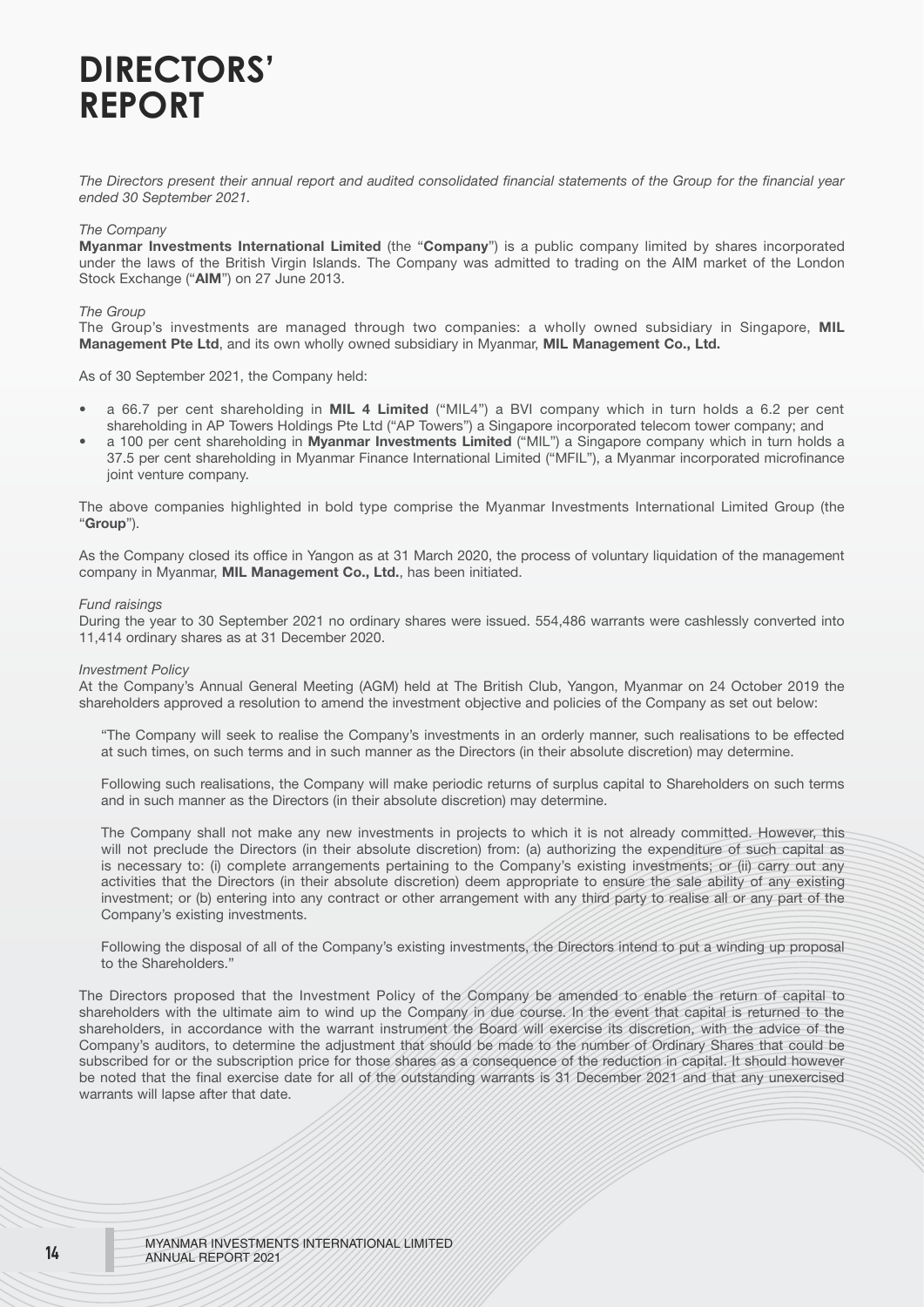#### *Results and dividends*

The Directors assess the Group's net asset value attributable to the shareholders of the Company as at 30 September 2021 to be US\$25.6 million (30 September 2020: US\$35.3million), a 27.5 per cent decrease over the year. NAV per share as of 30 September 2021 was US\$0.67 per share (30 September 2020: US\$0.93 per share) based on the shares in issue at that time. This change is mainly attributable to the decrease in the assessed value of the Company's investments in AP Towers (down US\$6.07 million to US\$22.3 million) and MFIL (down US\$2.9 million to US\$1.5 million) and the operating expenses for the year (US\$0.7 million).

For the year to 30 September 2021 the Group's audited loss after tax attributable to the shareholders of the Company was US\$7.8 million. The Group's audited profit after tax attributable to the shareholders of the Company for the 18-month financial period to 30 September 2020 was US\$1.6 million.

The results for the year are set out in more detail in the Executive Director's Review and in the consolidated statement of comprehensive income.

The Directors do not recommend the payment of a dividend for the financial year ended 30 September 2021.

#### *Review of the Company's Business and Future Outlook*

The Chairmen's Letter and the Executive Directors' Report provide further details as to the development of the business in the period under review as well as the future outlook, especially the proposal to undertake an orderly disposal of the Company's investments and to return surplus capital to shareholders. Ultimately the Directors expect to put a winding up proposal to Shareholders.

#### *Directors*

The members of the Board are listed in the section headed "Board of Directors".

During the financial year under review:

- Henrik Bodenstab served as independent Non-Executive Chairman;
- Aung Htun served as Deputy Chairman;
- Rudolf Gildemeister served as an independent Non-Executive Director;
- Nicholas Paris served as Managing Director.

In accordance with the Company's articles of association, Henrik Bodenstab retires by rotation and offers himself for reelection at the Company's Annual General Meeting.

The means by which the Board administers its responsibilities are set out in detail in the Chairman's Statement on Corporate Governance.

#### *Directors' Shareholdings*

There are no requirements in place pursuant to the Company's articles of association for the Directors to own shares in the Company.

At the date of signing this report, the Directors' interests in the equity of the Company was as follows:

| <b>Director</b>             | <b>Ordinary Shares</b>       | <b>Warrants</b>          | <b>Share Options</b> |
|-----------------------------|------------------------------|--------------------------|----------------------|
| Henrik Bodenstab            | 585,849                      | 181.159                  | 35,000               |
| Aung Htun                   | 677.000                      | 123,000                  | 899.626              |
| <b>Rudolf Gildemeister</b>  | $\qquad \qquad \blacksquare$ | $\overline{\phantom{a}}$ |                      |
| Nicholas Paris <sup>1</sup> | -                            | $\overline{\phantom{a}}$ |                      |

*1 1.Nicholas Paris is a director of and he was a portfolio manager with LIM Advisors (London) Limited. One of the funds managed by LIM Advisors, LIM Asia Special Situations Master Fund Limited, is a substantial shareholder in the Company and its interests are disclosed in the Directors Report under "Substantial Interests" below.*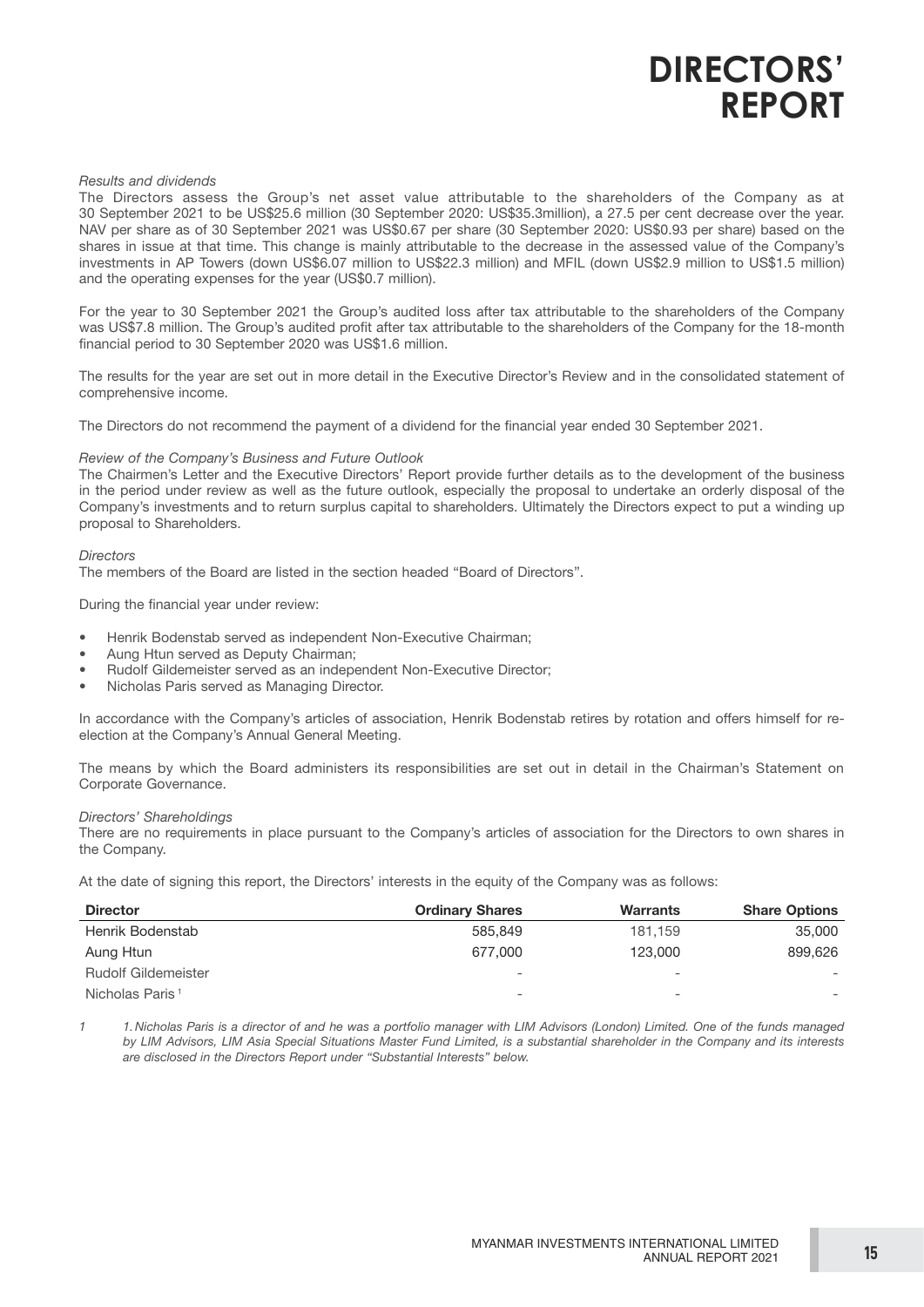#### *Share Option Plan*

On its admission to trading on AIM, the Company established a Share Option Plan as a long-term incentive scheme for its employees, Directors and advisers, built around the fundamental principle of aligning their interests with those of our shareholders. It was envisaged that it would be used for five years and then re-assessed. As a result of that reassessment during the financial year in 2018 the Board decided that no further options would be granted, though the existing options will remain in place.

Until 10 November 2020 the Share Option Plan was administered by the Remuneration Committee. It is now administered by the Board of Directors.

The Share Option Plan provides that share options available for grant by the Company shall constitute a maximum of one-tenth of the total number of ordinary shares in issue on the date preceding the date of grant (excluding shares held by the Company as treasury shares and founder shares).

Any issue of ordinary shares by the Company enabled the Remuneration Committee to grant further share options which were granted with an exercise price set at a 10 per cent premium to the subscription price paid by shareholders for the issue of ordinary shares that gave rise to each tranche of the share options. However, the share options that arose as a result of the ordinary shares issued in connection with Admission had an exercise price of US\$1.10.

Share options can be exercised at any time after the first anniversary and any time up to the tenth anniversary of the grant of the share options (as may be determined by the Board of Directors (since 10 November 2020) in its absolute discretion). Share options will not be admitted to trading on AIM but application will be made for ordinary shares that are issued upon the exercise of the share options to be admitted to trading on AIM.

| <b>Series</b>       | <b>Placing Exercise</b> | Number of share<br>options available | Options granted as at<br>30 September 2021 | <b>Exercise price (US\$)</b> |
|---------------------|-------------------------|--------------------------------------|--------------------------------------------|------------------------------|
| Series <sub>1</sub> | Admission               | 584.261                              | 579.728                                    | 1.100                        |
| Series 2            | December 2014           | 361,700                              | 357,200                                    | 1.155                        |
| Series 3            | <b>July 2015</b>        | 1,734,121                            | 1,653,599                                  | 1.265                        |
| Series 4            | September 2016          | 324.546                              | $\overline{\phantom{a}}$                   | 1.430                        |
| Series 5            | June 2017               | 618.112                              | $\qquad \qquad \blacksquare$               | 1.298                        |
|                     |                         | 3.622.740                            | 2,590,527                                  |                              |

#### Share Options Granted

In conjunction with the introduction of the Carried Interest Plan (as further detailed below), the Board has cancelled the balance of 1,032,213 unissued options.

#### *Carried Interest Plan*

As noted above the Company put in place the Carried Interest Plan to be the Company's long-term incentive scheme and no further grants of share options will be made under the original Share Option Plan. As a long-term incentive scheme for its employees, Directors and advisers, it is built around the fundamental principle of aligning interests with those of our shareholders.

The Carried Interest Plan was adopted by the Remuneration Committee and the Board on 17 September 2018.

Under the Carried Interest Plan, beneficiaries will receive a portion of the "excess profits" made from the final realisation of an investment. In computing the excess profits:

- The starting value for MFIL and Apollo Towers was the Directors' appraised NAV of those investments as at 31 March 2017, adjusted for any later capital injections, to reflect the fact that no share option grants have been made since November 2016.
- A hurdle rate of 10 per cent, compounded annually, will be applied before calculating any excess profits.

The Carried Interest Plan will receive 10 per cent of any resultant excess profit and this will be allocated between the beneficiaries as determined by the points allocated by the Board of Directors (as the Remuneration Committee was dissolved on 10 November 2020 in order to streamline operations).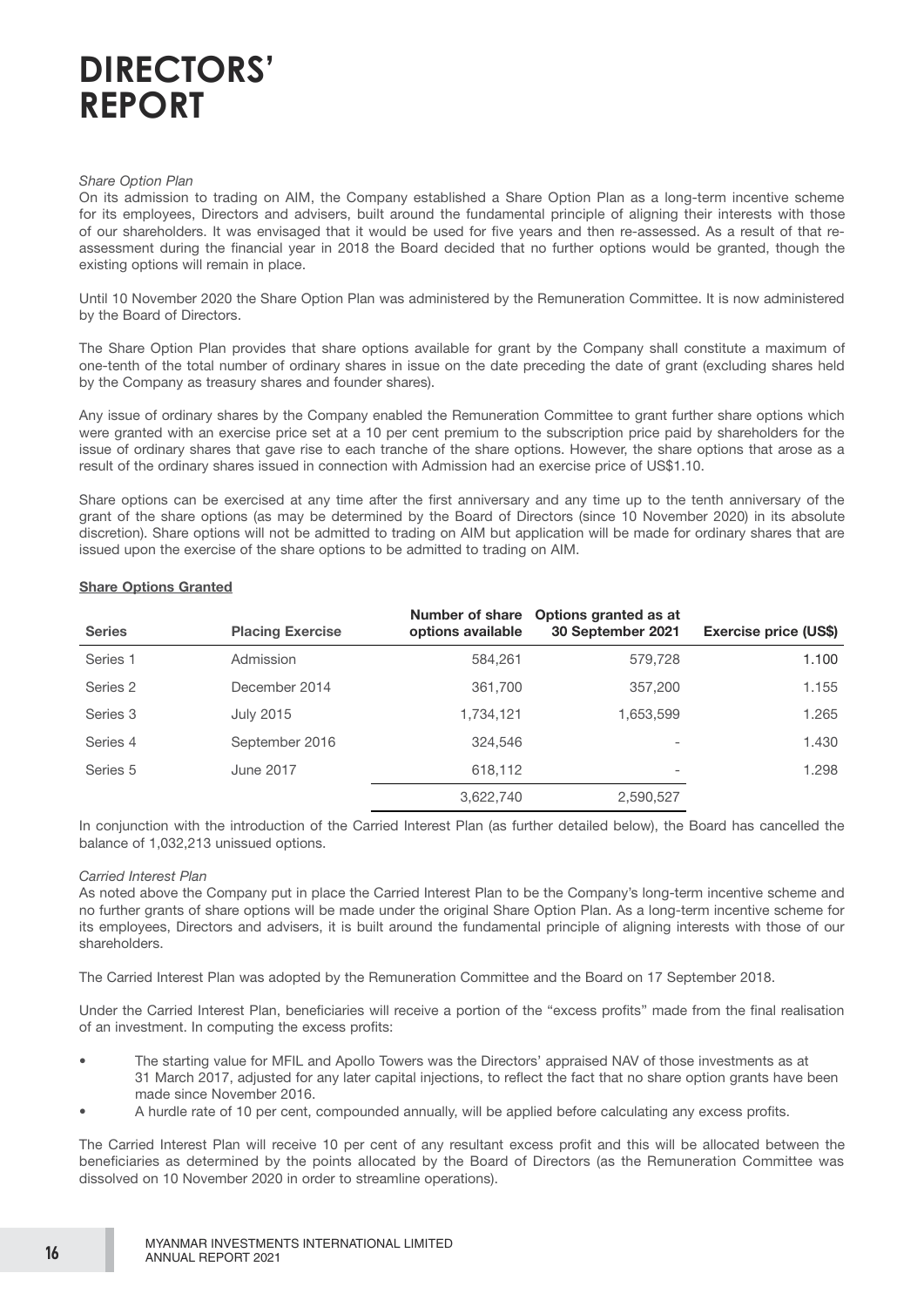#### *Insurance*

The Group maintains appropriate insurance including D&O insurance in respect of its Directors and officers.

#### *Related Party Transactions*

Other than the Directors' compensation, details of which are described in the section headed "Directors' Report on Remuneration Issues", the Group has not undertaken any related party transactions during the year under review.

#### *Substantial Interests*

At the date of signing this report, the following interests of 3 per cent or more of the issued ordinary share capital had been notified to the Group:

| <b>Name</b>                                     | Number of<br><b>Ordinary Shares</b> | Percentage of<br><b>Issued Capital</b> |
|-------------------------------------------------|-------------------------------------|----------------------------------------|
| LIM Asia Special Situations Master Fund Limited | 7,718,665                           | 20.3%                                  |
| Metage Funds Limited                            | 3,252,693                           | 8.5%                                   |
| Probus Opportunities SA SICAV-FIS - Mekong Fund | 2,118,644                           | 5.6%                                   |
| <b>Red Oak Operations Limited</b>               | 2,105,569                           | 5.5%                                   |
| Chasophie Group Limited                         | 1.601.086                           | 4.2%                                   |
| Alpha Investments Asia FCP-SIF Fund             | 1.449.475                           | 3.8%                                   |
| Finanzverwaltungs GbR Langen II                 | 1.443.051                           | 3.8%                                   |
| Alam Investments Limited                        | 1.147.874                           | $3.0\%$                                |

#### *Going Concern*

Based on the Group's current resources and projected cash flows, the Board believes that the Group will be able to satisfy its working capital requirements for at least the next twelve months. The Board has therefore concluded that it is appropriate to continue to adopt the going concern basis in preparing the financial statements.

#### *Litigation*

The Group is not engaged in any litigation or claim of material importance, nor, so far as the Directors are aware, is any litigation or claim of material importance pending or threatened against the Group.

#### *Business Integrity*

The Directors place great emphasis on business integrity in all aspects of the Group's operations.

Whilst conforming to appropriate regulations this emphasis goes further and is embodied in the Group's culture.

Specifically, the Group's business integrity culture seeks to ensure compliance with a broad range of ethical considerations, not all of which are financial in nature. These include:

- Sanctions;
- Financial Action Task Force ("FATF") recommendations;
- Anti-Money laundering;
- Countering the Financing of Terrorism;
- Anti-Bribery procedures;
- Whistleblowing procedures;
- Politically Exposed Persons;
- Confidentiality;
- Share Dealing; and
- Social and environmental considerations.

In furtherance of these aims all staff receive training in all of these areas.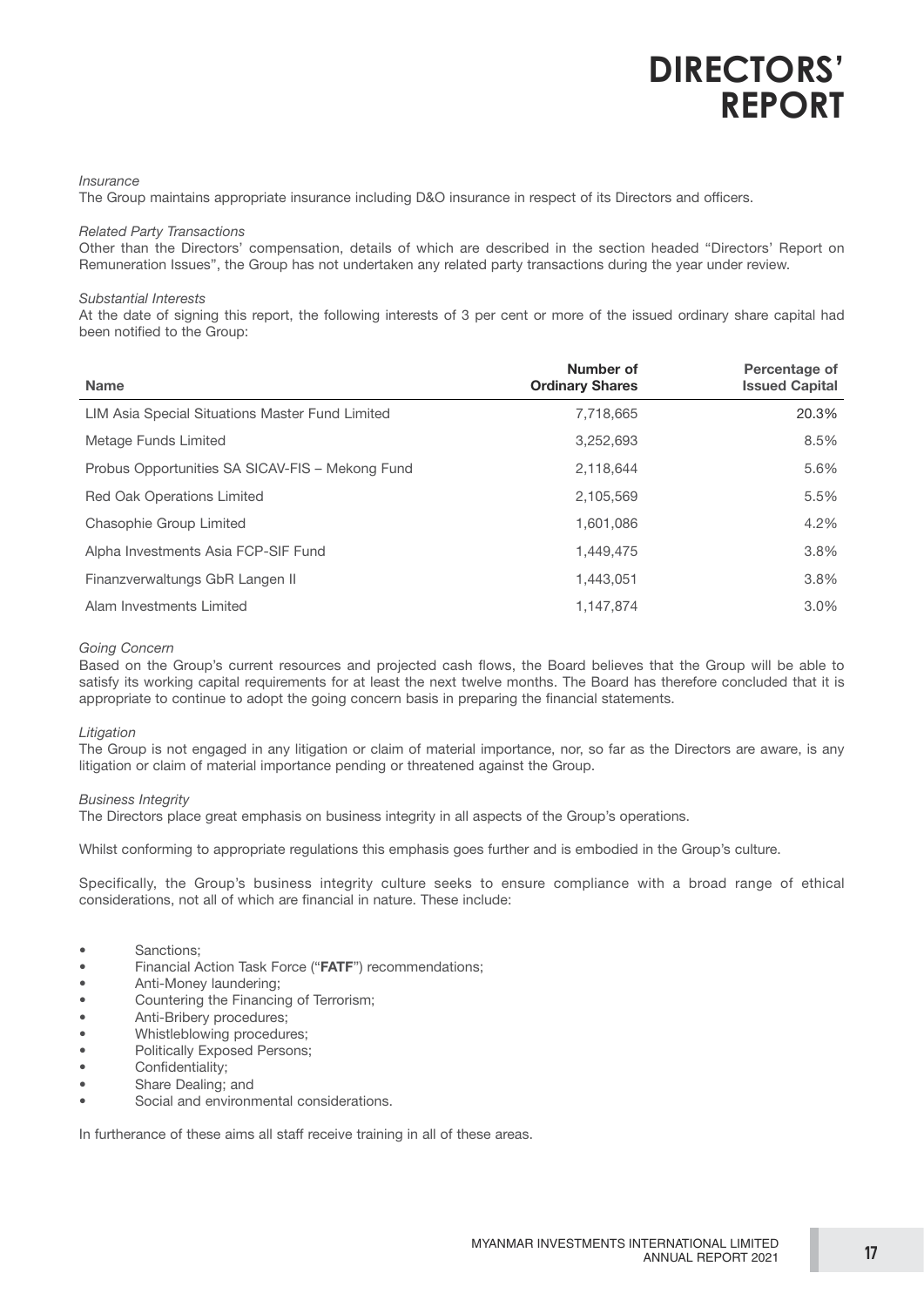Additionally, the Group conducts a risk-focussed approach to all its business dealings with third parties. This will include conducting appropriate enquiries as to the background and sources of funding of significant counterparties including potential new shareholders (where a new equity issue is involved), potential Investee Companies and potential staff. This may involve retaining third party research and assessment functions.

#### *Transparency to Shareholders*

The Company seeks to be open and transparent to its shareholders. In accordance with AIM rules, the Company will use the RNS of the London Stock Exchange to announce significant milestones. It has also established a website that allows viewing of published information.

All Shareholders are encouraged to attend the virtual Annual General Meeting and ask further questions ahead of the meeting which will be answered in the Annual General Meeting.

#### *Internal Controls*

The Directors acknowledge their responsibility for the Group's system of internal control and for reviewing its effectiveness. However, the system of internal controls is designed to manage rather than eliminate the risk of failure to achieve business objectives and as such can only provide reasonable, but not absolute, assurance against material misstatement or loss.

The Board also considers the process for identifying, evaluating and managing any significant risks faced by the Company.

The Audit Committee confirms that it has reviewed the Group's risk management and internal control systems and believes that the controls are satisfactory given the size and nature of the Group.

#### *Financial Risk Profile*

The Directors have overall responsibility for the establishment and oversight of the Group's risk management framework. The Group's risk management policies are established to set out its overall business strategies, tolerance of risk and general risk management philosophy. Risk management policies and systems are reviewed regularly to reflect changes in market conditions and the Group's activities.

Further details on financial risk management objectives and policies are given in the notes to the consolidated financial statements.

#### *Disclosure of Information to Auditors*

All of the Directors confirm that they have taken all the steps that they ought to have taken to make themselves aware of any information needed by the Company's auditors for the purposes of their audit and to establish that the auditors are aware of that information. The Directors are not aware of any relevant audit information of which the auditors are unaware.

#### *Auditors*

BDO LLP were appointed as auditors to the Group during the period and have expressed their willingness to continue in office and a resolution for their re-appointment will be proposed at the forthcoming Annual General Meeting.

On behalf of the Board of Directors

Henrik Bodenstab *Chairman*  29 November 2021

Nick Paris *Managing Director* 29 November 2021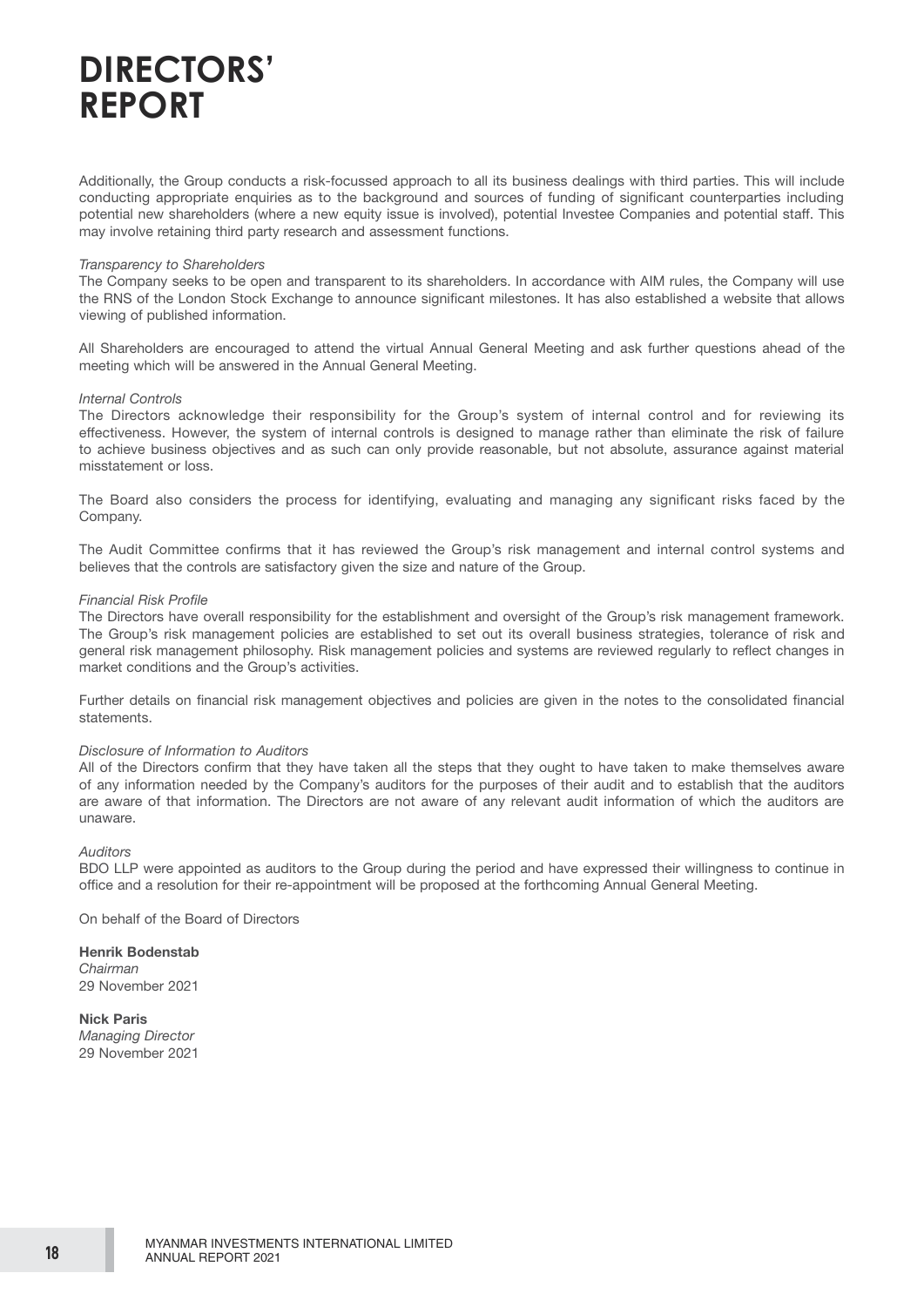### Dear Shareholders

Since March 2018, in compliance with the change in the AIM Rules for Companies, the Company has adopted the Quoted Companies Alliance ("QCA") 2018 Corporate Governance Code as it believes it to be a well-established corporate governance framework grounded in international best practices which is appropriate for the Company given its size and Investment Policy.

The QCA 2018 Corporate Governance Code sets out ten principles of corporate governance:

*Companies need to deliver growth in long-term shareholder value. This requires an efficient, effective and dynamic management framework and should be accompanied by good communication which helps to promote confidence and trust.*

#### Deliver growth

- 1. Establish a strategy and business model which promotes long-term value for shareholders
- 2. Seek to understand and meet shareholder needs and expectations
- 3. Take into account wider stakeholder and social responsibilities and their implications for long-term success
- 4. Embed effective risk management, considering both opportunities and threats, throughout the organisation

#### Maintain a dynamic management framework

- 5. Maintain the board as a well-functioning, balanced team led by the Chairman
- 6. Ensure that between them the directors have the necessary up-to-date experience, skills and capabilities
- 7. Evaluate board performance based on clear and relevant objectives, seeking continuous improvement
- 8. Promote a corporate culture that is based on ethical values and behaviours
- 9. Maintain governance structures and processes that are fit for purpose and support good decision-making by the board

#### Build trust

10. Communicate how the company is governed and is performing by maintaining a dialogue with shareholders and other relevant stakeholders

I address each of the QCA 2018 Corporate Governance Code's ten principles of corporate governance in turn below.

#### 1. Establish a strategy and business model which promote long-term value for shareholders

At the Company's Annual General Meeting (AGM) held at The British Club, Yangon, Myanmar on 24 October 2019 the shareholders approved a resolution to amend the investment objective and policies of the Company as set out below:

"The Company will seek to realise the Company's investments in an orderly manner, such realisations to be effected at such times, on such terms and in such manner as the Directors (in their absolute discretion) may determine. Following such realisations, the Company will make periodic returns of surplus capital to Shareholders on such terms and in such manner as the Directors (in their absolute discretion) may determine.

The Company shall not make any new investments in projects to which it is not already committed. However, this will not preclude the Directors (in their absolute discretion) from: (a) authorising the expenditure of such capital as is necessary to: (i) complete arrangements pertaining to the Company's existing investments; or (ii) carry out any activities that the Directors (in their absolute discretion) deem appropriate to ensure the sale ability of any existing investment; or (b) entering into any contract or other arrangement with any third party to realise all or any part of the Company's existing investments.

Following the disposal of all of the Company's existing investments, the Directors intend to put a winding up proposal to the Shareholders."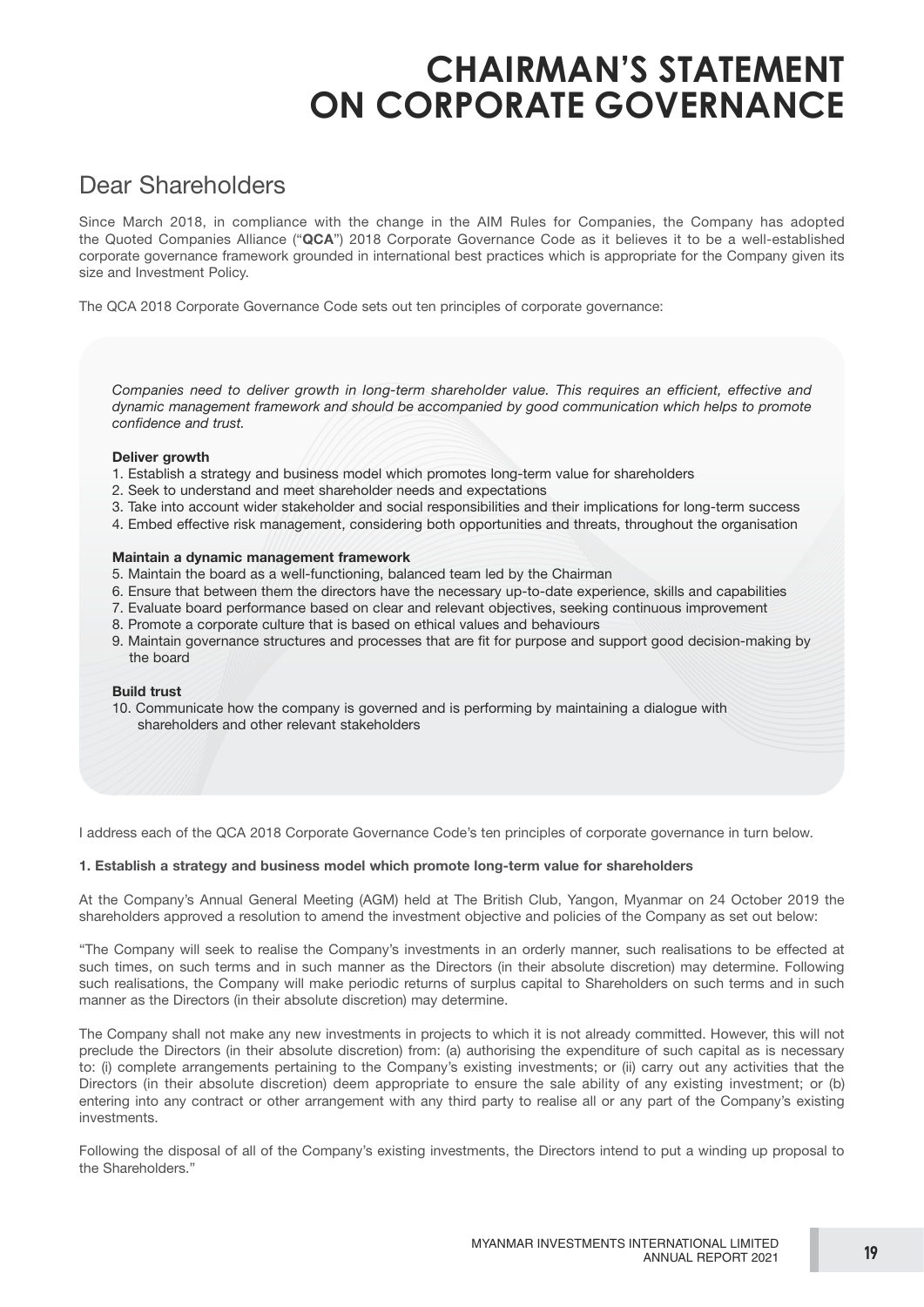The Company's strategy until 24 October 2019 was to establish a business development and investment platform that seeks to make sensible investments in Myanmar, to capitalise on the growth opportunities there.

In essence the Company was seeking to make capital gains and/or derive income from investments in Myanmar.

#### 2. Seek to understand and meet shareholder needs and expectations

The Company was established for a very specific purpose and this purpose has been clearly communicated to potential shareholders, initially through the Admission Document, a copy of which is on the Company's website. In addition, the Company's website, in compliance with AIM Rule 26, contains a detailed description of the Company and its business.

Since Admission, the Board has sought to maintain an open dialogue with the Company's shareholders through:

- its Annual General meeting;
- the Regulatory News Service ("RNS") system of the London Stock Exchange;
- periodic mailing and press releases;
- its website myanmarinvestments.com:
- meetings with shareholders in the major financial cities in which its shareholders are based;
- the Company's investor forums which have been held in Yangon; and
- maintaining an active social media communications platform through LinkedIn (over 1,500 followers), Twitter (over 2,000 followers) and Facebook (over 5,000 followers). Due to the Shareholders' resolution on 24. October 2019, the Company has now terminated its social media presence.

In addition, the Company responds promptly to any requests for information from shareholders and potential investors, within the limits of ensuring that unpublished price sensitive information is disclosed only via the appropriate regulatory channels.

The Company believes it has been successful in maintaining an open and transparent dialogue with its shareholders, especially given its relatively small size and limited personnel.

In terms of communication, shareholders and potential investors can use the dedicated email address enquiries@ myanmarinvestments.com or directly contact Michael Rudolf, the CFO on michaelrudolf@myanmarinvestments.com.

or

| Henrik Bodenstab (Chairman)    | henrik@bodenstab.de              |
|--------------------------------|----------------------------------|
| Aung Htun (Deputy Chairman)    | aunghtun@myanmarinvestments.com  |
| Nick Paris (Managing Director) | nickparis@myanmarinvestments.com |

#### 3. Take into account wider stakeholder and social responsibilities and their implications for long-term success

The Board sought to take into account the views of other stakeholders, other than the shareholders, in the execution of the Company's Investment Policy.

Other stakeholders that the Board sought to engage with include:

- Employees the Company sought to provide a rewarding career for its staff in a caring and encouraging environment that enables each individual to maximise their potential. As illustrations of this, but by no means an exhaustive summary:
	- o the Company provided extensive training for its staff, including on the job training that was supplemented by more formal training courses that are run in-house or by external trainers, including on-line training schemes;
	- o the Company considered itself to be 'gender blind' in its approach to its employees: it did not take gender into account when recruiting, promoting, training or remunerating its employees. There has never been an instance of a gender pay gap in its remuneration of its staff; and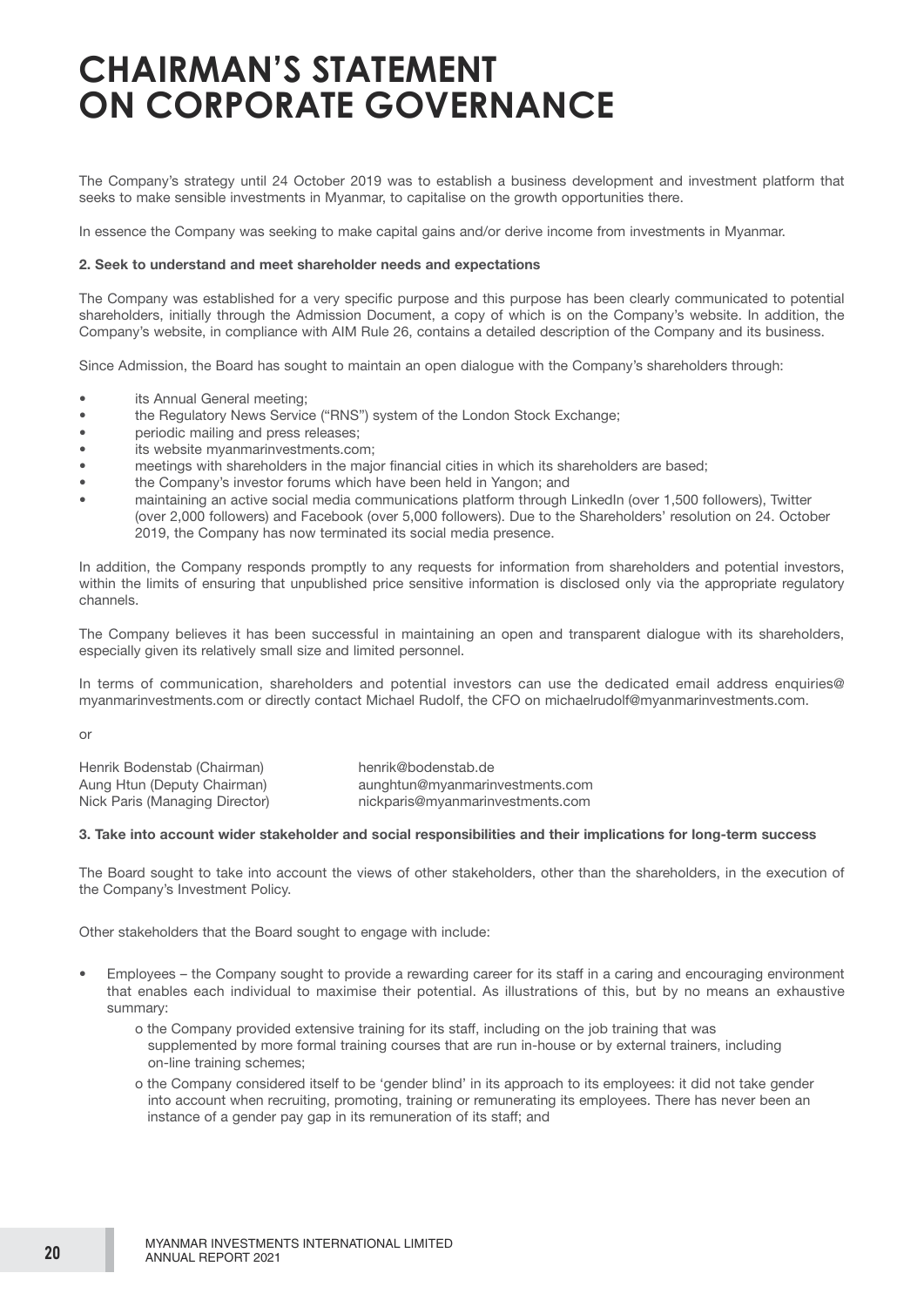- o all new joiners were required to confirm they are familiar with the Employee Handbook, including the sections on:
	- non-discrimination ("*employees are not to engage in any practice or behaviour which discriminates against another person on the grounds of their age, sex, race, religion or physical attributes. Similarly, the Company will not tolerate aggressive or bullying behaviour within the workplace*"); and
	- ethics, including understanding the Company's policy on bribery, confidentiality and its Share Dealing Code.
- Partners the Company sought to be a reliable and supportive business partner to each of its co-investors, looking to add value wherever possible and to work together to maximise the value of each business. In this context 'value' may not just be financial value but also the value that the businesses bring to their own employees, sub-contractors, customers and local communities. For example, working with our joint venture partners to ensure that the lending practices of MFIL adhere to the highest ethical standards, or working with Apollo Towers (now known as AP Towers) to ensure that child labour is not used by any of its sub-contractors.
- Community the Company's two investments all have significant positive benefits for the communities in which they operate:
	- o AP Towers provides essential infrastructure on which the country's telecommunication network depends. Myanmar people can now readily communicate and access information and this not only brings education and enrichment to their lives but also supports their and the country's economic advancement;
	- o MFIL provides much needed access to financing for people wishing to start and develop their simple micro businesses. This is an area that Myanmar, like many emerging economies, desperately needs (the Company is in the process of selling this investment); and
- Society where appropriate the Company has supported local charitable causes. During the devastating floods of 2015 it donated to the Red Cross to assist in its effort in alleviating the damage done by the storms. Our 2018 calendar featured a different local charity each month. The Company made a modest donation to each and provided the contact details so that others might be able to also support them if they felt so moved.

#### 4. Embed effective risk management, considering both opportunities and threats, throughout the organisation

The Board is responsible for managing the risks inherent in the Company's strategy and the implementation of that strategy.

To ensure that appropriate resources are focussed on the key risk areas the Board maintains the Audit Committee whose members comprise of independent Directors.

#### Audit Committee

During the financial period under review the following served on the Audit Committee: Henrik Bodenstab and Rudolf Gildemeister (who became Chairman from 18 August 2020).

During the period under review there were three meetings of the Audit Committee and all members of the committee attended all of the meetings.

The Audit Committee has responsibility for, amongst other things, the planning and review of the Company's annual report and accounts and half-yearly reports and the involvement of the Company's auditors in that process. The Audit Committee also has oversight of the Company's cash flow projections. The committee focuses in particular on compliance with legal requirements, accounting standards and on ensuring that an effective system of internal financial control is maintained over the Group's underlying assets and liabilities as well as the books and records. The ultimate responsibility for reviewing and approval of the annual report and accounts and the half-yearly reports remains with the **Board** 

The Audit Committee also advises the Board on the appointment of the external Auditors, reviews their fees and the audit plan. It approves the external Auditors' terms of engagement, their remuneration and any non-audit work.

The Audit Committee also meets the Group's auditors and reviews reports from the Auditors relating to accounts and internal control systems. The Audit Committee meets with the Auditors as and when the Audit Committee requires and, in conformity with good practice, meets the Auditors without the presence of the executive directors.

Auditor objectivity and independence is safeguarded through limiting non-audit services to tax work.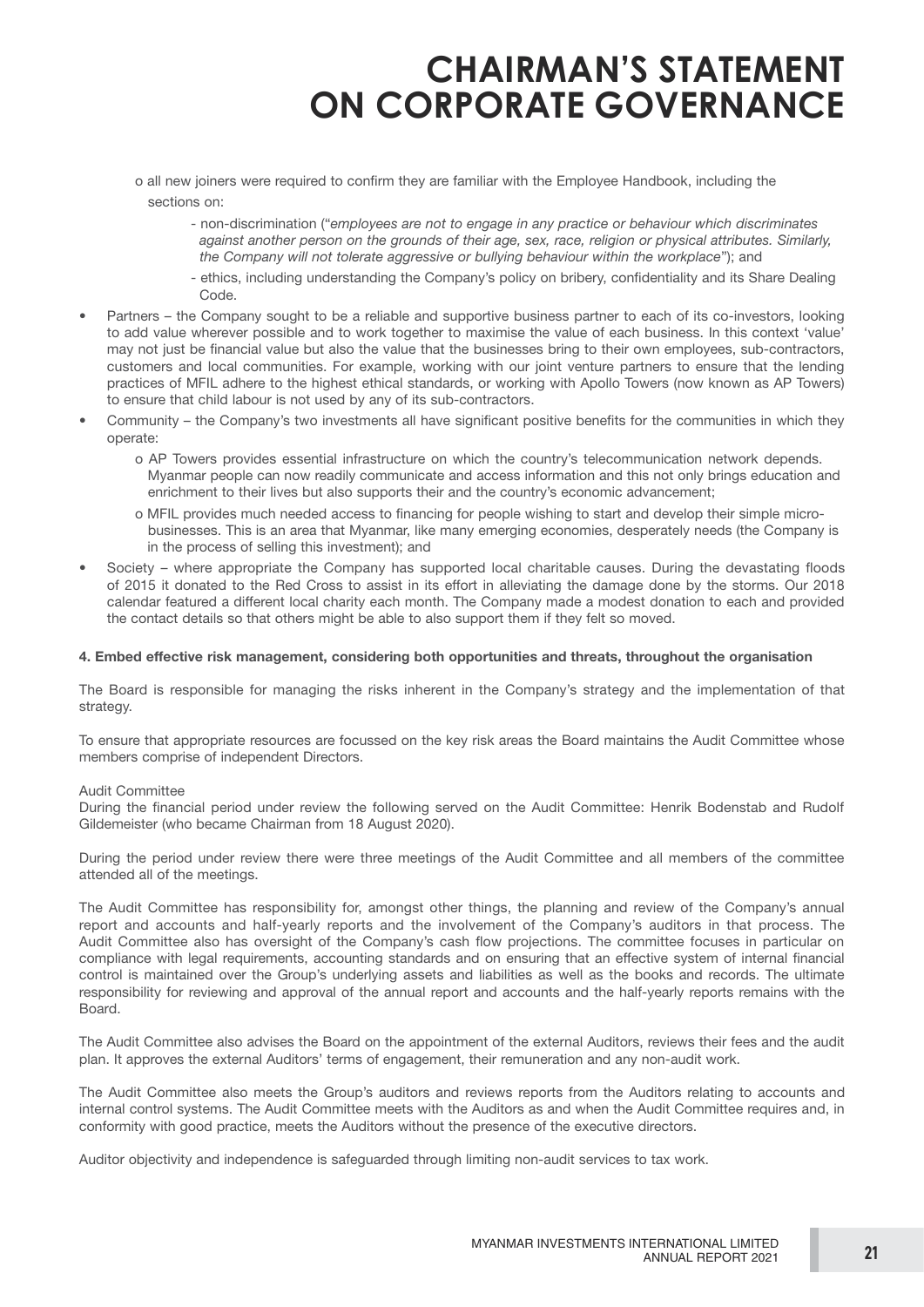#### Share Dealing

The Company has adopted a share dealing code to comply with the EU Market Abuse Regulation ("MAR") that is consistent with the obligations set out in Rule 21 of the AIM Rules for Companies relating to directors' dealings in ordinary shares and warrants. The revised share dealing code was approved by the Board on 3 July 2016. The Company takes all reasonable steps to ensure compliance by the Directors and the Group's applicable employees.

#### The Takeover Code

As the Company was incorporated in the BVI, it is not treated as being resident in the UK, the Channel Islands or the Isle of Man by the UK Panel on Takeovers and Mergers and therefore it is not subject to the UK Takeover Code. However, the Company has incorporated certain provisions into its articles of association which are broadly similar to those of Rules 4, 5, 6 and 9 of the Takeover Code. It should however be noted that, as the Takeover Panel will have no role in the interpretation of these provisions, shareholders will not necessarily be afforded the same level of protection as is available to a company subject to the Takeover Code which now has the effect of law for those companies within its jurisdiction. Additionally, the Directors have the right to waive the application of these provisions.

#### Financial Action Task Force ("FATF")

The Company's operations manual is drafted to ensure the policies and procedures associated with its operations and investments are compliant with FATF requirements.

On 24 June 2016, Myanmar was recognised by the FATF as having made significant progress in addressing its strategic anti-money laundering/counter terrorist financing deficiencies earlier identified by the FATF and included in its action plan. As a result, Myanmar was no longer subject to monitoring by the FATF.

In September 2018, Myanmar completed its MER (mutual evaluation report). Since then, Myanmar has proactively made progress on a number of its MER recommended actions to improve technical compliance and effectiveness.

On 21 February 2020, the FATF put Myanmar on its list of jurisdictions under increased monitoring (grey list). Myanmar made a high-level political commitment to work with the FATF and APG to strengthen the effectiveness of its AML/CFT regime.

The Asia/Pacific Group on Money Laundering ("APG") issued a 2nd follow-up report (reporting date 1 May 2021). According to this report Myanmar has made some good progress to address the deficiencies identified in the MER. However, moderate deficiencies remain. Myanmar will remain in enhanced (expedited) follow-up and will continue to report back to the APG on progress to strengthen its implementation of AML/CFT measures. Myanmar's next progress report is due 1 February 2022.

#### 5. Maintain the Board as a well-functioning, balanced team led by the Chairman

The Board seeks to ensure that it is comprised of a well-balanced mix of professionals whose individual skill sets and extensive experiences complement each other to ensure that the Board has the requisite resources to enable the Company to achieve its strategic goals. If resources permitted, the Board would consider the inclusion of other members with diverse backgrounds to provide a broader range of skill sets, perspectives and experiences.

The Board is responsible for setting Company strategy and then ensuring that the Company has the requisite wherewithal to achieve that strategy.

Out of a total of four directors, the Board comprises of one executive director (Nick Paris as the Managing Director), one non-executive non-independent director (Aung Htun) and two non-executive independent directors (Henrik Bodenstab and Rudolf Gildemeister). There is a clear separation of the roles of the Managing Director and the Chairman.

The Board meets regularly and is provided with timely updates and information from the Executive Director. As and when there are urgent commercial or other corporate matters, Board meetings are convened to seek guidance from the Board or to elicit a decision. All Directors are expected to act in good faith and to act in the interests of the Company.

The Chairman oversees the agenda for all Board meetings liaising closely with the executive and non-executive directors. The same applies for the meetings of the various committees outlined below and their respective chairmen. The Chairman is specifically responsible for the Chairman's Report and the Chairman's Statement on Corporate Governance in the Annual Report, and answerable to the shareholders on behalf of the Board for them. The Chairman is ultimately responsible to shareholders for the ethos, and oversight of good practice, of the executive management.

**22** MYANMAR INVESTMENTS INTERNATIONAL LIMITED<br>ANNUAL REPORT 2021 ANNUAL REPORT 2021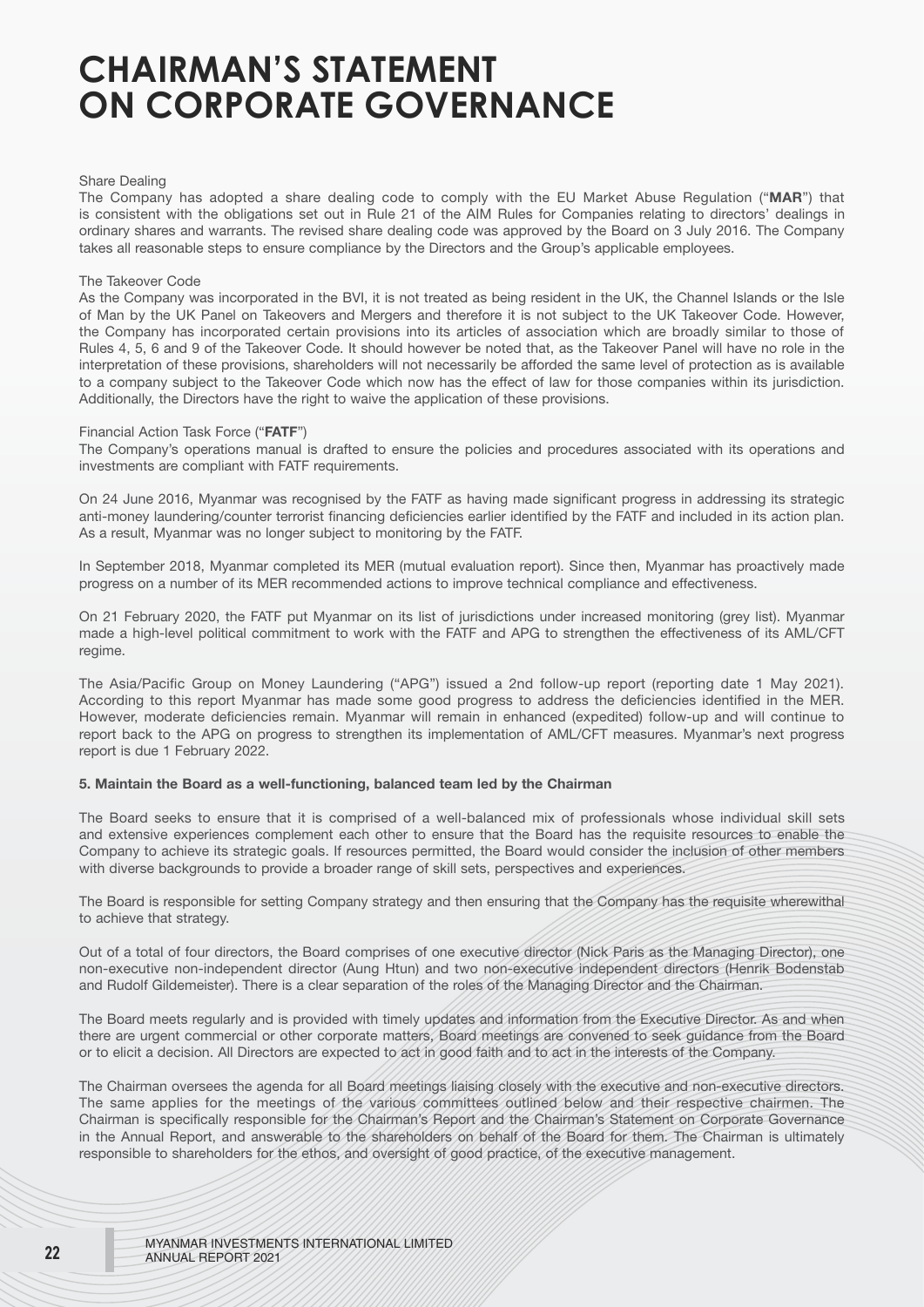The Board was supported by the Investment Committee, the Audit Committee, the Remuneration Committee and the Nomination and Corporate Governance Committee until 10 November 2020 when all bar the Audit Committee were dissolved by the Board in order to streamline operations. Since Admission, these committees had been established with clear terms of reference and they regularly reviewed matters within their purview.

The Directors have access to the Company's nominated adviser ("Nomad"), broker, legal advisers, auditor, company secretary and, should it prove necessary in the furtherance of their duties, to independent professional advice at the expense of the Group.

Unless there is an unexpected event, Board and committee meetings are scheduled well in advance at a time and place that will enable the Directors to participate. All members of the Board are expected to attend each Board meeting and to arrange their schedules accordingly, although non-attendance is occasionally unavoidable.

An agenda and supporting papers are circulated to the Board and the relevant committees well in advance of the meeting. Directors may request any agenda items be added that they consider appropriate for Board discussion. Additionally, each Director is required to inform the Board of any potential or actual conflicts of interest prior to Board discussion.

Directors' and Officers' liability insurance cover is maintained by the Company on behalf of the Directors.

Number of meetings and Directors' attendance

During the year under review there were three appropriately timed meetings of the Audit Committee.

During the year under review there was one meeting of the Investment Committee (members were: Henrik Bodenstab (Chairman), Aung Htun and Rudolf Gildemeister) until it was dissolved on 10 November 2020.

During the year under review there were in total seven Board meetings; two of these Board meetings dealt with the tasks of the Investment Committee, there were no Board meetings that dealt with the tasks of the Remuneration Committee and the Nomination and Corporate Governance Committee ("NCGC") as there were no issues to be discussed.

All the members of the Audit Committee and all Board members attended all of their respective meetings except for one Board meeting that was missed by Rudolf Gildemeister.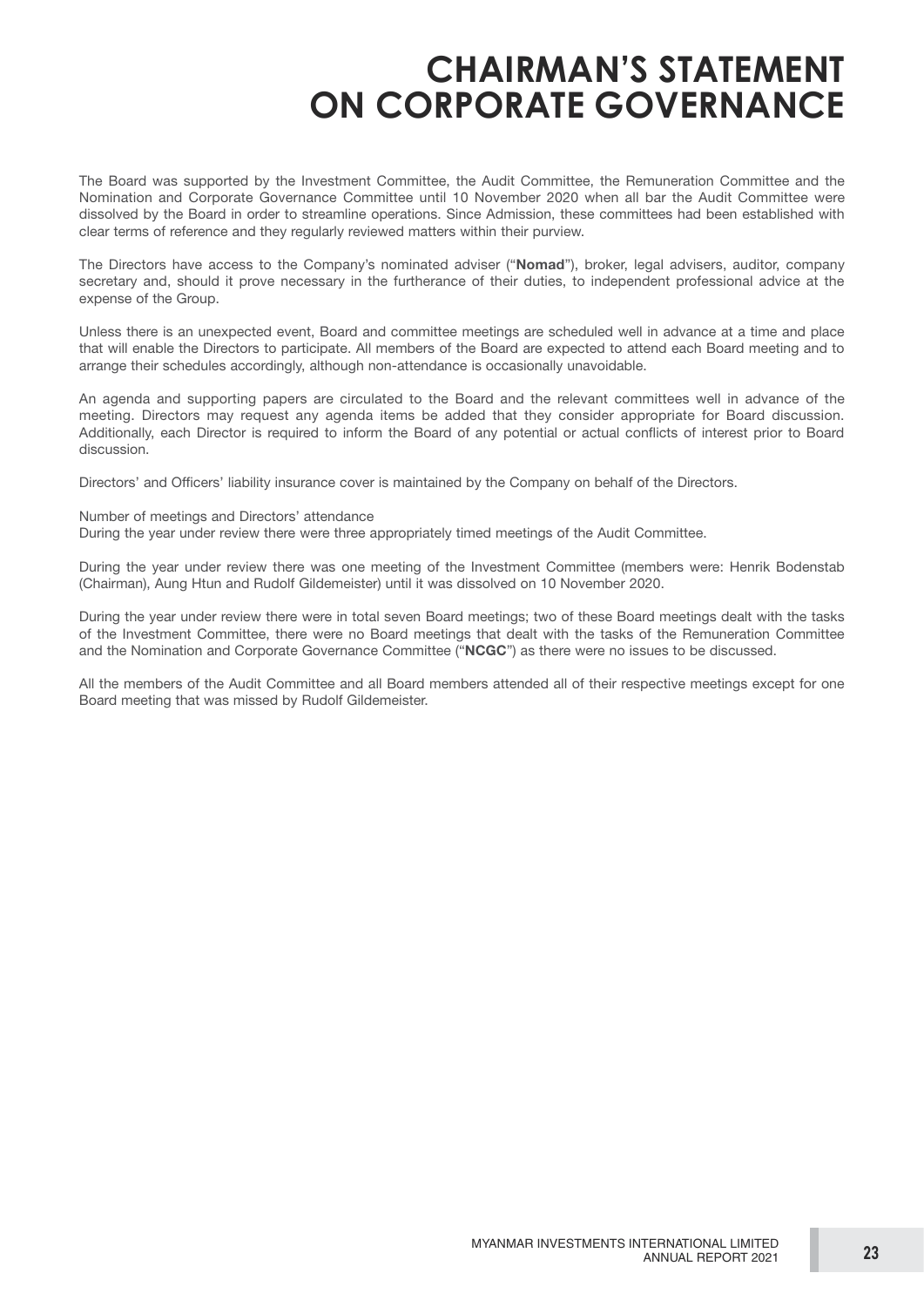#### 6. Ensure that between them the Directors have the necessary up-to-date experience, skills and capabilities

The following is a summary of the relevant experiences, skills and personal qualities and capabilities that each director brings to the Board. It should be read in conjunction with their biographies above.

#### Maung Aung Htun, *Non-Independent Deputy Chairman*

Mr Htun has worked in Thailand for over 30 years during which time he founded, and was Managing Director of, Seamico Securities, a leading investment banking and broking company which went public in 1995. He has also led, or is an investment committee member of, various Thai focussed private equity investment operations which have exposed him to a variety of industrial sectors. In these roles he has built up a wide network of senior corporate executives, entrepreneurs and investor contacts, many of which have shown interest in Myanmar.

Mr Htun has a long experience of involvement in governance and management of publicly listed companies. In addition to Seamico Securities, he founded and was on the board of Siam Selective Growth Trust Plc. (a London Stock exchange listed investment trust managed by Seamico) and has sat on the boards of various Stock Exchange of Thailand listed companies as a non-executive director as well as an audit committee member.

In addition to commercial interests in Myanmar he has been appointed by Myanmar's State Counsellor to the committee to review the restructuring of the Yangon Electricity Supply Company.

Through these various roles Aung Htun brings financial, governance, management and investment experience as well as a wide network of relationships in both Myanmar and Thailand which is a key investor in, and trading partner of, Myanmar.

He attends seminars and training courses in both Bangkok and Yangon on pertinent subjects.

#### Henrik Onne Bodenstab, *Independent Non-Executive Chairman*

Mr Bodenstab has over 25 years of relevant professional experiences which he brings to the Company in his role as an Independent Non-executive Director and Chairman of the Board.

During his tenure at the Boston Consulting Group Mr Bodenstab had extensive engagements in various industries, which covered broad strategic, as well as operational challenges. This allowed him to gain very relevant experiences in effectively and systematically approaching new industries and companies.

After his time as a consultant Mr Bodenstab worked in executive operational roles both in companies he founded as well as larger established entities. During this time Mr Bodenstab gained expertise in many of the industries that Myanmar Investments is actively engaged in. He also worked extensively throughout Asia gaining first-hand experiences of the challenges and opportunities of newly developing markets.

Since 2014 Mr Bodenstab has been a partner in a private equity company. He has had extensive experience both of executing a number of investments for the funds it manages and of being engaged in multiple processes on the buy and sell side. This has equipped Mr Bodenstab to provide in-depth advice on the due-diligence processes, financing and funding rounds, development of investments to maximise returns for shareholders, as well as the development of corporate governance protocols appropriate for an institutional investor.

Overall Mr Bodenstab brings many years of expertise in strategic, operational and financial matters which are of great benefit to the Company.

After Mr Knight's retirement as a Director and Chairman on 18 August 2020 the Board of Directors elected Mr Bodenstab to be the new Chairman of the Company.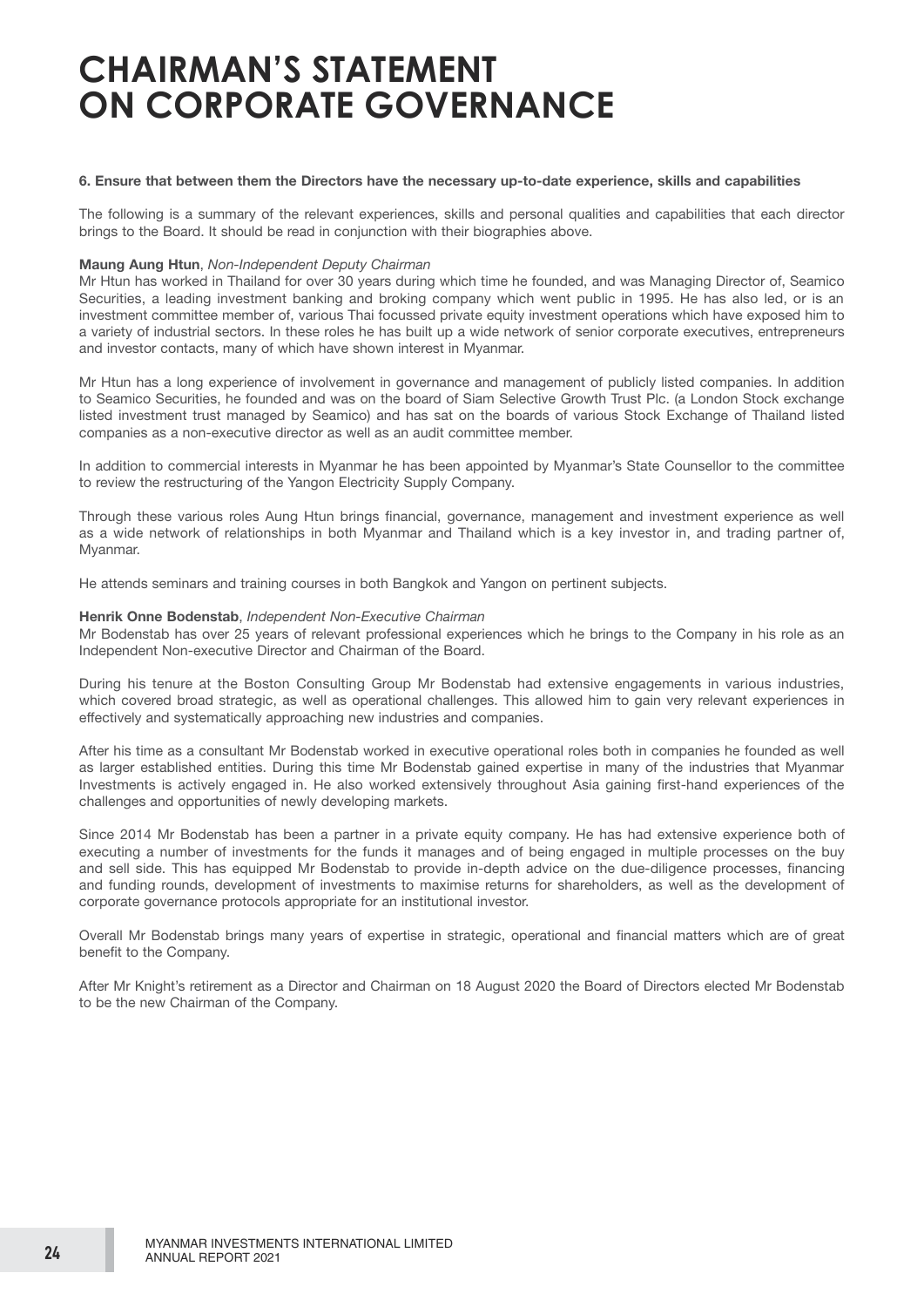#### Rudolf Gildemeister, *Independent Non-executive Director*

Mr Gildemeister was appointed to the Board of Directors on 1 November 2019 and is co-founder and Managing Partner of All Myanmar Advisors, a Myanmar focused corporate finance and strategy advisory boutique.

He has over 20 years' leadership experience in successfully building, growing and restructuring businesses across industries, mostly in Asia. Before working in Myanmar, he was Managing Director and Asia-Pacific lead of CS Solution Partners for Credit Suisse, based in Hong Kong. He started his career at Nestlé where he held various brand management and business development functions in Hong Kong and South-East Asia, which included establishing Nestlé's sales and marketing activities in Myanmar.

Mr Gildemeister is on the Harvard Business School Global Advisory Board and a Director of several private companies in Hong Kong and Myanmar. He holds a BSc in Economics from Bristol University and an MBA from the Harvard Business School.

#### Nicholas John Paris, *Managing Director*

Mr Paris has specialised in the launch and ongoing trading of closed end Investment funds since he joined Baring Securities in 1994 and throughout his career on the sell-side and the buy-side of the investment markets and he has had a particular focus on funds that were invested in Asia. Also, throughout his career he has focussed on the corporate governance rights of shareholders in closed end funds and both of these skill sets are of relevance to the Company and its shareholders as it navigates the winding down of its portfolio and ultimately of the Company.

In addition, he was a Portfolio Manager within the LIM Advisors Group one of whose clients is a substantial shareholder in the Company having invested at the Company's launch and which is also a co-investor in AP Towers through its shareholding in the Company's subsidiary, MIL4.

Mr Paris is also a Chartered Accountant in England and Wales and a Chartered Alternative Investment Analyst and is able to apply the skills and knowledge gained from these qualifications for the benefit of the Company.

Mr Paris changed his role from Non-independent Non-executive Director to become the Managing Director of the Company on 1 November 2019.

Collectively the Board believes it has the necessary skill sets to discharge its responsibilities.

The Board draws on specialist legal advice in the UK, Singapore and Myanmar if the need arises and can bring in specialist due diligence advisers when assessing the risks inherent in a given investment situation. These might cover commercial, financial or legal due diligence as well as seeking advice on such matters as insurance or IT aspects.

The Remuneration Committee (until 10 November 2020) has retained the services of external advisers to assist it in the formulation of compensation arrangements for the Executive Directors.

The NCGC (until 10 November 2020) has retained the services of external advisers to assist it in establishing protocols to ensure that the Company's business is conducted so as to comply with the FATF requirements.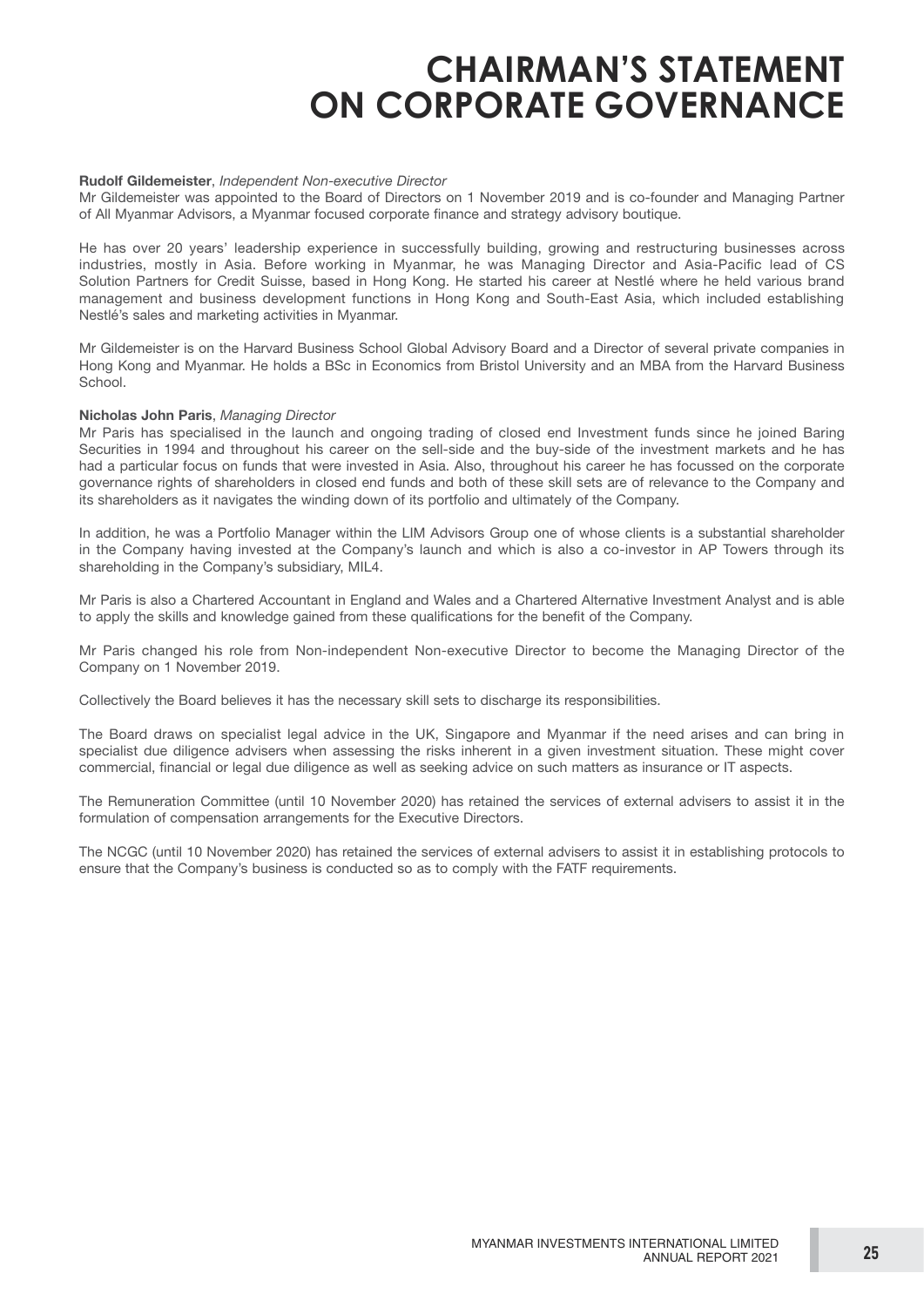#### 7. Evaluate board performance based on clear and relevant objectives, seeking continuous improvement

Since Admission, the Board has sought to ensure that the Board itself was "fit for purpose" and at the same time has adhered to a level of corporate governance appropriate for a London-listed company operating in an emerging economy.

#### Nomination and Corporate Governance Committee

As a consequence of the fact that the Board consists of only four Directors after the retirement of William Knight, who left the Board on 18 August 2020, the Board decided on 10 November 2020 to dissolve this committee. The Board of Directors is now directly responsible for ensuring the Company's compliance with the AIM Rules for Companies as well as other relevant corporate governance standards.

The Chairman of the Board has affirmed that the Board is adequately staffed to discharge its duties and the Committee Chairman of the Audit Committee had confirmed that his committee is adequately staffed to discharge its duties.

When considering the appointment and reappointment of Directors, the Board considers whether the Board and the Audit Committee have the appropriate balance of skills, experience, independence, knowledge and diversity to enable them to discharge their respective duties and responsibilities effectively.

The Board also determines, on an annual basis, the independence of each of both independent Directors. This requires a statement by each Director to affirm that there are no situations that could compromise their independence. Each other director then also has to affirm that they believe that Director to be independent. The process is done for both independent directors. To date both independent directors have been affirmed as being independent.

Shareholders vote on the re-appointment of at least one Director at each Annual General Meeting, with every Director's appointment being voted on by shareholders every three years.

The Board has direct access to the Company's Nomad and, in conformity with good practice, non-executive members of the Board had the ability to meet with the Nomad without the presence of the executive directors during the year under review.

The Board has direct access to the Company's statutory auditor and, in conformity with good practice, the members of the Audit Committee have the ability to meet with the statutory auditor without the presence of the executive directors.

#### 8. Promote a corporate culture that is based on ethical values and behaviours

The Company's corporate culture is a blend of its vision, its values, its people and its practices.

Our vision was to build a diversified but focused stable of businesses that will benefit from Myanmar's emergence.

Our values are established by the Board and in particular the Executive Director. These are conveyed to our staff and other the stakeholders through our business practices.

As noted above, the Company sets great store by ensuring that not only are its own operations conducted ethically but also the businesses of its investee companies must be run on similar lines.

In this regard the evaluation of both our staff and our investee companies includes an assessment of ethical behaviour. Any new investment opportunity was subject to our own proprietary "Business Integrity" assessment before we proceeded with it.

The Board ensures that during the year it interacts with all of our staff and all of our business partners to ensure that there is a consistency in their feedback on the values and corporate culture that we aspire to.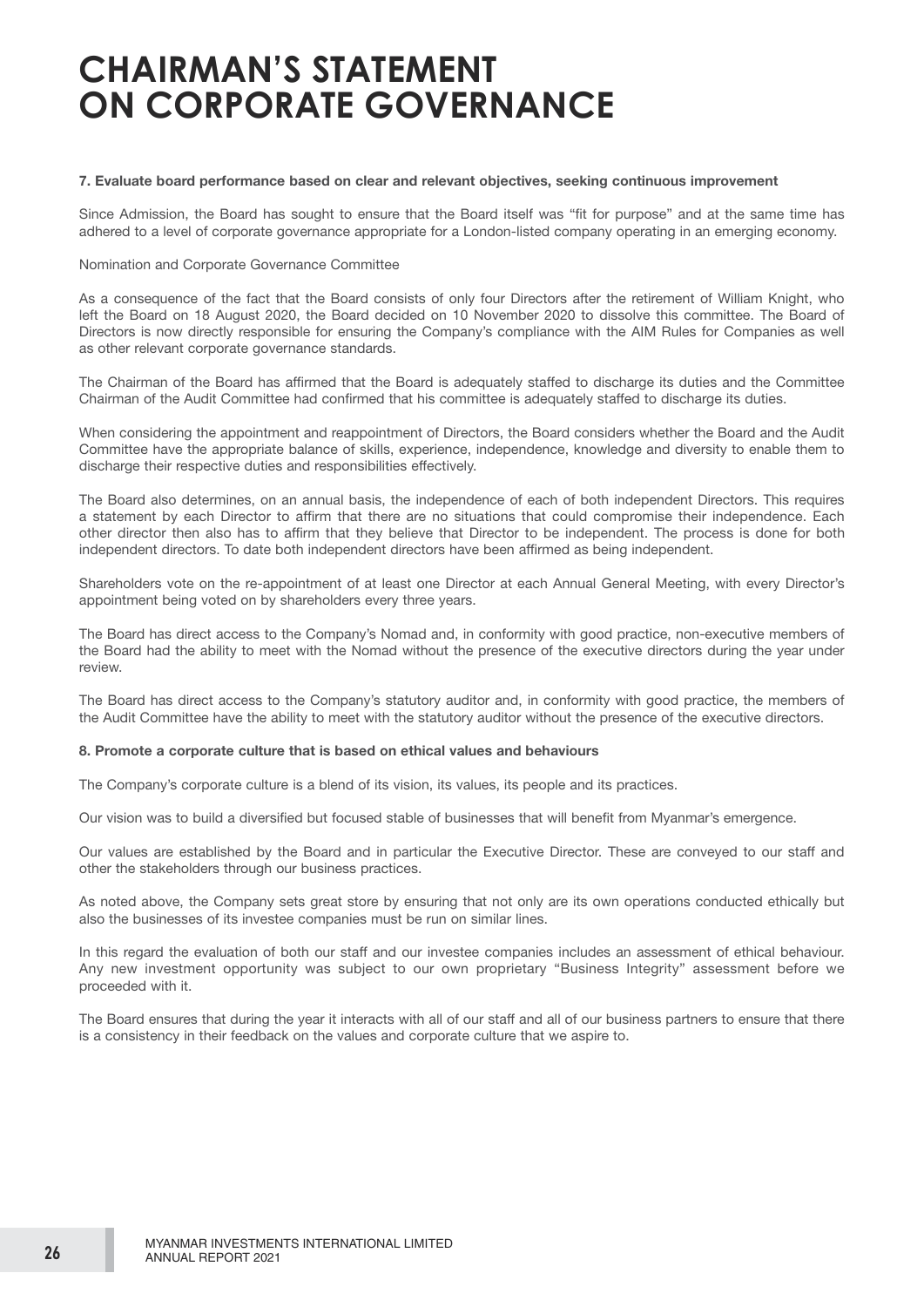#### 9. Maintain governance structures and processes that are fit for purpose and support good decision-making by the Board

The Board is responsible for managing the Company in pursuing its clearly stated divestment strategy.

The day-to-day running of the Company is the responsibility of the Executive Director who is well versed in managing investments of the type done by the Company as well as the responsibilities of a listed company.

The Managing Director in particular is responsible for the overall control and management of the Group, the development and implementation of the Group's investing and business strategies, for managing the Group's investments and management of shareholder relations.

He is also responsible for the overall control and management of the finance and accounting functions of the Group, including the development of adequate internal controls, the maintenance of the Group's HR and IT systems, and for compliance with the Company's obligations as a BVI company and an AIM listed company. He is supported regarding these tasks by the CFO.

As a consequence of the fact that the Board consists of only four Directors after the retirement of William Knight, who left the Board on 18 August 2020, the Board decided on 10 November 2020 to dissolve the Investment, Remuneration and the Nomination and Corporate Governance Committee and to take over their tasks. The Board has kept the Audit Committee as a separate sub-committee and the work of the Audit Committee is described in Section 4 above.

#### Remuneration Committee

The committee was dissolved on 10 November 2020.

The Remuneration Committee was responsible for establishing a formal and transparent procedure for developing policy on executive remuneration and to set the remuneration packages of individual Directors. This included agreeing with the Board the framework for remuneration of the Managing Director and such other members of the executive management of the Company as it is designated to consider. This included the administration of the Share Option Plan and the Carried Interest Plan and the allocation of the benefits from those schemes amongst the Board and management team. It was also responsible for determining the total individual remuneration packages of each Director including, where appropriate, bonuses, incentive payments and allocation of share options and Carried Interest Plan points.

Even after the dissolution of the Remuneration Committee it is still clear policy that no Director plays a part in any decision about his own remuneration.

The Directors' Report on Remuneration Issues (after the Remuneration Committee was dissolved on 10 November 2020) for the year is included within this Annual Report.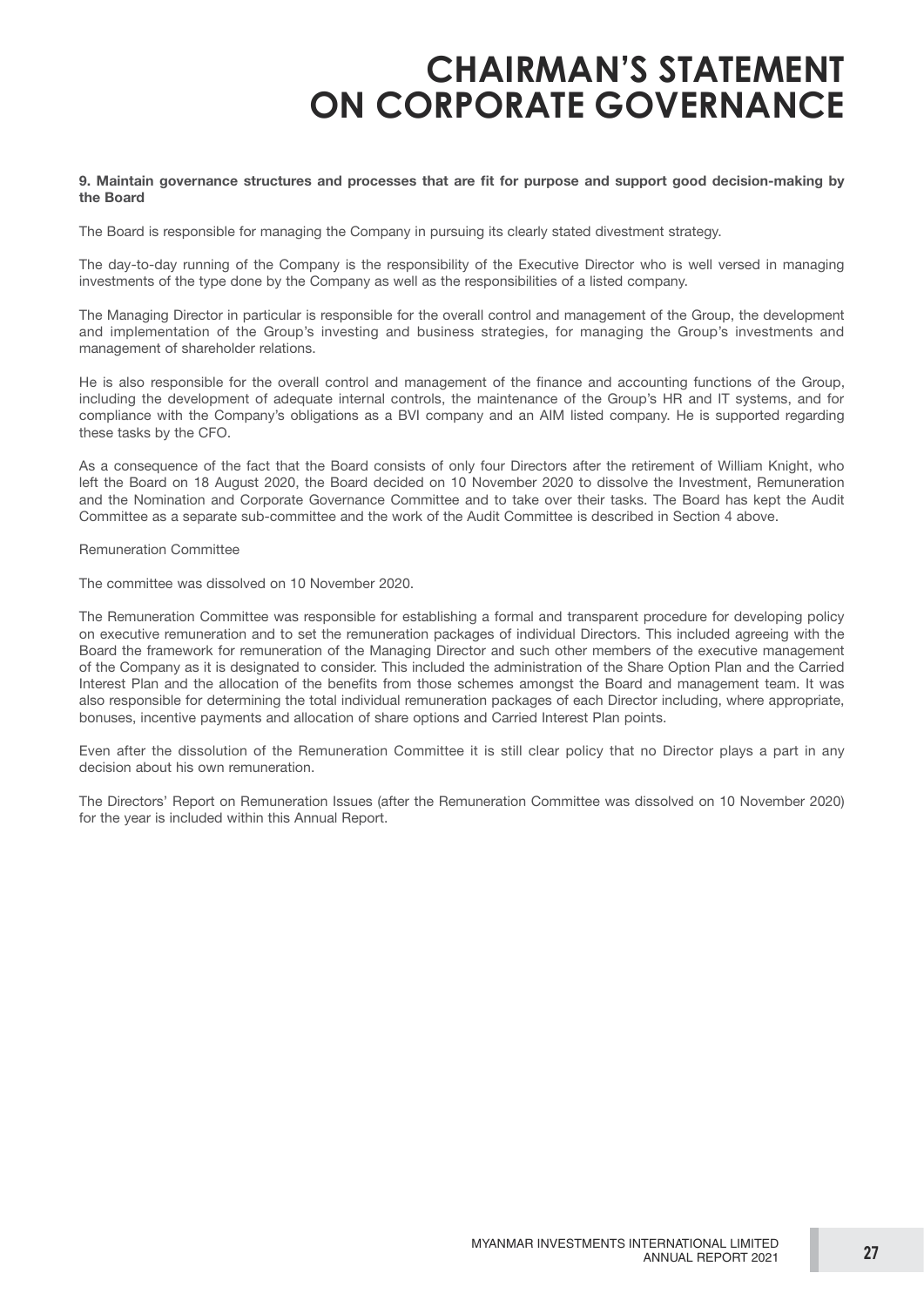#### 10. Communicate how the company is governed and is performing by maintaining a dialogue with shareholders and other relevant stakeholders

During the year under review, the Company has been applying the QCA Corporate Governance Code. There were no instances where there was a breach or a departure from the principles of the QCA Corporate Governance Code.

It is my belief that this report, taken together with the rest of the Annual Report, should provide the reader with a clear understanding of:

- the Company's strategy;
- the inherent risks in executing that strategy;
- the risk management processes taken to minimise risks and maximise returns;
- the allocation of duties between the Board, its Audit Committee and the Executive Director;
- our efforts to conduct an open dialogue with our shareholders;
- the engagement of the Company with other stakeholders; and
- the promotion and preservation of our Corporate culture.

Should anyone have any further questions or suggestions on how we might reasonably improve our performance in this regard then I would heartily encourage them to contact either myself (henrik@bodenstab.de) or the Executive Director at his email address listed above in Section 2.

Yours faithfully

Henrik Bodenstab *Chairman of the Board* 29 November 2021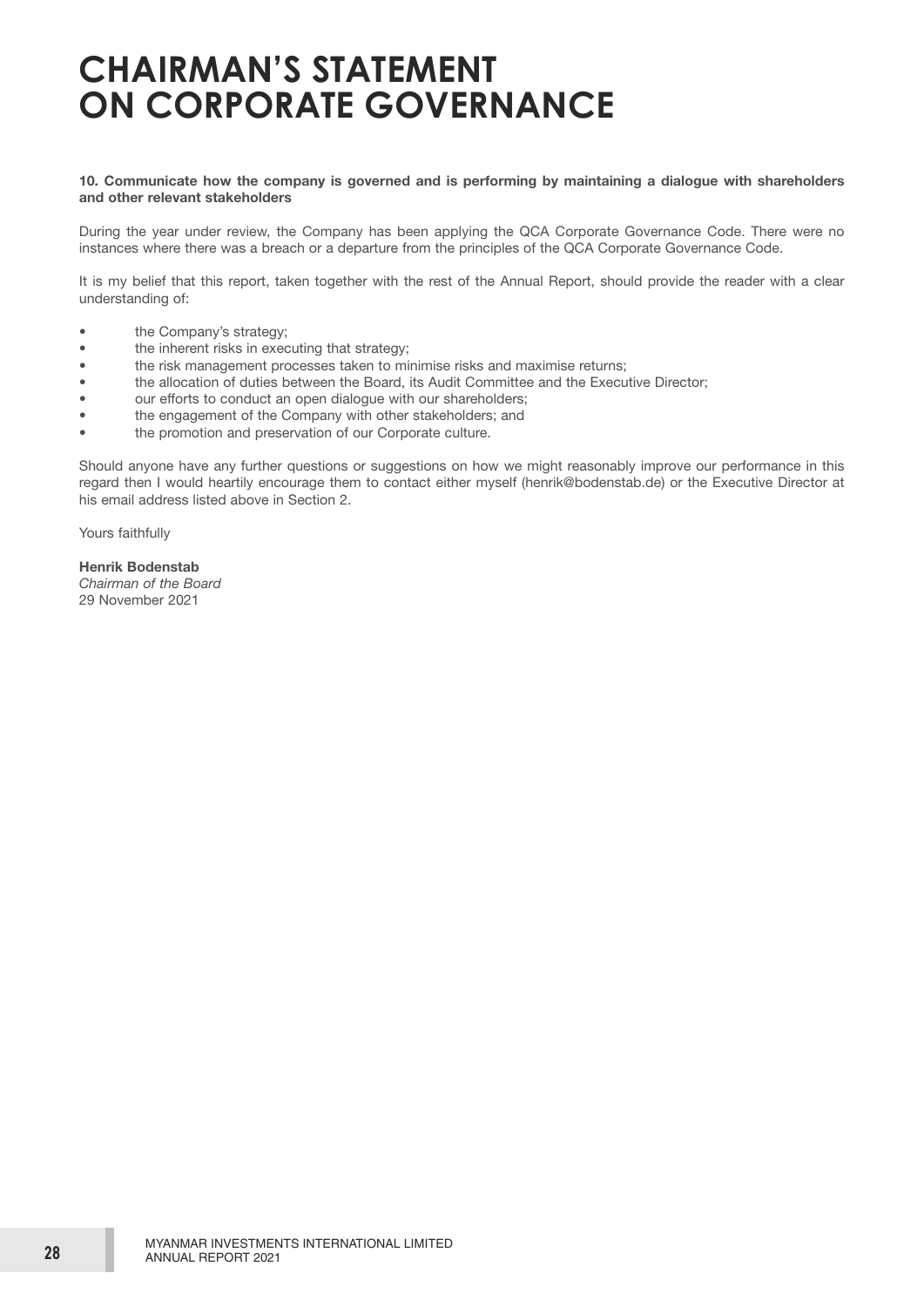## **DIRECTORS' REPORT ON REMUNERATION ISSUES**

#### *Remuneration Policy*

The Remuneration Committee was responsible for determining the Remuneration Policy of the Company until 10 November 2020 when it was dissolved by the Board of Directors which now manages this area directly.

It is the Group's policy to ensure that compensation arrangements are appropriate and are fairly applied across the Group.

The Group's long-term incentive plan was initially embodied within the Share Option Plan. With effect from 17 September 2018 this has been supplemented by the Carried Interest Plan. Details of both the Share Option Plan and the Carried Interest Plan are provided in the Directors Report section of this annual report. Both of them are fundamentally driven around the principle of aligning interests with our shareholders. The Group's Share Option Plan and Carried Interest Plan are described in the Directors' Report.

### *Directors' Remuneration*

The Directors' remuneration of the financial year ended 30 September 2021 and the financial period ended 30 September 2020 respectively was (all amounts in US Dollars):

|                             |                    | 2021                                            |                    | 2020                                           |  |
|-----------------------------|--------------------|-------------------------------------------------|--------------------|------------------------------------------------|--|
| <b>Director</b>             | Directors'<br>fees | Short term employee<br><b>benefits</b> $[^{2}]$ | Directors'<br>fees | Short term employee<br><b>benefits</b> $[1,2]$ |  |
| Henrik Bodenstab (Chairman) | 17,500             |                                                 | 22,793             |                                                |  |
| Aung Htun                   |                    | 86,000                                          |                    | 192,823                                        |  |
| <b>Rudolf Gildemeister</b>  | 15,000             |                                                 | 13,167             |                                                |  |
| Nicholas Paris              |                    | 80,000                                          | 10,000             | 73,333                                         |  |
| Michael Dean                |                    |                                                 |                    | 267,209                                        |  |
| William Knight              |                    |                                                 | 24,789             |                                                |  |
| Craig Martin                |                    |                                                 |                    | 26,333                                         |  |
|                             | 32,500             | 166,000                                         | 70,749             | 559,698                                        |  |

*1. The short-term employee benefits also include rental expenses paid for the Directors' accommodation.*

*2. The short-term employee benefits for 2020 include bonuses totalling US\$50,000. No bonuses were paid for 2021.*

On 10 November 2020 the Remuneration Committee was dissolved, and its tasks were taken over by the Board of Directors. Therefore, the remuneration of the Executive Directors is now determined by the Board. The remuneration of the Non-Executive Directors is also determined by the Board, but no director may vote on his own compensation arrangements.

No additional sums were paid in the year to Directors for work on behalf of the Company outside their normal duties.

There were no further cash payments or benefits provided to Directors.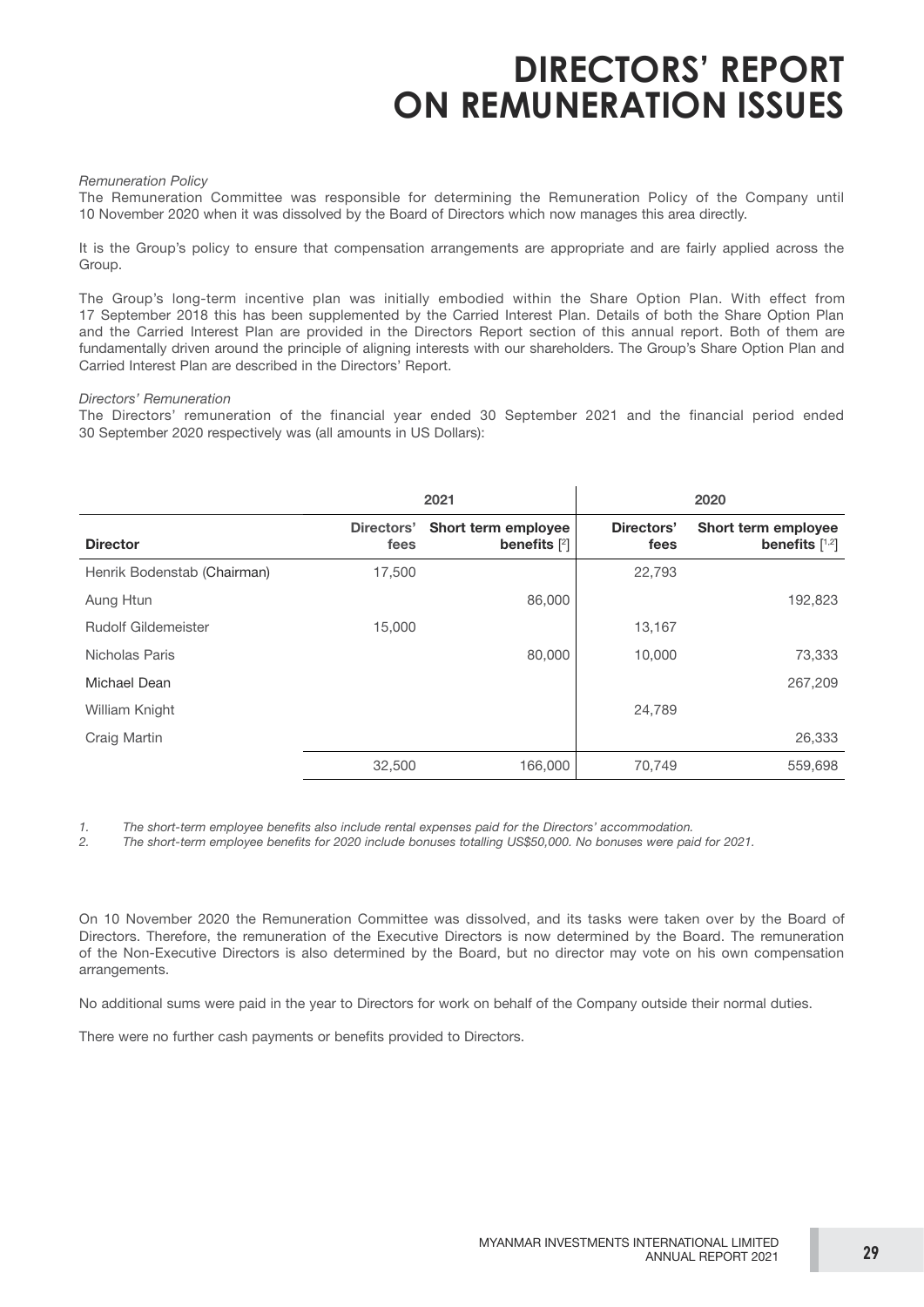# **STATEMENT OF DIRECTORS' RESPONSIBILITIES**

The Directors are responsible for preparing the Annual Report, the Directors' Remuneration Report and the financial statements in accordance with applicable law and regulations.

Company law in the British Virgin Islands ("BVI") requires the Directors to prepare financial statements for each financial year. Under that law the directors have elected to prepare the financial statements in accordance with International Financial Reporting Standards ("IFRS") as adopted by the European Union.

Under BVI company law the Directors must not approve the financial statements unless they are satisfied that, taken as a whole, the annual report and accounts provide the information necessary for the Shareholders to assess the Company's performance, business model and strategy and that they give a true and fair view of the state of affairs of the Company for that period. The Directors are also required to prepare financial statements in accordance with the AIM Rules for Companies.

In preparing these financial statements, the Directors are required to:

- select suitable accounting policies and then apply them consistently;
- make judgments and accounting estimates that are reasonable and prudent:
- state whether they have been prepared in accordance with IFRS as adopted by the European Union, subject to any material departures disclosed and explained in the financial statements; and
- prepare the financial statements on the going concern basis unless it is inappropriate to presume that the company will continue in business.

The Board confirms that the annual report and accounts taken as a whole are fair, balanced and understandable and provide the information necessary for Shareholders to assess the performance, business model and strategy of the Company. The Directors are responsible for keeping proper accounting records that are sufficient to show and explain the Company's activities and disclose with reasonable accuracy at any time the financial position of the Company and ensure that the financial statements and the Directors' Remuneration Report comply with the BVI Business Companies Act, 2004. They also are responsible for safeguarding the assets of the Company and therefore for taking reasonable steps for the prevention of fraud and other irregularities.

Under the applicable law and regulations, the Directors are also responsible for preparing a Directors' Report and Statement of Corporate Governance that comply with that law and those regulations.

The accounts are published on our website www.myanmarinvestments.com which is maintained by the Company. The Company is responsible for the integrity of the website as far as it relates to the Company.

Each of the Directors, whose names and functions are listed in the Directors' Report confirms to the best of his knowledge:

- the financial statements, which have been prepared in accordance with IFRS give a true and fair view of the assets, liabilities, financial position of the Company; and
- the Directors' Report includes a fair review of the development and performance of the business and the position of the Company, together with a description of the principal risks and uncertainties that it faces.

Legislation in the British Virgin Islands governing the preparation and dissemination of financial statements may differ from legislation in other jurisdictions.

For and on behalf of the Board of Directors

Henrik Bodenstab

*Chairman of the Board* 29 November 2021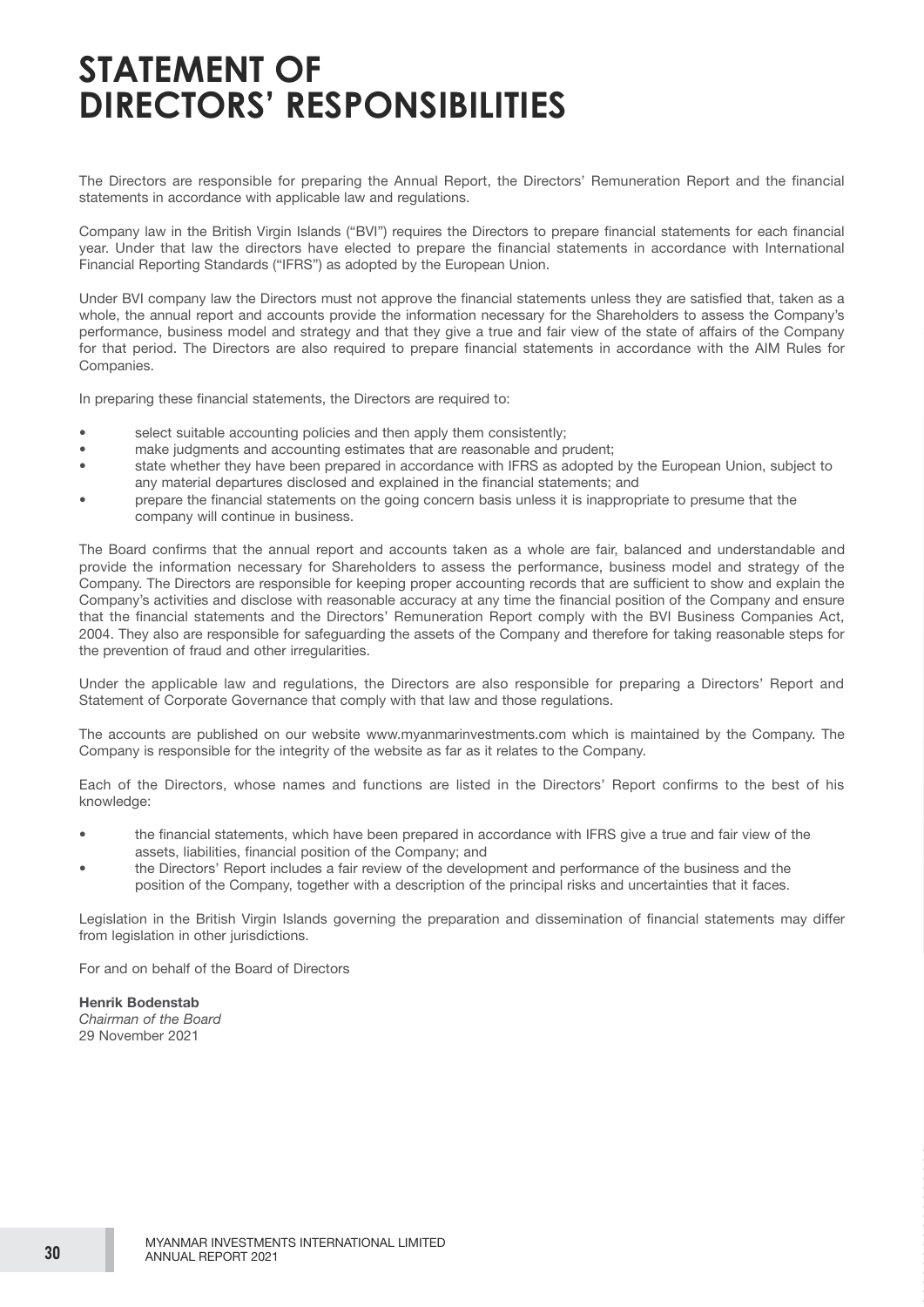# **KEY AUDIT MATTERS**

During the year, the Audit Committee ("AC") received semi-annually, financial statements together with supporting analyses and papers prepared by management. These were reviewed in detail and the AC considered, with input from the independent auditors, the appropriateness of the critical accounting estimates and judgments made in preparing the annual financial statements.

In particular, the AC reviewed the following matter which it considers to be the sole "key audit matter" during its review of the annual financial statements for the financial year ended 30 September 2021.

#### Valuation of Equity instrument at fair value through profit or loss

*Refer to Notes 3.2 and 11 of the financial statements.* 

As at 30 September 2021 the Group held an equity instrument at fair value through profit or loss, being its investment in AP Towers and this is reflected at its fair value as at that date.

The AC considered the fair value for AP Towers.

In doing this the AC reviewed:

- the Board's evaluations (as the Investment Committee was dissolved on 10 November 2020 to streamline operations) and the Board's approval of the same;
- suitable valuation methodologies;
- comparable market-based valuation data and benchmarks;
- the basis for key assumptions applied by management principally the run rate EBITDA and comparable EV/ EBITDA multiples.

The AC discussed these with the MIL management team and is satisfied that these are appropriate.

The AC concurred with the fair value of AP Towers as determined by the MIL management team and the Investment Committee.

The AC also reviewed the adequacy of the disclosures in respect of this investment in Notes 3.2 and 11.

The independent auditor's description of the key audit matter is included in the section "Independent Auditor's Report".

Other than the key audit matter described above, the AC reviewed the consolidated financial statements of the Group for the financial year ended 30 September 2021, as well as the Independent Auditor's Report thereon prior to their submission to the Board of Directors for approval.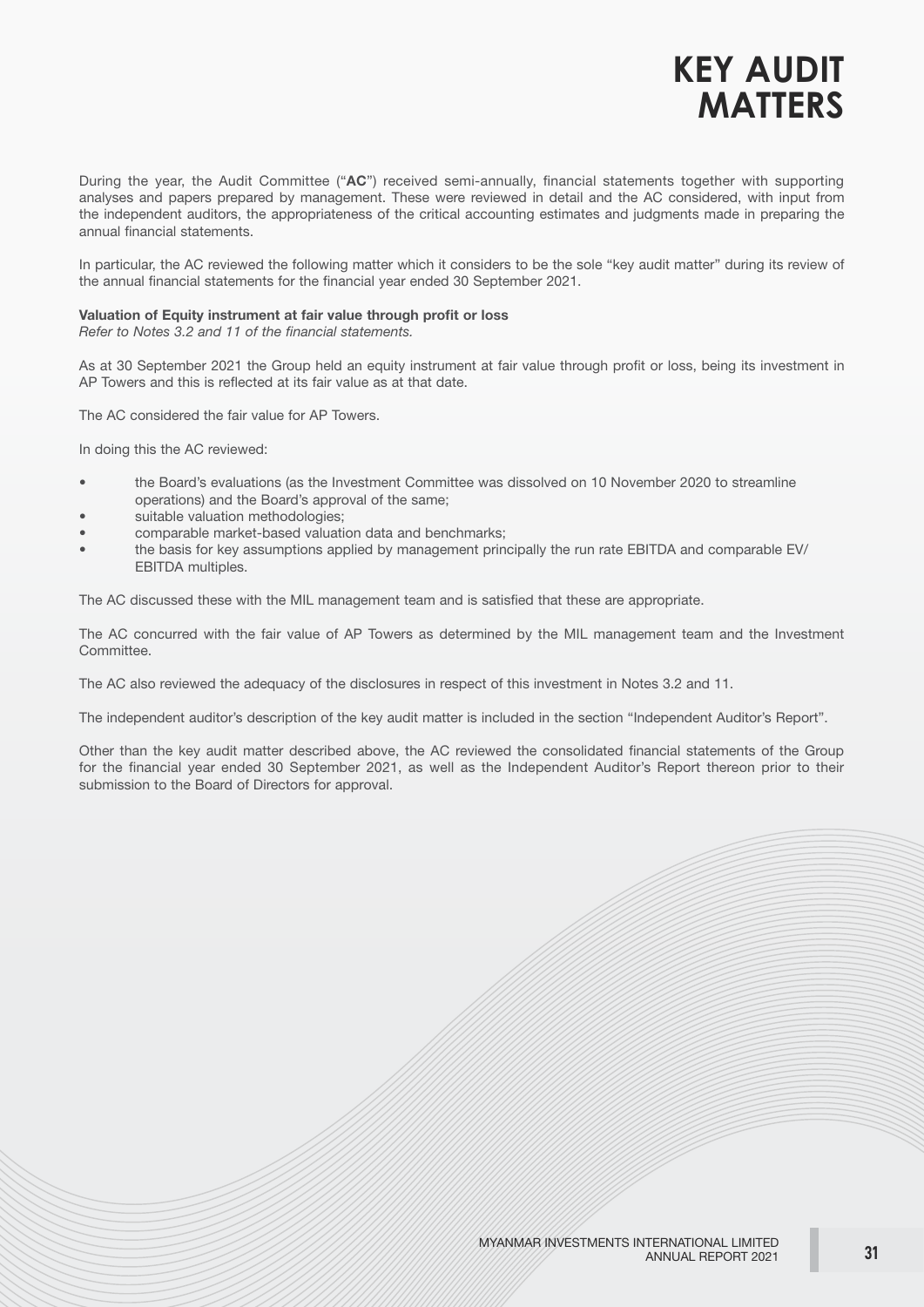### **REPORT OF THE DIRECTORS AND FINANCIAL STATEMENTS**

- 33 Directors' Statement
- 36 Independent Auditor's Report
- 39 Consolidated Statement of Comprehensive Income
- 40 Consolidated Statement of Financial Position
- 41 Consolidated Statement of Changes in Equity
- 42 Consolidated Statement of Cash Flows
- 43 Notes to the Consolidated Financial Statements
- 68 Notice of Annual General Meeting
- 71 Directors and Advisers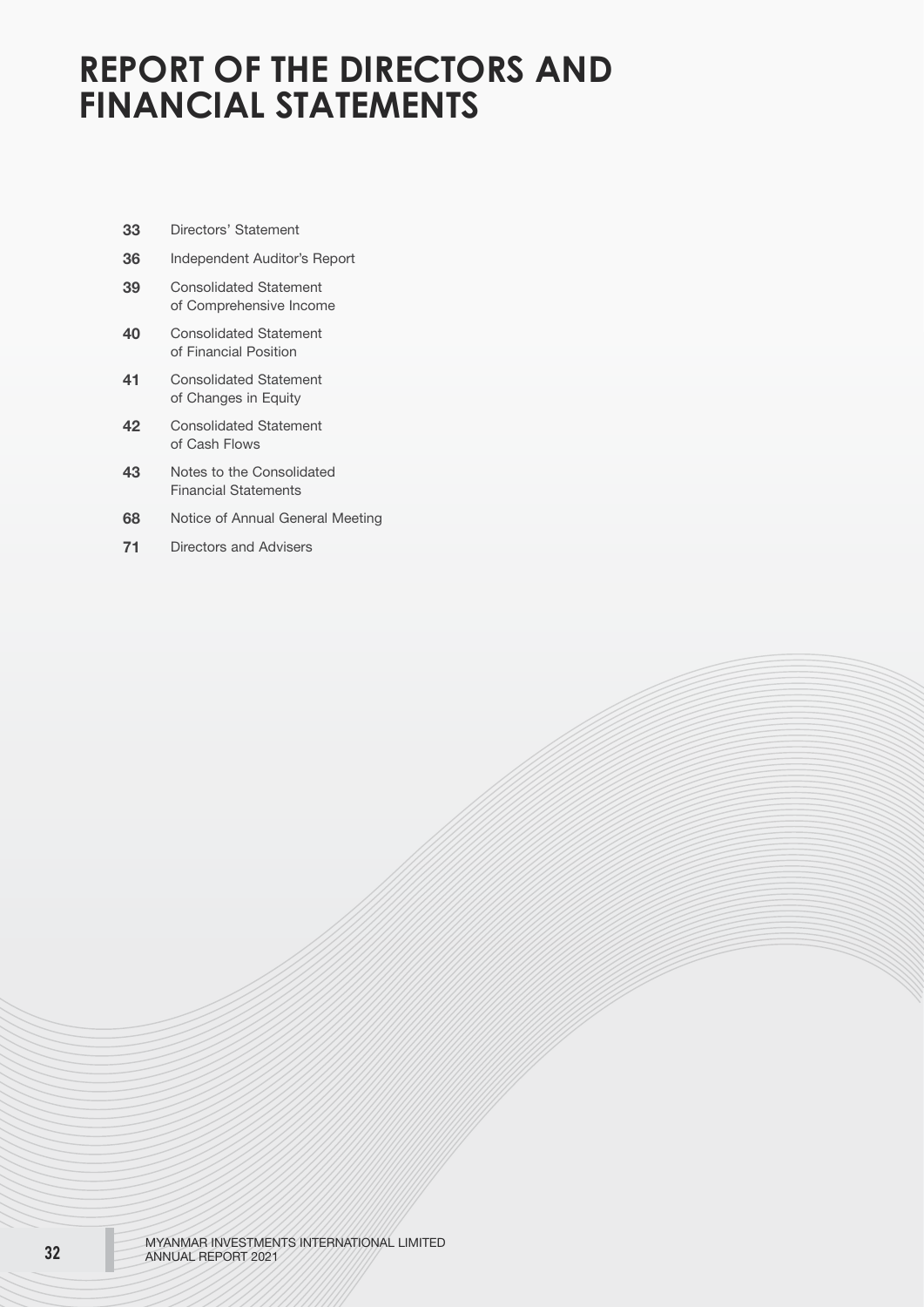# **DIRECTORS' STATEMENT**

The Directors of Myanmar Investments International Limited (the "Company") present their statement to the members together with the audited financial statements of the Company and its subsidiaries (the "Group") for the financial year ended 30 September 2021.

#### **1. Opinion of the Directors**

In the opinion of the Board of Directors,

- (a) the financial statements of the Group together with notes thereon are properly drawn up in accordance with International Financial Reporting Standards so as to give a true and fair view of the consolidated financial position of the Group as at 30 September 2021 and consolidated financial performance, consolidated changes in equity and consolidated cash flows of the Group for the financial year ended 30 September 2021; and
- (b) at the date of this statement, there are reasonable grounds to believe that the Group and the Company will be able to pay its debts as and when they fall due.

#### **2. Directors**

The Directors of the Company in office at the date of this statement are:

 Maung Aung Htun Henrik Onne Bodenstab Nicholas John Paris Rudolf Gildemeister

#### **3. Arrangements to enable directors to acquire shares and debentures**

Except as disclosed in paragraphs 4 and 5 below, neither at the end of, nor at any time during, the financial period was the Company a party to any arrangement whose object was to enable the Directors of the Company to acquire benefits by means of the acquisition of shares in or debentures of the Company or any other body corporate.

#### **4. Directors' interests in shares or debentures**

The following directors, who held office at the end of the financial period, had interests in shares in the Company (other than wholly-owned subsidiaries) as stated below:

| Name of directors and companies in which interests are held                                                         |                         | <b>Shareholdings registered</b><br>in name of director or nominee |  |  |
|---------------------------------------------------------------------------------------------------------------------|-------------------------|-------------------------------------------------------------------|--|--|
|                                                                                                                     | At<br>1 October<br>2020 | At<br>30 September<br>2021                                        |  |  |
| Company<br><b>Myanmar Investments International Limited</b>                                                         |                         |                                                                   |  |  |
| <b>Number of ordinary shares</b><br>Maung Aung Htun<br>Henrik Onne Bodenstab                                        | 677,000<br>585,849      | 677,000<br>585,849                                                |  |  |
| Number of warrants to subscribe for ordinary shares of the Company<br>Maung Aung Htun<br>Henrik Onne Bodenstab      | 123,000<br>181,159      | 123,000<br>181.159                                                |  |  |
| Number of share options to subscribe for ordinary shares of the Company<br>Maung Aung Htun<br>Henrik Onne Bodenstab | 899,626<br>35,000       | 899,626<br>35,000                                                 |  |  |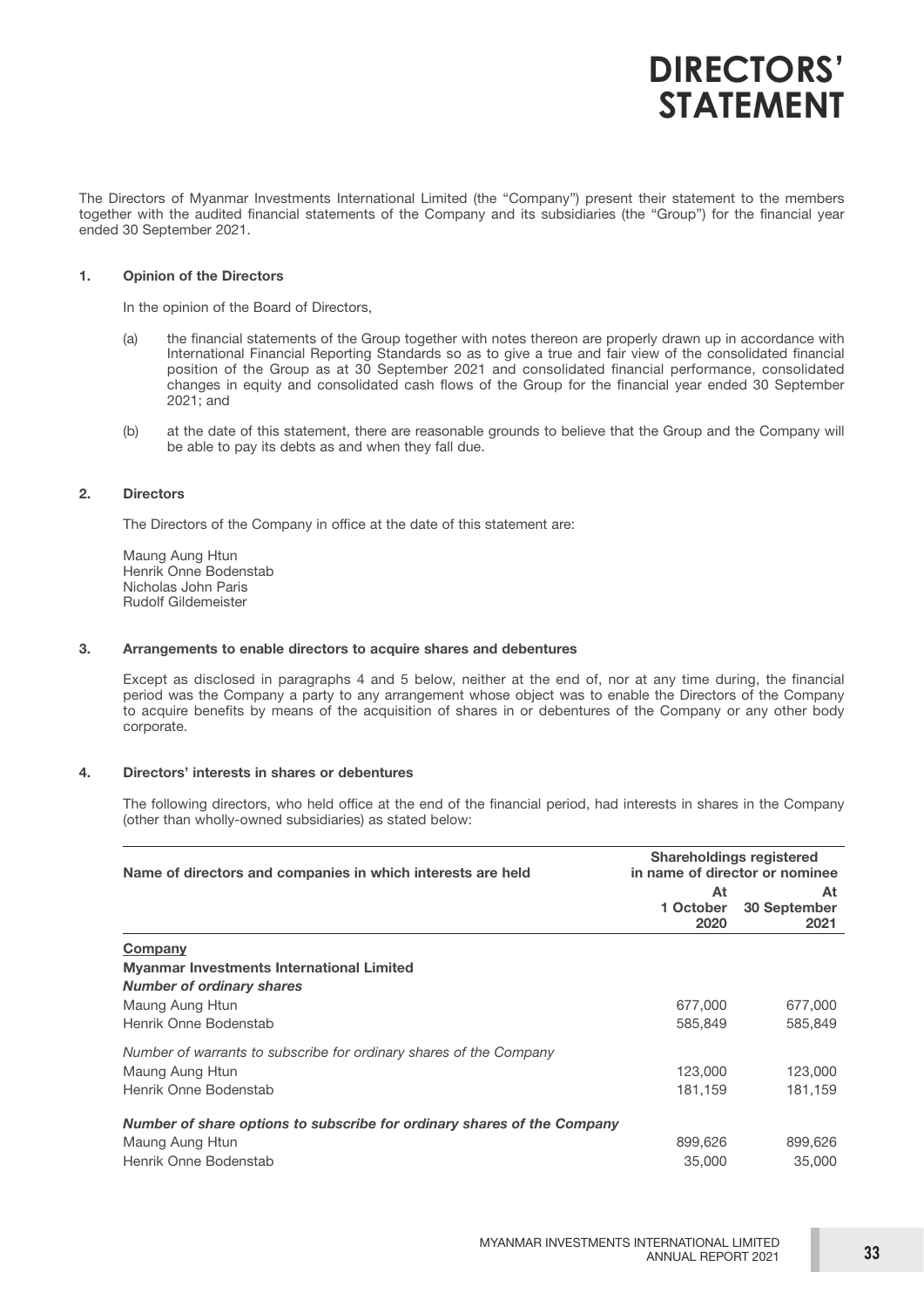# **DIRECTORS' STATEMENT**

#### **5. Share option plan**

 The Company has established a Share Option Plan (the "Plan") for the employees, Directors and advisers of the Group, as well as the employees, directors and advisers of its Investee Companies ("Participants").

 The Plan was administered by the Remuneration Committee (until 10 November 2020) whose members during that period were:

- Henrik Onne Bodenstab
- Nicholas John Paris

From 10 November 2020 the Board of Directors took over the responsibilities of the Remuneration Committee.

 The Plan in respect of unissued ordinary shares in the Company was adopted by the Company on 21 June 2013.

The Plan is designed to reward a Participant only if there is an appreciation in value of the Company's share price.

 The Plan provides that share options granted by the Company under the terms of the Plan shall constitute a maximum of one-tenth of the number of the total number of ordinary shares in issue on the date preceding the date of grant.

 Any issue of ordinary shares by the Company will enable the Remuneration Committee to grant further share options which will be granted with an exercise price set at a 10 per cent premium to the subscription price paid by shareholders for the issue of ordinary shares that gave rise to the availability of each tranche of the share options. However, the share options that arose as a result of the new ordinary shares being issued in connection with the Company's Admission to the AIM market of the London Stock Exchange in June 2013 have an exercise price of US\$1.10.

Share options can be exercised at any time after the first anniversary and before the tenth anniversary of the grant (as may be determined by the remuneration committee in its absolute discretion) of the respective share options.

 Any share options which have not been allocated or which have not vested will not be eligible for conversion into ordinary shares. Where a Participant ceases to be in the employment of or engaged by the Group entities before their Share Options have fully vested, then in the case of a 'good leaver', the Remuneration Committee shall determine in its absolute discretion whether any unvested share options shall continue to be retained by the Participant or lapse without any claim against the Company. The Remuneration Committee has the discretion to re-allocate the number of ordinary shares underlying the portion of any lapsed or unvested share options to be the subject of further options granted under the Plan, subject to certain conditions.

At the end of the financial period, there were 3,622,740 share options available for issue of which 2,590,527 have been issued. The Directors do not intend to issue any further share options. There were no new share options granted to Directors and employees during the financial period.

There were no shares issued during the financial period by virtue of the exercise of options to take up unissued shares of the Company or its subsidiaries.

The information on Directors of the Company participating in the Plan is as follows:

| <b>Name of Director</b> | <b>Options</b><br>granted<br>during the<br>financial<br>period | Aggregate<br>options<br>granted since<br>commencement<br>of the Plan to<br>the end of<br>financial period | Aggregate<br>options<br>exercised since<br>commencement<br>of the Plan to<br>the end of<br>financial period | Aggregate<br>options<br>lapsed since<br>commencement<br>of the Plan to<br>the end of<br>financial period | Aggregate<br>options<br>outstanding as<br>at end of the<br>financial period |
|-------------------------|----------------------------------------------------------------|-----------------------------------------------------------------------------------------------------------|-------------------------------------------------------------------------------------------------------------|----------------------------------------------------------------------------------------------------------|-----------------------------------------------------------------------------|
| Maung Aung Htun         |                                                                | 899,626                                                                                                   |                                                                                                             |                                                                                                          | 899,626                                                                     |
| Henrik Onne Bodenstab   |                                                                | 35,000                                                                                                    |                                                                                                             |                                                                                                          | 35,000                                                                      |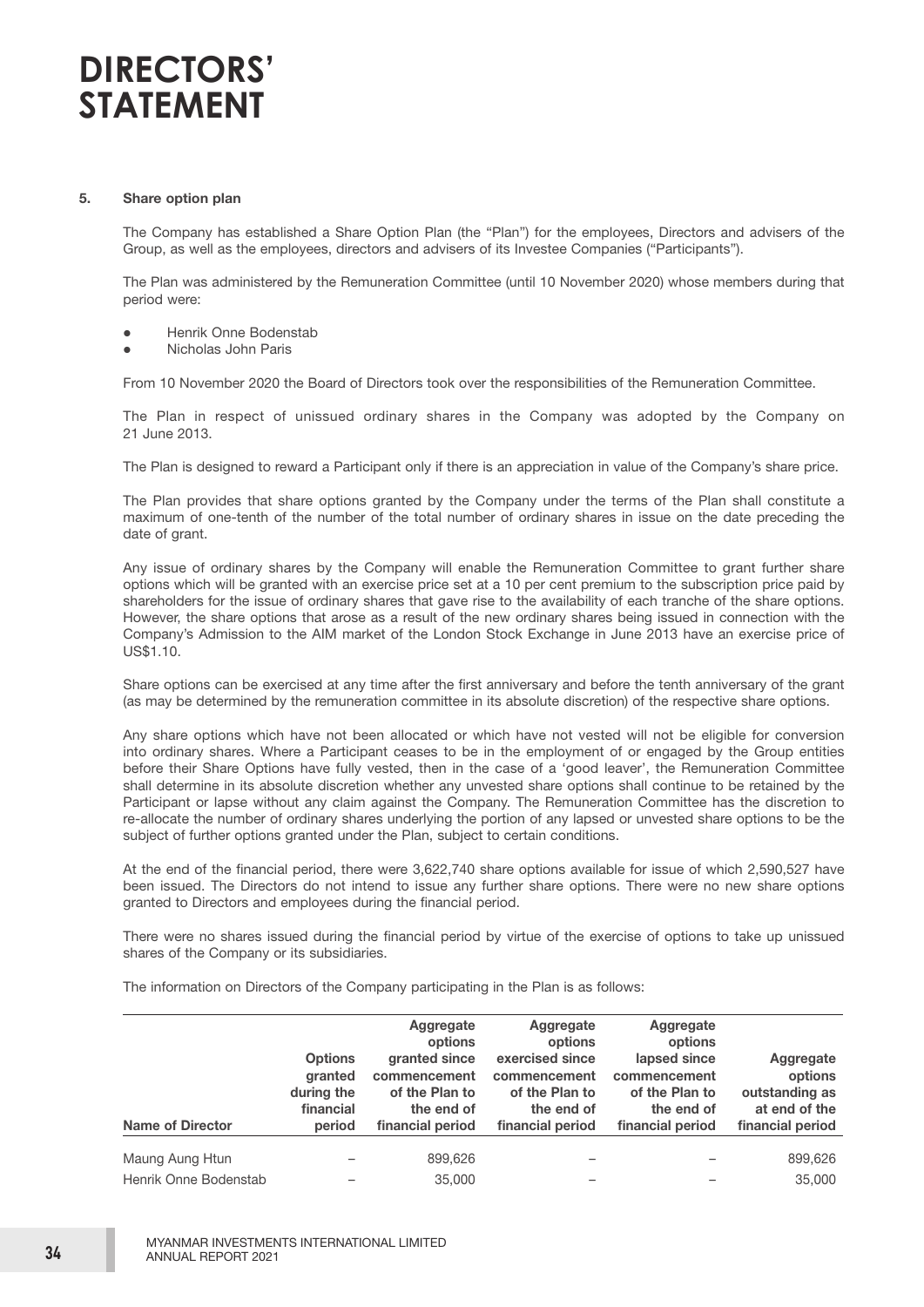# **DIRECTORS' STATEMENT**

### **6. Independent auditor**

The independent auditor, BDO LLP, has expressed its willingness to accept re-appointment.

On behalf of the Board of Directors

**Nicholas John Paris Maung Aung Htun**<br>Director Director Director

Director

29 November 2021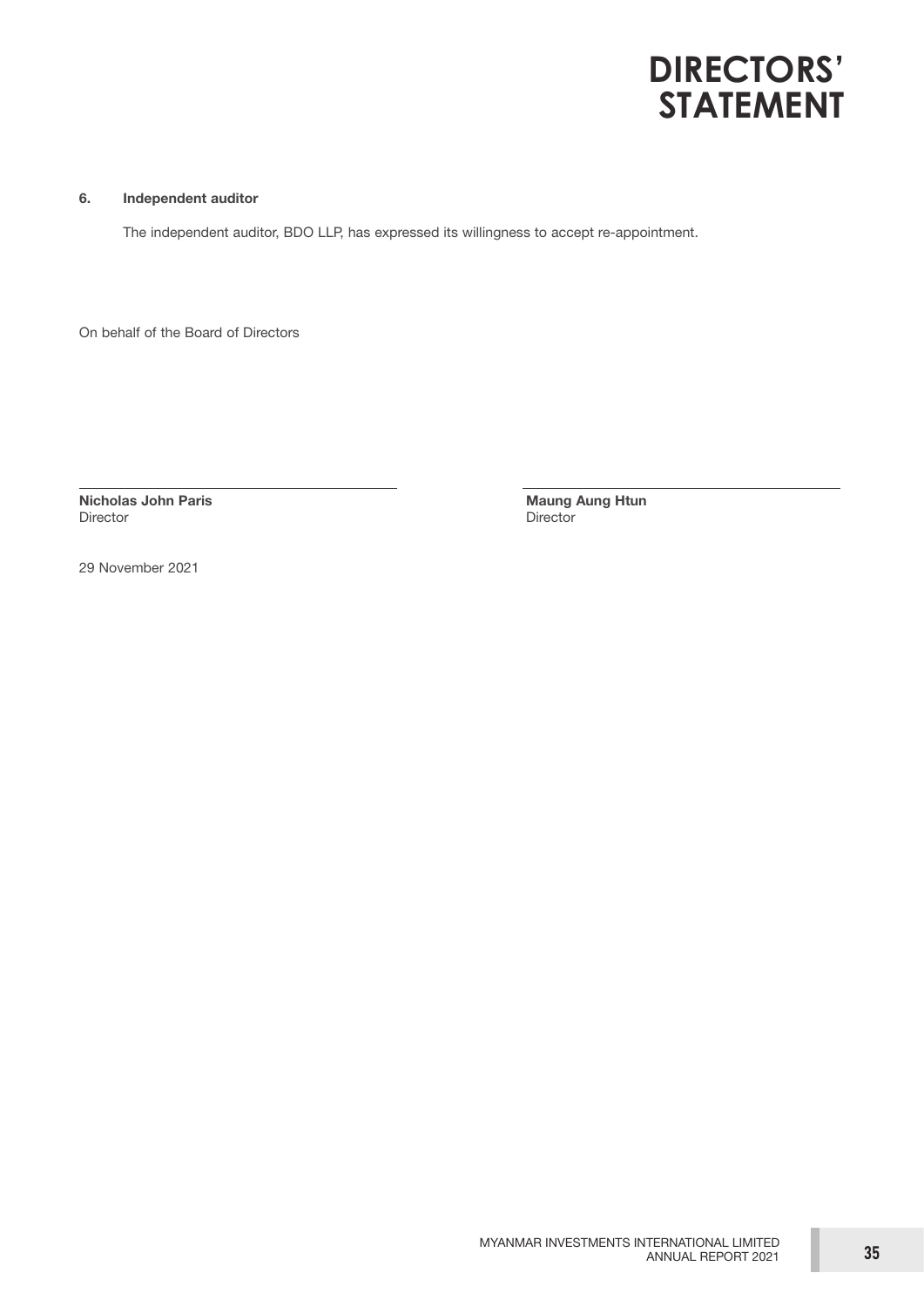# **INDEPENDENT AUDITOR'S REPORT**

To the Members of Myanmar Investments International Limited

#### **Report on the Audit of the Financial Statements**

### **Opinion**

We have audited the financial statements of Myanmar Investments International Limited (the "Company") and its subsidiaries (the "Group"), which comprise:

- the consolidated statement of financial position of the Group as at 30 September 2021;
- the consolidated statement of comprehensive income, consolidated statement of changes in equity, and consolidated statement of cash flows of the Group for the financial year ended 30 September 2021; and
- notes to the financial statements, including a summary of significant accounting policies.

In our opinion, the accompanying consolidated financial statements of the Group are properly drawn up in accordance with International Financial Reporting Standards ("IFRSs") so as to give a true and fair view of the consolidated financial position of the Group as at 30 September 2021, and of the consolidated financial performance, consolidated changes in equity and consolidated cash flows of the Group for the financial year ended 30 September 2021.

#### **Basis for Opinion**

We conducted our audit in accordance with International Standards on Auditing ("ISAs"). Our responsibilities under those standards are further described in the Auditor's Responsibilities for the Audit of the Financial Statements section of our report. We are independent of the Group in accordance with the International Ethics Standards Board for Accountants' Code of Ethics for Professional Accountants ("IESBA Code"), and we have fulfilled our other ethical responsibilities in accordance with the IESBA Code. We believe that the audit evidence we have obtained is sufficient and appropriate to provide a basis for our opinion.

#### **Key Audit Matter**

Key audit matters are those matters that, in our professional judgment, were of most significance in our audit of the financial statements of the current period. These matters were addressed in the context of our audit of the financial statements as a whole, and in forming our opinion thereon, and we do not provide a separate opinion on these matters.

#### **KEY AUDIT MATTER AUDIT RESPONSE**

**1 Valuation of Equity Instrument at Fair Value through Profit or Loss** 

The investment in equity instrument at fair value through profit or loss ("FVTPL") represents a 6.2% equity interest in AP Towers Holdings Pte. Ltd. ("AP Towers"). AP Towers owns and operates a telecommunication tower business in Myanmar.

As at 30 September 2021, the carrying amount of the Group's investment in equity instrument at FVTPL was US\$33.4million, which represented 88.2% of the total assets of the Group.

A market-based valuation methodology is used in the valuation of AP Towers.

We focused on this area as a key audit matter as a considerable amount of judgment is involved in determining the fair value of the equity instrument at FVTPL, taking into account that the fair value was measured using significant unobservable inputs (Level 3) such as enterprise value ("EV") over earning before, interest, tax, depreciation and amortisation ("EBITDA") ("EV/EBITDA") multiplier of comparable companies and valuation discount.

Refer to Notes 3.2 and 11 to the financial statements.

Our procedures on the valuation of the equity instruments at FVTPL included, amongst others, the following:

- Discussed with management the assumptions used in the valuation process;
- Evaluated and analysed reasonableness of the EBITDA of AP Towers used by comparing to the latest available audited financial statements of AP Towers;
- With the assistance of our internal valuation specialist, assessed and evaluated the methodology used in the valuation and the reasonableness of the EV/EBITDA multiplier and valuation discount used; and
- Assessed the adequacy of the disclosure in the financial statements with respect to the valuation of the investment.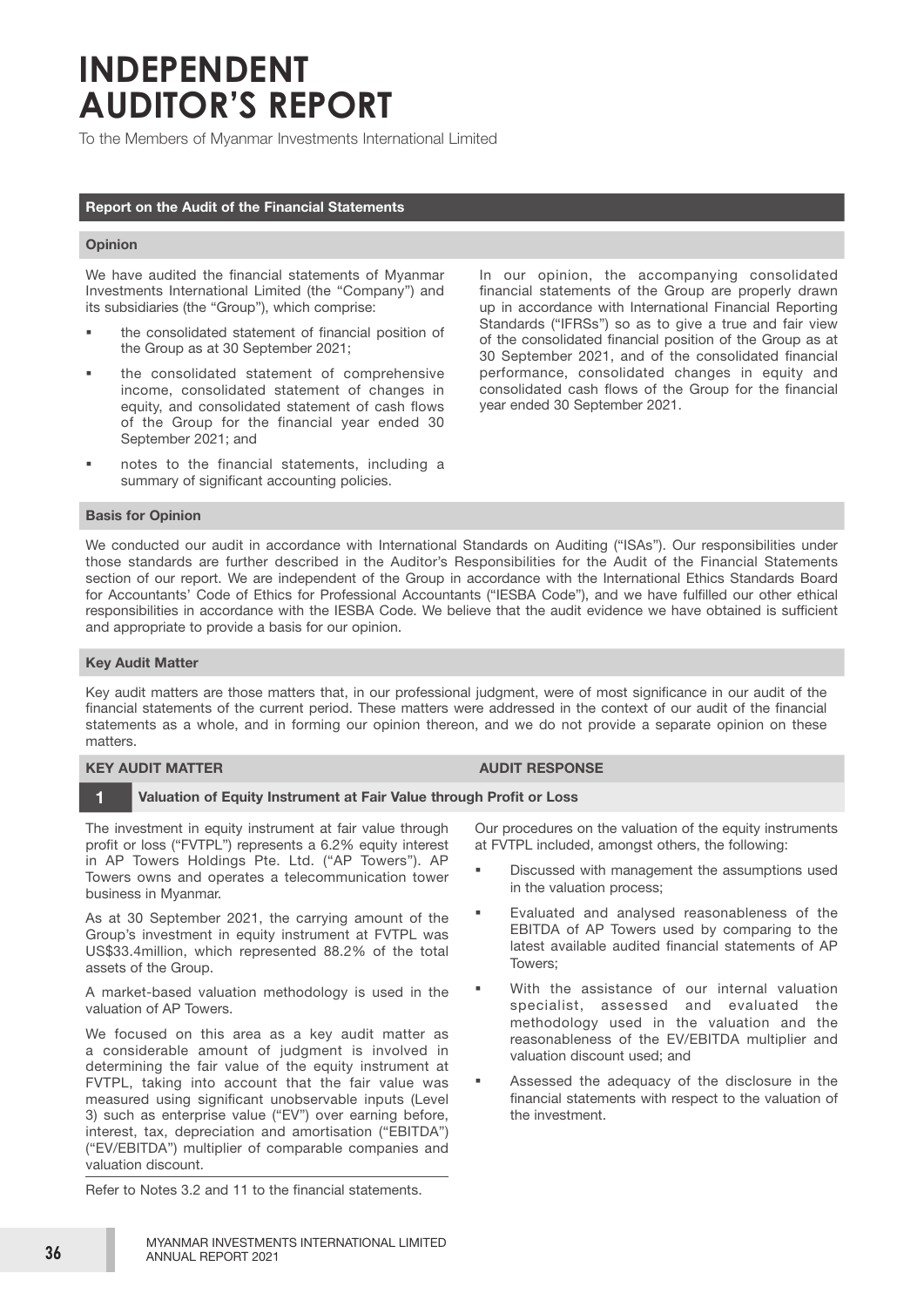# **INDEPENDENT AUDITOR'S REPORT**

To the Members of Myanmar Investments International Limited

#### **Other Information**

Management is responsible for the other information. The other information comprises the information included in the annual report, but does not include the financial statements and our auditor's report thereon.

Our opinion on the financial statements does not cover the other information and we do not express any form of assurance conclusion thereon.

In connection with our audit of the financial statements, our responsibility is to read the other information and, in doing so, consider whether the other information is materially inconsistent with the financial statements or our knowledge obtained in the audit or otherwise appears to be materially misstated. If, based on the work we have performed, we conclude that there is a material misstatement of this other information, we are required to report that fact. We have nothing to report in this regard.

#### **Responsibilities of Management and Directors for the Financial Statements**

Management is responsible for the preparation of financial statements that give a true and fair view in accordance with IFRSs, and for devising and maintaining a system of internal accounting controls sufficient to provide a reasonable assurance that assets are safeguarded against loss from unauthorised use or disposition; and transactions are properly authorised and that they are recorded as necessary to permit the preparation of true and fair financial statements and to maintain accountability of assets.

In preparing the financial statements, management is responsible for assessing the Group's ability to continue as a going concern, disclosing, as applicable, matters related to going concern and using the going concern basis of accounting unless management either intends to liquidate the Group or to cease operations, or has no realistic alternative but to do so.

The directors are responsible for overseeing the financial reporting process.

#### **Auditor's Responsibilities for the Audit of the Financial Statements**

Our objectives are to obtain reasonable assurance about whether the financial statements as a whole are free from material misstatement, whether due to fraud or error, and to issue an auditor's report that includes our opinion. Reasonable assurance is a high level of assurance, but is not a guarantee that an audit conducted in accordance with ISAs will always detect a material misstatement when it exists. Misstatements can arise from fraud or error and are considered material if, individually or in the aggregate, they could reasonably be expected to influence the economic decisions of users taken on the basis of these financial statements.

As part of an audit in accordance with ISAs, we exercise professional judgement and maintain professional scepticism throughout the audit. We also:

- Identify and assess the risks of material misstatement of the financial statements, whether due to fraud or error, design and perform audit procedures responsive to those risks, and obtain audit evidence that is sufficient and appropriate to provide a basis for our opinion. The risk of not detecting a material misstatement resulting from fraud is higher than for one resulting from error, as fraud may involve collusion, forgery, intentional omissions, misrepresentations, or the override of internal control.
- Obtain an understanding of internal control relevant to the audit in order to design audit procedures that are appropriate in the circumstances, but not for the purpose of expressing an opinion on the effectiveness of the Group's internal control.
- Evaluate the appropriateness of accounting policies used and the reasonableness of accounting estimates and related disclosures made by management.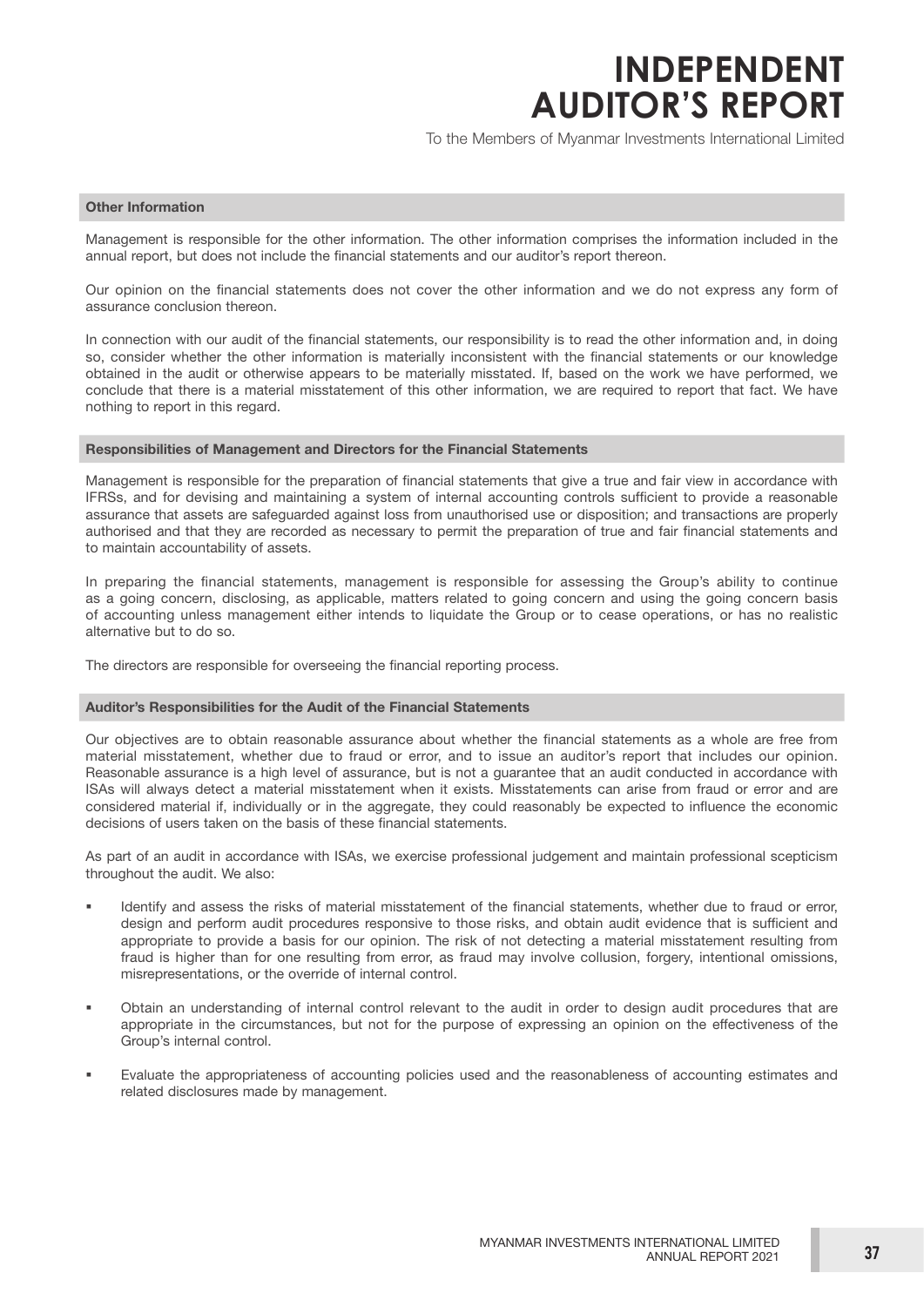# **INDEPENDENT AUDITOR'S REPORT**

To the Members of Myanmar Investments International Limited

#### **Auditor's Responsibilities for the Audit of the Financial Statements (Continued)**

- Conclude on the appropriateness of management's use of the going concern basis of accounting and, based on the audit evidence obtained, whether a material uncertainty exists related to events or conditions that may cast significant doubt on the Group's ability to continue as a going concern. If we conclude that a material uncertainty exists, we are required to draw attention in our auditor's report to the related disclosures in the financial statements or, if such disclosures are inadequate, to modify our opinion. Our conclusions are based on the audit evidence obtained up to the date of our auditor's report. However, future events or conditions may cause the Group to cease to continue as a going concern.
- Evaluate the overall presentation, structure and content of the financial statements, including the disclosures, and whether the financial statements represent the underlying transactions and events in a manner that achieves fair presentation.
- Obtain sufficient appropriate audit evidence regarding the financial information of the entities or business activities within the Group to express an opinion on the consolidated financial statements. We are responsible for the direction, supervision and performance of the group audit. We remain solely responsible for our audit opinion.

We communicate with the directors regarding, among other matters, the planned scope and timing of the audit and significant audit findings, including any significant deficiencies in internal control that we identify during our audit.

We also provide the directors with a statement that we have complied with relevant ethical requirements regarding independence, and to communicate with them all relationships and other matters that may reasonably be thought to bear on our independence, and where applicable, related safeguards.

From the matters communicated with the directors, we determine those matters that were of most significance in the audit of the financial statements of the current period and are therefore the key audit matters. We describe these matters in our auditor's report unless law or regulation precludes public disclosure about the matter or when, in extremely rare circumstances, we determine that a matter should not be communicated in our report because the adverse consequences of doing so would reasonably be expected to outweigh the public interest benefits of such communication.

The engagement partner on the audit resulting in this independent auditor's report is Ng Kian Hui.

**BDO LLP** Public Accountants and Chartered Accountants

Singapore 29 November 2021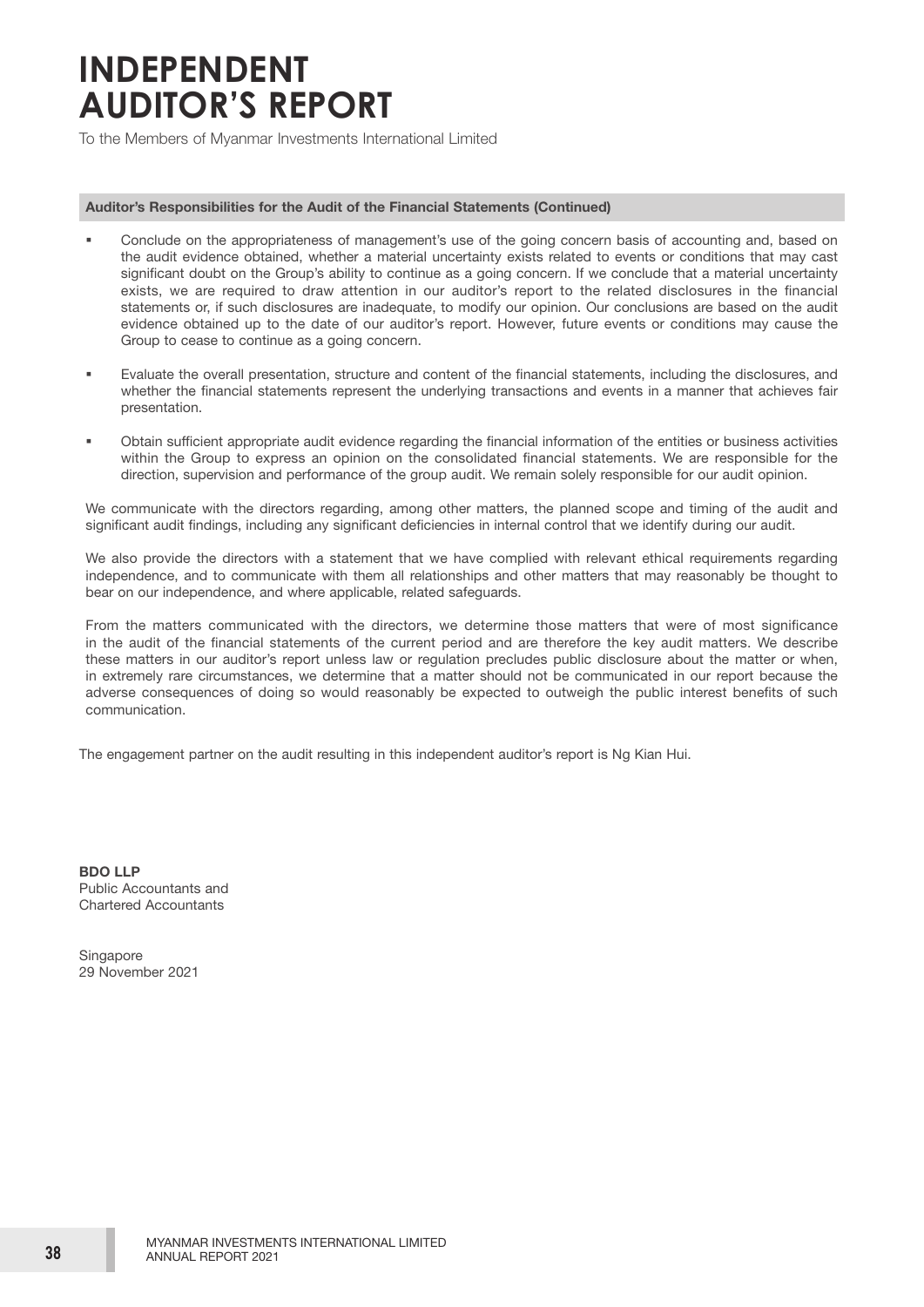# **CONSOLIDATED STATEMENT OF COMPREHENSIVE INCOME**

For the Financial Year ended 30 September 2021

|                                                                           |                |                  | <b>Financial</b><br>period from |
|---------------------------------------------------------------------------|----------------|------------------|---------------------------------|
|                                                                           |                | <b>Financial</b> | 1 April 2019                    |
|                                                                           |                | year ended       | to                              |
|                                                                           |                | 30 September     | 30 September                    |
|                                                                           | <b>Note</b>    | 2021             | 2020                            |
|                                                                           |                | US\$             | US\$                            |
| Revenue                                                                   |                |                  |                                 |
| Other item of income                                                      |                |                  |                                 |
| Finance income                                                            | $\overline{4}$ | 476              | 491                             |
| Gain on disposal of a joint venture                                       | 10             |                  | 361,248                         |
| Fair value (loss)/gain on investment at fair value through profit or loss | 11             | (9,100,000)      | 6,500,000                       |
| Items of expense                                                          |                |                  |                                 |
| Employee benefits expense                                                 | 5              | (198, 500)       | (898, 323)                      |
| Depreciation expense                                                      | 12             |                  | (20, 719)                       |
| Other operating expenses                                                  |                | (495, 663)       | (1,325,262)                     |
| Finance costs                                                             | 6              | (6, 827)         | (13, 857)                       |
| Share of results of joint ventures, net of tax                            | 10             |                  | (926,004)                       |
| Write down to fair value less cost to sell on non-current asset           |                |                  |                                 |
| held for sale                                                             | 16             | (1,052,467)      |                                 |
| (Loss)/profit before income tax                                           | $\overline{7}$ | (10, 852, 981)   | 3,677,574                       |
| Income tax expense                                                        | 8              | (120)            | (1,306)                         |
| (Loss)/profit for the financial year/period                               |                | (10, 853, 101)   | 3,676,268                       |
| Other comprehensive income:                                               |                |                  |                                 |
| Items that may be reclassified subsequently to profit or loss:            |                |                  |                                 |
| Exchange gain arising on translation of foreign operations                | 10             |                  | 399,314                         |
| Other comprehensive income for the financial year/period, net of tax      |                |                  | 399,314                         |
| Total comprehensive (loss)/income for the financial year/period           |                | (10, 853, 101)   | 4,075,582                       |
| (Loss)/Profit attributable to:                                            |                |                  |                                 |
| Owners of the parent                                                      |                | (7,806,703)      | 1,616,159                       |
| Non-controlling interests                                                 | 13             | (3,046,398)      | 2,060,109                       |
|                                                                           |                | (10, 853, 101)   | 3,676,268                       |
| Total comprehensive (loss)/income attributable to:                        |                |                  |                                 |
| Owners of the parent                                                      |                | (7,806,703)      | 2,015,473                       |
| Non-controlling interests                                                 | 13             | (3,046,398)      | 2,060,109                       |
|                                                                           |                | (10, 853, 101)   | 4,075,582                       |
| (Loss)/Earnings per share (cents)                                         |                |                  |                                 |
| Basic and diluted                                                         | $9\,$          | (20.49)          | 4.24                            |

The accompanying notes form an integral part of these financial statements.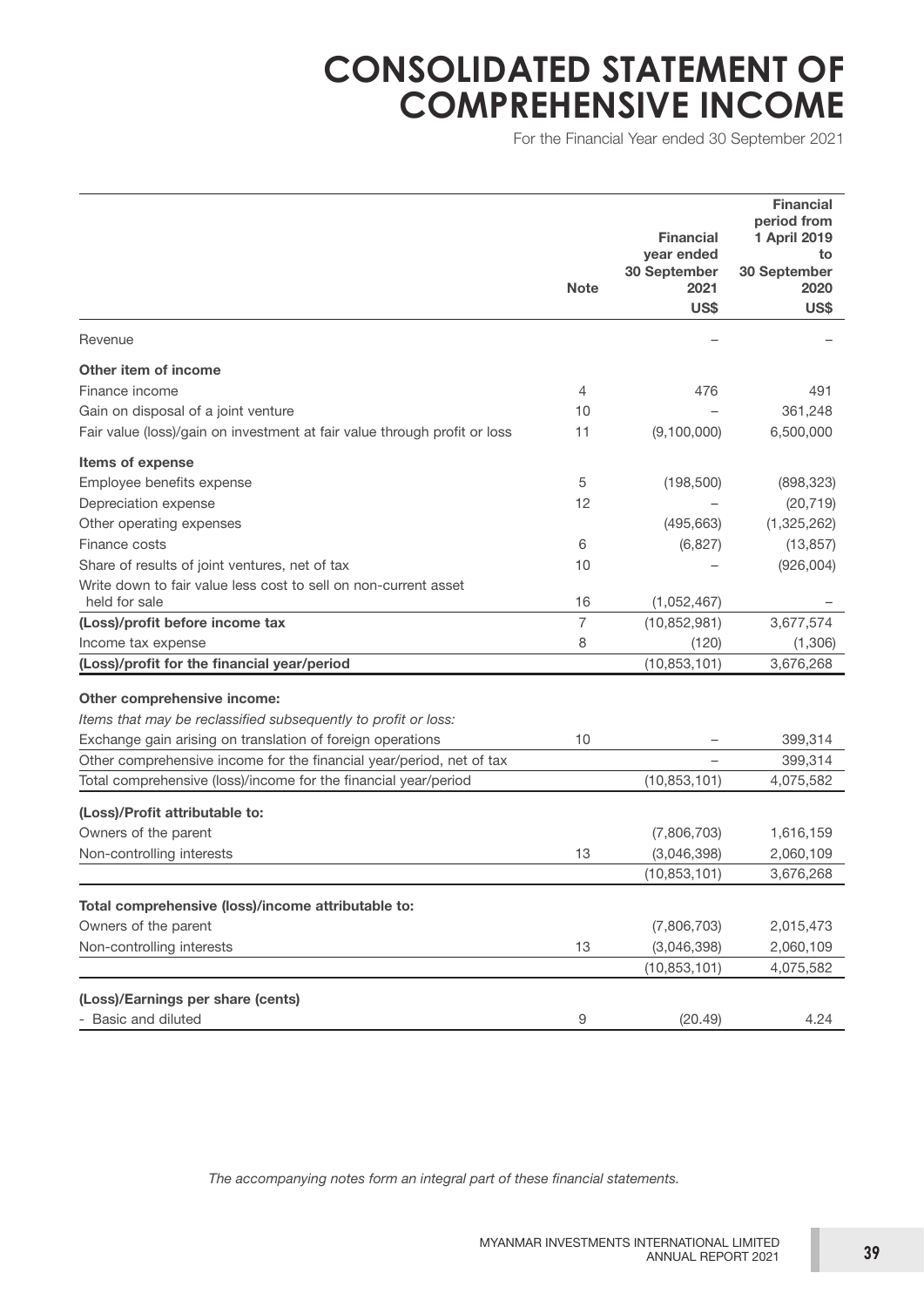# **CONSOLIDATED STATEMENT OF FINANCIAL POSITION**

As at 30 September 2021

|                                                        |             | 30 September   | 30 September |
|--------------------------------------------------------|-------------|----------------|--------------|
|                                                        | <b>Note</b> | 2021           | 2020         |
|                                                        |             | US\$           | <b>US\$</b>  |
| <b>ASSETS</b>                                          |             |                |              |
| <b>Non-current assets</b>                              |             |                |              |
| Investments in joint ventures                          | 10          |                |              |
| Equity instrument at fair value through profit or loss | 11          | 33,400,000     | 42,500,000   |
| Plant and equipment                                    | 12          |                |              |
| <b>Total non-current assets</b>                        |             | 33,400,000     | 42,500,000   |
| <b>Current assets</b>                                  |             |                |              |
| Other receivables                                      | 14          | 117,989        | 268,834      |
| Cash and bank balances                                 | 15          | 1,807,634      | 2,364,166    |
|                                                        |             | 1,925,623      | 2,633,000    |
| Non-current asset classified as held for sale          | 16          | 1,500,000      | 2,552,467    |
| <b>Total current assets</b>                            |             | 3,425,623      | 5,185,467    |
| <b>Total assets</b>                                    |             | 36,825,623     | 47,685,467   |
|                                                        |             |                |              |
| <b>EQUITY AND LIABILITIES</b>                          |             |                |              |
| <b>Equity</b>                                          |             |                |              |
| Share capital                                          | 17          | 40,569,059     | 40,569,059   |
| Share option reserve                                   | 18          | 1,358,913      | 1,358,913    |
| <b>Accumulated losses</b>                              |             | (16, 230, 184) | (8,423,481)  |
| Foreign exchange reserve                               |             | (76, 560)      | (76, 560)    |
| Equity attributable to owners of the parent            |             | 25,621,228     | 33,427,931   |
| Non-controlling interests                              | 13          | 10,889,169     | 13,935,567   |
| <b>Total equity</b>                                    |             | 36,510,397     | 47,363,498   |
| <b>LIABILITIES</b>                                     |             |                |              |
| <b>Current liabilities</b>                             |             |                |              |
| Other payables                                         | 19          | 297,512        | 304,053      |
| Income tax payable                                     |             | 17,714         | 17,916       |
| <b>Total current liabilities</b>                       |             | 315,226        | 321,969      |
| <b>Total equity and liabilities</b>                    |             | 36,825,623     | 47,685,467   |

The accompanying notes form an integral part of these financial statements.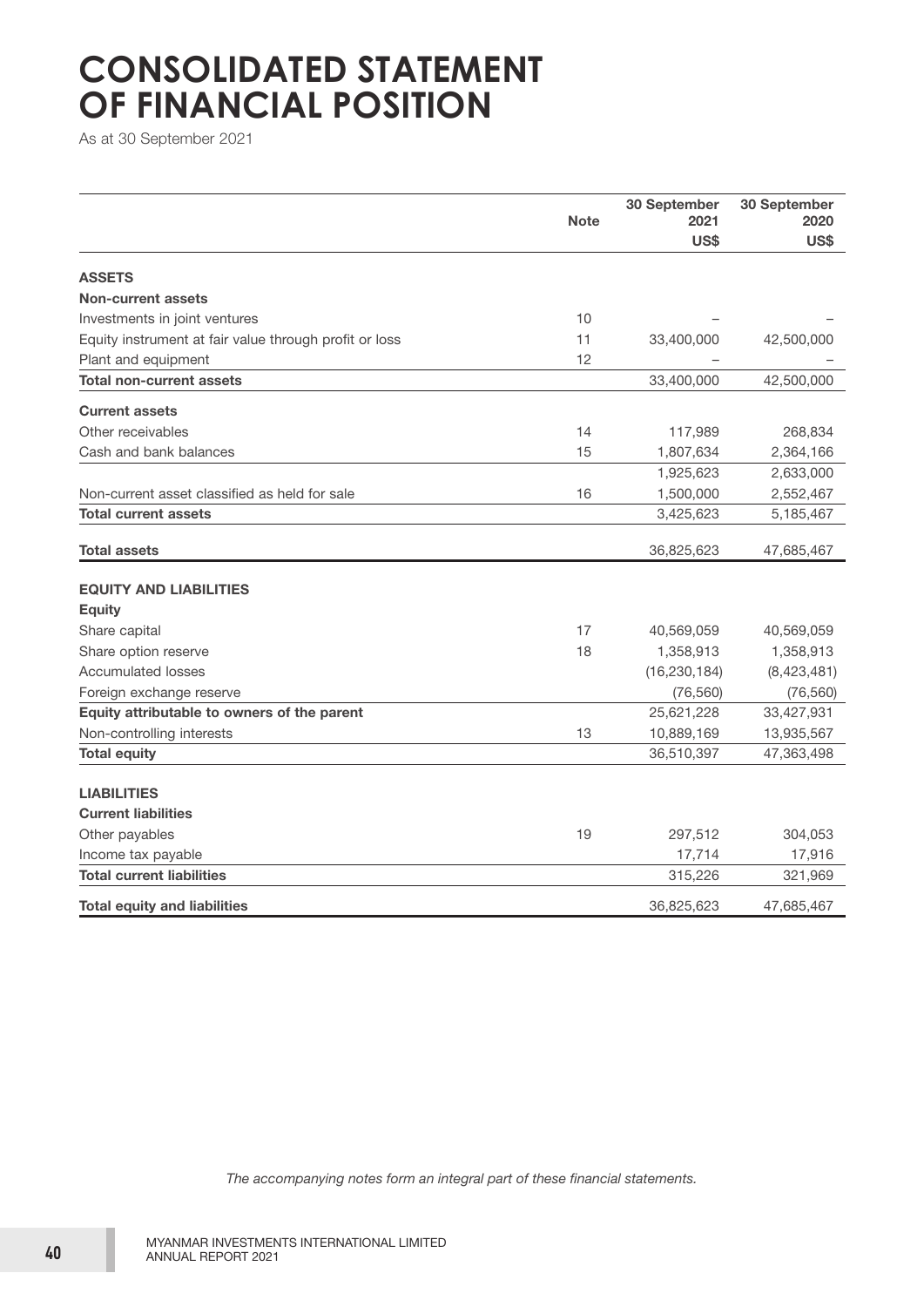# **CONSOLIDATED STATEMENT OF CHANGES IN EQUITY**

For the Financial Year ended 30 September 2021

|                                                                                                 | Note     | <b>Share</b><br><b>US\$</b><br>capital | Share<br>option<br>reserve<br><b>US\$</b> | exchange<br>reserve<br>Foreign<br><b>9SD</b> | <b>losses</b><br>Accumulated<br><b>JSS</b> | to owners<br>attributable<br>US\$<br>of the parent<br>Equity | US\$<br>interests<br>Non-<br>controlling | <b>JS\$</b><br><b>Total</b> |
|-------------------------------------------------------------------------------------------------|----------|----------------------------------------|-------------------------------------------|----------------------------------------------|--------------------------------------------|--------------------------------------------------------------|------------------------------------------|-----------------------------|
| At 1 October 2020<br>2021                                                                       |          | 40,569,059                             | 1,358,913                                 | (76, 560)                                    | (8,423,481)                                | 33,427,931                                                   | 13,935,567                               | 47,363,498                  |
| Loss for the financial year, representing<br>total comprehensive loss for the<br>financial year |          | I                                      |                                           |                                              | (7,806,703)                                | (7,806,703)                                                  | (3,046,398)                              | (10, 853, 101)              |
| At 30 September 2021                                                                            |          | 40,569,059                             | 1,358,913                                 | (76, 560)                                    | (16, 230, 184)                             | 25,621,228                                                   | 10,889,169                               | 36,510,397                  |
| At 1 April 2019<br>2020                                                                         |          | 40,569,059                             | 1,337,005                                 | (475, 874)                                   | (10,039,640)                               | 31,390,550                                                   | 11,875,458                               | 43,266,008                  |
| Profit for the financial period                                                                 |          | I                                      | I                                         | I                                            | 1,616,159                                  | 1,616,159                                                    | 2,060,109                                | 3,676,268                   |
| Exchange gain arising on translation of<br>foreign operations                                   | O        | I                                      | ı                                         | 399,314                                      | I                                          | 399,314                                                      | I                                        | 399,314                     |
| Total comprehensive income for the<br>financial period                                          |          | ı                                      | I                                         | 399,314                                      | 1,616,159                                  | 2,015,473                                                    | 2,060,109                                | 4,075,582                   |
| Share options expense                                                                           | $\infty$ | T                                      | 21,908                                    | I                                            | I                                          | 21,908                                                       | T                                        | 21,908                      |
| Total transactions with owners in their<br>capacity as owners                                   |          | I                                      | 21,908                                    | I                                            | T                                          | 21,908                                                       | T                                        | 21,908                      |
| At 30 September 2020                                                                            |          | 40,569,059                             | 1,358.913                                 | (76, 560)                                    | (8.423.481)                                | 33.427.931                                                   | 13.935.567                               | 47,363,498                  |

The accompanying notes form an integral part of these financial statements. The accompanying notes form an integral part of these financial statements.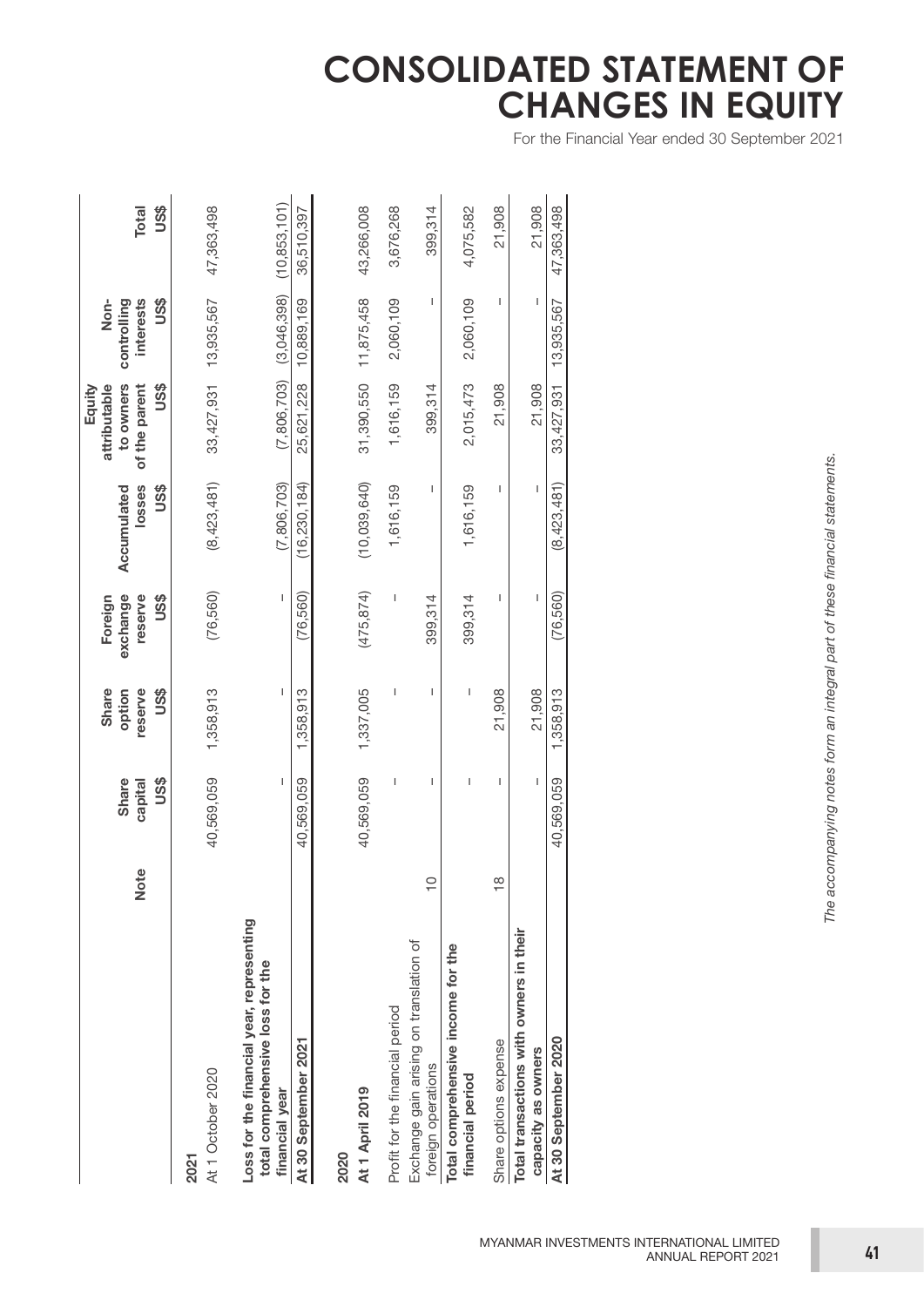# **CONSOLIDATED STATEMENT OF CASH FLOWS**

For the Financial Year ended 30 September 2021

|                                                                           |                |                            | <b>Financial</b><br>period from |
|---------------------------------------------------------------------------|----------------|----------------------------|---------------------------------|
|                                                                           |                | <b>Financial</b>           | 1 April 2019                    |
|                                                                           |                | year ended<br>30 September | to<br>30 September              |
|                                                                           | <b>Note</b>    | 2021                       | 2020                            |
|                                                                           |                | US\$                       | <b>US\$</b>                     |
| <b>Operating activities</b>                                               |                |                            |                                 |
| (Loss)/profit before income tax                                           |                | (10, 852, 981)             | 3,677,574                       |
| Adjustments for:                                                          |                |                            |                                 |
| Interest income                                                           | 4              | (476)                      | (491)                           |
| Finance costs                                                             | 6              | 6,827                      | 13,857                          |
| Depreciation of plant and equipment                                       | 12             |                            | 20,719                          |
| Gain on disposal of a joint venture                                       | 10             |                            | (361, 248)                      |
| Fixed assets written off                                                  | $\overline{7}$ |                            | 17,384                          |
| Fair value loss/(gain) on investment at fair value through profit or loss | 11             | 9,100,000                  | (6,500,000)                     |
| Write down to fair value less cost to sell on non-current                 |                |                            |                                 |
| asset held for sale                                                       | 16             | 1,052,467                  |                                 |
| Share options expense                                                     | 18             |                            | 21,908                          |
| Share of results of joint ventures, net of tax                            | 10             |                            | 926,004                         |
| Operating cash flows before working capital changes                       |                | (694, 163)                 | (2, 184, 293)                   |
| Changes in working capital:                                               |                |                            |                                 |
| Other receivables                                                         |                | 150,845                    | (90, 059)                       |
| Other payables                                                            |                | (6, 541)                   | (68, 357)                       |
| Cash used in operations                                                   |                | (549, 859)                 | (2,342,709)                     |
| Interest received                                                         | $\overline{4}$ | 476                        | 491                             |
| Finance costs paid                                                        | 6              | (6,827)                    | (13, 857)                       |
| Income tax paid                                                           |                | (321)                      | (280)                           |
| Net cash flows used in operating activities                               |                | (556, 531)                 | (2,356,355)                     |
| <b>Investing activities</b>                                               |                |                            |                                 |
| Proceeds from disposal of investments                                     | 10             |                            | 1,000,000                       |
| Net cash flows generated from investing activities                        |                |                            | 1,000,000                       |
| <b>Financing activities</b>                                               |                |                            |                                 |
| Decrease/(increase) in short-term deposits pledged                        |                | 35,943                     | (216)                           |
| Net cash flows generated from/(used in) financing activities              |                | 35,943                     | (216)                           |
| Net change in cash and cash equivalents                                   |                | (520, 588)                 | (1,356,571)                     |
| Cash and cash equivalents at beginning of the financial year/period       |                | 2,316,539                  | 3,673,110                       |
| Cash and cash equivalents at the end of financial year/period             | 15             | 1,795,951                  | 2,316,539                       |

The accompanying notes form an integral part of these financial statements.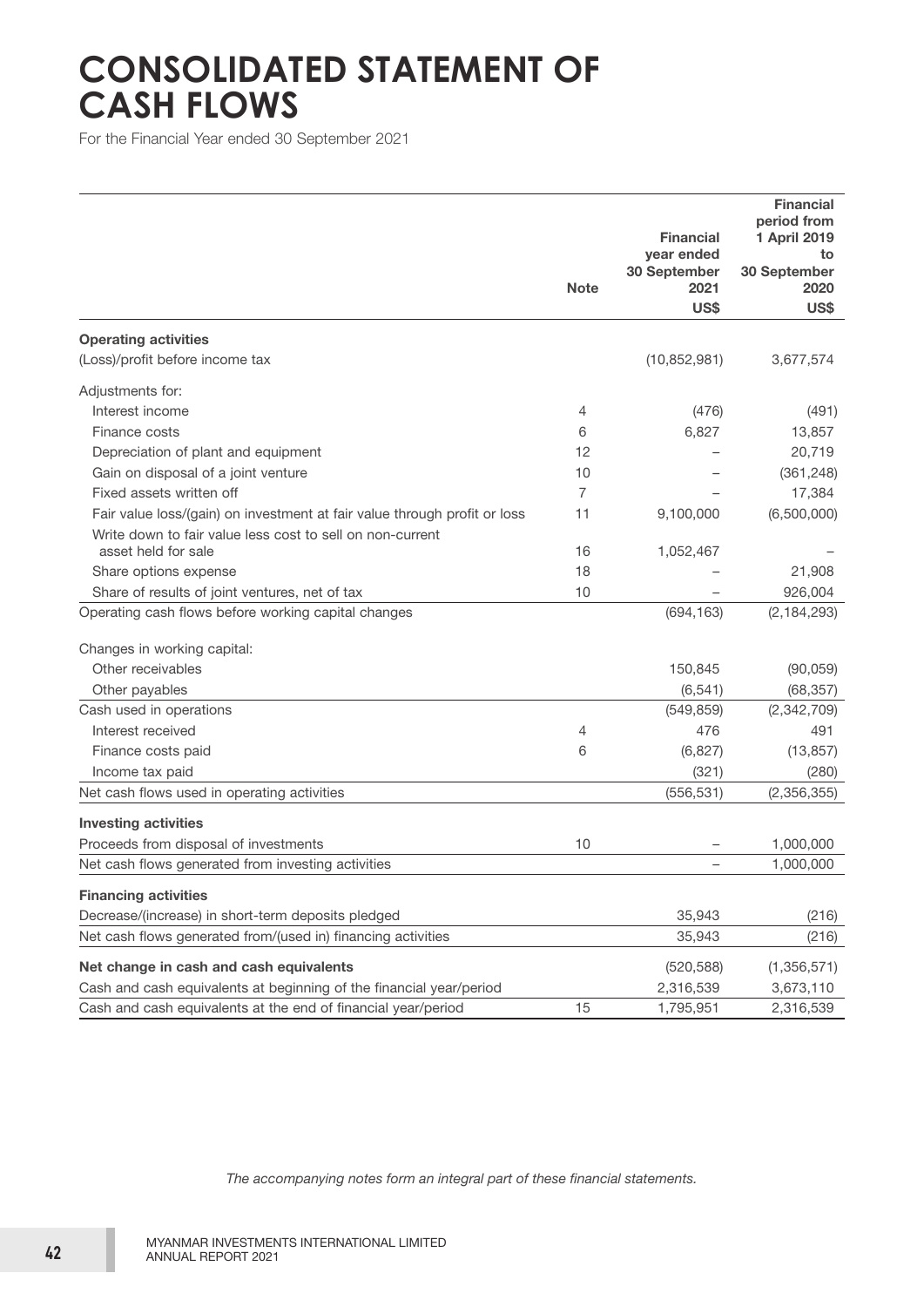For the Financial Year ended 30 September 2021

#### **1. General corporate information**

 Myanmar Investments International Limited ("the Company") is a limited liability company incorporated and domiciled in the British Virgin Islands ("BVI"). The Company's registered office is at Jayla Place, Wickhams Cay I, Road Town, Tortola, British Virgin Islands.

 The Company's ordinary shares and warrants are traded on the AIM market of the London Stock Exchange under the ticker symbols MIL and MILW respectively.

 The Company was established for the purpose of identifying and investing in, and disposing of, businesses operating in or with business exposure to Myanmar. The Company's focus was to target businesses operating in sectors that the Directors believed had strong growth potential and thereby could be expected to provide attractive yields, capital gains or both. At the Annual General Meeting held on 24 October 2019, the Company's shareholders approved a resolution to begin an orderly disposal of the Company's investments and in due course look to return surplus capital to shareholders.

The principal activities of the subsidiaries are disclosed in Note 13 to the financial statements.

In the previous financial year, the Group and the Company changed its reporting period end from 31 March to 30 September such that the previous reporting period covered a period of 18 months, and therefore the financial statements are not comparable.

#### **1.1 Going concern**

The Group incurred loss after tax of US\$10,853,101 during the current financial year. The Directors have a reasonable expectation that the Group has adequate financial resources to continue in operational existence for the foreseeable future as the Group's current assets exceeded its current liabilities by US\$3,110,397. This expectation is based on a review of the Group's existing financial resources, its present and expected future commitments in terms of its overheads and running costs; and its commitments to its existing investments. Accordingly, the Directors have adopted the going concern basis in preparing the Group's financial statements.

### 2. Summary of significant accounting policies

#### **2.1** Basis of preparation of the financial statements

The financial statements, which are expressed in United States dollars, have been prepared in accordance with International Financial Reporting Standards ("IFRS") issued by the International Accounting Standards Board ("IASB") which comprise standards and interpretations approved by IASB and International Financial Reporting Interpretations Committee ("IFRIC").

The financial statements have been prepared on an historical cost basis, except as disclosed in the accounting policies below.

The individual financial statements of each entity in the Group are measured and presented in the currency of the primary economic environment in which the entity operates (its functional currency). The financial statements of the Group are presented in United States dollar ("US\$"), which is the functional currency of the Company and the presentation currency for the financial statements of the Group.

For the purpose of IFRS 8 Operating Segments, the Group has only one segment, being "Investments" which comprise investments in joint ventures and equity instrument at fair value through profit or loss as disclosed in Notes 10 and 11 to the financial statements respectively. No further operating segment financial information is therefore disclosed.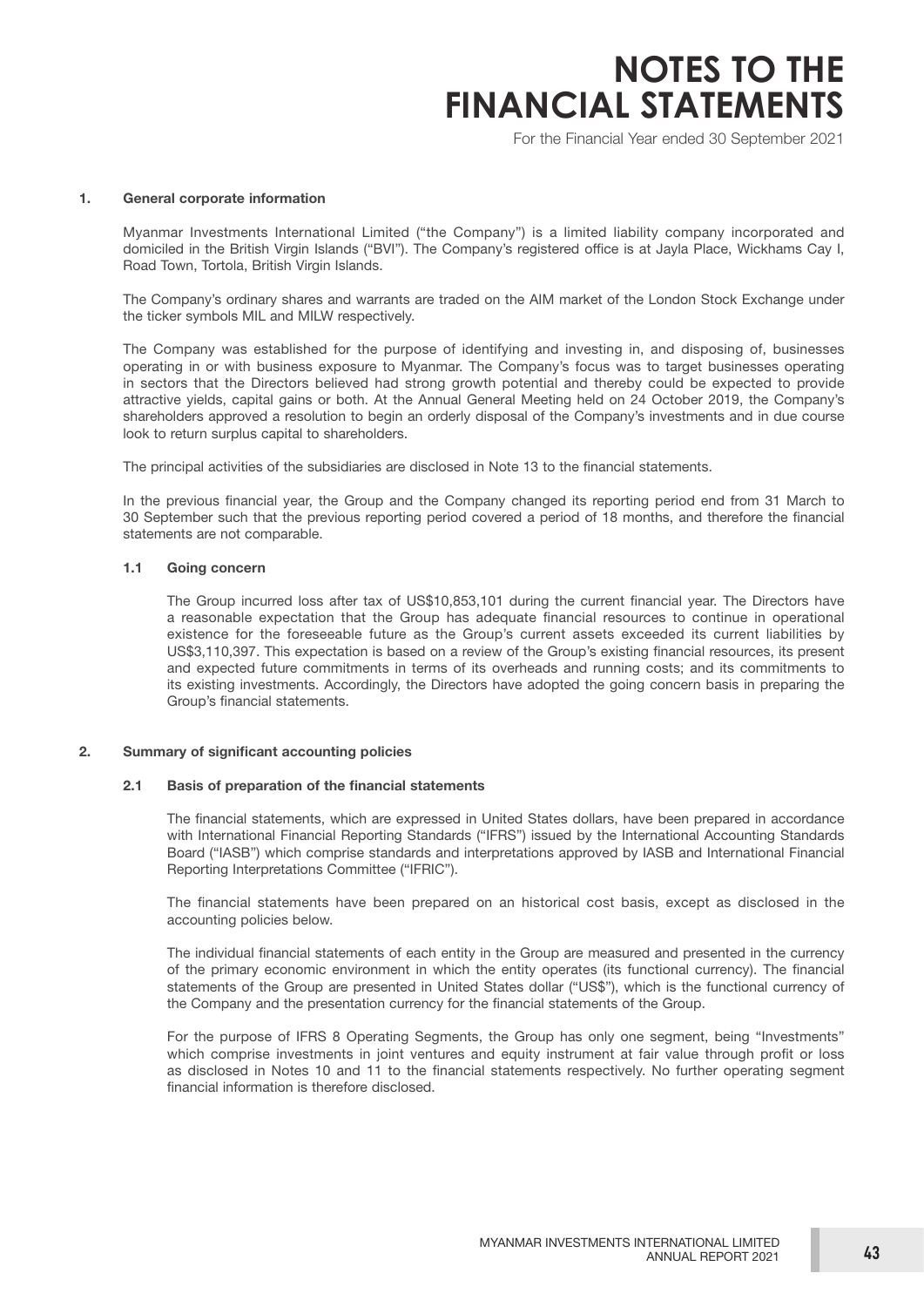For the Financial Year ended 30 September 2021

### 2. Summary of significant accounting policies (Continued)

### **2.1 Basis of preparation of the financial statements (Continued)**

The preparation of the financial statements in conformity with IFRS requires the management to exercise judgement in the process of applying the Group's accounting policies and requires the use of accounting estimates and assumptions that affect the reported amounts of assets and liabilities and disclosure of contingent assets and liabilities at the end of the financial year/period, and the reported amounts of revenue and expenses during the financial year/period. Although these estimates are based on the management's best knowledge of historical experience and other factors, including expectations of future events that are believed to be reasonable under the circumstances, actual results may ultimately differ from those estimates. The estimates and underlying assumptions are reviewed on an ongoing basis.

Revisions to accounting estimates are recognised in the financial year/period in which the estimate is revised if the revision affects only that financial year/period, or in the financial year/period of the revision and future financial years if the revision affects both current and future financial year/periods.

Critical accounting judgements and key sources of estimation uncertainty used that are significant to the financial statements are disclosed in Note 3 to the financial statements.

#### Changes in accounting policies

#### New standards, amendments and interpretations effective from 1 October 2020

The standards, amendments to standards, and interpretations, issued by IASB that will apply for the first time by the Group are not expected to impact the Group as they are either not relevant to the Group's business activities or require accounting which is consistent with the Group's current accounting policies.

#### New standards, amendments and interpretations issued but not yet effective

 There are a number of standards, amendments to standards, and interpretations, which have been issued by IASB that are effective in future accounting periods and the Group has not decided to early adopt. The Group does not expect any of these standards upon adoption will have a material impact to the Group.

#### **2.2 Basis of consolidation**

 The consolidated financial statements comprise the financial statements of the Company and its subsidiaries. Subsidiaries are entities over which the Group has control. The Group controls an investee if the Group has power over the investee, exposure to variable returns from its involvement with the investee, and the ability to use its power to affect those variable returns. Control is reassessed whenever facts and circumstances indicate that there may be a change in any of these elements of control.

 Subsidiaries are consolidated from the date on which the Group obtains control over the investee and cease from consolidation when the control is lost. Control is reassessed whenever the facts and circumstances indicate that they may be a change in the elements of control.

 All intra-group balances and transactions and any unrealised income and expenses arising from intra-group transactions are eliminated on consolidation. Unrealised losses are also eliminated unless the transaction provides an impairment indicator of the transferred asset.

The financial statements of the subsidiaries are prepared for the same reporting period as that of the Company, using consistent accounting policies. Where necessary, accounting policies of subsidiaries are changed to ensure consistency with the policies adopted by the Group.

**44** MYANMAR INVESTMENTS INTERNATIONAL LIMITED ANNUAL REPORT 2021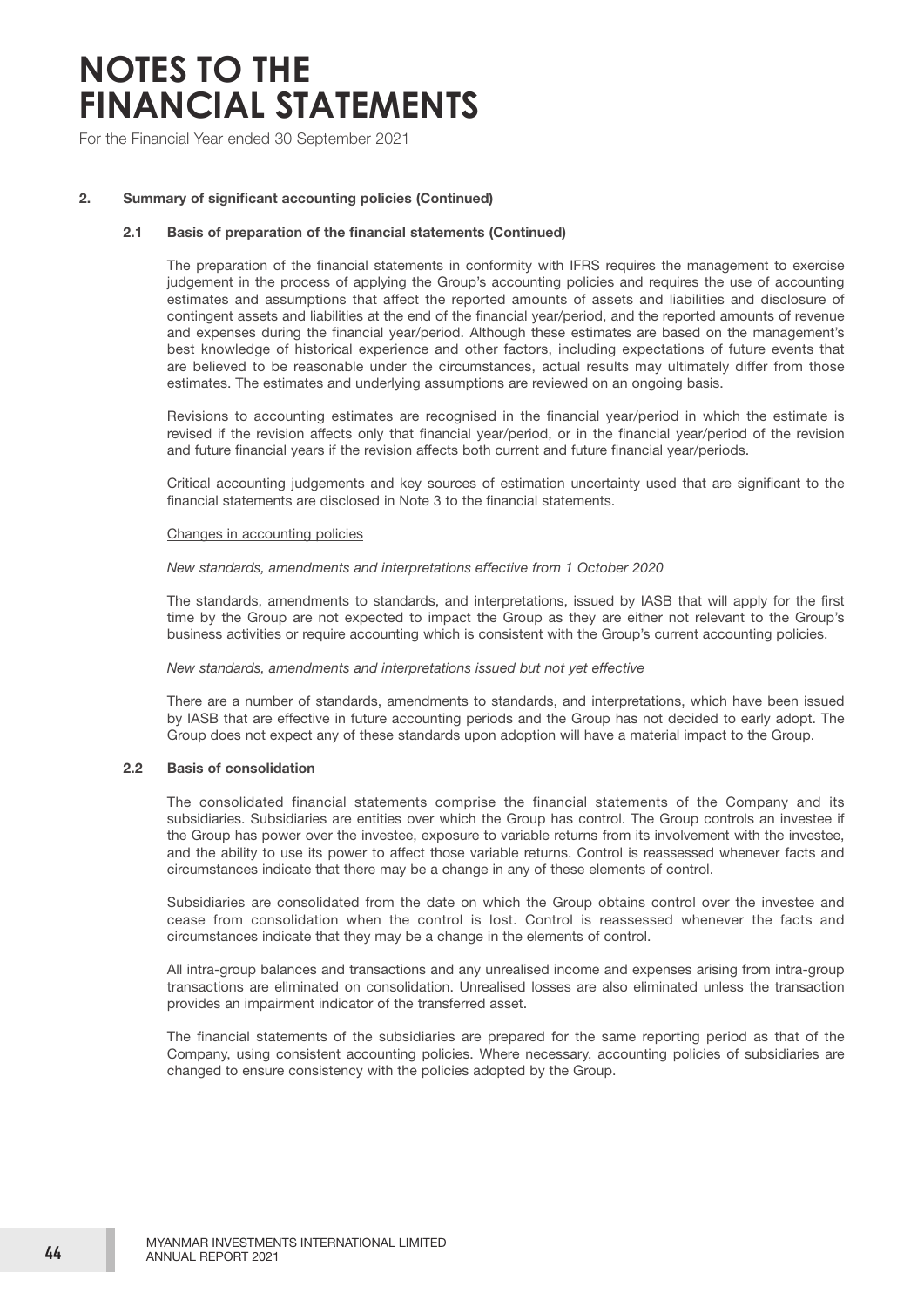For the Financial Year ended 30 September 2021

### 2. Summary of significant accounting policies (Continued)

#### **2.2 Basis of consolidation (Continued)**

#### Non-controlling interests

 Non-controlling interests represents the equity in subsidiaries which is not attributable directly or indirectly to the equity owners of the parent. They are shown separately in the consolidated statements of comprehensive income, consolidated statement of changes in equity and consolidated statement of financial position. Total comprehensive income is attributed to non-controlling interests even if this results in the non-controlling interests having a deficit balance.

 Changes in the Group's interest in a subsidiary that do not result in a loss of control are accounted for as equity transactions (i.e. transactions with owners). The carrying amounts of the Group's interests and the non-controlling interests are adjusted to reflect the changes in their relative interests in the subsidiary. Any difference between the amount by which the non-controlling interests are adjusted and the fair value of the consideration paid or received is recognised directly in equity and attributed to owners of the parent.

When the Group loses control of a subsidiary, it derecognises the assets and liabilities of the subsidiary and any non-controlling interest. The profit or loss on disposal is calculated as the difference between (i) the aggregate of the fair value of the consideration received and the fair value of any retained interest and (ii) the previous carrying amount of the assets (including goodwill), and liabilities of the subsidiary and any non-controlling interests. Amounts previously recognised in other comprehensive income in relation to the subsidiary are accounted for (i.e. reclassified to profit or loss or transferred directly to retained earnings) in the same manner as would be required if the relevant assets or liabilities were disposed of. The fair value of any investments retained in the former subsidiary at the date when control is lost is regarded as the fair value on initial recognition for subsequent accounting under IFRS 9 or, when applicable, the cost on initial recognition of an investment in an associate or joint venture.

#### **2.3 Joint arrangements**

 The Group is a party to a joint arrangement when there is a contractual arrangement that confers joint control over the relevant activities of the arrangement to the Group and at least one other party. Joint control is assessed under the same principles as control over subsidiaries (Note 2.2). The Group classifies its interests in joint arrangements as either:

- Joint ventures : where the Group has rights to only the net assets of the joint arrangement.
- Joint operations : where the Group has both the rights to assets and obligations for the liabilities of the joint arrangement.

In assessing the classification of interests in joint arrangements, the Group considers:

- The structure of the joint arrangement.
- The legal form of joint arrangements structured through a separate vehicle.
- The contractual terms of the joint arrangement agreement.
- Any other facts and circumstances (including any other contractual arrangements).

 The Group's interest in joint ventures are accounted for using the equity method. Under the equity method, the investments in joint ventures are carried in the consolidated statement of financial position at cost plus post-acquisition changes in the Group's share in net assets of the joint ventures. The share of results of the joint ventures are recognised in profit or loss.

Where there have been a change recognised directly to equity of the joint ventures, the Group recognises its share of such changes. After application of the equity method, the Group determines whether it is necessary to recognise any additional impairment loss with respect to the Group's net investment in the joint ventures.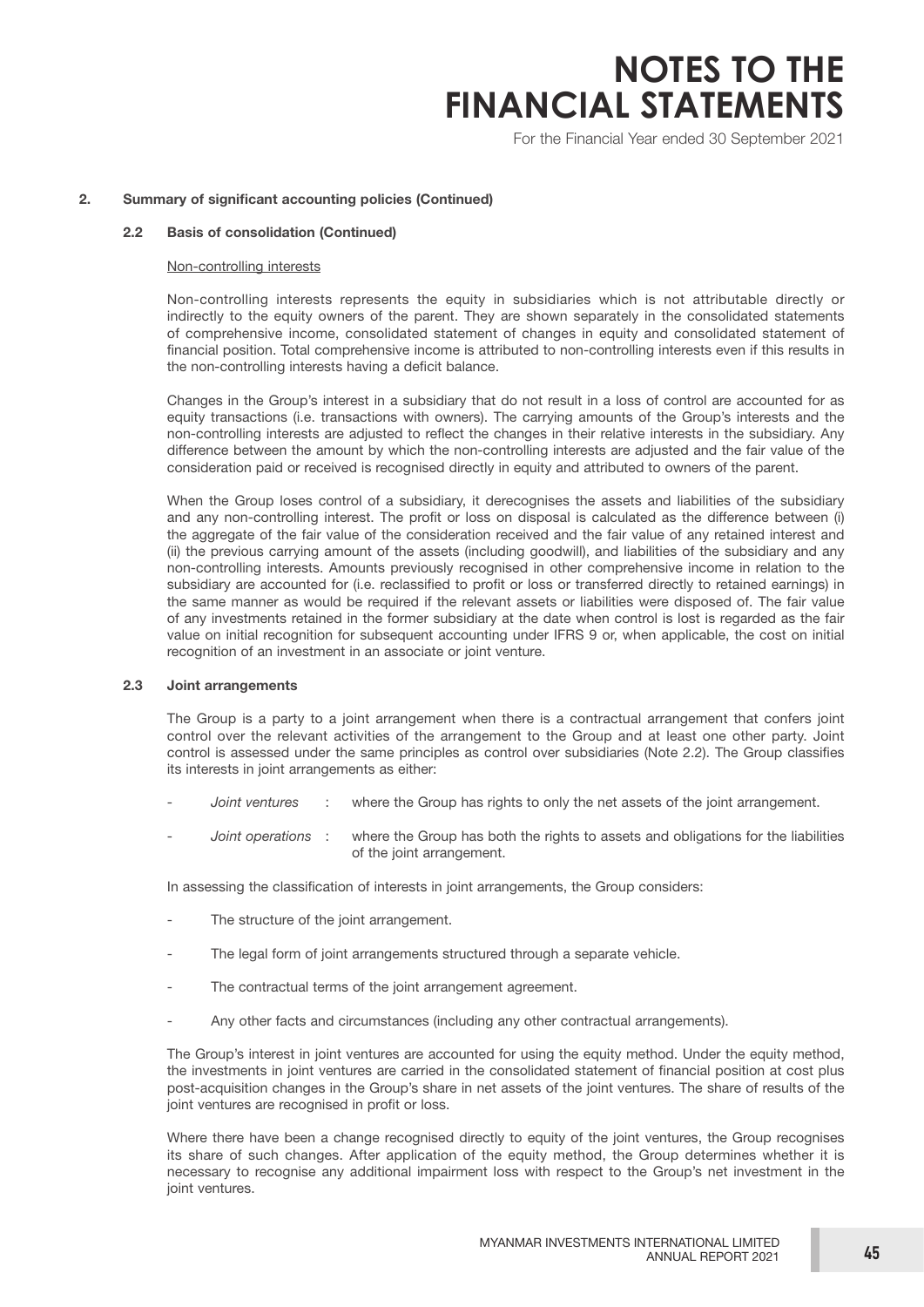For the Financial Year ended 30 September 2021

### 2. Summary of significant accounting policies (Continued)

### **2.3 Joint arrangements (Continued)**

 The Group's share of results and reserves of a joint venture acquired or disposed of are included in the financial statements from the date of acquisition up to the date of disposal or cessation of joint control over the relevant activities of the arrangements.

#### **2.4 Revenue recognition**

#### Interest income

 Interest income is recognised on an accruals basis using the effective interest rate ("EIR") method. EIR is the rate that exactly discounts the estimated future cash payments or receipts over the expected life of the financial instrument or a shorter period, where appropriate, to the net carrying amount of the financial asset or liability.

### **2.5 Foreign currency translation**

In preparing the financial statements of the individual entities, transactions in currencies other than the entity's functional currency are recorded at the rate of exchange prevailing on the date of the transaction. At the end of each reporting period, monetary items denominated in foreign currencies are retranslated at the rates prevailing as of the end of the reporting period. Non-monetary items carried at fair value that are denominated in foreign currencies are retranslated at the rates prevailing on the date when the fair value was determined. Non-monetary items that are measured in terms of historical cost in a foreign currency are not retranslated.

 Exchange differences arising on the settlement of monetary items, and on retranslation of monetary items are included in profit or loss for the period. Exchange differences arising on the retranslation of nonmonetary items carried at fair value are included in profit or loss for the period except for differences arising on the retranslation of non-monetary items in respect of which gains and losses are recognised directly in equity. For such non-monetary items, any exchange component of that gain or loss is also recognised directly in equity.

For the purpose of presenting consolidated financial statements, the assets and liabilities of the Group's foreign operations (including comparatives) are expressed in United States dollars using exchange rates prevailing at the end of the financial year/period. Share of results of joint venture, net of tax (including comparatives) are translated at the average exchange rates for the period, unless exchange rates fluctuated significantly during that period, in which case the exchange rates at the dates of the transactions are used. Exchange differences arising, are recognised initially in other comprehensive income and accumulated in the Group's foreign exchange reserve.

#### **2.6 Income tax**

Income tax expense comprise current tax expense and deferred tax expense.

#### Current income tax

Current income tax expense is the amount of income tax payable in respect of the taxable profit for a period. Current income tax liabilities for the current and prior periods shall be measured at the amount expected to be paid to the taxation authorities, using the tax rates and interpretation to applicable tax laws in the countries where the Group operates, that have been enacted or substantively enacted by the end of the reporting period. Management evaluates its income tax provisions on periodical basis.

Current income tax expenses are recognised in profit or loss, except to the extent that the tax relates to items recognised outside profit or loss, either in other comprehensive income or directly in equity.

**46** MYANMAR INVESTMENTS INTERNATIONAL LIMITED ANNUAL REPORT 2021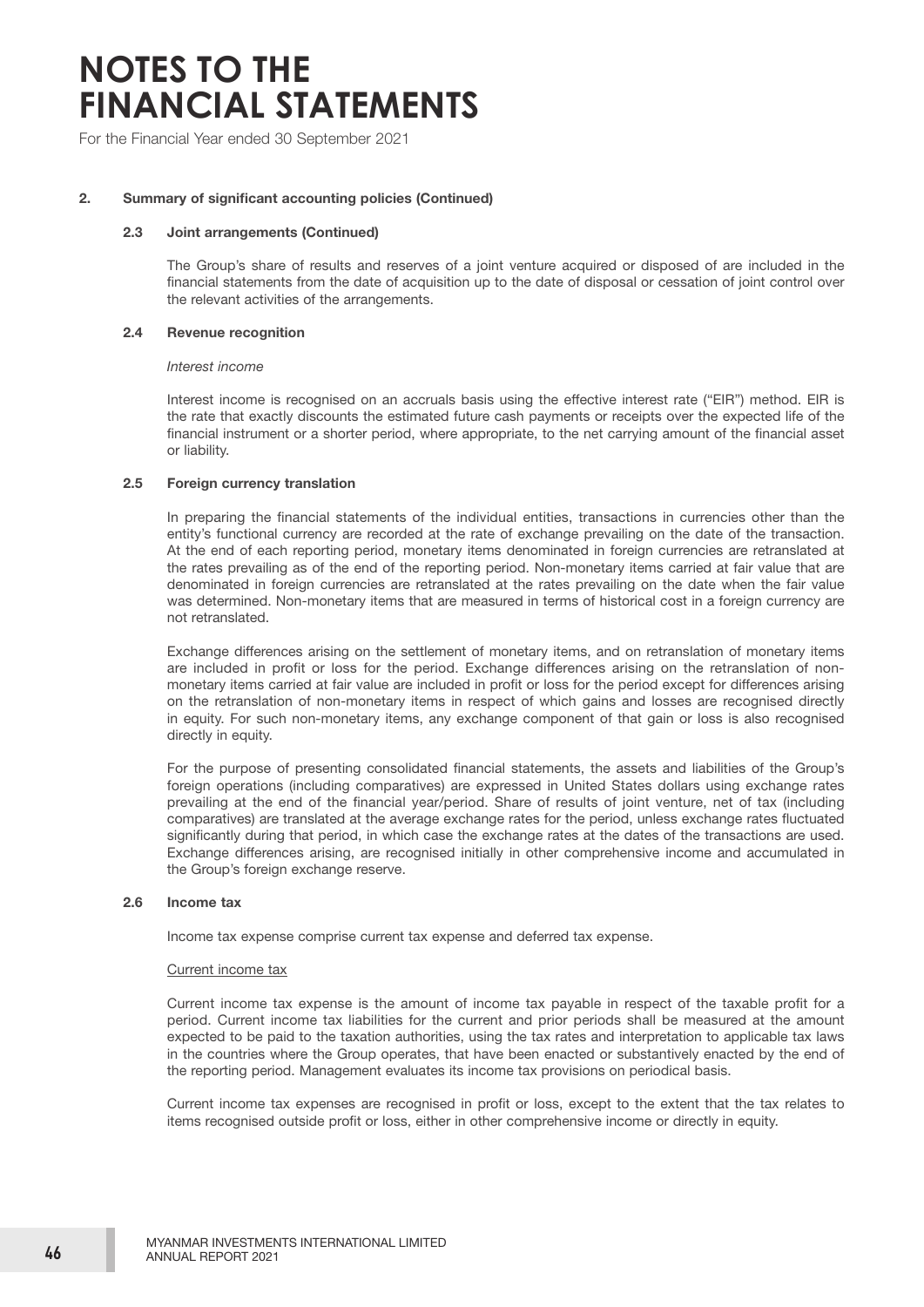For the Financial Year ended 30 September 2021

#### 2. Summary of significant accounting policies (Continued)

#### **2.6 Income tax (Continued)**

#### Deferred tax

 Deferred tax is recognised on all temporary differences between the carrying amounts of assets and liabilities in the financial statements and the corresponding tax bases of asset and liabilities, except when the temporary difference arises from the initial recognition of goodwill or other assets and liabilities that is not a business combination and affects neither the accounting profit nor taxable profit.

 Deferred tax liabilities are recognised for all taxable temporary differences associated with investments in subsidiaries and associates, and interests in joint ventures, except where the Group is able to control the timing of reversal of the temporary difference and it is probable that the temporary difference will not reverse in the foreseeable future. Deferred tax assets are recognised for all deductible temporary differences to the extent that it is probable that taxable profit will be available against which the temporary difference can be utilised.

 The carrying amount of deferred tax assets is reviewed at the end of each reporting period and reduced to the extent that it is no longer probable that sufficient taxable profits will be available to allow all or part of the deferred tax asset to be utilised.

 Deferred tax assets and liabilities are measured using the tax rates expected to apply for the period when the asset is realised or the liability is settled, based on tax rate and tax law that have been enacted or substantially enacted by the end of reporting period. The measurement of deferred tax reflects the tax consequences that would follow from the manner in which the Group expects to recover or settle its assets and liabilities, except for investment properties at fair value which are presumed to be recovered through sale.

 Deferred tax assets and liabilities are offset when there is a legally enforceable right to set off current tax assets against current tax liabilities and when they relate to income taxes levied by the same taxation authority and the Group intends to settle its current tax assets and liabilities on a net basis.

Deferred tax is recognised in profit or loss, except when it relates to items recognised outside profit or loss, in which case the tax is also recognised either in other comprehensive income or directly in equity, or where it arises from the initial accounting for a business combination. Deferred tax arising from a business combination, is taken into account in calculating goodwill on acquisition.

#### **2.7 Plant and equipment**

 Plant and equipment are all stated at cost less accumulated depreciation and any impairment losses. Cost includes expenditure that is directly attributable to the acquisition of the items.

 The cost of an asset comprises its purchase price and any directly attributable costs of bringing the asset to its working condition and location for its intended use. Expenditure incurred after the plant and equipment have been put into operation, such as repairs and maintenance, is normally charged to profit or loss in the period in which it is incurred. In situations where it can be clearly demonstrated that the expenditure has resulted in an increase in the future economic benefits expected to be obtained from the use of the plant and equipment, the expenditure is capitalised as an additional cost of that asset.

 Subsequent expenditure on an item of plant and equipment is added to the carrying amount of the item if it is probable that future economic benefits associated with the item will flow to the Group and the cost can be measured reliably. All other costs of servicing are recognised in profit or loss when incurred.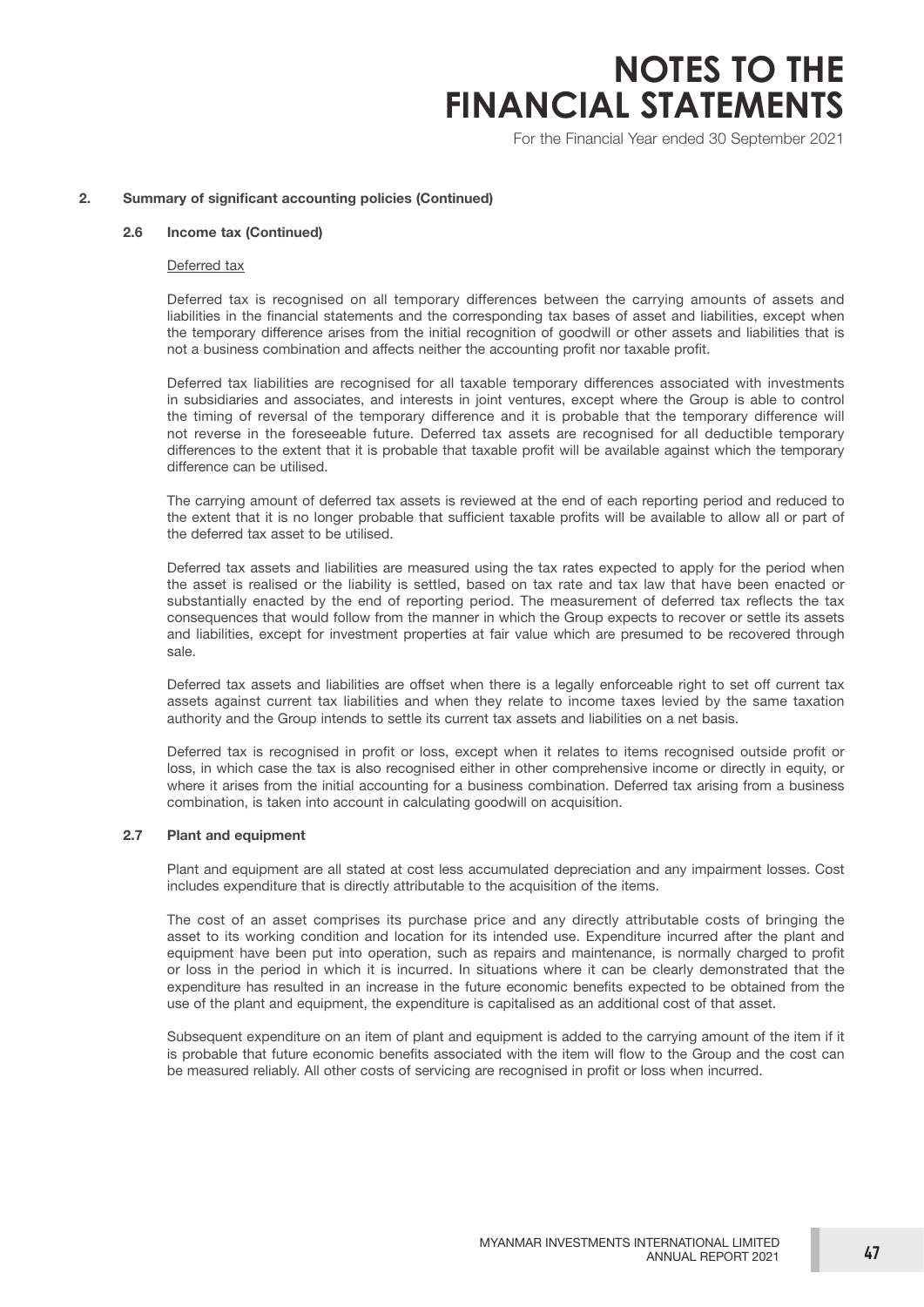For the Financial Year ended 30 September 2021

### 2. Summary of significant accounting policies (Continued)

#### **2.7 Plant and equipment (Continued)**

#### **Disposals**

 An item of property, plant and equipment is derecognised upon disposal or when no future economic benefits are expected from its use or disposal.

 The gain or loss arising from disposal of an asset is determined as the difference between the sales proceeds and the carrying amount of the asset and is recognised in profit or loss.

#### Depreciation

 Depreciation is provided to write off the cost of plant and equipment, using the straight line method, over their useful lives. The principal annual rates are as follows:

|                        | Years |
|------------------------|-------|
| Office equipment       |       |
| Computer equipment     |       |
| Furniture and fittings |       |

The residual values, useful lives and depreciation method are reviewed at each financial year/period-end to ensure that the residual values, period of depreciation and depreciation method are consistent with previous estimates and the expected pattern of consumption of the future economic benefits embodied in the items of plant and equipment.

Fully depreciated assets still in use are retained in the financial statements.

#### **2.8** Impairment of non-financial assets

At the end of each reporting period, the Group reviews the carrying amounts of its non-financial assets to determine whether there is any indication that those assets have suffered an impairment loss. If any such indication exists, the recoverable amount of the asset is estimated in order to determine the extent of the impairment loss (if any). Where it is not possible to estimate the recoverable amount of an individual asset, the Group estimates the recoverable amount of the cash-generating unit to which the asset belongs.

An impairment loss is recognised whenever the carrying amount of the asset or its cash-generating unit exceeds its recoverable amount. A cash-generating unit is the smallest identifiable asset company that generates cash flows that are largely independent from other assets and company. Impairment loss is recognised in profit or loss unless it reverses a previous revaluation, credited in equity, in which case it is charged to equity.

 The recoverable amount of an asset or cash-generating unit is the higher of its fair value less costs to sell and its value in use. In assessing value in use, the estimated future cash flows are discounted to their present value using a pre-tax discount rate that reflects current market assessments of the time value of money and the risks specific to the asset.

 If the recoverable amount of an asset (or cash-generating unit) is estimated to be less than its carrying amount, the carrying amount of the asset (cash-generating unit) is reduced to its recoverable amount. An impairment loss is recognised immediately in profit or loss.

 Where an impairment loss subsequently reverses, the carrying amount of the asset (cash-generating unit) is increased to the revised estimate of its recoverable amount, but so that the increased carrying amount does not exceed the carrying amount that would have been determined had no impairment loss been recognised for the asset (cash-generating unit) in prior years. A reversal of an impairment loss is recognised immediately in profit or loss.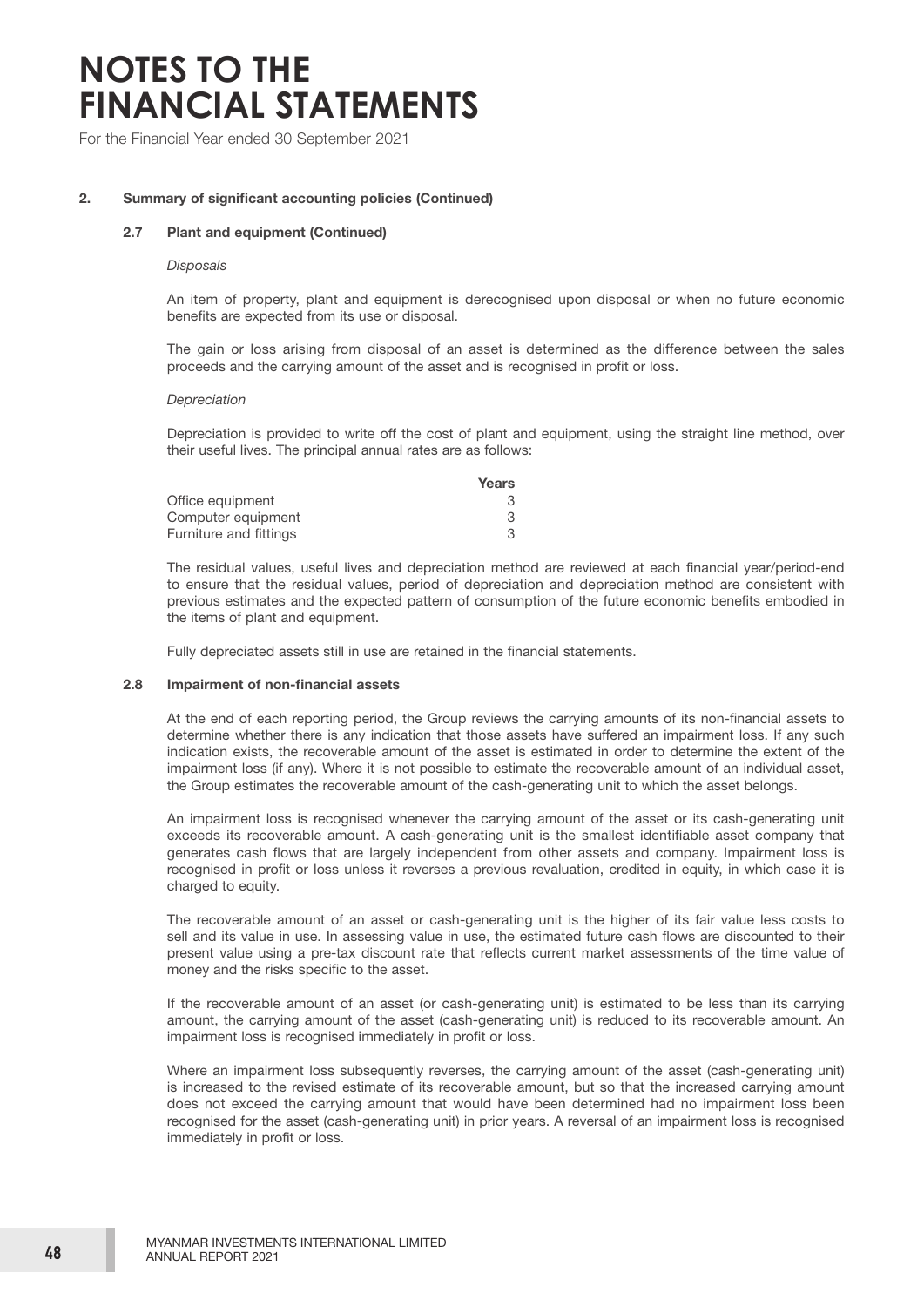For the Financial Year ended 30 September 2021

#### 2. Summary of significant accounting policies (Continued)

#### **2.9 Non-current assets held-for-sale**

Non-current assets are classified as held for sale if their carrying amount will be recovered through a sale transaction rather than through continuing use. This condition is regarded as met only when the sale is highly probable and the asset is available for immediate sale in its present condition. Management must be committed to the sale, which should be expected to qualify for recognition as a completed sale within one year from the date of classification.

Non-current assets classified as held for sale are measured at the lower of the asset's previous carrying amount and fair value less costs to sell. The assets are not depreciated or amortised while classified as held for sale. Any impairment loss on initial classification and subsequent measurement is recognised as an expense. Any subsequent increase in fair value less costs to sell (not exceeding the accumulated impairment loss that has been previously recognised) is recognised in profit or loss.

### **2.10 Financial Instruments**

The Group recognises a financial asset or a financial liability in its statement of financial position when, and only when, the Group becomes party to the contractual provisions of the instrument.

#### **Financial assets**

The Group classifies its financial assets into one category, at amortised cost, depending on the Group's business model for managing the financial assets as well as the contractual terms of the cash flows of the financial asset. The Group shall reclassify its affected financial assets when and only when the Group changes its business model for managing these financial assets. The Group's accounting policy for financial assets at amortised cost is as follows:

#### Amortised cost

 These assets arise principally from the provision of goods and services to customers (e.g. trade receivables), but also incorporate other types of financial assets where the objective is to hold these assets in order to collect contractual cash flows and the contractual cash flows are solely payments of principal and interest. They are initially recognised at fair value plus transaction costs that are directly attributable to their acquisition or issue, and are subsequently carried at amortised cost using the effective interest rate method, less provision for impairment. Interest income from these financial assets is included in interest income using the effective interest rate method.

 Impairment provisions for other receivables and cash and cash equivalents are recognised based on a forward looking expected credit loss model. The methodology used to determine the amount of the provision is based on whether at each reporting date, there has been a significant increase in credit risk since initial recognition of the financial asset. For those where the credit risk has not increased significantly since initial recognition of the financial asset, twelve month expected credit losses along with gross interest income are recognised. For those for which credit risk has increased significantly, lifetime expected credit losses along with the gross interest income are recognised. For those that are determined to be credit impaired, lifetime expected credit losses along with interest income on a net basis are recognised.

 The Group's financial assets measured at amortised cost comprise other receivables (excluding prepayments) and cash and cash at bank in the consolidated statement of financial position.

#### Equity instruments at fair value through profit or loss ("FVTPL")

 For equity instruments that are either held for trading or irrevocable election to measure the fair value changes through other comprehensive income has not been made, the fair value changes are recognised in profit or loss.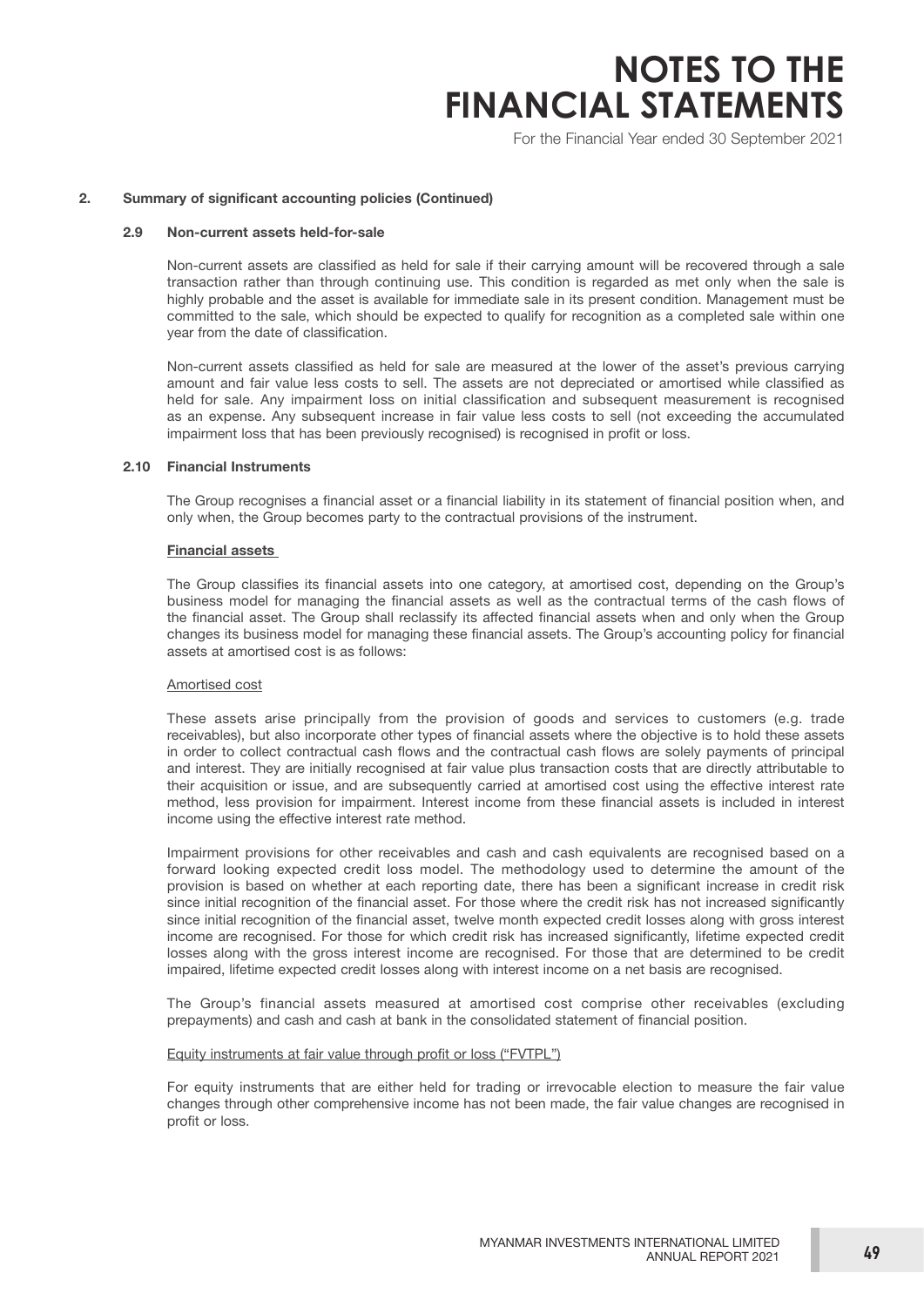For the Financial Year ended 30 September 2021

### 2. Summary of significant accounting policies (Continued)

### **2.10 Financial Instruments (Continued)**

#### **Financial assets (Continued)**

#### Derecognition of financial assets

The Group derecognises a financial asset only when the contractual rights to the cash flows from the asset expire, or it transfers the financial asset and substantially all the risks and rewards of ownership of the asset to another entity.

 On derecognition, any difference between the carrying amount and the sum of proceeds received and amounts previously recognised in other comprehensive income is recognised in profit or loss.

#### **Financial liabilities and equity instruments**

#### Financial liabilities

#### Other payables

 Other payables are initially measured at fair value, net of transaction costs, and are subsequently measured at amortised cost, where applicable, using the effective interest method.

Financial liabilities are recognised on the statement of financial position when, and only when, the Group becomes parties to the contractual provisions of the financial instruments.

#### Derecognition of financial liabilities

The Group derecognises financial liabilities when, and only when, the Group's obligations are discharged, cancelled or they expire. The difference between the carrying amount and the consideration paid is recognised in profit or loss.

#### **2.11 Cash and bank balances**

Cash and bank balances in the consolidated statement of financial position comprise cash on hand, bank balances and short term deposits. For the purposes of the consolidated statement cash flows cash and cash equivalents exclude pledged short-term deposits.

#### **2.12 Share-based payments**

 Where equity-settled share options are awarded to employees, the fair value of the options at the date of grant is charged to the consolidated statement of comprehensive income over the vesting period. Nonmarket vesting conditions are taken into account by adjusting the number of equity instruments expected to vest at each reporting date so that, ultimately, the cumulative amount recognised over the vesting period is based on the number of options that eventually vest. Non-vesting conditions and market vesting conditions are factored into the fair value of the options granted. As long as all other vesting conditions are satisfied, a charge is made irrespective of whether the market vesting conditions are satisfied. The cumulative expense is not adjusted for failure to achieve a market vesting condition or where a non-vesting condition is not satisfied.

Where the terms and conditions of options are modified before they vest, the increase in the fair value of the options, measured immediately before and after the modification, is also charged to the consolidated statement of comprehensive income over the remaining vesting period.

Where equity instruments are granted to persons other than employees, the consolidated statement of comprehensive income is charged with the fair value of goods and services received.

**50** MYANMAR INVESTMENTS INTERNATIONAL LIMITED<br>ANNI IAL REPORT 2021 ANNUAL REPORT 2021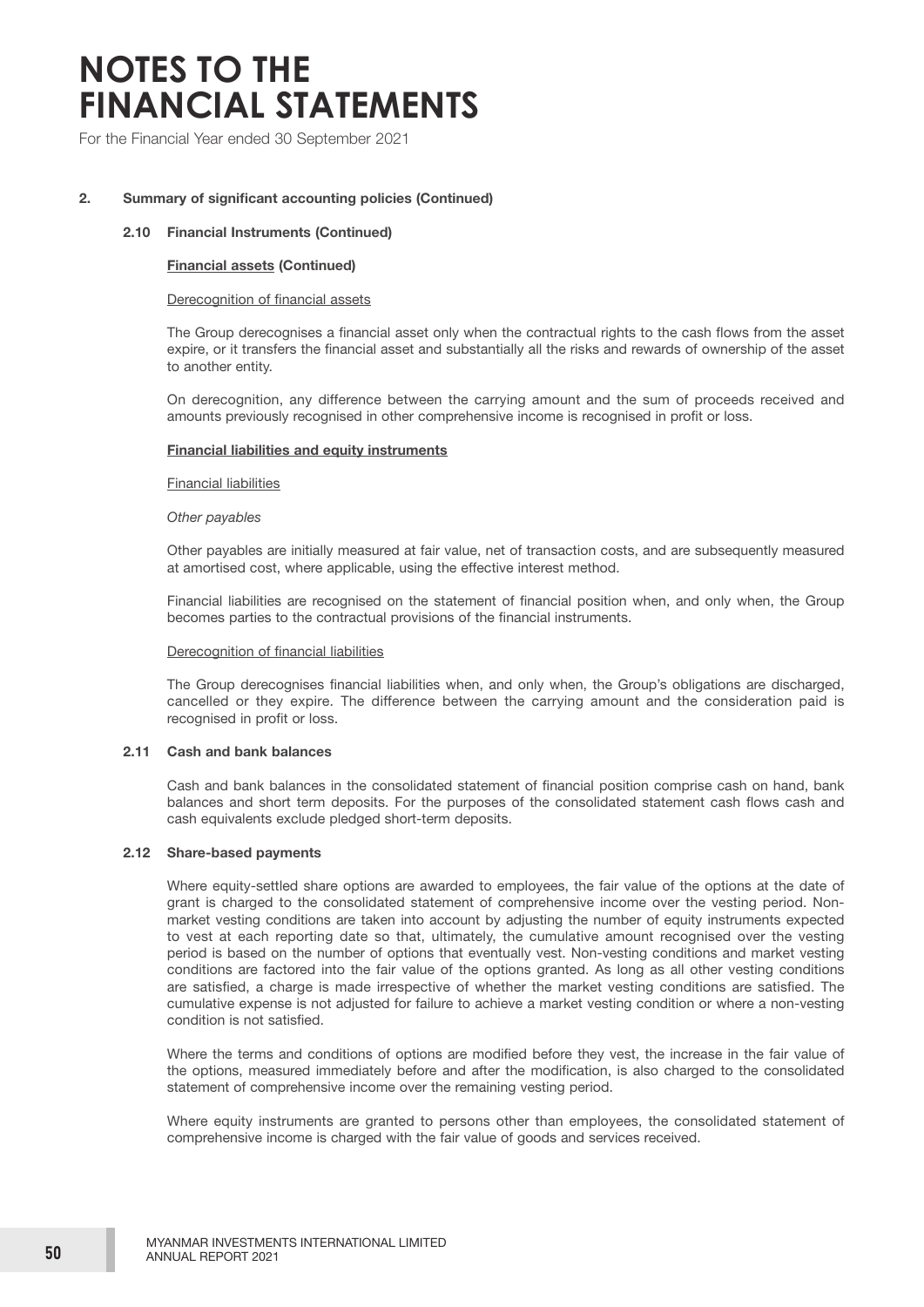For the Financial Year ended 30 September 2021

### 2. Summary of significant accounting policies (Continued)

#### **2.12 Share-based payments (Continued)**

Where an equity-settled award is cancelled, it is treated as if it had vested on the date of cancellation, and any expense not yet recognised for the award is recognised immediately. However, if a new award is substituted for the cancelled award, and is designated as a replacement award on the date that is granted, the cancelled and new awards are treated as if they were a modification of the original award, as described in the previous paragraph. All cancellation of equity-settled transaction awards are treated equally.

 Fair value is measured using the Black-Scholes option pricing model. The expected life used in the model has been adjusted, based on management's best estimate, for the effects of non-transferability, exercise restrictions and behavioural considerations.

#### **3.** Significant accounting judgements and estimates

The preparation of the Group's financial statements requires management to make judgements, estimates and assumptions that affect the reported amounts of revenues, expenses, assets and liabilities and the accompanying disclosures, and the disclosure of contingent liabilities at the reporting date. Uncertainty about these assumptions and estimates could result in outcomes that could require a material adjustment to the carrying amount of the asset or liability affected in the future periods.

### **3.1 Critical judgements made in applying the entity's accounting policies**

 The following is the critical judgement that management has made in the process of applying the Group's accounting policies and which have a significant effect on the amounts recognised in the consolidated financial statements:

(I) Extension of period required to complete a sale of the non-current asset held for sale

 As the result of the ongoing transaction to sell the Group's 37.5% equity interest in Myanmar Finance International Ltd. ("MFIL") (Note 10), the entire carrying amount of the Group's investment in MFIL has been reclassified as non-current asset held for sale since the prior financial period. However, due to certain events and circumstances beyond the Group's control in Myanmar as disclosed in Note 23 to the financial statements, the sale could not be completed within one year. The Group remains committed to its plan to sell its investment in MFIL. As such, management is of the view that the continuous classification of its investment in MFIL as non-current asset held for sale is appropriate as at 30 September 2021.

#### **3.2 Key sources of estimation uncertainty**

 The key assumptions concerning the future and other key sources of estimation uncertainty at the reporting date, that have a significant risk of causing a material adjustment to the carrying amounts of assets and liabilities within the next financial year, are described below. The Group based its assumptions and estimates on parameters available when the financial statements were prepared. Existing circumstances and assumptions about future developments, however, may change due to market changes or circumstances arising beyond the control of the Group. Such changes are reflected in the assumptions when they occur.

(I) Fair value of unquoted equity instrument at fair value through profit or loss

The Group's equity instrument at fair value through profit or loss are measured at fair value for financial reporting purposes. The Board of Directors of the Company has set up an Investment Committee to determine the appropriate valuation techniques and inputs for fair value measurements being the EV/EBITDA multiple.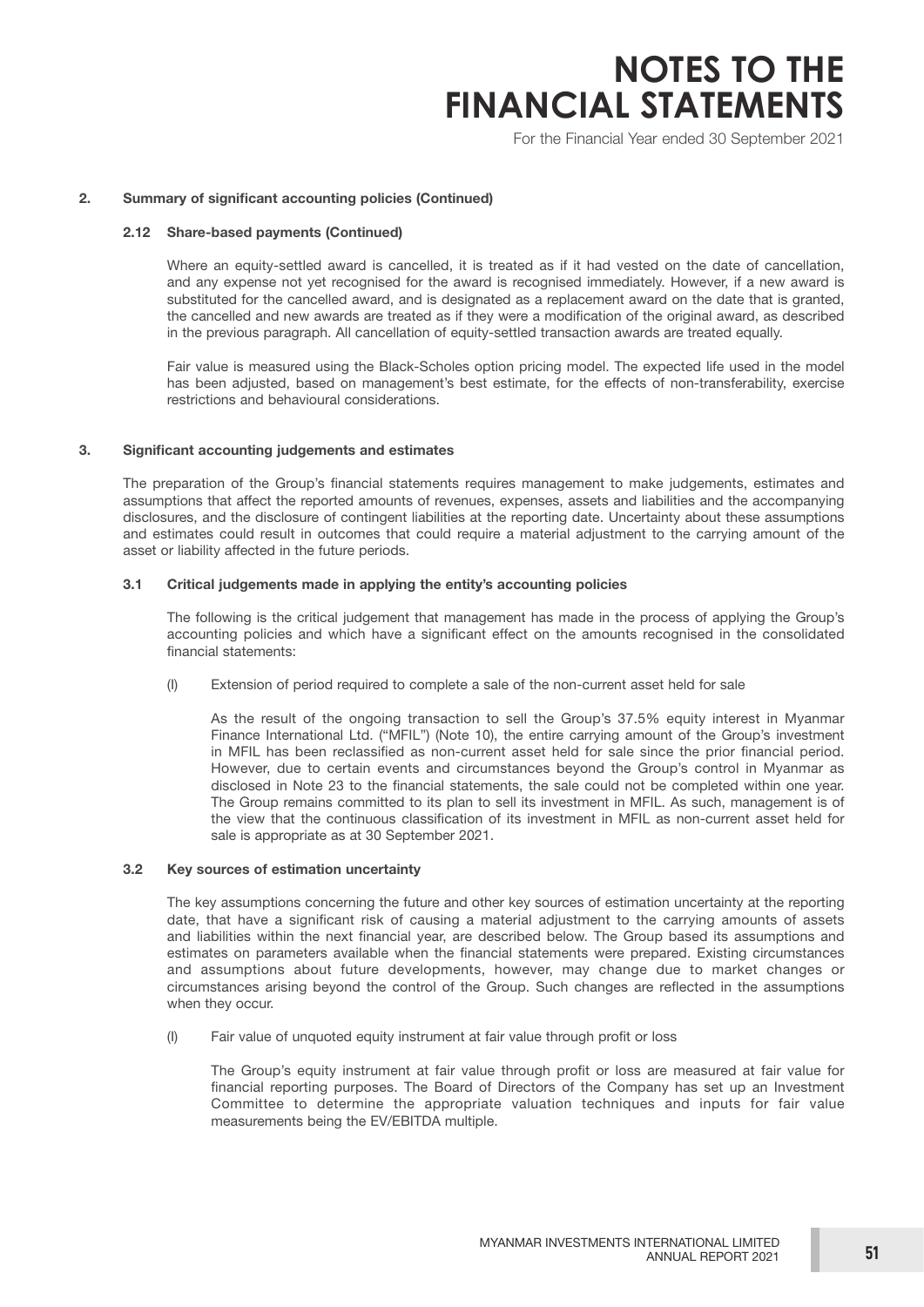For the Financial Year ended 30 September 2021

### **3.** Significant accounting judgements and estimates (Continued)

### **3.2 Key sources of estimation uncertainty (Continued)**

(I) Fair value of unquoted equity instrument at fair value through profit or loss (Continued)

In estimating the fair value of an asset or a liability, the Group uses market-observable data to the extent it is available. Where Level 1 inputs are not available, the Group engages internal qualified valuers to perform the valuation. The valuation of the unquoted investment is categorised into Level 3 (2020: Level 3) of the fair value hierarchy. The Investment Committee works closely with the qualified internal valuers to establish the appropriate valuation techniques and inputs to the model. The Investment Committee reports its findings to the Board of Directors of the Company on a periodic basis to explain the cause of fluctuations in the fair value of the assets and liabilities.

 Information about the valuation techniques and inputs used in determining the fair value of the unquoted equity instrument at fair value through profit or loss are disclosed in Note 11 to the financial statements.

(ii) Measurement of non-current asset held for sale

 The Group follows the accounting policies set out in Note 2.9 and measures the non-current asset held for sale at lower of the carrying amount and fair value less cost to sell. In determining the fair value less cost to sell, the Company considers the terms and conditions of the Binding Offer as disclosed in Note 10 to the financial statements. The details of non-current asset held for sale are disclosed in Note 16 to the financial statements.

#### **4. Finance income**

|                 |                  | <b>Financial</b>           |
|-----------------|------------------|----------------------------|
|                 | <b>Financial</b> | period from                |
|                 |                  | year ended 1 April 2019 to |
|                 | 30 September     | 30 September               |
|                 | 2021             | 2020                       |
|                 | US\$             | <b>US\$</b>                |
| Interest income | 476              | 491                        |
|                 |                  |                            |

#### **5.** Employee benefits expense

|                                          | <b>Financial</b><br>year ended<br>30 September<br>2021<br>US\$ | <b>Financial</b><br>period from<br>1 April 2019 to<br>30 September<br>2020<br>US\$ |
|------------------------------------------|----------------------------------------------------------------|------------------------------------------------------------------------------------|
| Salaries, wages and other staff benefits | 198,500                                                        | 826,415                                                                            |
| <b>Bonuses</b>                           |                                                                | 50,000                                                                             |
| Share options expense (Note 18)          |                                                                | 21,908                                                                             |
|                                          | 198,500                                                        | 898,323                                                                            |

The employee benefits expense includes the remuneration of Directors as disclosed in Note 20 to the financial statements.

#### **6. Finance costs**

Finance costs represent bank charges for the financial year/period.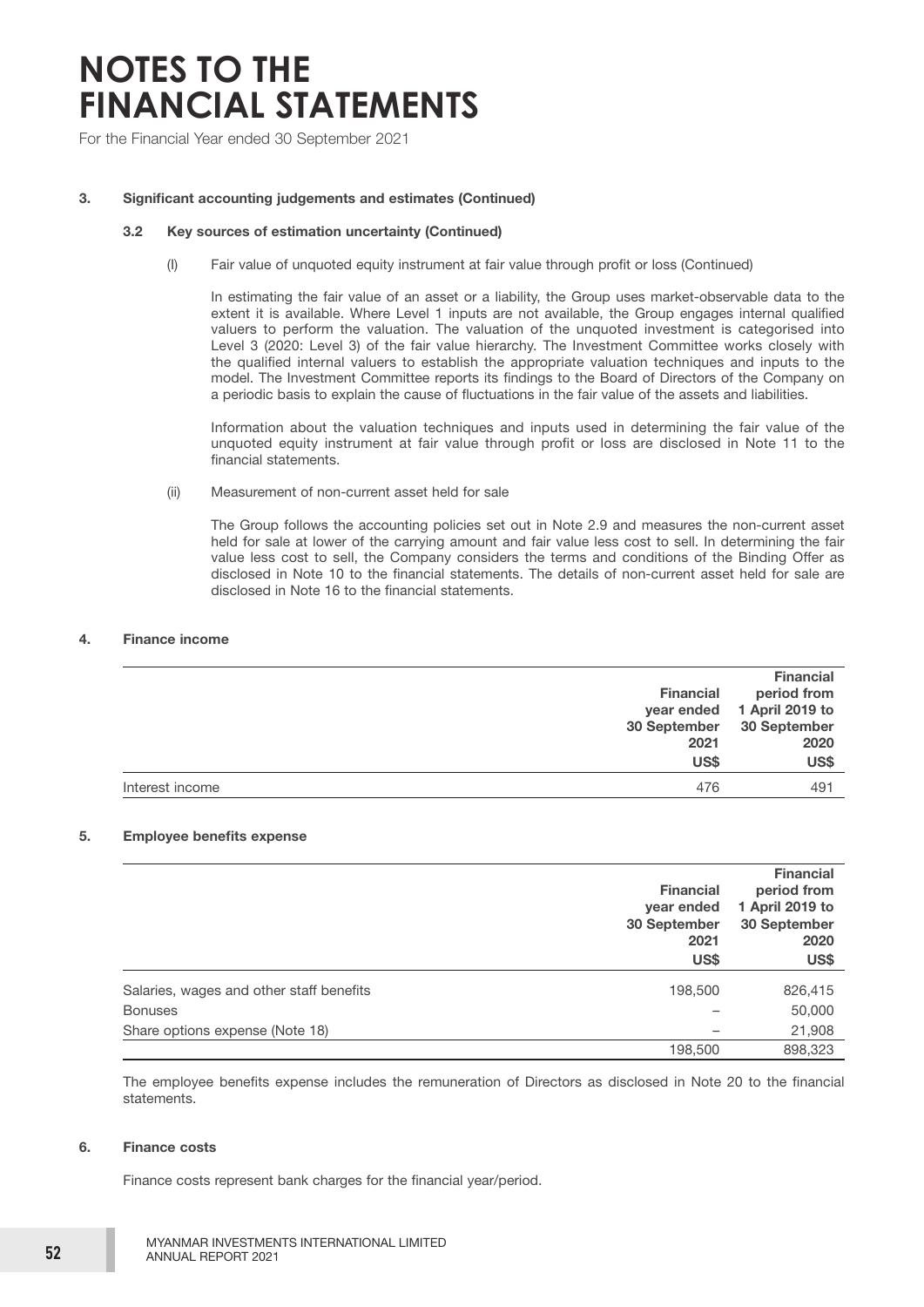For the Financial Year ended 30 September 2021

### 7. (Loss)/profit before income tax

In addition to the charges and credits disclosed elsewhere in the notes to the financial statements, the above includes the following charges:

|                          | <b>Financial</b><br>year ended<br>30 September<br>2021<br>US\$ | <b>Financial</b><br>period from<br>1 April 2019 to<br>30 September<br>2020<br>US\$ |
|--------------------------|----------------------------------------------------------------|------------------------------------------------------------------------------------|
| Auditor's remuneration   | 51,607                                                         | 103,397                                                                            |
| Consultants' fees        | 191,472                                                        | 218,999                                                                            |
| Fixed assets written off |                                                                | 17,384                                                                             |
| Short term leases        | 2,730                                                          | 84,206                                                                             |
| Professional fees        | 147,428                                                        | 599,324                                                                            |
| Travel and accommodation |                                                                | 54.572                                                                             |

### **8. Income tax expense**

|                                                 | <b>Financial</b><br>year ended<br>30 September<br>2021<br>US\$ | <b>Financial</b><br>period from<br>1 April 2019 to<br>30 September<br>2020<br><b>US\$</b> |
|-------------------------------------------------|----------------------------------------------------------------|-------------------------------------------------------------------------------------------|
| Current income tax                              |                                                                |                                                                                           |
| - current financial year/period                 | 120                                                            | 3,703                                                                                     |
| - over-provision in prior financial year/period |                                                                | (2, 397)                                                                                  |
|                                                 | 120                                                            | 1,306                                                                                     |

A reconciliation of income tax applicable to (loss)/profit before income tax at the statutory income tax rate of 25% (2020: 25%) in Myanmar is as follows:

|                                                          | <b>Financial</b><br>year ended<br>30 September<br>2021<br>US\$ | <b>Financial</b><br>period from<br>1 April 2019 to<br>30 September<br>2020<br>US\$ |
|----------------------------------------------------------|----------------------------------------------------------------|------------------------------------------------------------------------------------|
| (Loss)/profit before income tax                          | (10, 852, 981)                                                 | 3,677,574                                                                          |
| Share of results of joint venture, net of tax (Note 10)  |                                                                | 926,004                                                                            |
|                                                          | (10, 852, 981)                                                 | 4,603,578                                                                          |
| Income tax at the applicable tax rates                   | (2,713,245)                                                    | 1,150,895                                                                          |
| Effects of different income tax rates in other countries | (95)                                                           | (587)                                                                              |
| Over-provision in prior financial year                   |                                                                | (2, 397)                                                                           |
| Income not subject to tax                                |                                                                | (1, 545, 082)                                                                      |
| Expenses not deductible for tax                          | 2,713,539                                                      | 399,482                                                                            |
| Income tax exemption                                     | (81)                                                           | (1,005)                                                                            |
| Income tax for the financial year/period                 | 120                                                            | 1,306                                                                              |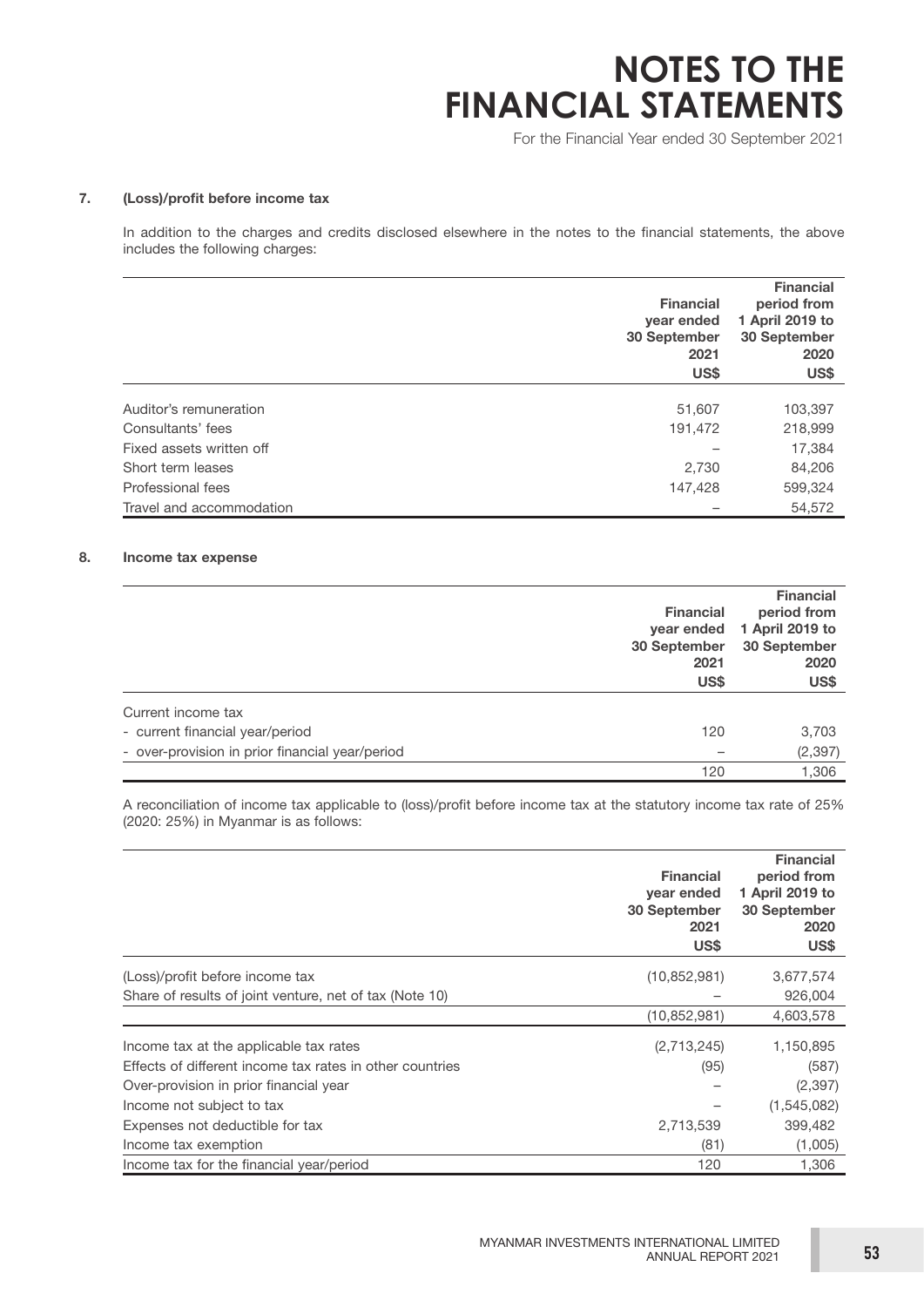For the Financial Year ended 30 September 2021

### **9. (Loss)/earnings per share**

Basic (loss)/earnings per share is calculated by dividing the profit or loss for the financial year/period attributable to owners of the parent by the weighted average number of ordinary shares outstanding during the financial year/ period.

The following reflects the profit or loss and share data used in the basic and diluted (loss)/earnings per share computation:

|                                                                                                                             | <b>Financial</b><br>year ended<br>30 September<br>2021<br>US\$ | <b>Financial</b><br>period from<br>1 April 2019 to<br>30 September<br>2020<br>US\$ |
|-----------------------------------------------------------------------------------------------------------------------------|----------------------------------------------------------------|------------------------------------------------------------------------------------|
| (Loss)/profit for the financial year/period attributable to owners<br>of the Company (US\$)                                 | (7,806,703)                                                    | 1,616,159                                                                          |
| Weighted average number of ordinary shares during the<br>financial year/period applicable to basic profit or loss per share | 38.108.451                                                     | 38,097,037                                                                         |
| (Loss)/earnings per share                                                                                                   |                                                                |                                                                                    |
| Basic and diluted (cents)                                                                                                   | (20.49)                                                        | 4.24                                                                               |

Diluted (loss)/earnings per share is the same as the basic (loss)/earnings per share for financial year ended 30 September 2021 and financial period ended 30 September 2020 because the potential ordinary shares to be converted arising from share options and warrants are anti-dilutive.

#### **10. Investments in joint ventures**

|                                                                | 30 September<br>2020 |
|----------------------------------------------------------------|----------------------|
|                                                                |                      |
|                                                                | US\$                 |
| Investments in joint ventures                                  |                      |
| Unquoted equity investments, at cost                           | 4,815,000            |
| Share of post-acquisition results of joint venture, net of tax | (1,547,221)          |
| Share of post-acquisition foreign currency translation reserve | (76, 560)            |
|                                                                | 3,191,219            |
| Disposal of joint venture during the financial period          | (638, 752)           |
| Reclassified to non-current asset held-for-sale                | (2,552,467)          |
|                                                                |                      |
|                                                                |                      |
|                                                                | 30 September<br>2020 |
|                                                                | US\$                 |
| Movement during the period                                     |                      |
| Balance at beginning of financial period                       | 3,717,909            |
| Share of results of joint ventures, net of tax                 | (926,004)            |
| Share of foreign currency translation reserve                  | 399.314              |

Disposal of joint venture during the financial period (638,752)

Reclassified to non-current asset held-for-sale (2,552,467) Balance at end of financial period

#### **54** MYANMAR INVESTMENTS INTERNATIONAL LIMITED<br>ANNITAL REPORT 2021 ANNUAL REPORT 2021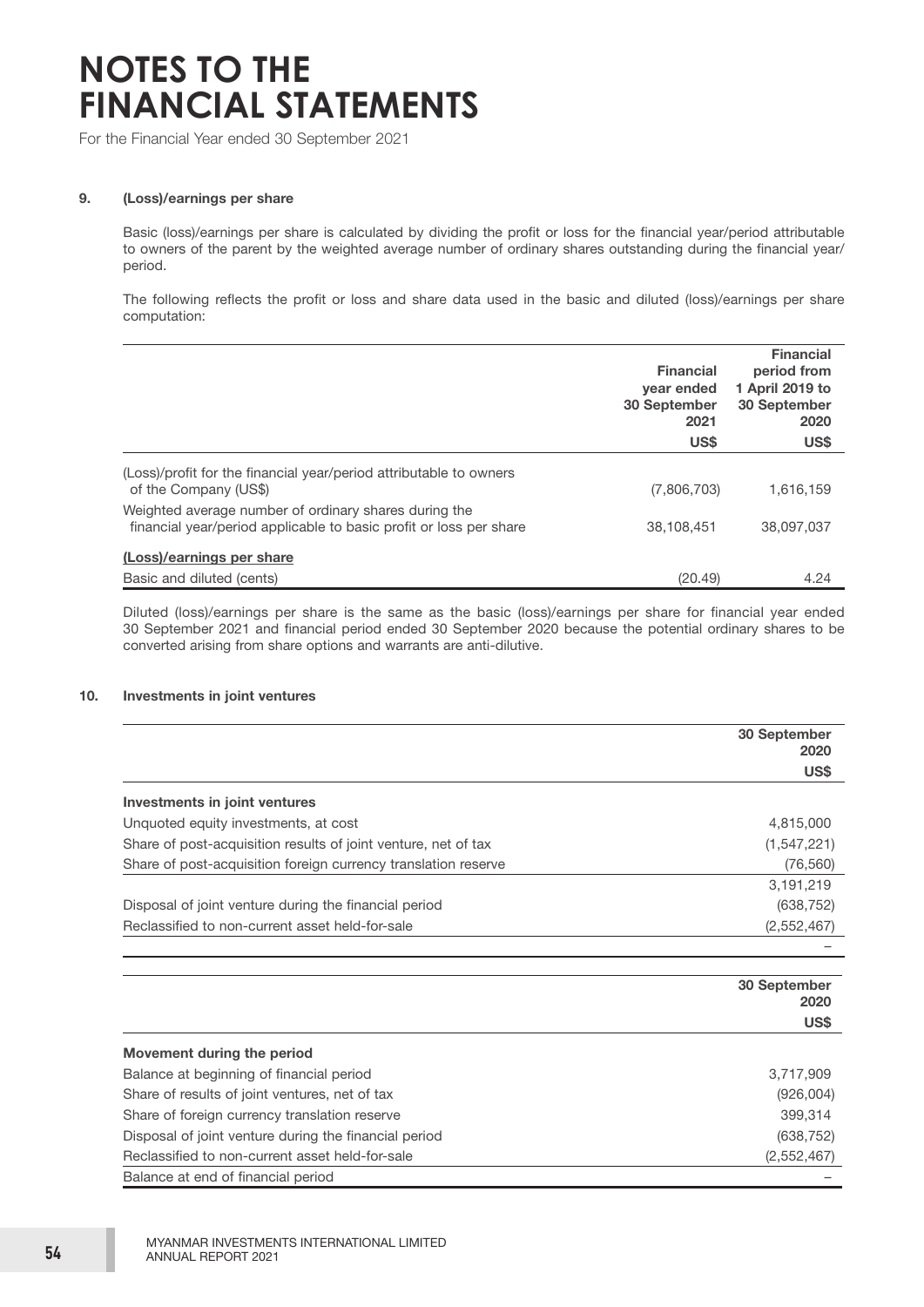For the Financial Year ended 30 September 2021

#### **10. Investments in joint ventures (Continued)**

Myanmar Finance International Ltd.

 The Group, through its wholly-owned subsidiary Myanmar Investment Limited ("MIL"), holds 37.5% equity interest in a joint venture Myanmar Finance International Ltd ("MFIL"), a company incorporated in Myanmar, within principal activity of provision of microfinance loans.

 On 26 February 2020, MIL together with each of the other shareholders of MFIL, received a Binding Offer ("BO") to sell the entire share capital of MFIL to Thitikorn Plc ("TK") (the "Purchaser"), a consumer finance company incorporated in Thailand and listed on the Stock Exchange of Thailand.

 The original BO was executed on 17 March 2020 with the intention of agreeing and executing the Sale and Purchase Agreement ("SPA") within a month. However, due to the outbreak of Covid-19, the regulatory approval could not be obtained in time. Therefore, the BO has been extended for several times and the latest extension was signed on 22 November 2021 which extended the expiry of BO to 28 February 2022.

 In accordance with the BO, the minimum consideration for this transaction will be calculated based on a preagreed formula of 2 times the book value of MFIL at closing once conditions above have been satisfied.

 As the result of the ongoing transaction above, the entire carrying amount of the Group's investment in MFIL has been reclassified as non-current asset held for sale in prior year and continued being classified as non-current held for sale in current year (Note 16).

### Medicare International Health and Beauty Pte. Ltd. and its subsidiary ("MIHB Group")

 On 28 November 2019, the Group disposed its entire investment in MIHB Group for US\$1,000,000. For the period from 1 April 2019 to 28 November 2019 (date of disposal), the Group recorded share of losses from its investment in MIHB Group amounting to US\$576,305. The carrying amount of the Group's investment in MIHB Group as at the date of disposal was US\$638,752. As a result, the Group recognised a gain on disposal of US\$361,248 during the previous financial period.

#### **11.** Equity instrument at fair value through profit or loss

|                                                         | 30 September<br>2021<br>US\$ | 30 September<br>2020<br>US\$ |
|---------------------------------------------------------|------------------------------|------------------------------|
| Investment in unquoted equity instrument, at fair value | 33,400,000                   | 42,500,000                   |

 The Group, through its 66.67% subsidiary, MIL 4 Limited ("MIL 4") invested in a 6.2% (2020:6.2%) equity interest in unquoted share capital of AP Towers Holdings Pte. Ltd. ("AP Towers").

 On 23 January 2020, MIL 4 exchanged its then existing investment in Apollo Towers holdings Limited ("Apollo Tower") for shares in AP Towers which owns Pan Asia Majestic Eagle Limited ("Pan Asia Towers"), another Myanmar independent tower company. Under the share swap, MIL 4 has exchanged its existing 13.7 per cent shareholding in Apollo Towers for a shareholding of 6.2 per cent in AP Towers. The share swap effectively brings Apollo Towers and Pan Asia Towers under common ownership of AP Towers.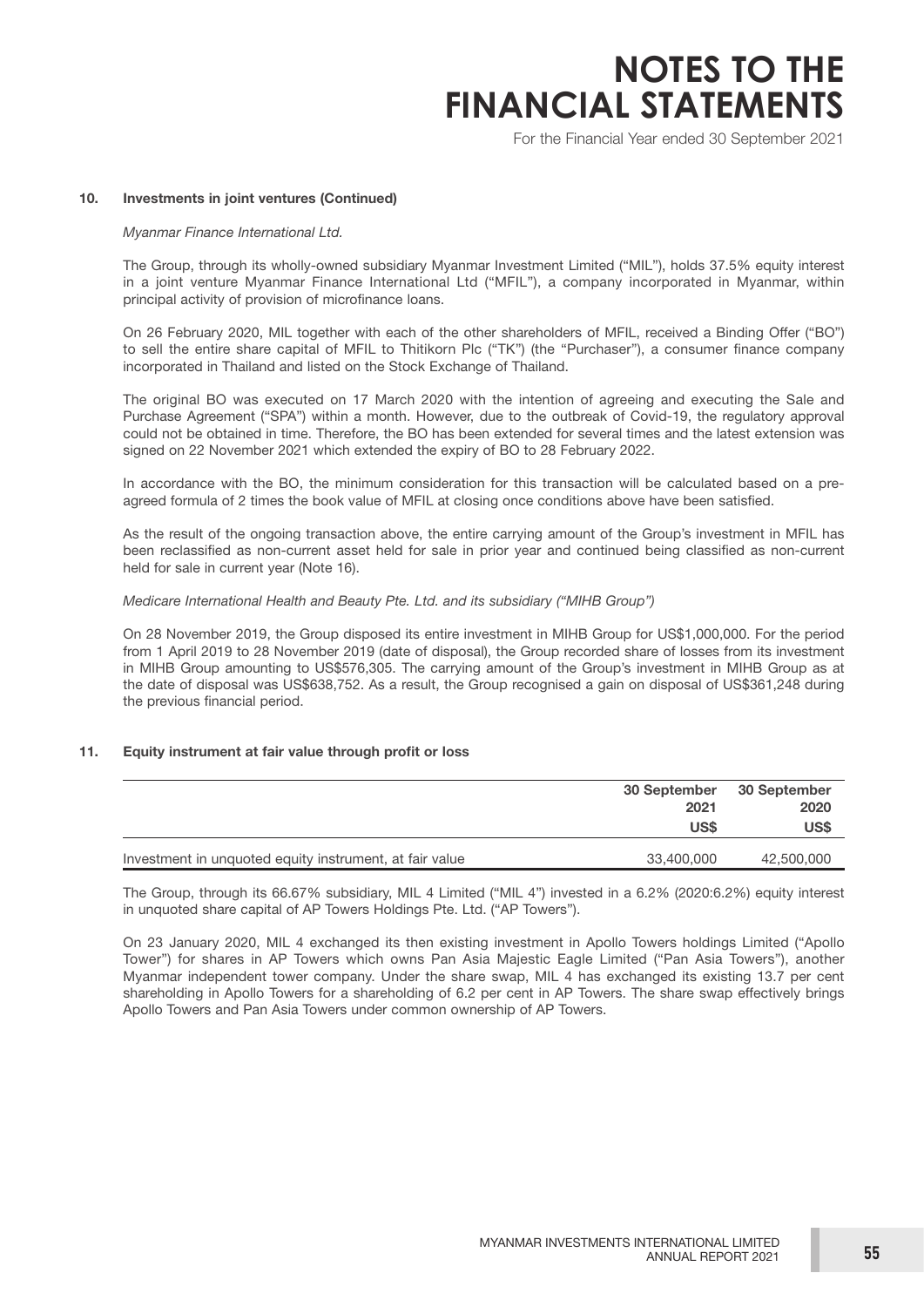For the Financial Year ended 30 September 2021

### 11. Equity instrument at fair value through profit or loss (Continued)

Movement in the investment in unquoted equity instrument is as follows:

|                                                                                                    | 30 September<br>2021<br>US\$ | 30 September<br>2020<br><b>US\$</b> |
|----------------------------------------------------------------------------------------------------|------------------------------|-------------------------------------|
| Balance at beginning of financial year/period                                                      | 42,500,000                   | 36,000,000                          |
| Fair value (loss)/gain during the financial year/period<br>Balance at end of financial year/period | (9,100,000)<br>33,400,000    | 6,500,000<br>42,500,000             |

 The Group intends to hold these investments for long-term appreciation in value as well as strategic investment purposes.

 Management engaged their internal valuation specialists to perform a valuation on the investment. The valuation of the unquoted investment is categorised into Level 3 (2020: Level 3) of the fair value hierarchy. The information on the significant unobservable inputs and the inter-relationship between key unobservable inputs and fair value are as follows:

#### **30 September 2021**

| <b>Financial asset</b>                              | Valuation<br>technique used       | <b>Significant</b><br>unobservable inputs                                                          | Inter-relationship between<br>key unobservable inputs<br>and fair value                                      |
|-----------------------------------------------------|-----------------------------------|----------------------------------------------------------------------------------------------------|--------------------------------------------------------------------------------------------------------------|
| Unquoted equity<br>investment - AP<br><b>Towers</b> | Comparable<br>Company<br>Analysis | - Earnings Before Interest, Tax,<br>Depreciation and Amortisation<br>("EBITDA") of US\$85.9million | Increase EBITDA and EV/<br><b>EBITDA</b> multiple will increase<br>the fair value of the financial<br>asset. |
|                                                     |                                   | - Enterprise Value ("EV") per EBITDA<br>multiple of 12.7x<br>- Valuation discount of 25%*          | Increase in valuation<br>discount will decrease the<br>fair value of the financial<br>asset                  |

Due to uncertain political environment and ongoing COVID-19 pandemic in Myanmar during current financial year, management is of the view that an additional 25% discount should be applied to the Group's investments in Myanmar.

### **30 September 2020**

| <b>Financial asset</b>         | Valuation<br>technique used       | <b>Significant</b><br>unobservable inputs                                                          | Inter-relationship between<br>key unobservable inputs<br>and fair value                                      |
|--------------------------------|-----------------------------------|----------------------------------------------------------------------------------------------------|--------------------------------------------------------------------------------------------------------------|
| Unquoted equity<br>investments | Comparable<br>company<br>analysis | - Earnings Before Interest, Tax,<br>Depreciation and Amortisation<br>("EBITDA") of US\$83.4million | Increase EBITDA and EV/<br><b>EBITDA</b> multiple will increase<br>the fair value of the financial<br>asset. |
|                                |                                   | - Enterprise Value ("EV") per EBITDA<br>multiple of 13.1x                                          |                                                                                                              |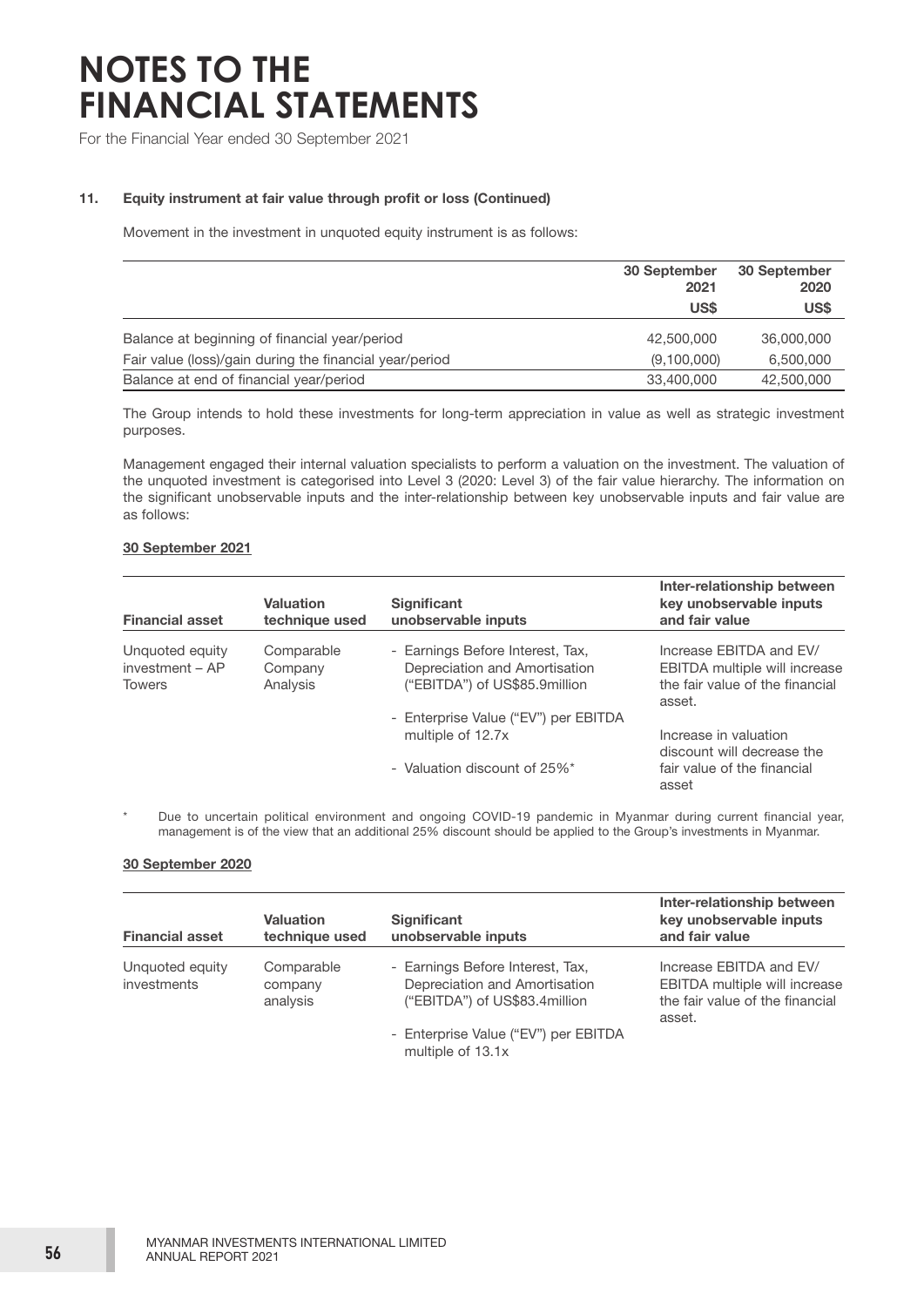For the Financial Year ended 30 September 2021

### **12. Plant and equipment**

|           |                       |                            | Total                            |
|-----------|-----------------------|----------------------------|----------------------------------|
| US\$      | US\$                  | US\$                       | US\$                             |
|           |                       |                            |                                  |
|           |                       |                            |                                  |
| 10,852    | 1,118                 | 56,469                     | 68,439                           |
| (10, 852) | (1, 118)              | (56, 469)                  | (68, 439)                        |
|           |                       |                            |                                  |
|           |                       |                            |                                  |
| 6,865     | 1,118                 | 22,353                     | 30,336                           |
| 2,326     |                       | 18,393                     | 20,719                           |
| (9, 191)  | (1, 118)              | (40, 746)                  | (51, 055)                        |
|           |                       |                            |                                  |
|           |                       |                            |                                  |
|           |                       |                            |                                  |
|           | Computer<br>equipment | <b>Office</b><br>equipment | <b>Furniture</b><br>and fittings |

### **13. Investment in subsidiaries**

Details of the subsidiaries are as follows:

| Name of subsidiaries                       | <b>Country of</b><br>incorporation/<br>principal place<br>of business | <b>Principal activities</b>                         |               | Proportion of<br>ownership<br>interest<br>held by the<br>Group |               | <b>Proportion of</b><br>ownership<br>interest held<br>by non-control<br><b>interests</b> |
|--------------------------------------------|-----------------------------------------------------------------------|-----------------------------------------------------|---------------|----------------------------------------------------------------|---------------|------------------------------------------------------------------------------------------|
|                                            |                                                                       |                                                     | 2021          | 2020                                                           | 2021          | 2020                                                                                     |
|                                            |                                                                       |                                                     | $\frac{0}{0}$ | $\%$                                                           | $\frac{0}{0}$ | $\%$                                                                                     |
| Myanmar Investments Limited <sup>(1)</sup> | Singapore                                                             | Investment holding<br>company                       | 100           | 100                                                            |               |                                                                                          |
| MIL Management Pte. Ltd. <sup>(1)</sup>    | Singapore                                                             | Provision of<br>management services<br>to the Group | 100           | 100                                                            |               |                                                                                          |
| MIL 4 Limited <sup>(1)</sup>               | <b>British</b><br>Virgin<br>Islands                                   | Investment holding<br>company                       | 66.67         | 66.67                                                          | 33.33         | 33.33                                                                                    |
| <b>Held by MIL Management</b><br>Pte. Ltd. |                                                                       |                                                     |               |                                                                |               |                                                                                          |
| MIL Management Co., Ltd <sup>(2)</sup>     | Myanmar                                                               | Provision of<br>management services<br>to the Group | 100           | 100                                                            |               |                                                                                          |

(1) Audited by BDO LLP, Singapore.

 $(2)$  In the process of striking off.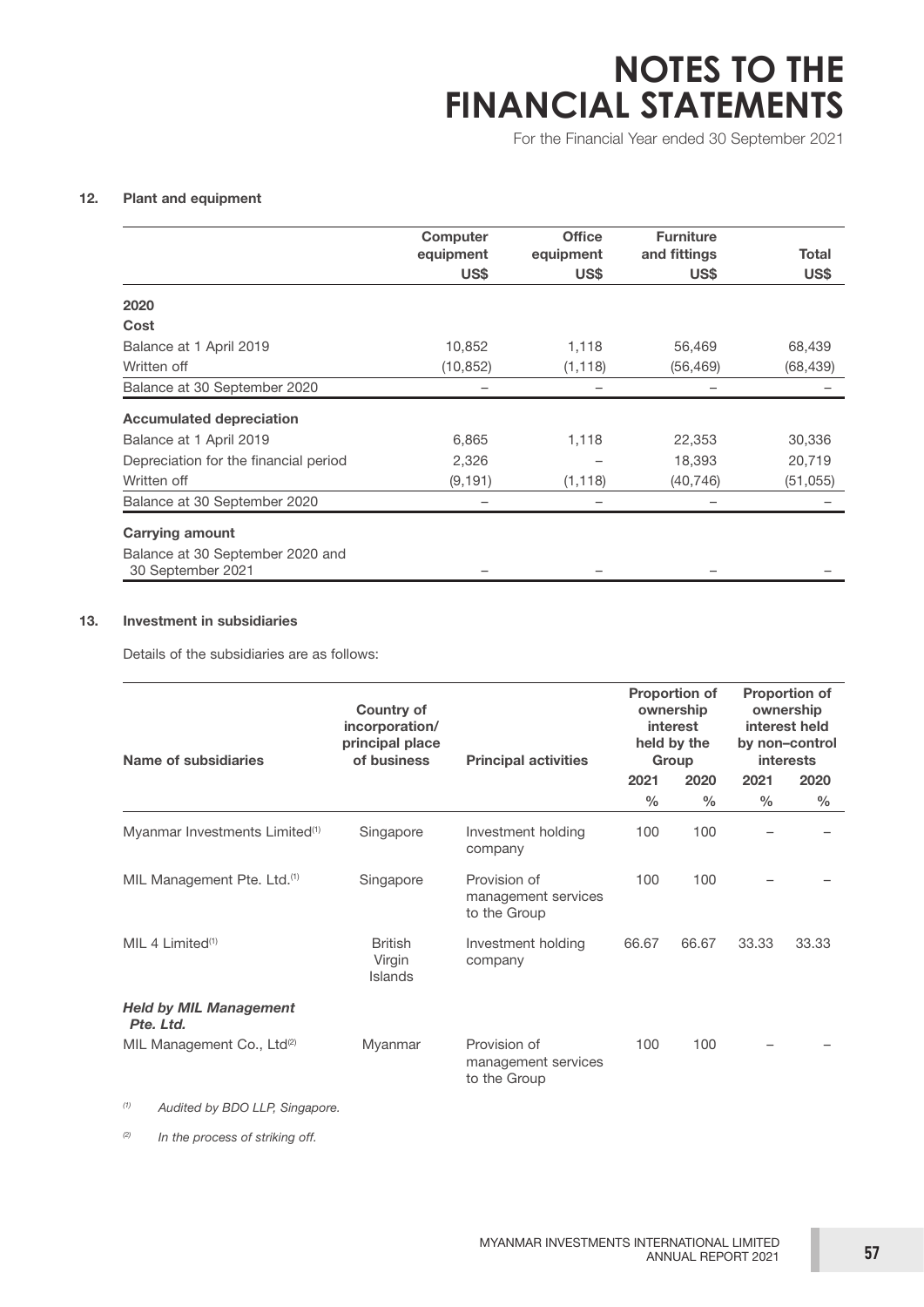For the Financial Year ended 30 September 2021

### **13. Investment in subsidiaries (Continued)**

### **Non-controlling interests**

The summarised financial information before intra-group elimination of the subsidiary that has material noncontrolling interests as at the end of each reporting period is as follows:

|                                                                                               | <b>MIL 4 Limited</b> |                      |  |
|-----------------------------------------------------------------------------------------------|----------------------|----------------------|--|
|                                                                                               | 30 September<br>2021 | 30 September<br>2020 |  |
|                                                                                               | US\$                 | US\$                 |  |
| <b>Assets and liabilities</b>                                                                 |                      |                      |  |
| Non-current assets                                                                            | 33,400,000           | 42,500,000           |  |
| Current assets                                                                                | 923                  | 71,067               |  |
| <b>Current liabilities</b>                                                                    | (733, 422)           | (764, 373)           |  |
| Net assets                                                                                    | 32,667,501           | 41,806,694           |  |
| Accumulated non-controlling interests                                                         | 10,889,169           | 13,935,567           |  |
| Revenue                                                                                       |                      |                      |  |
| Other (loss)/income                                                                           | (9, 100, 000)        | 6,500,000            |  |
| Administrative expenses                                                                       | (39, 193)            | (319, 673)           |  |
| (Loss)/profit and total comprehensive (loss)/income for the<br>financial year/period          | (9, 139, 193)        | 6,180,327            |  |
| (Loss)/profit and total comprehensive (loss)/income allocated to<br>non-controlling interests | (3,046,398)          | 2,060,109            |  |
| Operating cash flows before working capital changes                                           | (39, 193)            | (319, 673)           |  |
| Working capital changes                                                                       | 39,193               | 319,673              |  |
| Net cash used in operating activities                                                         |                      |                      |  |
| Net change in cash and cash equivalents                                                       |                      |                      |  |

### **14. Other receivables**

|                   | 30 September<br>2021<br><b>US\$</b> | 30 September<br>2020<br><b>US\$</b> |
|-------------------|-------------------------------------|-------------------------------------|
| Other receivables | 60,103                              | 211,962                             |
| Deposits          |                                     | 9,061                               |
| Prepayments       | 57,887                              | 47,811                              |
|                   | 117,990                             | 268,834                             |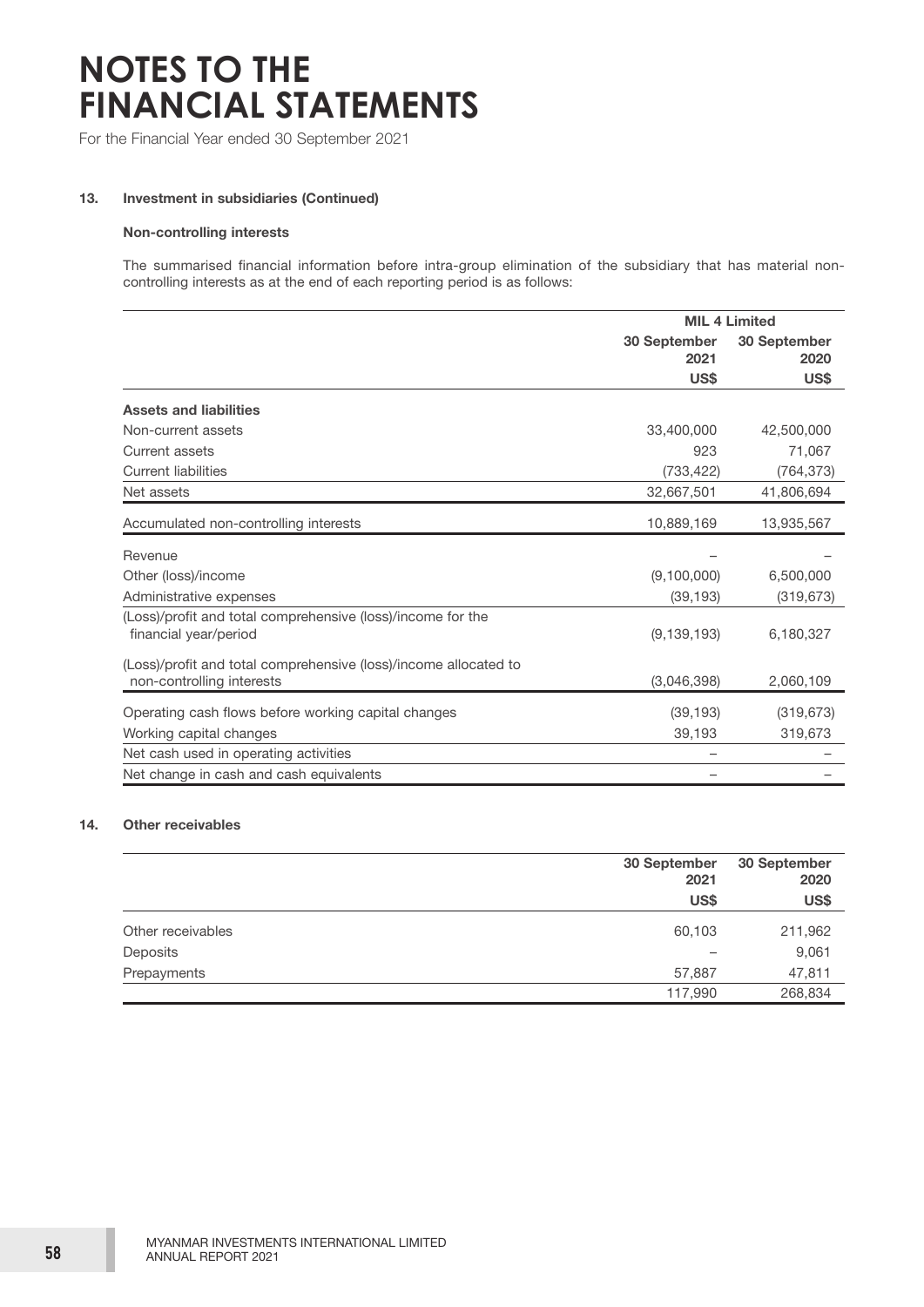For the Financial Year ended 30 September 2021

### **15. Cash and bank balances**

|                        | 30 September<br>2021<br>US\$ | 30 September<br>2020<br>US\$ |
|------------------------|------------------------------|------------------------------|
| Cash and bank balances | 1,795,951                    | 2,316,539                    |
| Short-term deposit     | 11.683                       | 47,627                       |
|                        | 1,807,634                    | 2,364,166                    |

 The short-term deposit bears interest rate of ranging from 0% to 1.4% (2020: 0.95% to 1.40%) per annum, has a tenure of approximately 12 months (2020: 12 months) and is pledged to bank to secure credit facilities.

Cash and bank balances and short-term deposits are denominated in the following currencies:

|                      | 30 September<br>2021<br>US\$ | 30 September<br>2020<br><b>US\$</b> |
|----------------------|------------------------------|-------------------------------------|
| United States dollar | 1,676,445                    | 2,232,114                           |
| Singapore dollar     | 128,168                      | 129,031                             |
| Myanmar kyat         | 3.021                        | 3,021                               |
|                      | 1,807,634                    | 2,364,166                           |

For the purpose of the statement of cash flows, cash and cash equivalents comprise the following at the end of the financial vear/period:

|                                   | 30 September<br>2021<br>US\$ | 30 September<br>2020<br><b>US\$</b> |
|-----------------------------------|------------------------------|-------------------------------------|
| Cash and bank balances            | 1,807,634                    | 2,364,166                           |
| Less: short-term deposits pledged | (11,683)                     | (47, 627)                           |
|                                   | 1,795,951                    | 2,316,539                           |

### 16. Non-current asset classified as held for sale

 As the result of the ongoing transaction to sell the Group's 37.5% (2020:37.5%) equity interest in MFIL (Note 10), the entire carrying amount of the Group's investment in MFIL has been reclassified as non-current asset held for sale as at 30 September 2020. However, due to certain events and circumstances beyond the Group's control in Myanmar, the sale could not be completed within one year. The Group remains committed to its plan to sell its investment in MFIL. As such, the Group continued classifying its investment in MFIL as non-current asset held for sale is appropriate as at 30 September 2021.

Details of assets in non-current asset classified as held-for-sale were as follows:

|                                                                                                 | 30 September<br>2021 | 30 September<br>2020 |
|-------------------------------------------------------------------------------------------------|----------------------|----------------------|
|                                                                                                 | US\$                 | <b>US\$</b>          |
| Investment in joint venture - 37.5% equity interest in Myanmar<br>Finance International Limited | 2.552.467            | 2.552.467            |
| Less: Write down to fair value less cost to sell                                                | (1,052,467)          |                      |
|                                                                                                 | 1,500,000            | 2,552,467            |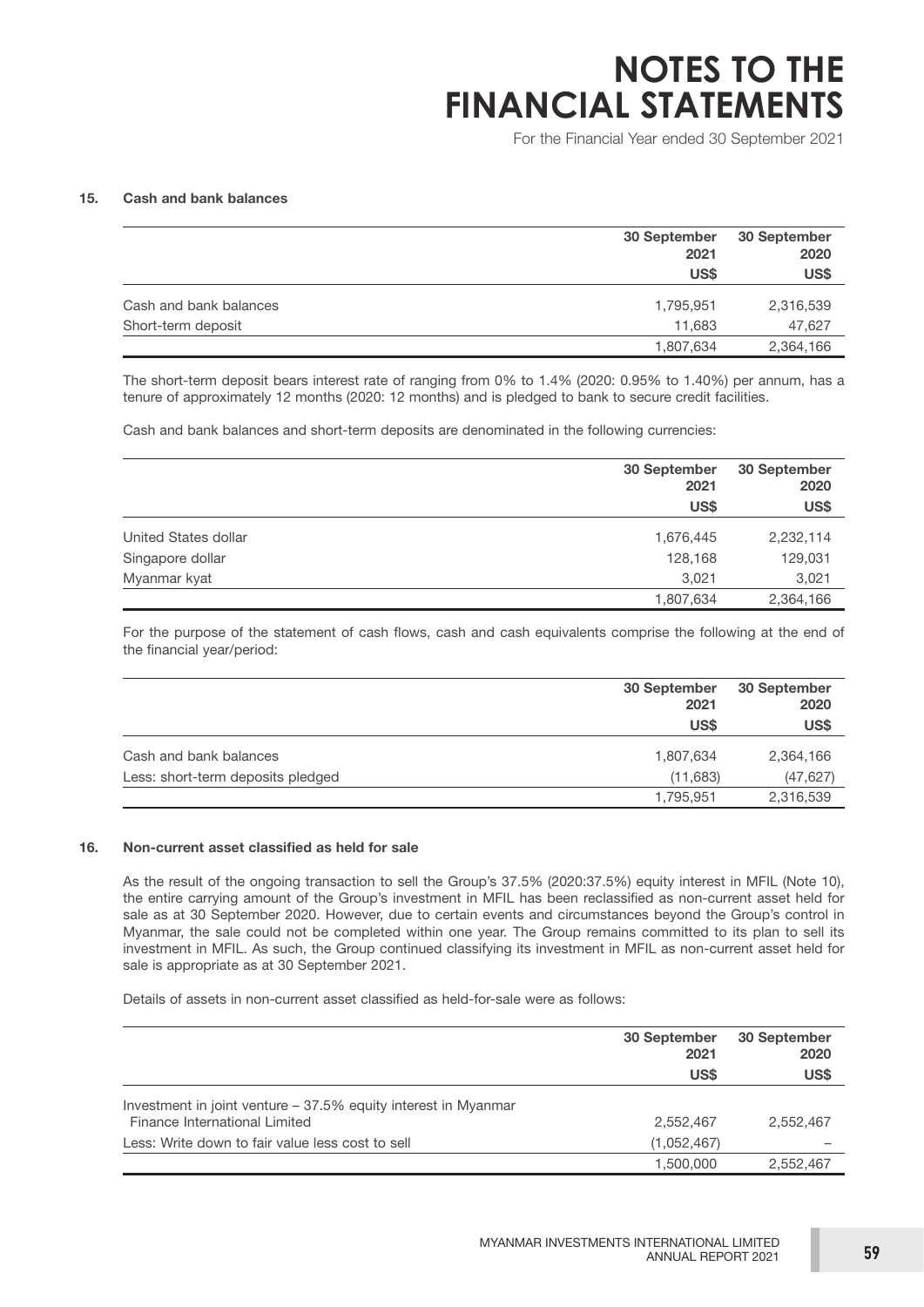For the Financial Year ended 30 September 2021

### 16. Non-current asset classified as held for sale (Continued)

Non-current assets classified as held for sale are measured at the lower of the asset's previous carrying amount and fair value less costs to sell. Management estimates the fair value less cost to sell at US\$1,500,000 based on 2 times the audited book value of MFIL at 30 September 2021, adjusted for a valuation discount of 25% due to uncertain political environment and ongoing COVID-19 pandemic in Myanmar during current financial year. The valuation of the non-current asset held for sale is categorised into Level 3 of the fair value hierarchy. Therefore, the carrying amount of the non-current asset held for sale was written down to its fair value less cost to sell. Accordingly, write down of US\$1,052,467 was recognised in profit or loss for the current financial year.

### **17. Share capital**

|                                                               |            |                 | 30 September<br>2021 | 30 September<br>2020 |
|---------------------------------------------------------------|------------|-----------------|----------------------|----------------------|
|                                                               |            |                 | US\$                 | US\$                 |
| Issued and fully-paid share capital:                          |            |                 |                      |                      |
| Ordinary shares at the beginning of the financial year/period |            |                 | 40,569,059           | 40,569,059           |
|                                                               |            |                 |                      |                      |
|                                                               | 2021       |                 |                      | 2020                 |
|                                                               | Ordinary   |                 | Ordinary             |                      |
| <b>Equity Instruments in issue</b>                            | shares     | <b>Warrants</b> | shares               | <b>Warrants</b>      |
| At the beginning of the financial                             |            |                 |                      |                      |
| year/period                                                   | 38,097,037 | 14,128,387      | 38,097,037           | 14,128,387           |
| Exercise during the year                                      |            | (554, 486)      |                      |                      |
| Issuance during the financial year                            | 11,414     |                 |                      |                      |
| At the end of the financial year/period                       | 38,108,451 | 13,573,901      | 38,097,037           | 14,128,387           |

 The holders of ordinary shares are entitled to receive dividends as declared from time to time and are entitled to one vote per share without restriction at meetings of the Company.

During the financial year, 554,486 warrants were exercise via a cashless conversion and resulting in issuance of 11,414 new ordinary shares. The new ordinary shares ranked pari passu in all respects with the existing ordinary shares of the Company and listed in the London Stock Exchange.

All the shares have been admitted to trading on AIM under the ticker MIL.

#### **Warrants**

No new warrants were issued during the period.

 On 16 September 2016, the Company allotted 811,368 warrants pursuant to the Fourth Subscription. The Company had agreed that for every four Ordinary Shares subscribed for by a subscriber they would receive one warrant at nil cost.

 The warrants entitle the holder to subscribe for an Ordinary share at an exercise price of US\$0.75. The warrants may be exercised during each 15 Business Day period commencing on the first day of each Quarter during the Subscription Period (from 21 June 2015 to 21 June 2018).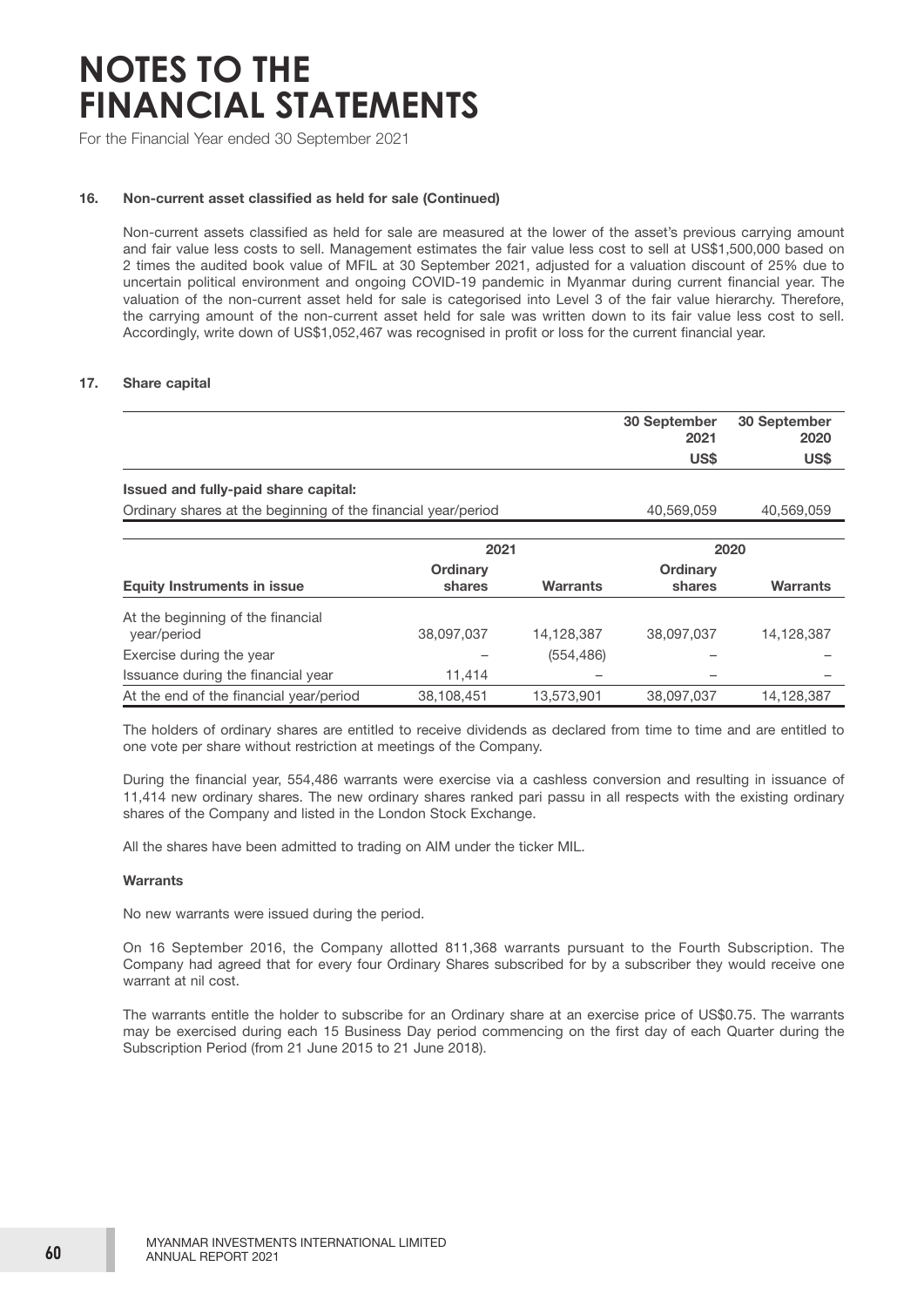For the Financial Year ended 30 September 2021

#### **17. Share capital (Continued)**

#### **Warrants (Continued)**

 On 22 May 2018, the Company amended the existing warrants to extend the exercise period for warrants that remained outstanding at 21 June 2018:

- a) the exercise period for the warrants was extended such that the warrants can be exercised until 31 December 2021, but at a higher exercise price of US\$0.90; and
- b) in the extended period, warrant holders will have the option to exercise their warrants on a cashless basis in certain circumstances.

All warrants have been admitted to trading on AIM under the ticker MILW.

#### **18. Share option reserve**

#### **Details of the Share Option Plan (the "Plan")**

 The Plan allows for the total number of shares issuable under share options to constitute a maximum of one tenth of the number of the total number of ordinary shares in issue (excluding shares held by the Company as treasury shares and shares issued to the Founders prior to Admission).

 Any future issuance of shares will give rise to the ability of the Remuneration Committee to award additional share options. Such share options will be granted with an exercise price set at a 10 per cent premium to the subscription price paid by shareholders on the relevant issue of shares that gave rise to the availability of each tranche of share options.

Share options can be exercised any time after the first anniversary and before the tenth anniversary of the grant (as may be determined by the Remuneration Committee in its absolute discretion) of the respective share options.

 Share options are not admitted to trading on AIM but application will be made for shares that are issued upon the exercise of the share options to be admitted to trading on AIM.

 As at 30 September 2021, there were 3,622,740 (2020: 3,622,740) share options available for issue under the Plan of which 2,590,527 (2020: 2,590,527) had been granted. These granted share options have a weighted average exercise price of US\$1.214 (2020: US\$1.214) per share and a weighted average contractual life of 5 years (2020: 5 years).

The 3,622,740 share options available were created under the following series:

| <b>Series/Date</b>       | <b>Occasion</b>                    | <b>Number</b> | <b>Exercise</b><br>price<br>(USD) |
|--------------------------|------------------------------------|---------------|-----------------------------------|
| Series 1/June 2013       | Admission Placing and Subscription | 584.261       | 1.100                             |
| Series 2/ December 2014  | Second Subscription                | 361,700       | 1.155                             |
| Series 3/ July 2015      | <b>Third Subscription</b>          | 1,734,121     | 1.265                             |
| Series 4/ September 2016 | Fourth Subscription                | 324,546       | 1.430                             |
| Series 5/ June 2017      | <b>Fifth Subscription</b>          | 618,112       | 1.298                             |
|                          |                                    | 3.622.740     |                                   |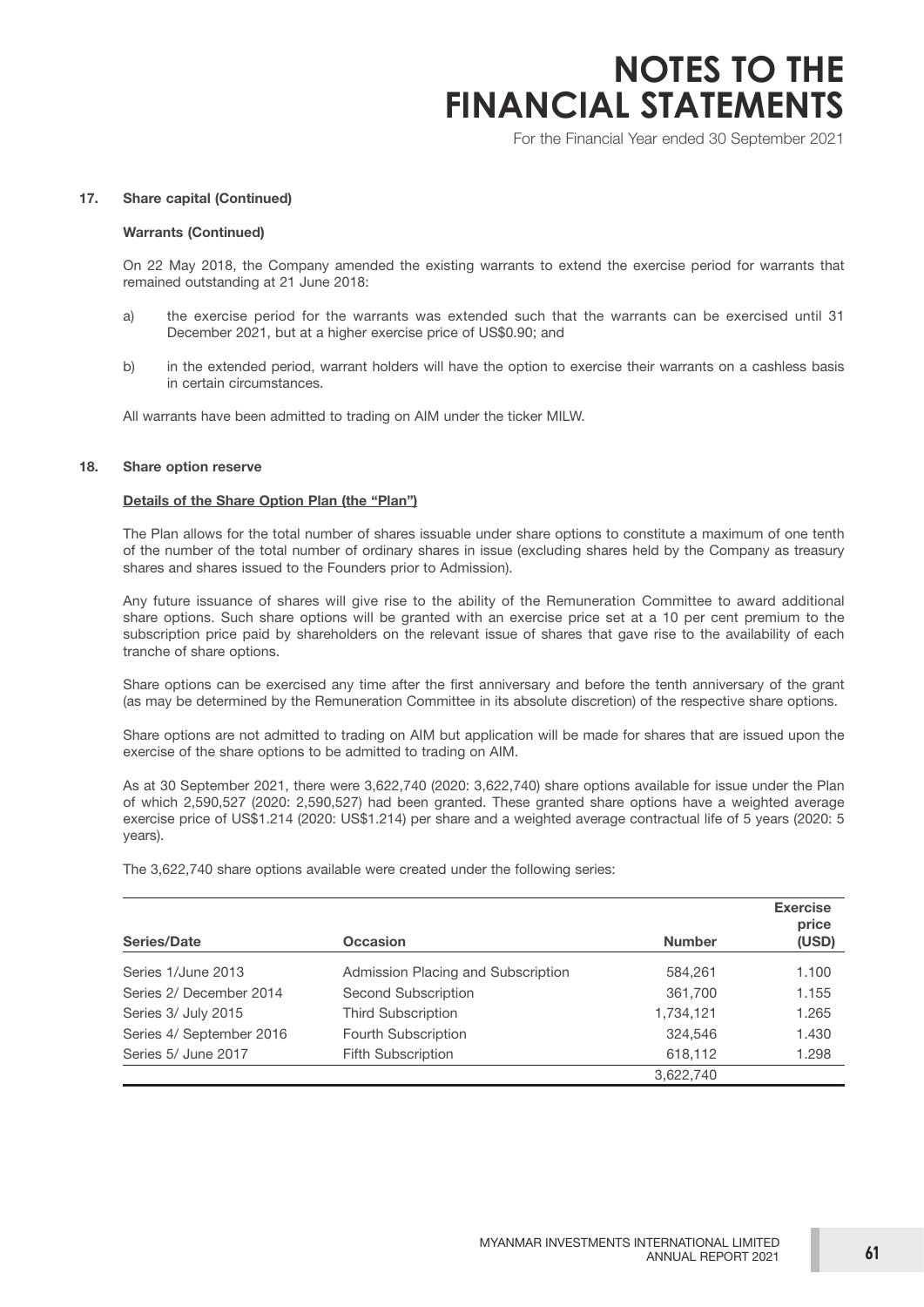For the Financial Year ended 30 September 2021

### **18. Share option reserve (Continued)**

The following share-based payment arrangements were in existence during the current financial year/period:

|                      |                            |                   |                    | <b>Exercise</b> | <b>Fair value</b> |
|----------------------|----------------------------|-------------------|--------------------|-----------------|-------------------|
| <b>Option series</b> | Number of<br>share options | <b>Grant date</b> | <b>Expiry date</b> | price<br>(USD)  | at grant<br>date  |
| Series <sub>1</sub>  | 410,000                    | 27 June 2013      | 26 June 2023       | 1.100           | 153,487           |
| Series <sub>1</sub>  | 25,000                     | 9 December 2013   | 8 December 2023    | 1.100           | 19,015            |
| Series 1             | 132,261                    | 25 September 2014 | 24 September 2024  | 1.100           | 62,937            |
| Series 2             | 23,500                     | 2 June 2015       | 1 June 2025        | 1.155           | 14,365            |
| Series <sub>1</sub>  | 10,200                     | 15 January 2016   | 14 January 2026    | 1.100           | 6,235             |
| Series 2             | 331,700                    | 15 January 2016   | 14 January 2026    | 1.155           | 193,562           |
| Series 3             | 921,600                    | 15 January 2016   | 14 January 2026    | 1.265           | 490,120           |
| Series 3             | 180,000                    | 28 June 2016      | 27 June 2026       | 1.265           | 125,863           |
| Series <sub>1</sub>  | 2,267                      | 19 October 2016   | 18 October 2026    | 1.100           | 1,363             |
| Series 2             | 2,000                      | 19 October 2016   | 18 October 2026    | 1.155           | 1,149             |
| Series 3             | 551,999                    | 19 October 2016   | 18 October 2026    | 1.265           | 289,752           |
|                      | 2,590,527                  |                   |                    |                 | 1,357,848         |

 Share options that are allocated to a Participant are subject to a three-year vesting period during which the rights to the share options will be transferred to the Participant in three equal annual instalments provided, save in certain circumstances, that they are still in employment with or engaged by the Company.

#### Fair value of share options granted in the financial year

No share options were granted during the financial year.

 Share options were priced using Black-Scholes option pricing model. Where relevant, the expected life used in the model was adjusted based on management's best estimate for the effects of non-transferability, exercise restrictions (including the probability of meeting market conditions attached to the option), and behavioural considerations. Expected volatility was based on historical share price volatility from the date of grant of the share options.

The Black-Scholes option pricing model uses the following assumptions:

|                                 | <b>Grant date</b> |                    |                    |                    |
|---------------------------------|-------------------|--------------------|--------------------|--------------------|
|                                 | 28 June<br>2016   | 19 October<br>2016 | 19 October<br>2016 | 19 October<br>2016 |
| Grant date share price (US\$)   | 1.628             | 1.388              | 1.388              | 1.388              |
| Exercise price (US\$)           | 1.265             | 1.100              | 1.155              | 1.265              |
| Expected volatility             | 22.47%            | 22.25%             | 22.25%             | 22.25%             |
| Option life                     | 10 years          | 10 years           | 10 years           | 10 years           |
| Risk-free annual interest rates | 1.46%             | 1.76%              | 1.76%              | 1.76%              |

 The Group recognised a net expense of Nil (2020: US\$21,908) related to equity-settled share-based payment transactions during the financial year/period.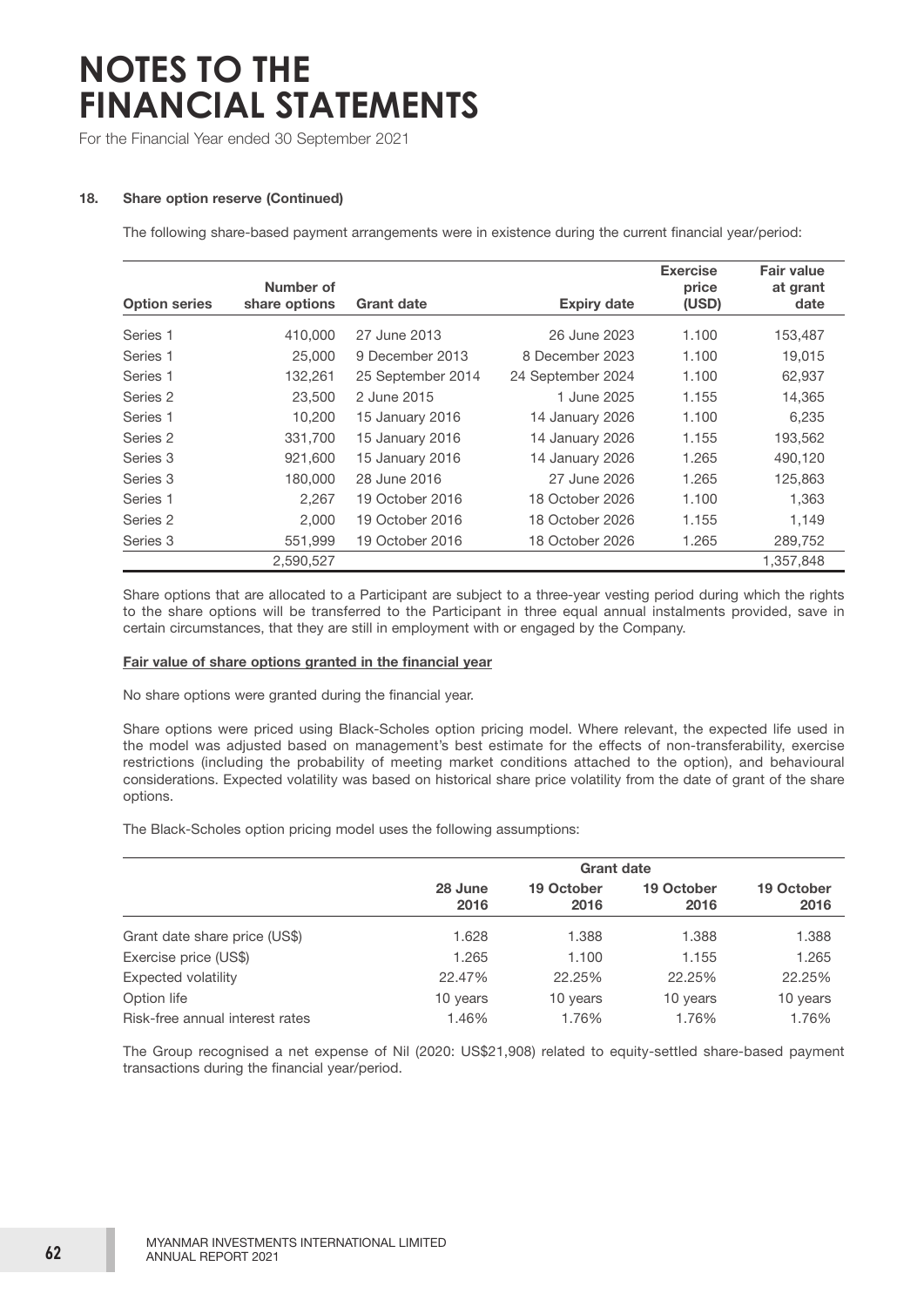For the Financial Year ended 30 September 2021

### **18. Share option reserve (Continued)**

### **Movement in share option during the financial year/period**

 The following reconciles the share options outstanding at the start of the year/period and at the end of the year/ period.

|                                                          | 2021          |                                                         | 2020          |                                                  |
|----------------------------------------------------------|---------------|---------------------------------------------------------|---------------|--------------------------------------------------|
|                                                          | <b>Number</b> | Weighted<br>average<br>exercise<br>price<br><b>US\$</b> | <b>Number</b> | Weighted<br>average<br>exercise<br>price<br>US\$ |
| Balance at beginning and end of<br>financial year/period | 2,590,527     | 1.213                                                   | 2,590,527     | 1.213                                            |

No share options were exercised during the financial year/period.

### **Movement in share option reserve during the financial year/period**

|                                               | 30 September<br>2021<br>US\$ | 30 September<br>2020<br>US\$ |
|-----------------------------------------------|------------------------------|------------------------------|
| Balance at start of the financial year/period | 1,358,913                    | 1,337,005                    |
| Share options expense                         |                              | 21,908                       |
| Balance at end of financial year/period       | 1,358,913                    | 1,358,913                    |

### **19. Other payables**

|                | 30 September<br>2021<br>US\$ | 30 September<br>2020<br>US\$ |
|----------------|------------------------------|------------------------------|
|                |                              |                              |
| Accruals       | 106.961                      | 113,294                      |
| Other payables | 190,551                      | 190,759                      |
|                | 297,512                      | 304,053                      |

Other payables are denominated in the following currencies:

|                      | 30 September<br>2021 | 30 September<br>2020 |
|----------------------|----------------------|----------------------|
|                      | <b>US\$</b>          | <b>US\$</b>          |
| Singapore dollar     | 52,018               | 58,793               |
| United States dollar | 243,524              | 224,553              |
| British pound        | 1,970                | 3,119                |
| Euro                 |                      | 11,199               |
| Myanmar Kyat         | -                    | 6,389                |
|                      | 297,512              | 304,053              |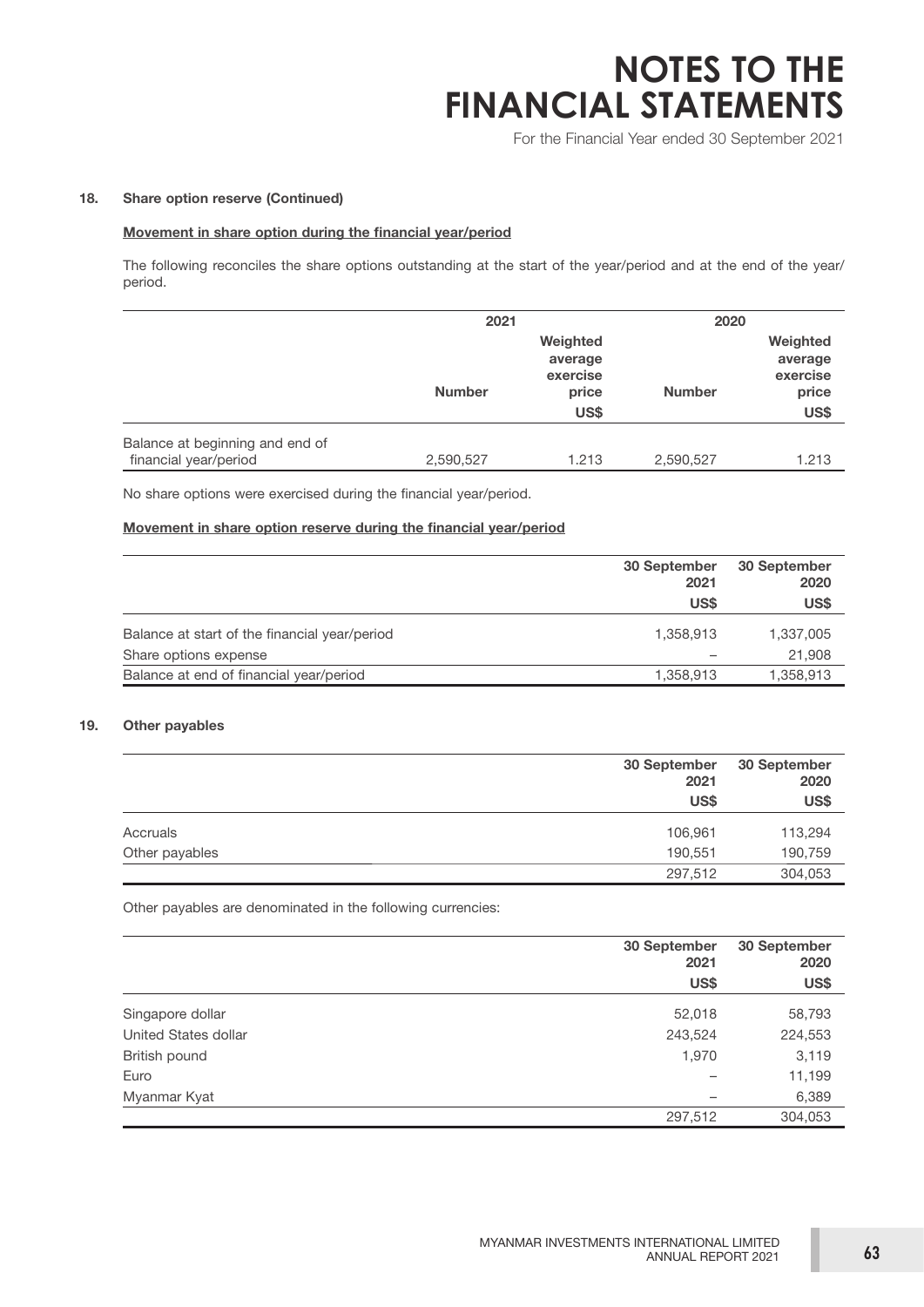For the Financial Year ended 30 September 2021

### **20.** Significant related party disclosures

For the purposes of these financial statements, parties are considered to be related to the Group and the Company if the Group and the Company have the ability, directly or indirectly, to control the party or exercise significant influence over the party in making financial and operating decisions, or vice versa, or where the Group and the Company and the party are subject to common control or common significant influence. Related parties may be individuals or other entities. During the current financial period, in addition to the information disclosed elsewhere in these financial statements, there was no other significant transactions with related parties.

### **Compensation of key management personnel**

During the current financial year, no emoluments were paid by the Group to the Directors as an inducement to join or upon joining the Group or as compensation for loss of office.

The remuneration of Directors for the financial year/period were as follows:

|                                                            |            | <b>Short term</b> | <b>Share</b> |              |
|------------------------------------------------------------|------------|-------------------|--------------|--------------|
|                                                            | Directors' | employee          | option       |              |
|                                                            | fee        | benefits          | plan         | <b>Total</b> |
|                                                            | US\$       | US\$              | US\$         | US\$         |
| <b>Financial year ended 30 September 2021</b>              |            |                   |              |              |
| <b>Executive directors</b>                                 |            |                   |              |              |
| Maung Aung Htun                                            |            | 86,000            |              | 86,000       |
| Nicholas John Paris                                        |            | 80,000            |              | 80,000       |
| <b>Non-executive directors</b>                             |            |                   |              |              |
| Henrik Onne Bodenstab                                      | 17,500     |                   |              | 17,500       |
| <b>Rudolf Gildemeister</b>                                 | 15,000     |                   |              | 15,000       |
|                                                            | 32,500     | 166,000           |              | 198,500      |
| Financial period from 1 April 2019<br>to 30 September 2020 |            |                   |              |              |
| <b>Executive directors</b>                                 |            |                   |              |              |
| Maung Aung Htun                                            |            | 192,823           | 5,115        | 197,938      |
| Anthony Michael Dean                                       |            | 267,209           | 5,115        | 272,324      |
| Craig Robert Martin                                        |            | 26,333            | 1,201        | 27,534       |
| Nicholas John Paris                                        | 10,000     | 73,333            |              | 83,333       |
| <b>Non-executive directors</b>                             |            |                   |              |              |
| Christopher William Knight                                 | 24,789     |                   | 1,201        | 25,990       |
| Henrik Onne Bodenstab                                      | 22,793     |                   | 1,136        | 23,929       |
| <b>Rudolf Gildemeister</b>                                 | 13,167     |                   |              | 13,167       |
|                                                            | 70,749     | 559,698           | 13,768       | 644,215      |

#### **21. Dividends**

The Directors of the Company do not recommend any dividend in respect of the financial year ended 30 September 2021 (2020: Nil).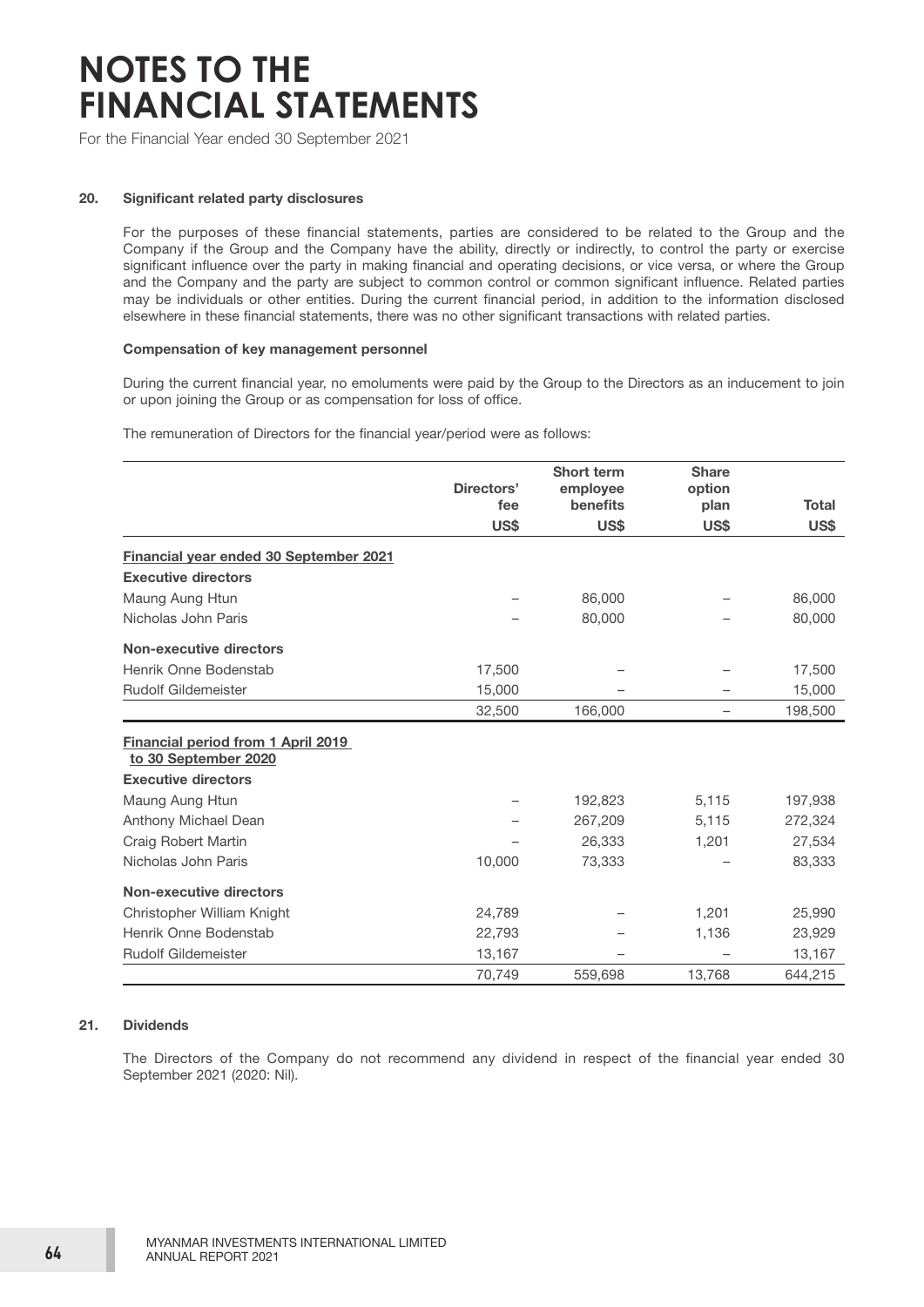For the Financial Year ended 30 September 2021

### **22. Financial risk management objectives and policies**

 The Group has risk management policies that systematically manage the risks that could prevent it from achieving its objectives. These policies are intended to manage risks identified in such a way that opportunities to deliver the Group's objectives are achieved. The Group's risk management takes place in the context of day-to-day operations and normal business processes such as strategic and business planning and are kept under review by the Directors. The Directors have identified each risk and are responsible for coordinating and continuously improving risk strategies, processes and measures in accordance with the Group's established business objectives.

The Group's principal financial instruments consist of equity instrument at fair value through profit or loss, other receivables (excluding prepayments), cash and cash equivalents and other payables. The main risks arising from the Group's financial instruments and the policies for managing each of these risks are summarised below.

#### **22.1 Credit risk**

Credit risk is the risk of loss associated with the counterparty's inability to fulfil its obligations. The Group's credit risk is primarily attributable to other receivables and cash and cash equivalents with the maximum exposure being the reported balance in the statement of financial position. The Group has a nominal level of debtors and as such the Group believes that the credit risk to these is minimal. The Group holds available cash with a licensed established bank assigned with investment grade ratings of generally at least A-1+ by international credit-rating agencies. The Group considers the credit ratings of banks in which it holds funds in order to reduce exposure to credit risk. At the reporting date, the Group did not expect any credit losses from non-performance by these counterparties.

#### **22.2 Market risks**

#### Foreign currency risk

 Currency translation risk arises when commercial transactions, recognised assets and liabilities and net investment in foreign operations are denominated in the currency that is not the entity's functional currency, the United States dollar. The main currencies giving rise to this risk are the Singapore Dollar, Euro, Myanmar Kyat and British Pound. Exposure to foreign currency risk is monitored on an on-going basis to ensure that the net exposure is at an acceptable level. The Group monitors its foreign currency exchange risks closely and maintains funds in various currencies to minimise currency exposure.

 The carrying amounts of the Group's foreign currency denominated monetary assets and monetary liabilities at the end of the reporting period were as follows:

|                      | <b>Assets</b> |             |        | <b>Liabilities</b> |  |
|----------------------|---------------|-------------|--------|--------------------|--|
|                      | 2021          | 2020        | 2021   | 2020               |  |
|                      | US\$          | <b>US\$</b> | US\$   | <b>US\$</b>        |  |
| Singapore Dollar     | 128,168       | 129,031     | 52,018 | 58,793             |  |
| Euro                 |               |             |        | 11,199             |  |
| Myanmar Kyat         | 3,021         | 3,021       |        | 6,389              |  |
| <b>British Pound</b> | -             |             | 1,970  | 3,119              |  |
|                      | 131,189       | 132,052     | 53,988 | 79,500             |  |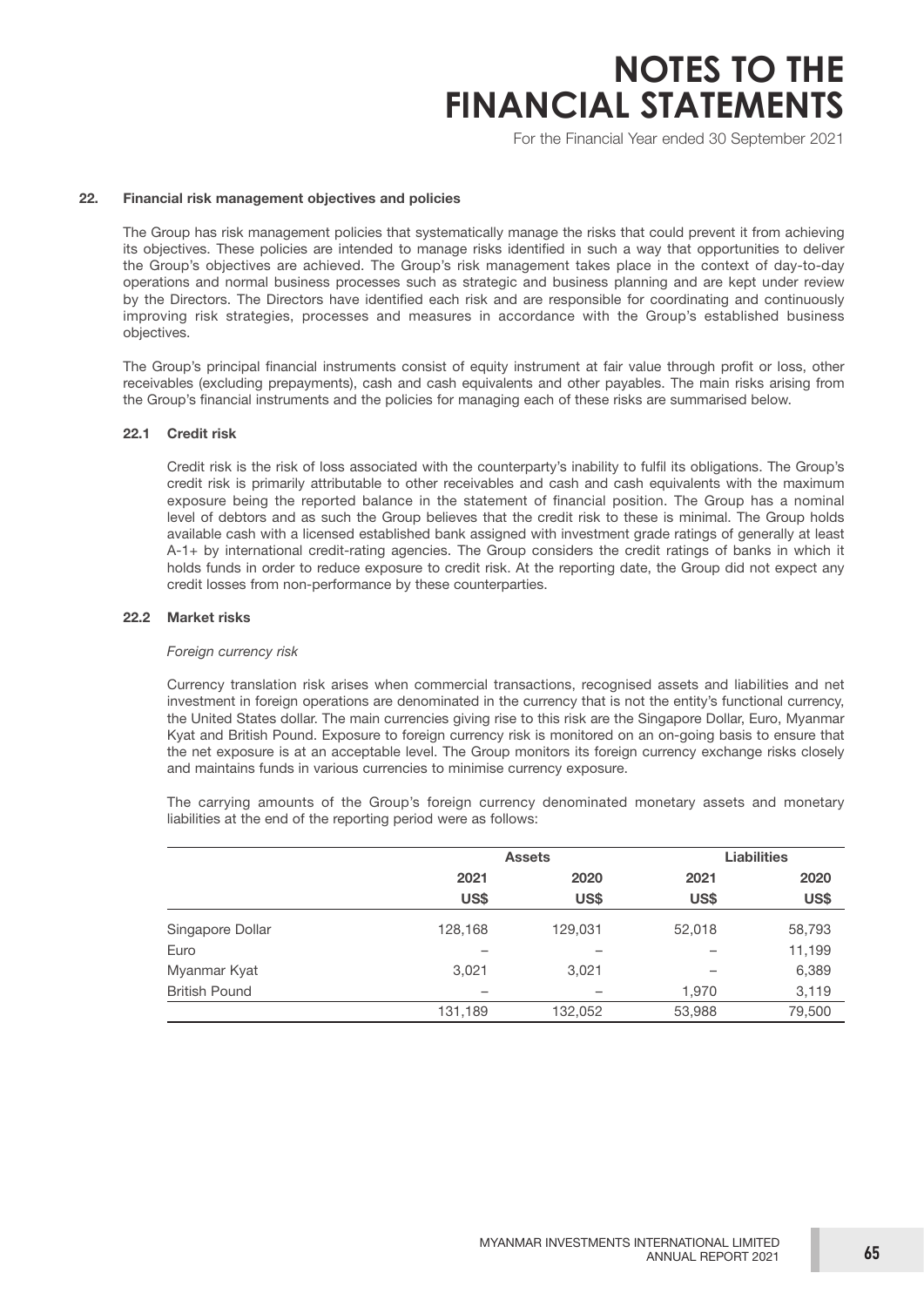For the Financial Year ended 30 September 2021

### **22. Financial risk management objectives and policies (Continued)**

#### **22.2 Market risks (Continued)**

#### Foreign currency sensitivity analysis

No sensitivity analysis was performed as the exposure to foreign currency risk is not significant to the financial statements.

#### Interest rate risk

The Group does not have any significant exposure to interest rate risk as the Group does not have any significant interest-bearing liabilities and its interest earning assets are producing relatively low yields.

#### **22.3 Liquidity risk**

 The Group is exposed to liquidity risk to the extent that it holds investments that it may not be able to sell quickly at close to fair value.

The risk is managed by the Group by means of cash flow planning to ensure that future cash requirements are anticipated and, where financial instruments have to be sold to meet these requirements, the process is carried out in a controlled manner intended to minimise the liquidity risk involved.

 The Group's exposure to liquidity risk is represented by its other payables, which are payable within one year from the reporting date.

#### **22.4 Fair value of financial assets and financial liabilities**

The carrying amounts of the Group's financial assets and financial liabilities approximate their respective fair values due to the short-term maturity of these financial instruments except as disclosed in Note 11 to the financial statements.

#### **22.5 Capital management**

 The Group manages its capital to ensure that the Group is able to continue as going concern and to maintain an optimal capital structure so as to maximise shareholders' value.

Management regards total equity attributable to owners of the parent as capital.

 The management constantly reviews the capital structure to ensure the Group is able to service any debt obligations and contracted overheads based on its operating cash flows. At present the Group has taken on no debt obligations, other than other payables, and therefore has no difficulties in settling its debts as they fall due.

The Group is not subjected to any externally imposed capital requirements for the financial year ended 30 September 2021 and financial period from 1 April 2019 to 30 September 2020.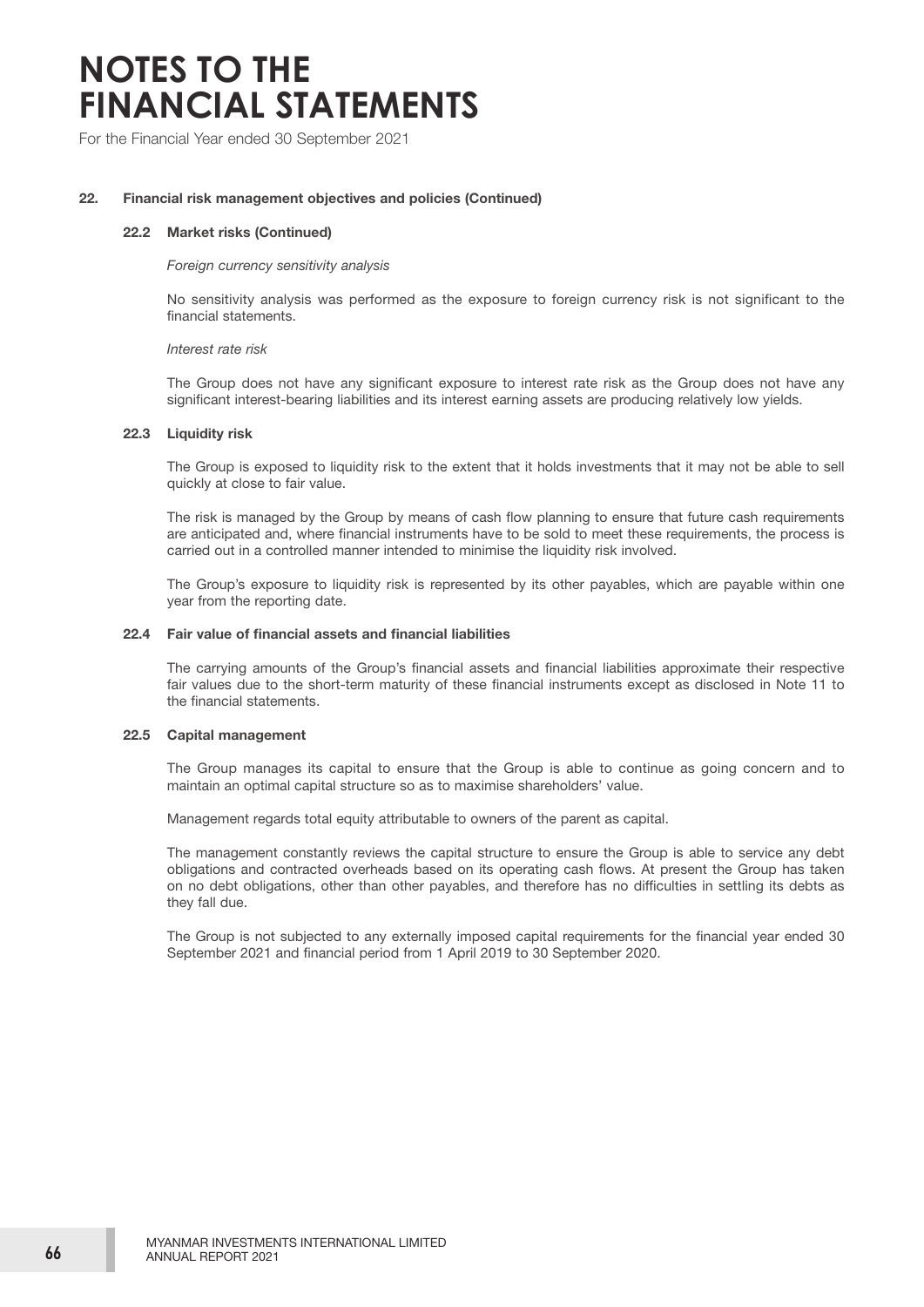For the Financial Year ended 30 September 2021

#### **23. Impact of COVID-19 and political crisis in Myanmar**

 The Coronavirus (COVID-19) outbreak and the political crisis after the change of government on 1 February 2021 have created a high level of uncertainty to economic prospects.

The situation continues to evolve with significant level of uncertainty and the Group has seen an impact on its own operation.

Regarding its investees it can be said that the last 9 months have been difficult for the microfinance industry. A surge in COVID cases in June 2021 led to shortages of medical supplies and the country going into a hard lockdown. The "stay at home" directive severely reduced economic activity and mobility. The political crisis since 1 February 2021 has further impacted business sentiment and activity. Bank transfers and withdrawals have been restricted and USD has been hard to source. The impact of the lockdown and civil disobedience movement has made it complicated to complete the formality of the sale of Myanmar Finance International Ltd ("MFIL"). The purchaser has therefore agreed to extend the offer to early 2022 (Note 10). The Group intends to complete the sale as soon as it is practical.

 Regarding the Group's other investment in AP Towers Holdings Pte. Ltd. ("AP Towers"), it is to be noted that contrary to other industries, the telecommunication sector has not suffered greatly due to the outbreak of COVID-19. But the Myanmar telecommunication tower sector, following a period of rapid growth, has continued to slow in the last 18 months in terms of both new towers and new co-locations. Mobile network services in Myanmar have been significantly disrupted since February 2021, primarily as a result of the suspension and restriction of data services imposed by the regulator. Whilst the operating environment has been very challenging, AP Towers has been able to continue to provide a reliable service with high up times, thereby contributing the continued availability of mobile phone services to the population of Myanmar.

### 24. Authorisation of financial statements

The financial statements of the Group for the financial year ended 30 September 2021 were approved by the Board of Directors on 29 November 2021.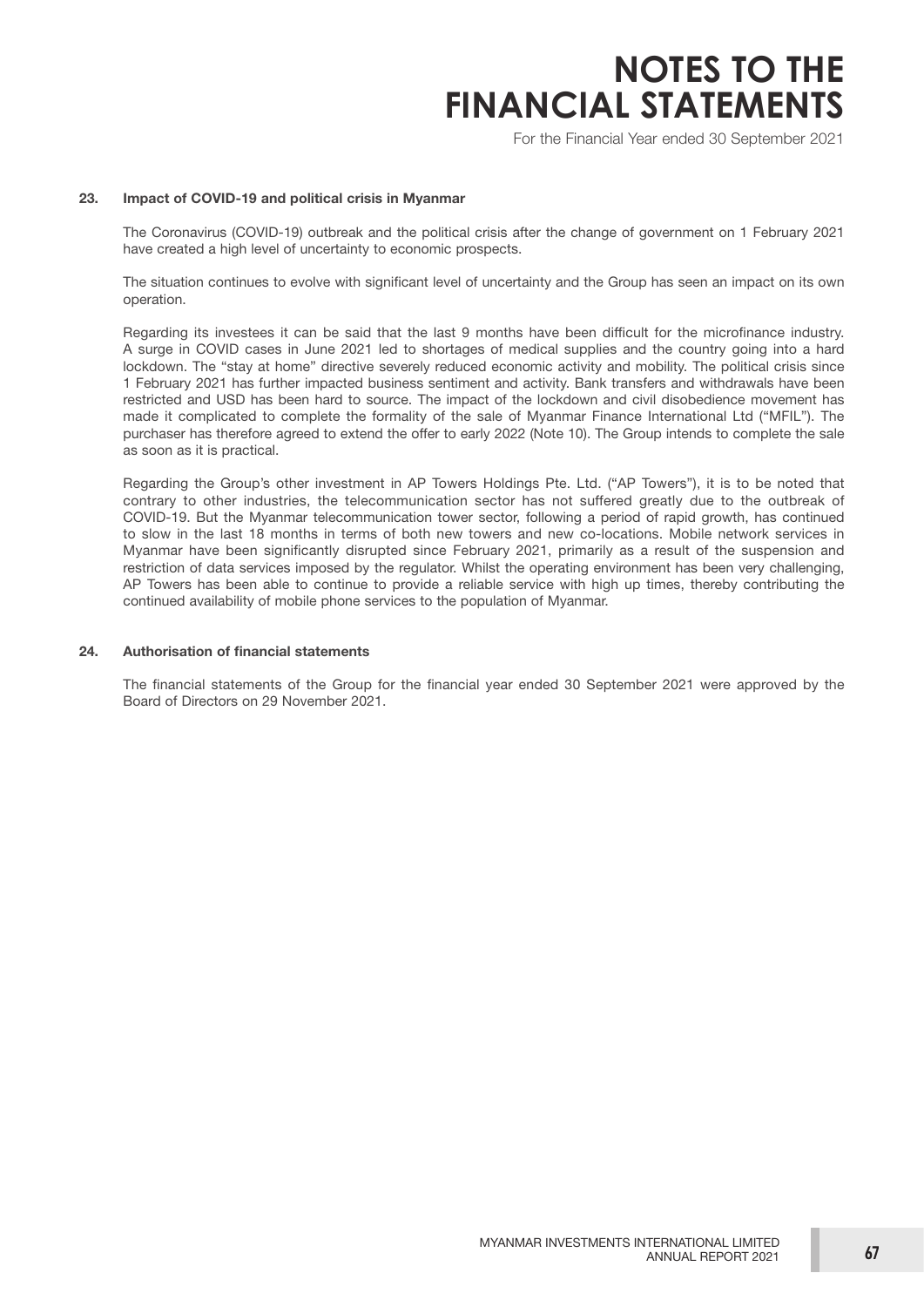# **NOTICE OF ANNUAL GENERAL MEETING**

Myanmar Investments International Limited (Company Number 1774652)

### **THIS DOCUMENT IS IMPORTANT AND REQUIRES YOUR IMMEDIATE ATTENTION**

If you are in any doubt as to what action you should take, you are recommended to seek your own financial **advice from your stockbroker or other independent adviser.**

**If you have recently sold or transferred all of your shares in Myanmar Investments International Limited, please forward this document, together with the accompanying documents, as soon as possible either to the purchaser or transferee or to the person who arranged the sale or transfer so they can pass these documents to the person who now holds the shares.**

Due to current restrictions on the way in which we all conduct business and in particular on public gatherings related to the Covid-19 outbreak and the restrictions in travelling to Myanmar, the Directors have decided to facilitate holding the AGM remotely, while still endeavouring to create a forum for the conduct of the formal business set out in the notice of the Annual General Meeting and providing an opportunity for shareholders to raise questions of the Directors. As such, **notice is hereby given that the 2021 Annual General Meeting of Myanmar Investments International Limited (the "Company") will be held as a virtual meeting at 2.30 p.m. (Myanmar time) on 11 March 2022 for the purpose of**  considering and if thought fit, passing the resolutions below (the "AGM").

The Company will offer shareholders the option to participate in the meeting remotely via a Zoom conference call that can be accessed from any computer with internet access. This facility will be used to respond to questions and for the formal business as set out in the notice of the AGM to be conducted. Questions should be submitted via email to 'enquiries@myanmarinvestments.com' before 1 March 2022. Any questions submitted will be answered during the AGM. Shareholders will not be able to ask additional questions during the meeting.

Shareholders will not be able to vote at the meeting if they attend via the Zoom conference call. The Board therefore encourages shareholders to submit proxy forms and to appoint the Chairman of the meeting as their proxy with their voting instructions. As such, please fill in the proxy form sent to you with this document and return it to our registrars as soon as possible. They must receive it by 8am (UK time) 9 March 2022. (or, in circumstances where the AGM is adjourned to a date later than 48 hours after the time specified for the AGM, 48 hours before the time of the adjourned meeting, excluding any UK non-working days). Members who want to attend the virtual AGM by Zoom conference have to mark this on the proxy form and are requested to provide an email address which the company can use to circulate the dial in information for the Zoom conference.

### **Ordinary Resolutions**

Each of the following resolutions will be proposed as an ordinary resolution:

- 1. To receive and adopt the Company's annual accounts for the financial year ended 30 September 2021 together with the directors' report and auditors' report on those accounts.
- 2. To reappoint BDO LLP as the auditors of the Company to hold office from the conclusion of the AGM to the conclusion of the next meeting at which the annual accounts are laid before the Company.
- 3. To authorise the directors to determine the remuneration of BDO LLP as auditors of the Company.
- 4. To reappoint Henrik Bodenstab, who retires by rotation as required by Article 8.5 of the Articles of Association of the Company, as a non-executive director of the Company.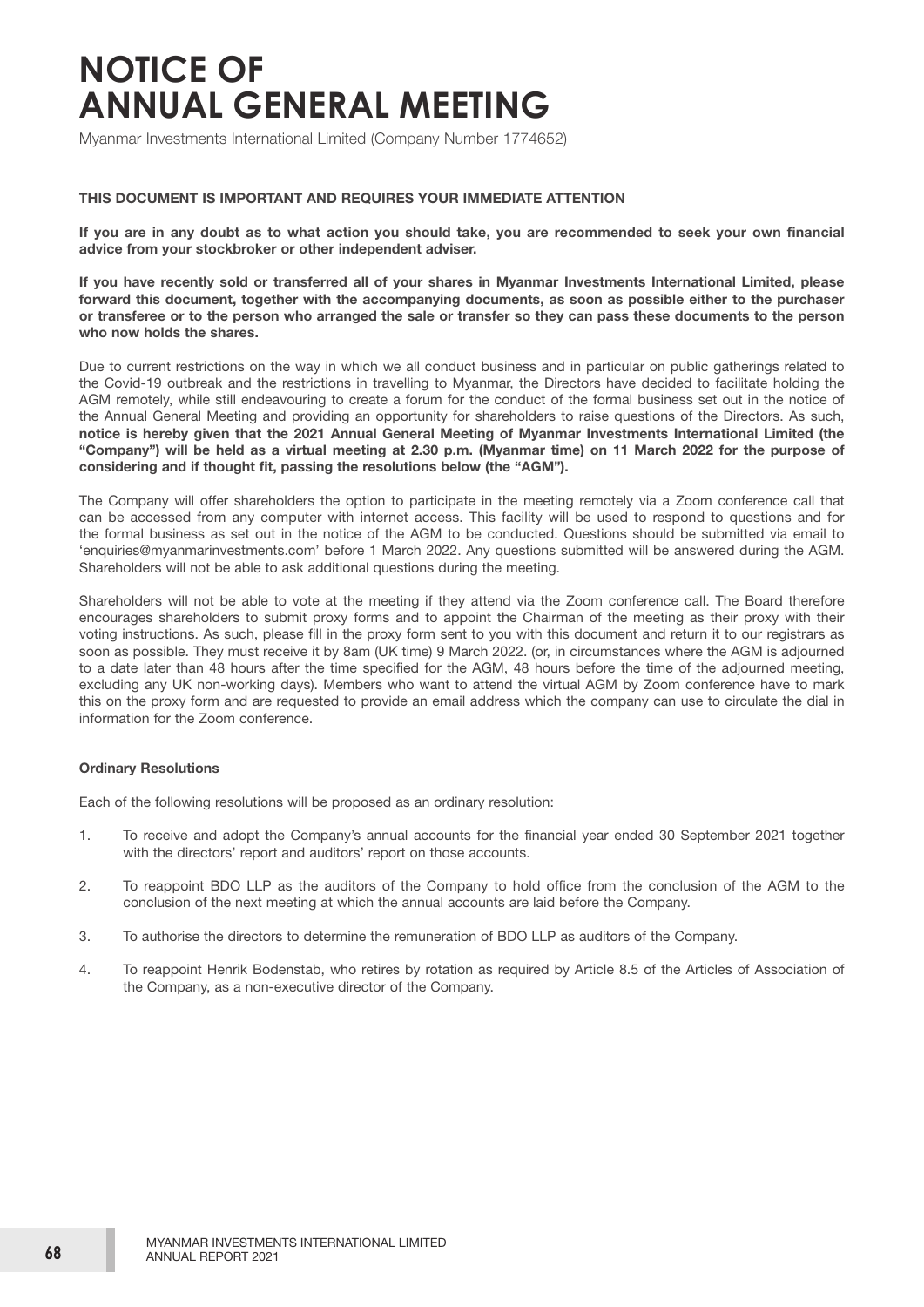# **NOTICE OF ANNUAL GENERAL MEETING**

Myanmar Investments International Limited (Company Number 1774652)

5. To delete Article 7.22 of the Articles of Association of the Company and to replace it with the following new article 7.22:

 "Subject to the provisions of the Act, the Company shall in each year hold a meeting of shareholders as its Annual General Meeting in addition to any other meetings in that year."

By Order of the Board

**OCORIAN Corporate Services (BVI) Limited**<br>Secretary dayla Place Registered Office:<br>Jayla Place Secretary Jayla Place

29 November 2021

Wickhams Cay 1<br>Road Town Tortola VG1110 British Virgin Islands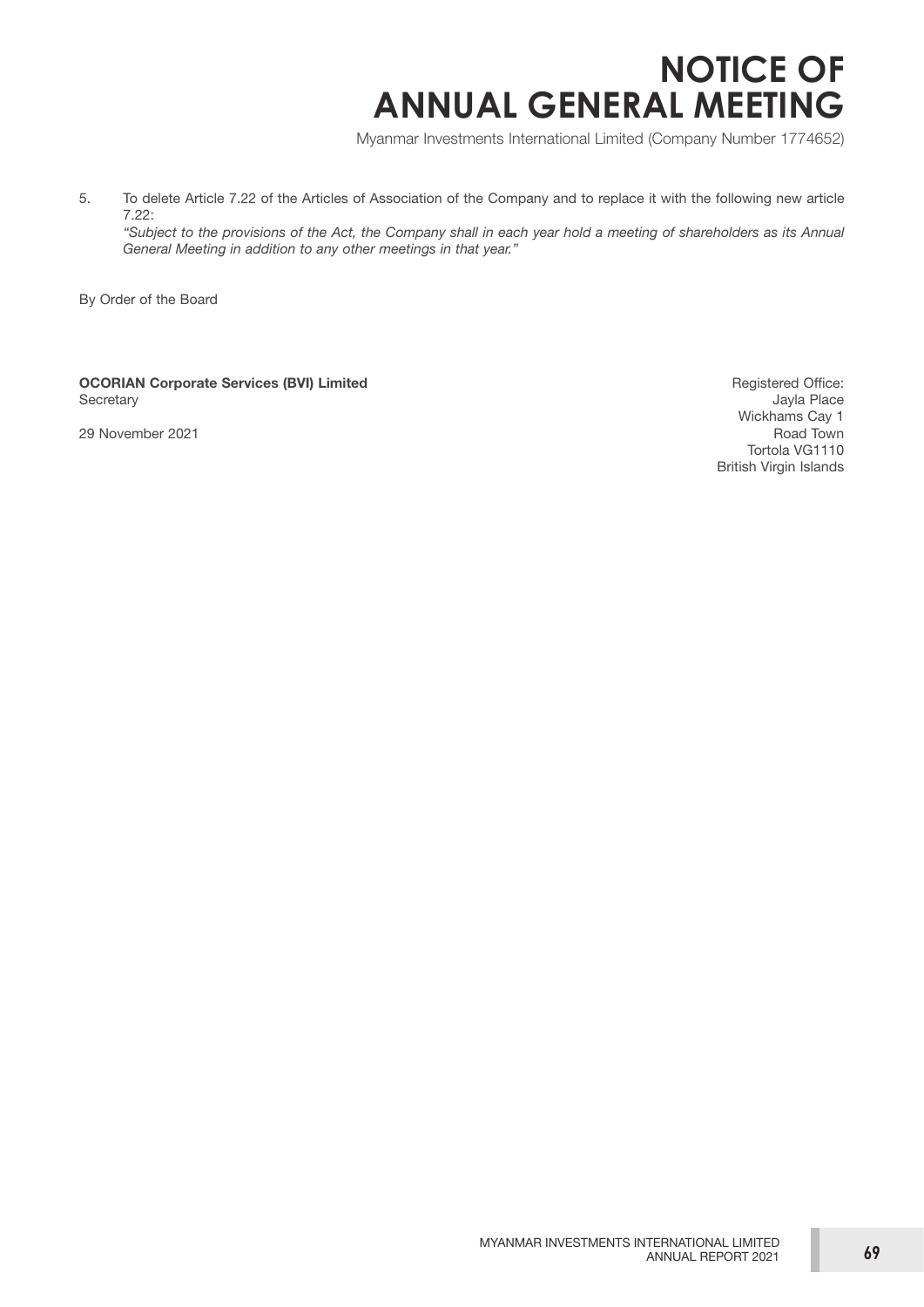# **NOTICE OF ANNUAL GENERAL MEETING**

Myanmar Investments International Limited (Company Number 1774652)

### **NOTES**

- 1. Resolutions 1 to 5 will be passed if approved by more than fifty per cent of the votes of those members entitled to vote and voting on the resolutions.
- 2. Due to restrictions related to the Covid-19 outbreak, the meeting will be held remotely via a Zoom conference call. If you wish to use this facility, please note your intention on the proxy form and you will be provided with the necessary dial in details in due course. Please note that shareholders will not be able to use this facility to actively participate in the meeting by voting on the resolutions or asking questions. All proxy appointments should be received by no later than 8am (UK time) 9 March 2022. CREST members are strongly recommended to vote electronically through the CREST electronic proxy appointment service as your vote will automatically be counted.
- 3. Shareholders are encouraged to submit any question that you would like to be answered at the meeting by emailing such questions to enquiries@myanmarinvestments.com, so that it is received by no later than 12 midnight on 28 February 2022. The Company will endeavour to respond to all questions received from shareholders at the AGM or within seven days following the AGM.
- 4. Voting at the meeting will be conducted by means of a poll on all resolutions, with each shareholder having one vote for each share held, thereby allowing all those proxy votes submitted and received prior to the meeting to be counted.
- 5. The form of proxy must be signed by the appointor or his attorney duly authorised in writing. In the case of joint holders, the signature of only one of the joint holders is required on the form of proxy. If the appointor is a corporation, the form of proxy should be signed on its behalf by an attorney or duly authorised officer or executed as a deed or executed under common seal.
- 6. Forms of Direction from holders of depositary interests must be deposited at the office of the Depositary, Link Market Services Trustees Limited, PXS 1, Central Square, 29 Wellington Street, Leeds, LS1 4DL, United Kingdom not later than 8am (UK time) 8 March 2022.
- 7. For holders of ordinary shares, to appoint a proxy you may use the form of proxy enclosed with this notice of AGM. Please carefully read the instructions on how to complete the form of proxy. To be valid, the form of proxy, together with the power of attorney or other authority (if any) under which it is signed or a notarially certified or office copy of the same, must be deposited by 8am (UK time) 9 March 2022. with the Company's registrars, Link Group,, PXS1, Central Square, 29 Wellington Street, Leeds, LS1 4DL, United Kingdom.
- 8. The Company, pursuant to regulation 41 of the Uncertificated Securities Regulations 2001, specifies that only those shareholders registered in the register of members of the Company by close of business on 9 March 2022., or, if the meeting is adjourned, 48 hours before the time fixed for the adjourned meeting (excluding any part of a day that is not a business day), shall be entitled to attend or vote at the meeting in respect of the number of ordinary shares registered in their name at that time. Changes in entries on the relevant register of members after such time and date shall be disregarded in determining the rights of any person to attend or vote at this meeting.
- 9. As at the close of business on the date immediately preceding this notice the Company's issued share capital comprised 38,108,451 ordinary shares. Each ordinary share carried the right to one vote at the AGM and, therefore, the total number of voting rights in the Company as at the close of business immediately preceding this notice is 38,108,451.
- 10. CREST members who wish to appoint the Chairman of the AGM through the CREST Electronic Proxy Appointment Service may do so for the AGM and any adjournment(s) thereof by following the procedures described in the CREST manual. All messages relating to the appointment of a proxy or an instruction to a previously-appointed proxy, which are to be transmitted through CREST, must be received by Link Group, PXS 1, Central Square, 29 Wellington Street, Leeds, LS1 4DL, United Kingdom (Crest ID RA10) no later than 8am (UK time) 9 March 2022, or, if the meeting is adjourned, 48 hours before the time fixed for the adjourned meeting (excluding any part of a day that is not a business day). Members can only cast their votes by appointing the Chairman of the AGM to act as their proxy. If a shareholder appoints someone else as their proxy, that proxy will not be able to attend the AGM in person or cast the shareholder's vote.
- 11. In order to revoke a proxy instruction, you will need to inform the Company by sending a signed hard copy notice clearly stating your intention to revoke your proxy appointment to the Registrars, in the case of a member which is a company, the revocation notice must be executed in accordance with note 4 above. Any power of attorney or any other authority under which the revocation notice is signed (or a duly certified copy of such power or authority) must be included with the revocation notice must be received by Link Group, PXS 1, Central Square, 29 Wellington Street, Leeds, LS1 4DL, United Kingdom not less than 48 hours (excluding any part of a day that is not a business day) before the time fixed for the holding of the AGM or any adjourned meeting. If you attempt to revoke your proxy appointment but the revocation is received after the time specified then, subject to the paragraph directly below, your proxy appointment will remain valid.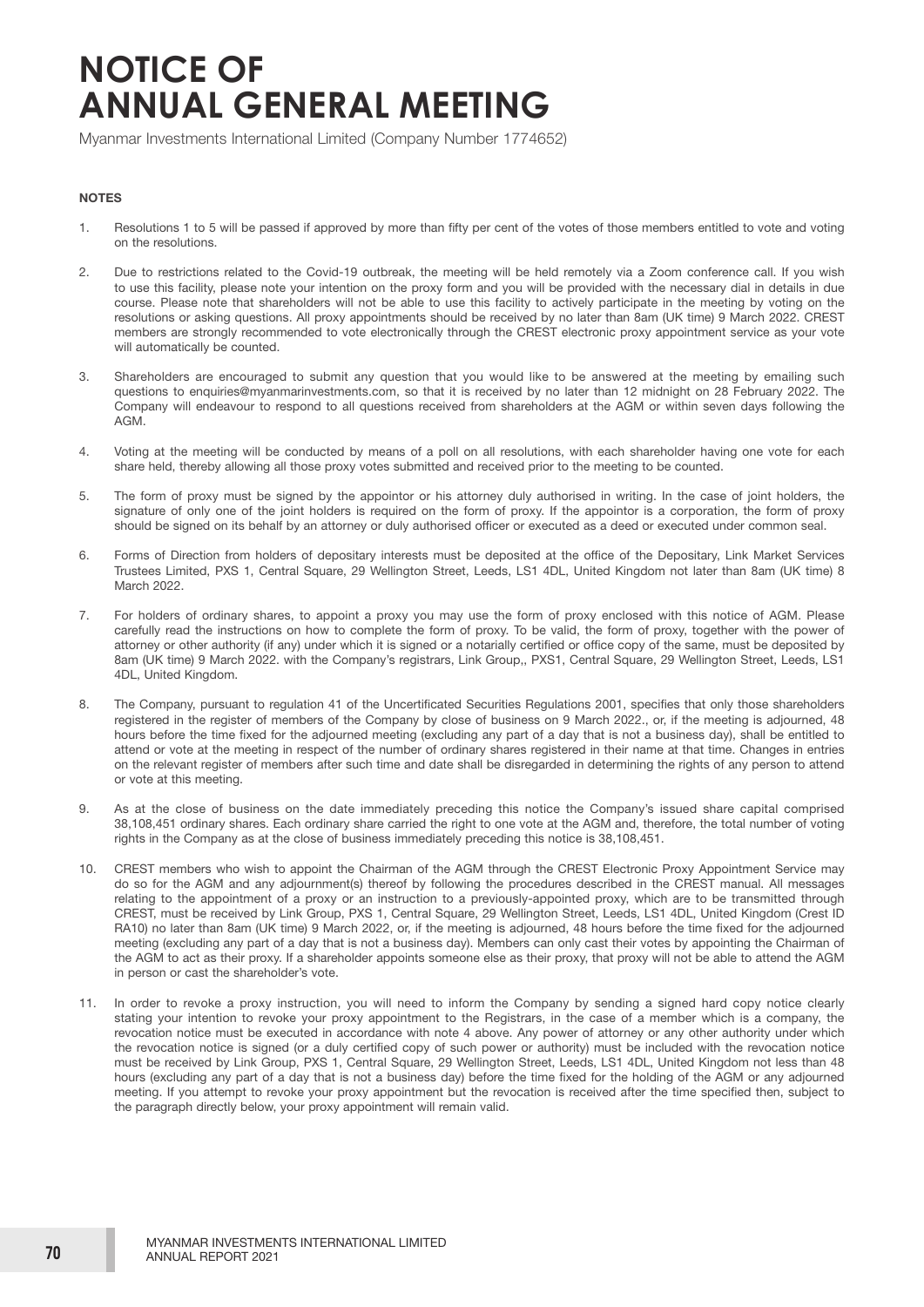# **DIRECTORS AND ADVISERS**

## *Company data*

Website: www.myanmarinvestments.com Email: enquiries@myanmarinvestments.com Listed on the AIM market of the London Stock Exchange: Ticker symbol for the Ordinary Shares MIL The Company is incorporated in the British Virgin Islands with registration number 1774652

## *Directors*

Henrik Onne Bodenstab, Independent Non-Executive Chairman Maung Aung Htun, Deputy Chairman Rudolf Gildemeister, Independent Non-Executive Director Nicholas John Paris, Managing Director

#### **Registered Office**

Jayla Place Wickhams Cay I Road Town Tortola VG1110 British Virgin Islands

## *Nominated Adviser*

Grant Thornton UK LLP 30 Finsbury Square London EC2A 1AG United Kingdom

#### *Legal Advisers to the Company (as to English Law)*

Reed Smith LLP The Broadgate Tower 20 Primrose Street London EC2A 2RS United Kingdom

#### *Legal Advisers to the Company (as to British Virgin Islands law)*

Appleby Jayla Place Wickhams Cay I Road TownTortola British Virgin Islands

#### *Independent Auditor*

BDO LLP Public Accountants and Chartered Accountants 600 North Bridge Road #23-01 Parkview Square Singapore 188778 Partner-in-charge: Ng Kian Hui (Appointed since the financial period ended 30th September 2021)

# *Depository*

Link Market Services Trustees Limited 10th Floor, Central Square, 29 Wellington Street, Leeds LS1 4DL United Kingdom

## *Myanmar Office*

Office@36th No. 129, 36th Street, Middle block, Words 3, Kyauktada Township Yangon, Myanmar Telephone: +95 1 387 947

## *Broker*

finnCap Ltd 60 New Broad Street London EC2M 1JJ United Kingdom

#### *Legal Advisers to the Company (as to Myanmar Law)*

DFDL Legal & Tax 134A Thanlwin Road Golden Valley Ward (1) Bahan Township Yangon, Myanmar

# *Company Secretary*

OCORIAN Corporate Services (BVI) Limited Jayla Place Wickhams Cay I Road Town Tortola British Virgin Islands

# *Registrars*

Link Market Services (Guernsey) Limited Mont Crevelt House Bulwer Avenue St. Sampson Guernsey GY2 4LH